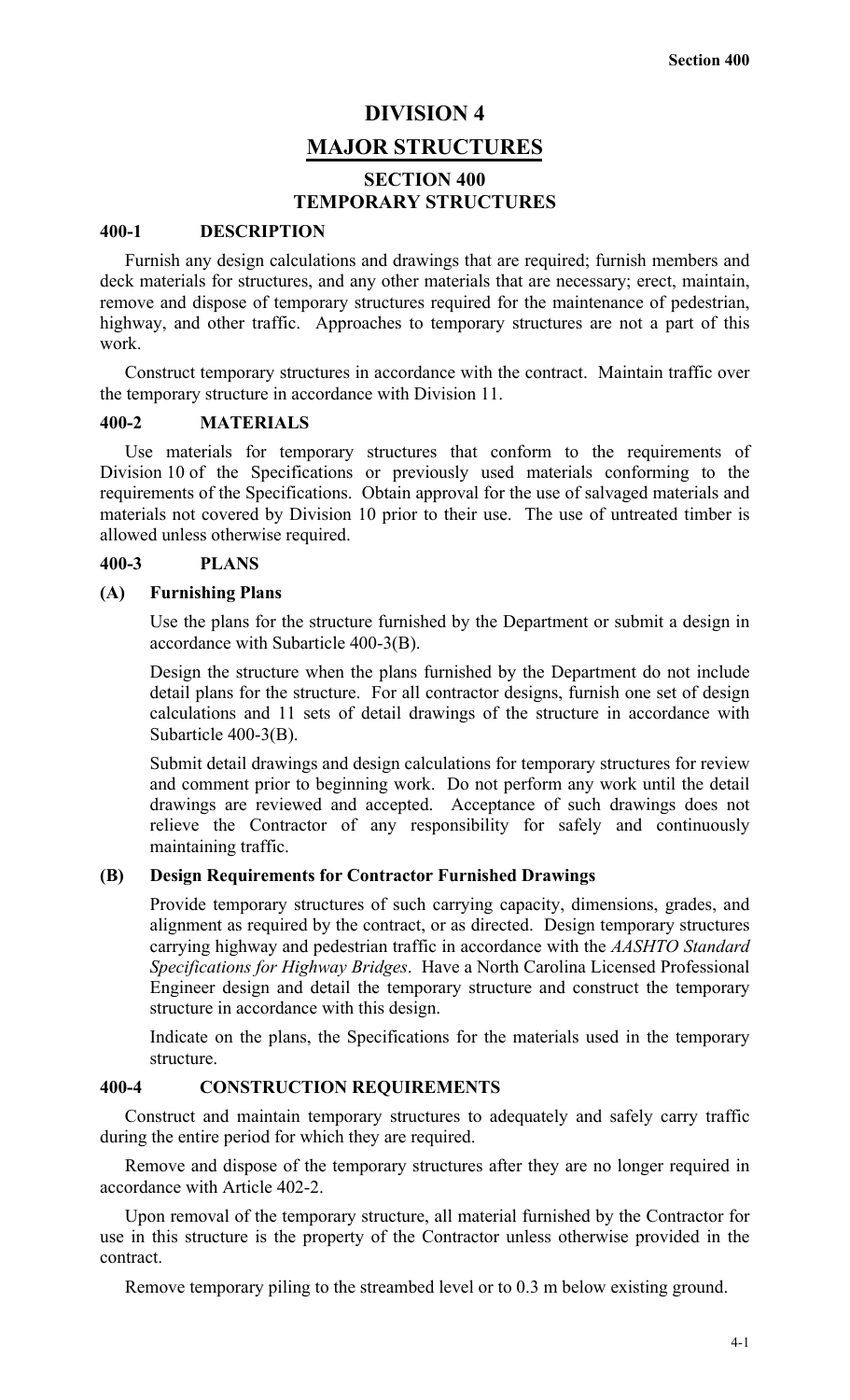## **400-5 MEASUREMENT AND PAYMENT**

The price and payment below will be full compensation for all items required to provide temporary structures including but not limited to those items contained in Article 400-1.

The work covered by this section will be paid for at the contract lump sum price for *Construction, Maintenance, and Removal of Temporary Structure at Sta. \_\_\_\_\_\_*.

Payment will be made under:

## Pay Item **Pay Unit**

Lump Sum

Construction, Maintenance, and Removal of Temporary Structure at

Sta.

## **SECTION 402 REMOVAL OF EXISTING STRUCTURES**

## **402-1 DESCRIPTION**

Excavate as necessary to remove the structure; dismantle, salvage, and stockpile materials and components of the structure and preserve those portions that should remain intact, and dispose of waste and debris.

Maintain traffic over the existing structure in accordance with Division 11 unless otherwise stipulated by the contract. Comply with the posted load limits of the existing structure. The maintenance of the existing structure, if required, will be performed by Department forces.

## **402-2 REMOVAL OF EXISTING STRUCTURE**

## **(A) General**

Use approved methods and operations for removal of structures. Upon removal, all materials become the property of the Contractor unless otherwise indicated in the contract. Dispose of waste and debris from the structures in accordance with Section 802.

Perform removal operations while preventing damage to adjacent property. Protect new construction during blasting or other operations necessary for the removal of the existing structure.

Unless otherwise required by the contract, remove substructures down to the streambed or 0.3 m below the natural ground surface. Remove the substructure as necessary to avoid interference with construction of the proposed structure.

Prevent erosion of soil and silting of rivers, streams, lakes, reservoirs, water impoundment, ground surfaces, or other property. Do not deposit excavated materials and do not construct earth dikes or other temporary earth structures in rivers, streams, or impoundment or so near to such waters that they are carried into any river, stream, or impoundment by stream flow or surface runoff. Limit the use of equipment in any body of water to those operations that are impossible or impractical to perform in any other way, and control them as to minimize erosion and siltation. Do not drop components of structures into any body of water. Remove existing bridges over water by sawing or other non-shattering methods. Submit, and await approval for, a plan for bridge demolition for these bridges prior to beginning removal. Remove any component of a structure from the water so as to minimize siltation.

## **(B) Requirements for Materials Which Remain the Property of the Department**

Pile materials salvaged from the structure neatly on the right of way at locations as directed.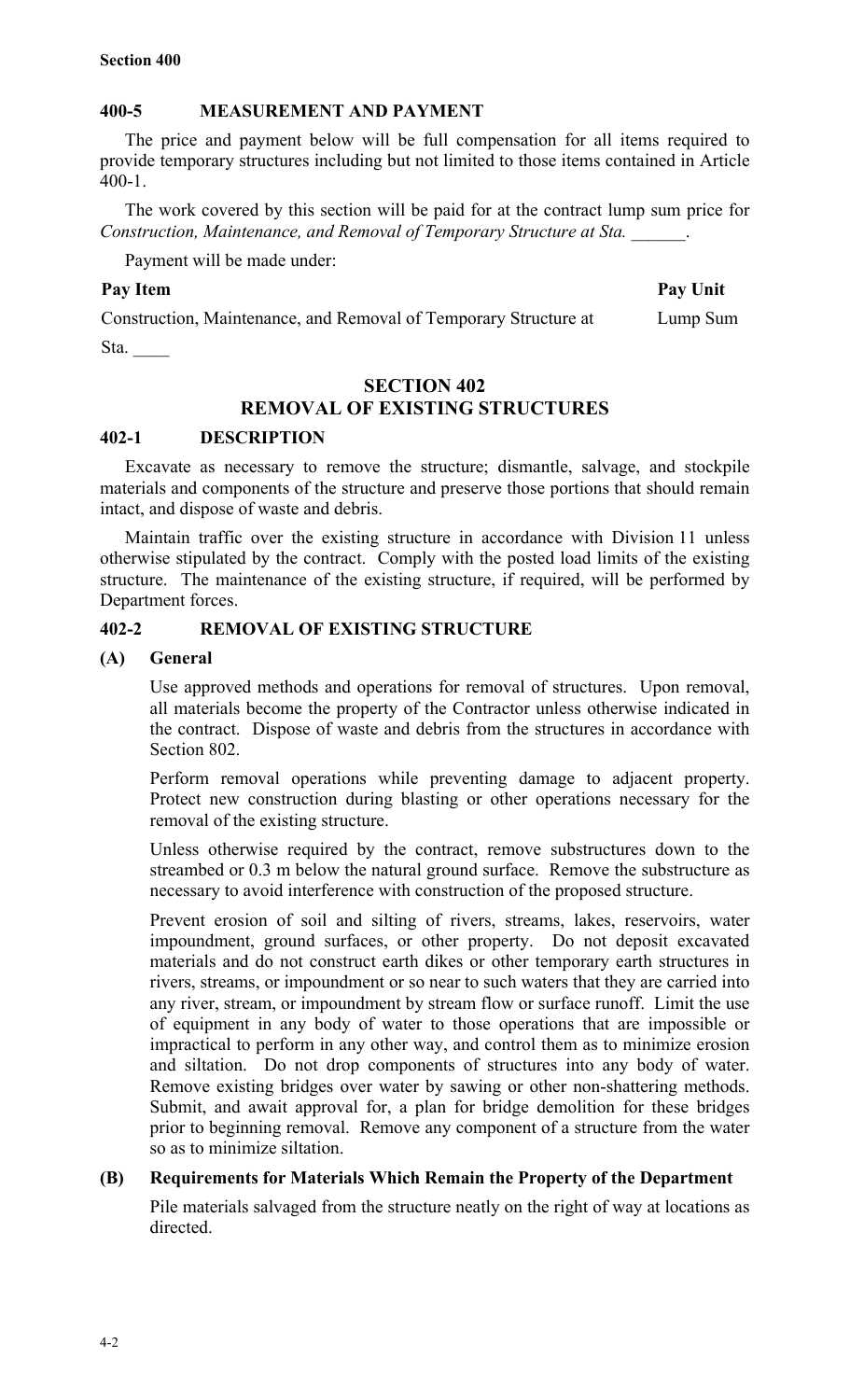Do not use any materials, either temporarily or permanently, which are removed from the structure unless so permitted by the contract.

Remove structural materials carefully without damage.

Do not use explosives to remove concrete floor slabs from steel superstructures that remain the property of the Department.

### **(C) Requirements for Partial Removal**

Perform partial removal true to the lines indicated on the plans. Submit, and await approval for, a plan for partial removal of bridges prior to beginning removal. Do not remove concrete by blasting or other method that may cause damage to the concrete or reinforcement that is used in the completed structure.

Use equipment and methods to remove portions of a concrete structure undergoing widening which are sufficient to obtain plan lines and slopes without undue spalling at edges of the concrete. Do not use an iron ball or pile hammer to remove portions of a concrete structure undergoing widening.

## **402-3 MEASUREMENT AND PAYMENT**

The price and payment below will be full compensation for all items required to remove temporary structures including but not limited to those items contained in Article 402-1.

When the contract includes the item of *Removal of Existing Structure at Sta. \_\_\_\_\_\_\_\_\_\_\_\_\_\_\_\_\_\_,* the work of removing the structure will be paid for at the contract

lump sum price for this item.

Payment will be made under:

Removal of Existing Structure at Sta. Lump Sum

Pay Item **Pay Unit** 

## **SECTION 410 FOUNDATION EXCAVATION**

#### **410-1 DESCRIPTION**

Excavate any material as necessary for the construction of foundations and end bent caps for bridges, retaining walls of reinforced concrete or reinforced masonry, arch culverts, and box culverts without floor slabs in accordance with the contract, or as directed. Excavate, perform exploratory drilling at footings to a depth not to exceed 1.5 m, blast, drain and divert water, bail, and pump. Provide and remove bracing, shoring, sheeting, cribbing, and cofferdams; substructure scour protection, subsurface drainage, drawings; and backfill, haul, and dispose of materials.

Do not deposit excavated materials or construct earth dikes or other temporary earth structures in rivers, streams, or impoundment or so near to such waters that they are carried into any river, stream, or impoundment by stream flow or surface runoff. As an exception to the above, obtain written approval for the use of confined earth materials in cofferdams for structure foundations.

#### **410-2 MATERIALS**

Refer to Division 10.

| <b>Item</b>             | <b>Section</b> |
|-------------------------|----------------|
| Subdrain Fine Aggregate | 1044-1         |
| Stone, No. 78M          | 1005           |
| .                       |                |

## **410-3 FOUNDATION EXCAVATION**

Notify the Engineer in sufficient time before beginning the excavation to allow measurements of the undisturbed ground.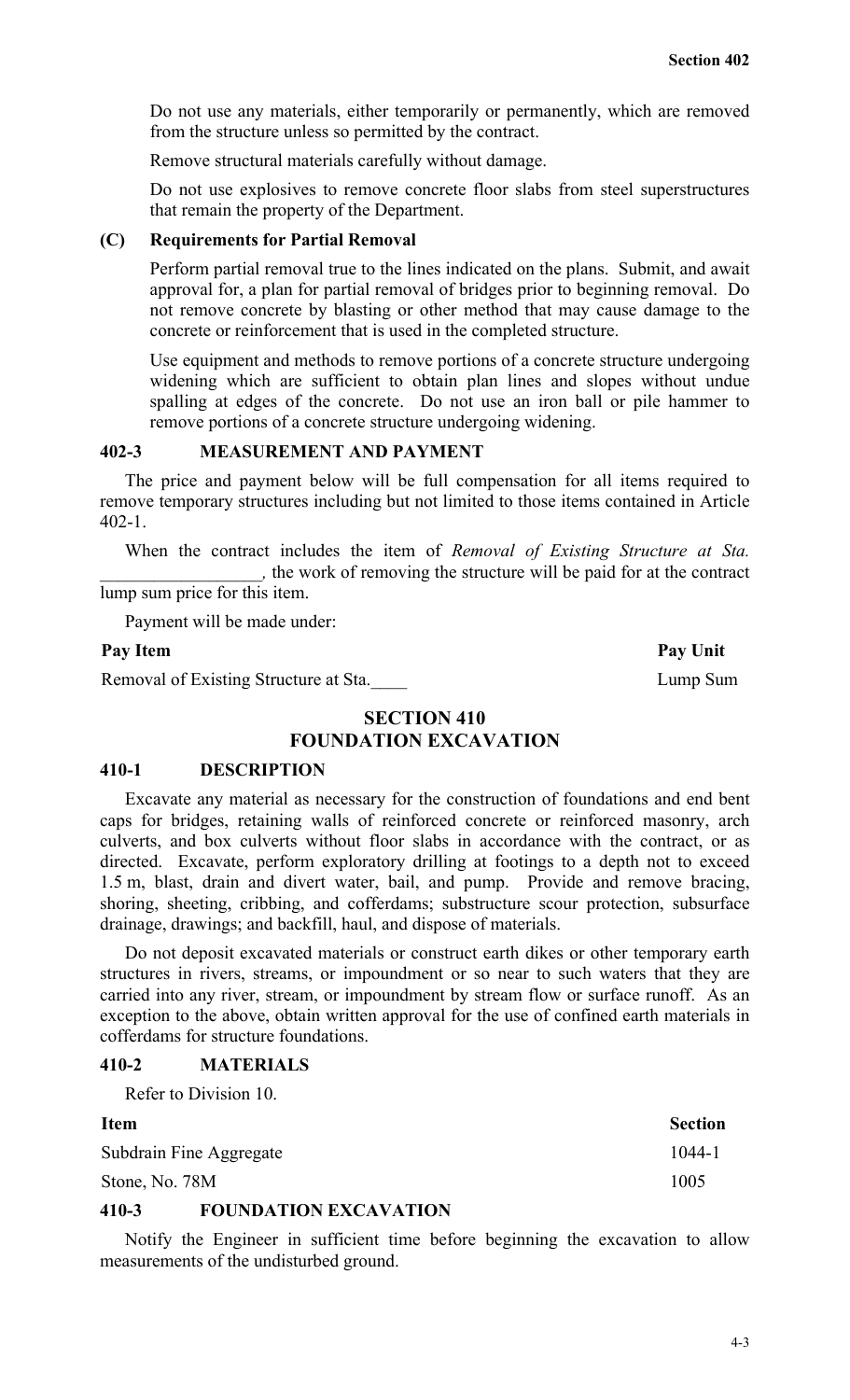#### **Section 410**

Where necessary for safety, slope, shore, brace, or protect by cofferdams the foundation openings in accordance with local and State safety standards. Perform foundation excavation and related work in such sequence that no portion of the structure is endangered by subsequent operations. Adequately protect completed portions of a structure during blasting operations.

Consider the dimensions and elevations of footings, as shown on the plans as approximate only. The Engineer may order, in writing, such changes in dimensions or elevations of footings as necessary to secure a satisfactory foundation.

Notify the Engineer after excavating each foundation. Do not place concrete prior to obtaining approval for the excavation depth, the character of the foundation, and permission to proceed. Perform drilling as may be required by the Engineer in order to obtain information as to the depth to which the rock or other hard foundation material extends below the bottom of the footing.

Clean all rock or other hard foundation material of all loose material and cut to a firm surface, either level, stepped, or serrated, as directed. Clean out all seams and fill with concrete, mortar, or grout. Remove all loose and disintegrated rock and thin strata. Leave the rock surface in a rough condition to form an adequate key against lateral movement of the footing.

When the footing rests on an excavated surface other than rock, take special care not to disturb the bottom of the excavation until immediately before placing reinforcing steel and concrete. Remove foundation material softened and weakened by exposure and inundation down to sound, solid material before placing steel and concrete.

When using foundation piles, complete the excavation of each pit before driving piles.

When pile driving liquefies the soil, or the bed is otherwise unsuitable as determined by the Engineer, remove the material as required and backfill to the required elevation with an approved granular material. Such work will be paid for as extra work in accordance with Article 104-7.

#### **410-4 COFFERDAMS**

#### **(A) General**

The term cofferdam designates any temporary or removable structure constructed to hold the surrounding earth, water, or both, out of the excavation. It includes timber cribs, any type of sheet piling, removable steel shells, or similar structures, all necessary bracing, and the use of pumping wells or well points for the same purpose. Have cofferdams located in bodies of water designed, detailed, and sealed by a North Carolina Licensed Professional Engineer when the distance from the water surface to the bottom of the excavation is 1.5 m or greater.

### **(B) Construction**

Design and construct cofferdams to adequate depths and heights, safely, and as watertight as is necessary for the proper performance of the work. Provide interior dimensions of cofferdams as to give sufficient clearance for the construction and inspection of forms and to permit pumping outside the forms. Provide at least 1.5 m of clearance between the proposed edge of footing and inside face of cofferdam when a keyed footing is required and at least 1 m when a keyed footing is not required. Right, rest, or enlarge cofferdams that are tilted or moved laterally during the process of sinking to provide the necessary clearance.

Construct cofferdams to protect plastic concrete against damage from a sudden rising of the stream and to prevent damage to the foundation by erosion. Do not leave timber or bracing in cofferdams that could extend into the substructure concrete without permission.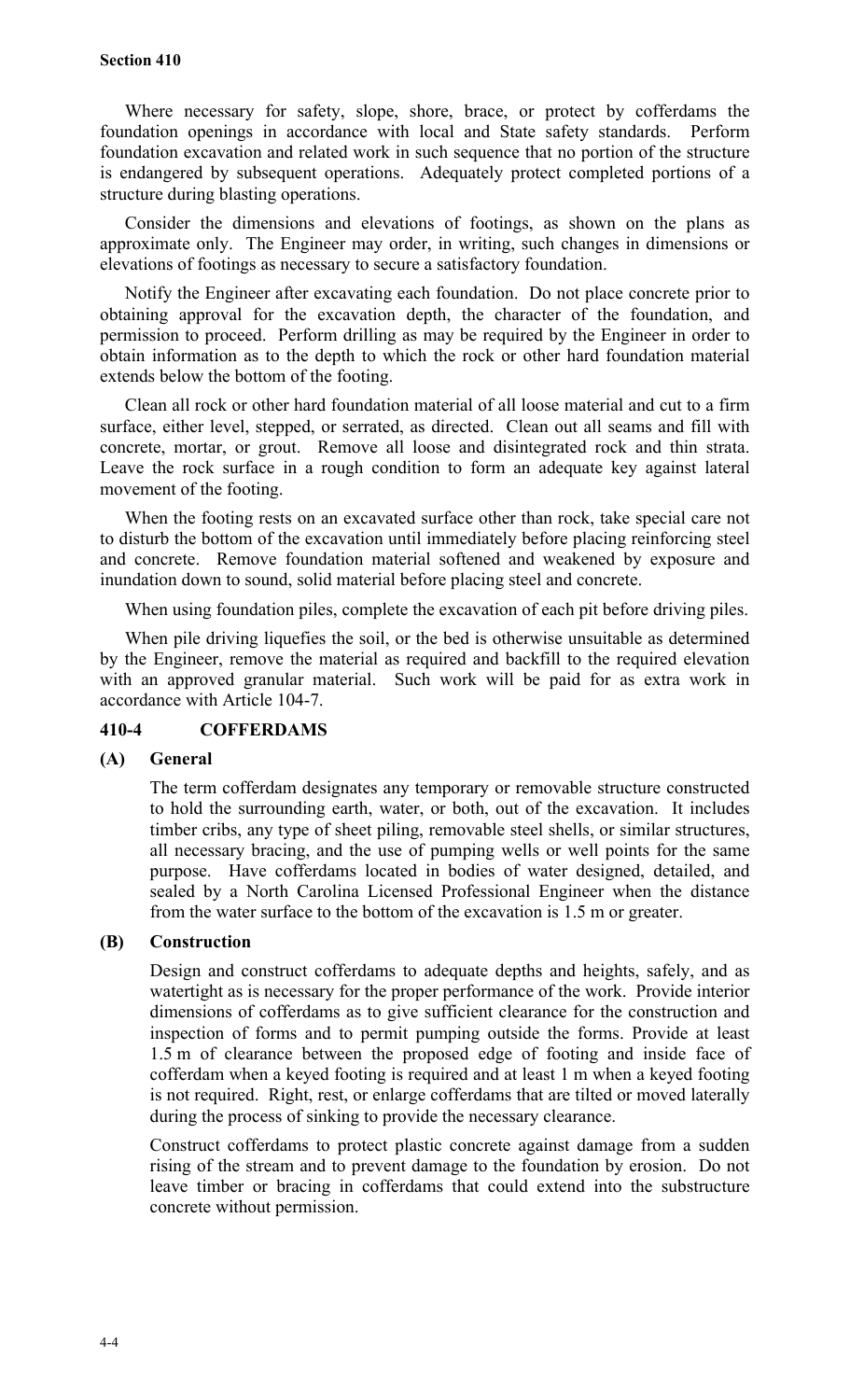#### **(C) Removal**

After the completion of the substructure, unless otherwise provided in the contract, remove cofferdams with all sheeting and bracing to the stream bed or 0.3 m below existing ground. Take care not to disturb or injure the finished concrete.

#### **410-5 PUMPING**

Perform pumping operations in accordance with Article 414-5.

## **410-6 PRESERVATION OF CHANNEL**

Unless otherwise required by the contract or permitted by the Engineer, do not excavate in stream channels outside of cofferdams. Do not disturb the natural stream bed adjacent to the structure without permission. Backfill any excavation or dredging made at the site of the structure outside of the cofferdam limits to the original ground surface or river bed with approved material.

Remove materials placed within the stream area and leave the stream in its original condition, unless otherwise permitted.

#### **410-7 UTILIZATION OF EXCAVATED MATERIAL**

Use suitable excavated material as backfill. Use suitable material that is not required for backfill to form embankments, subgrades, or shoulders. When so used, no additional payment will be made for utilization of the material under other pay items or for stockpiling the material for use under other pay items. Furnish disposal areas for excavated unsuitable materials and suitable materials not required in connection with other work included in the contract. Do not place excavated material in a stream or other body of water or wetland.

Do not deposit excavated material at any time so as to endanger the partly finished structure, either by direct pressure or indirectly by overloading banks adjacent to the operations, or in any other manner.

#### **410-8 BACKFILLING AND FILLING**

Use approved material for backfill that is free from large or frozen lumps, wood, or other undesirable material. Where there is not an adequate quantity of suitable backfill material available from the excavation, provide suitable backfill material compensated in accordance with Subarticle 410-12.

Refill all excavated spaces not filled with permanent work with earth up to the ground surface existing before the excavation. Place backfill to provide adequate drainage as soon as concrete surfaces are finished in accordance with Subarticle 420-17(B) and the concrete is inspected and approved. The Engineer has the authority to suspend all operations until such backfilling is acceptably completed.

Eliminate any slope adjacent to the excavation for abutments, wingwalls, and retaining walls by stepping or serrating to prevent wedge action.

Compact all portions of the backfill that become a part of roadway typical sections or their foundations in accordance with Subarticle 235-4(C). Place all other portions of the backfill in layers not more than 150 mm depth of loose measure and compact to a density comparable to the adjacent undisturbed material.

Place backfill or embankment material simultaneously insofar as possible to approximately the same elevation on both sides of an abutment, pier, or wall. If conditions require placing backfill or embankment higher on one side, do not place the additional material on the higher side until the concrete develops the minimum specified strength for the class of concrete required for the structure.

Do not place backfill or embankment behind the walls of concrete culverts, abutments of bridges other than rigid frames, or abutments of rigid frame structures until the top slab is placed and has developed the minimum compressive strength required by Article 420-20. Place backfill and embankment simultaneously behind opposite abutments of rigid frames or sidewalls of culverts. Place backfill for abutments of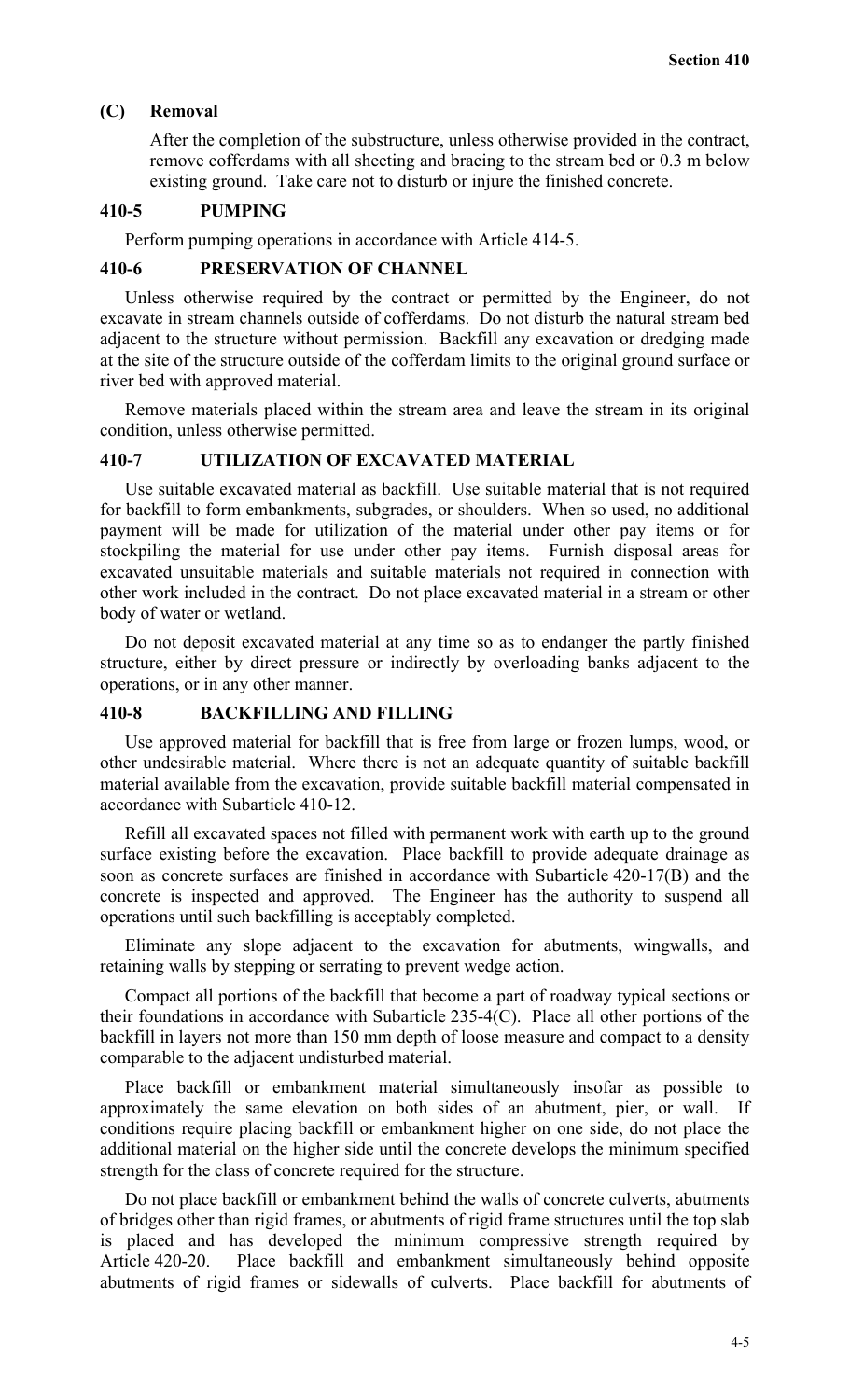bridges to a minimum elevation of 0.3 m below the bridge seats before setting beams or girders.

Place backfill so as not to cause excess lateral forces against the structure by heavy equipment or from earth masses transmitting pressures caused by earth moving equipment. Place backfill immediately adjacent to the structure by hand operated mechanical tampers. Do not operate heavy earth moving equipment within 3 m of the structure in backfilling operations.

## **410-9 SUBSURFACE DRAINAGE AT WEEP HOLES**

Place a stone drain consisting of  $0.03 \text{ m}^3$  of No. 78M stone contained in a bag of porous fabric at each weep hole. Place subdrain fine aggregate beneath, around, and over the stone drain so that the stone drain is covered by a layer of subdrain fine aggregate at least 0.3 m thick. Connect all drains with a horizontal drain of subdrain fine aggregate at least 0.3 m square in cross section. In the case of abutments and retaining walls, in addition to the above requirements, place a vertical drain of subdrain fine aggregate at least 0.3 m square in cross section at each weep hole to an elevation 0.6 m below the subgrade or surface of the embankment.

When embankment placement around the structure is part of another contract, the portion of the subsurface drainage system described above, which is located in such embankment, is not considered part of the work of this section.

## **410-10 SUBSTRUCTURE SCOUR PROTECTION**

Provide substructure scour protection as indicated in the plans. Place the 50 mm to 150 mm size stone after removing footing formwork and while dewatering the excavation. Place the riprap stone before removing the cofferdam sheeting, either before or after allowing the excavation to flood. When not using sheeting, place each stone type to the required thickness and extend horizontally to the undisturbed material.

Use 50 mm to 150 mm size Scour Protection Stone which is hard and durable in nature. While no specific gradation is required, distribute the various sizes of stone reasonably equally within the required size range. Use stone that is essentially cubical in shape.

## **410-11 BLASTING ADJACENT TO HIGHWAY STRUCTURES**

Conduct blasting operations adjacent to highway structures in accordance with the following requirements.

Submit and await approval of a blasting plan prior to conducting any blasting operation.

Do not conduct blasting operations within 18 m of any structure until the concrete strength reaches 16.5 MPa. After the concrete achieves a strength of 16.5 MPa, limit the maximum peak particle velocity to 100 mm/sec. measured at the closest structure extremity.

For multi-column bents with column heights up to 12 m and a combined span length for the two adjacent spans of 49 m or less, adhere to the following criteria:

- **(A)** Do not blast within 2 m without obtaining prior written approval.
- **(B)** At distance of 2 m to 3 m do not use a quantity of explosives more than 0.22 kg per delay period.
- **(C)** From 3.3 m to 18.3 m, use a maximum charge weight per delay of 0.22 kg + 0.22 kg of explosives per 0.3 m of distance over 3 meter.

No vibration measurements are required if the above criteria are met. If unable to meet the above criteria, monitor the structure with an engineering seismograph to determine whether the 100 mm/sec. limit is exceeded. If the 100 mm/sec. limit is exceeded, the Engineer will evaluate each subsequent blast, and if deemed necessary, will apply more restrictive controls than those above to prevent damage.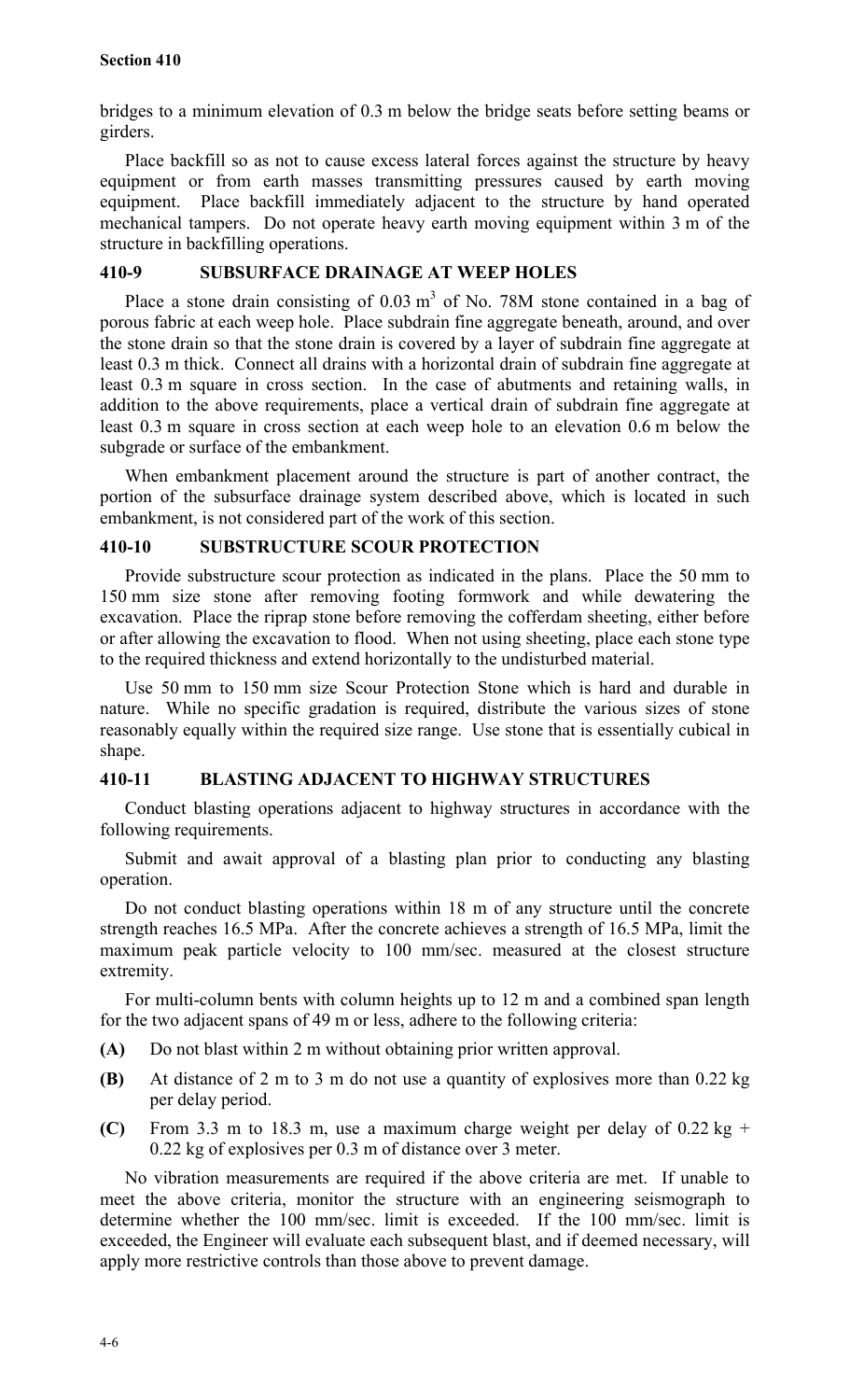Payment of blasting operations is included in the bid price for Foundation Excavation at the affected substructure unit.

## **410-12 MEASUREMENT AND PAYMENT**

#### **Foundation Excavation on a Cubic Meter Basis**

When the contract calls for payment of foundation excavation on a cubic meter basis, it will be measured and paid on a cubic meter basis for the actual number of cubic meters of materials, measured in their original position within the limits described below and computed by the average end area method, that are acceptably excavated.

The upper limits for measurement are the actual ground surface at the time of starting work, except that where the excavation is performed in cut areas excavated under Section 225, the upper limits are the roadway plan typical section. For keyed footings the upper limits of the keyed section are as shown on the plans. A keyed footing is a footing that is placed without forms for the keyed depth in an excavation whose sides, as near as practicable, are located at the neat line dimensions of the footing and are vertical.

When the foundation material is other than rock, the lower limits for measurement are the elevation of the bottom of footing as established by the plans or as directed. When the foundation material is rock, the lower limits for measurement are the actual rock elevations after the foundation is approved.

As an exception to the lower limits established above, when in the opinion of the Engineer excess excavation is performed due to carelessness or negligence on the part of the Contractor, the Engineer notifies the Contractor of that portion of the excavation which is not measured for payment.

Horizontal limits for measurement are established by vertical planes located 450 mm outside of the neat line dimensions of the footing as established by the plans or directed in writing by the Engineer. For keyed footings the horizontal limits for measurement of the keyed section are established by vertical planes located at the neat line dimensions of the footing as established by the plans or directed in writing.

Measurement includes mud, muck, or similar semi-solid material within the limits described above provided such material is present at the time excavation begins and cannot be drained away or pumped without the use of a jet or nozzle.

No measurement is made of the following excavation, as such excavation is considered incidental to the work covered by this section:

Excavation necessary to construct end bent caps and the berm adjacent to the cap.

Excavation necessary to construct pile encasement.

Excavation outside of the limits described in this subarticle.

Excavation necessary from heaving of a foundation due to the driving of piles.

Excavation necessary from overbreaks or slides.

Mud, muck, or similar semi-solid material which can be drained away or pumped without the use of a jet or nozzle.

Excavation made before the Engineer makes measurements of the undisturbed ground.

Excavation necessary due to exposure or inundation allowed by the Contractor, or carelessness on the part of the Contractor.

Foundation excavation will be paid for at the contract unit price per cubic meter for Foundation Excavation except as otherwise provided below.

Where the Engineer directs the Contractor in writing to excavate below the original plan elevation of the bottom of the footing, payment for such excavation will be made as follows: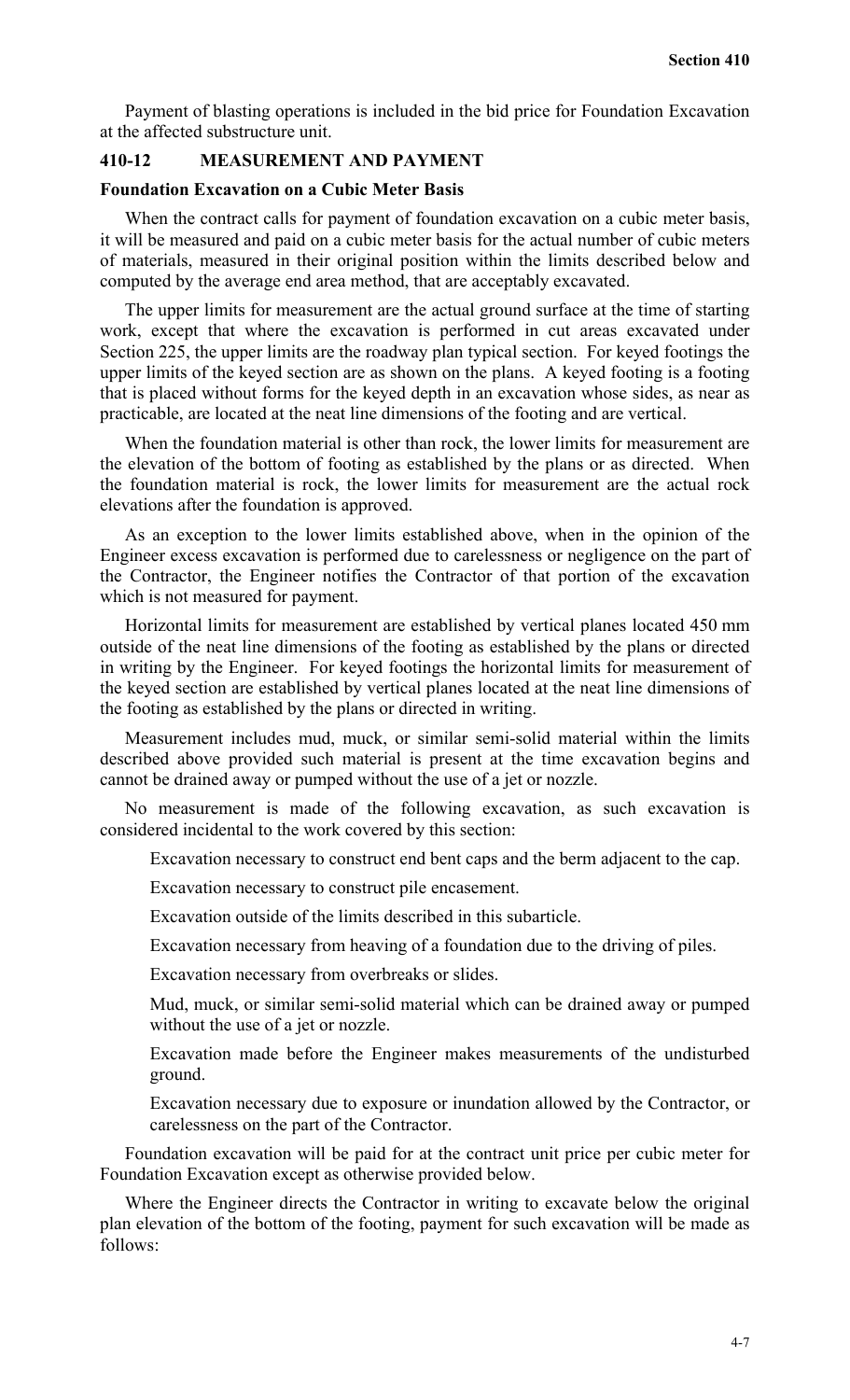For excavation made below the original plan elevation of the bottom of the footing to an elevation 1 meter below such plan elevation, payment will be made at the contract unit price per cubic meter for *Foundation Excavation*.

For excavation made below an elevation 1 meter below the original plan elevation of the bottom of the footing but not more than 2 meters below such plan elevation, payment will be made at 150 percent of the contract unit price per cubic meter for Foundation Excavation.

For excavation made below an elevation 2 m below the original plan elevation of the bottom of the footing, payment will be made as provided in Article 104-7 for extra work.

In areas where piles have been driven, removal of material and backfilling with approved granular material, in accordance with Article 410-3, will be paid for as extra work as provided in Article 104-7.

#### **Foundation Excavation on a Lump Sum Basis**

When the contract calls for payment of *Foundation Excavation* on a lump sum basis, no measurement will be made of any foundation excavation made at such locations.

The prices and payments below will be full compensation for all items required to complete foundation excavation.

When the contract calls for payment on a lump sum basis, payment will be made at the contract lump sum price for *Foundation Excavation for Bent No. \_\_\_\_\_\_\_ at Station*

*\_\_\_\_\_\_\_\_\_*, or *Foundation Excavation for End Bent No. \_\_\_ at Station* \_\_\_ except as otherwise provided below.

Where the Engineer directs the Contractor to excavate below the original plan elevation of the bottom of the footing by a distance which is less than 1 meter the character of the work will not be considered to be materially changed and no additional compensation will be allowed for the foundation excavation at such location.

Where the Engineer directs the Contractor in writing to excavate more than 1 meter below the original plan elevation of the bottom of the footing, payment for such excavation will be made as provided in Article 104-7 for extra work.

## **Furnishing and Hauling Backfill Material**

Where it is necessary to provide backfill material from sources other than excavated areas or borrow sources used in connection with other work in the contract, payment for furnishing and hauling such backfill material is made as provided in Article 104-7 for extra work. Placing and compacting such backfill material is not considered as extra work, but is considered incidental to the work covered by this section.

When the Contractor has been directed by the Engineer to drill in the vicinity of a footing to obtain subsurface information, such drilling in excess of a 1.5 meter depth will be paid for as provided in Article 104-7 for extra work.

Payment will be made under:

| Pay Item                                             | Pay Unit    |
|------------------------------------------------------|-------------|
| <b>Foundation Excavation</b>                         | Cubic Meter |
| Foundation Excavation for Bent No.<br>at Station     | Lump Sum    |
| Foundation Excavation for End Bent No.<br>at Station | Lump Sum    |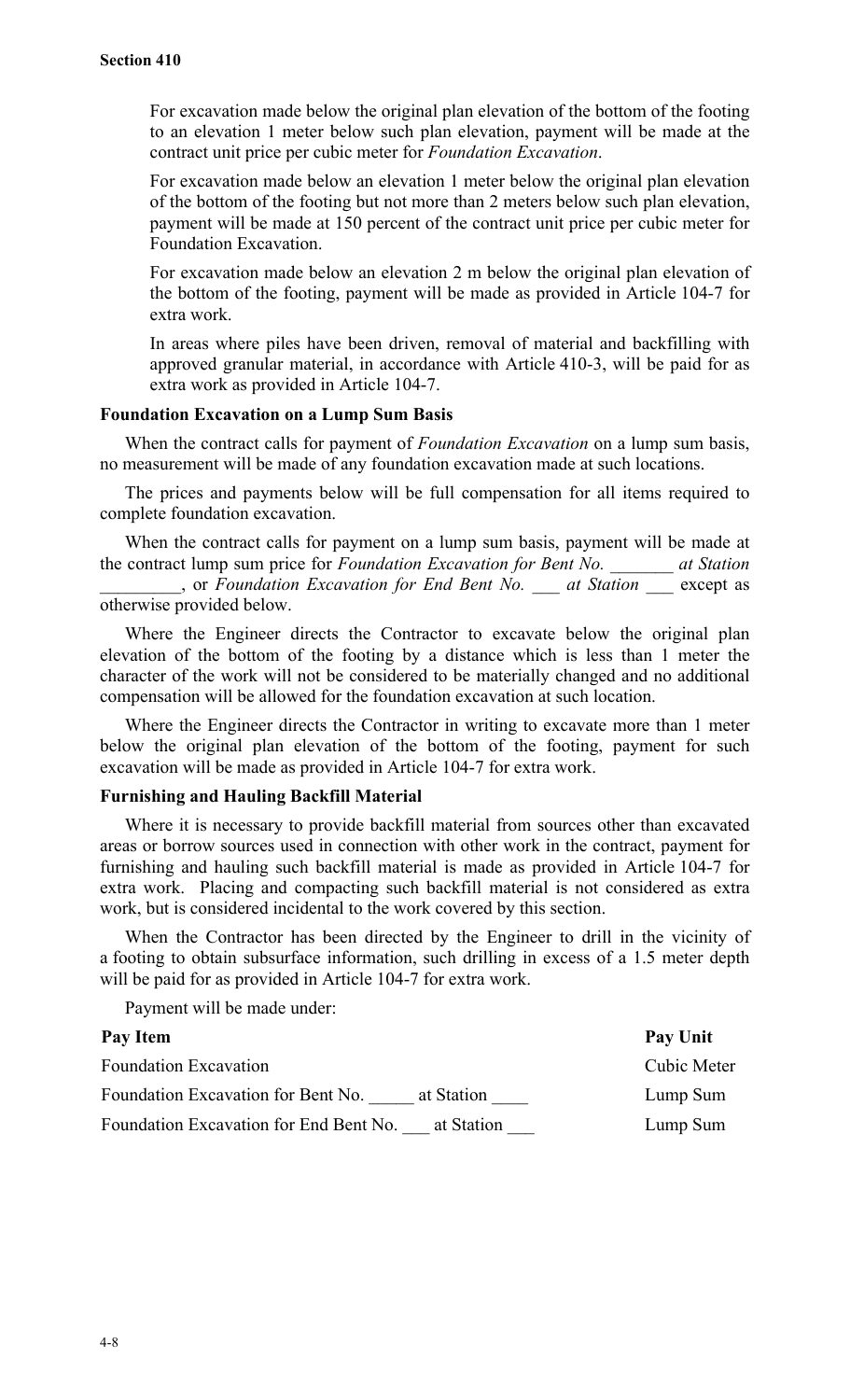## **SECTION 412 UNCLASSIFIED STRUCTURE EXCAVATION**

## **412-1 DESCRIPTION**

Excavate any material not classified as foundation excavation, box culvert excavation, or channel excavation whose removal is required for the construction of bridges, retaining walls of reinforced concrete or reinforced masonry, arch culverts, and box culverts without floor slabs, and which is classified as unclassified structure excavation on the plans, in accordance with the contract or as directed. Excavate, blast, brace, shore, provide sheeting and cribbing, backfill, haul, and dispose of materials.

Do not deposit excavated materials, nor construct earth dikes or other temporary earth structures, in rivers, streams, or impoundment or so near to such waters that they are carried into any river, stream, or impoundment by stream flow or surface runoff.

Dispose of all timber, stumps, and debris in accordance with Article 200-5.

#### **412-2 PRESERVATION OF CHANNEL**

Unless otherwise required by the contract, do not excavate in stream channels. Do not disturb the natural streambed adjacent to the structure without permission.

Do not place material in a stream without approval. Remove materials placed within the stream area and leave the stream in its original condition, unless otherwise permitted.

#### **412-3 UTILIZATION OF EXCAVATED MATERIAL**

Use and place suitable excavated material in accordance with the requirements of Articles 410-7 and 410-8.

Notify the Engineer a sufficient time before beginning the excavation so that measurements may be taken of the undisturbed ground.

#### **412-4 MEASUREMENT AND PAYMENT**

*Unclassified Structure Excavation* will be measured and paid for as the actual number of cubic meters of materials, measured in their original position and computed by the average end area method, which is acceptably excavated in accordance with the contract or as directed by the Engineer. Original cross sections for the determination of excavation quantities are taken before any excavation is done.

No measurement is made of any materials excavated outside of the limits shown on the plans or directed in writing by the Engineer, or any materials excavated before the Engineer makes measurements of the undisturbed ground.

The price and payment below will be full compensation for all items required to complete unclassified structure excavation including but not limited to those items contained in Article 412-1.

When the contract includes the item of *Unclassified Structure Excavation at Station* the work will be paid for at the contract lump sum price.

Payment will be made under:

| Pay Item                                     | Pay Unit    |
|----------------------------------------------|-------------|
| Unclassified Structure Excavation            | Cubic Meter |
| Unclassified Structure Excavation at Station | Lump Sum    |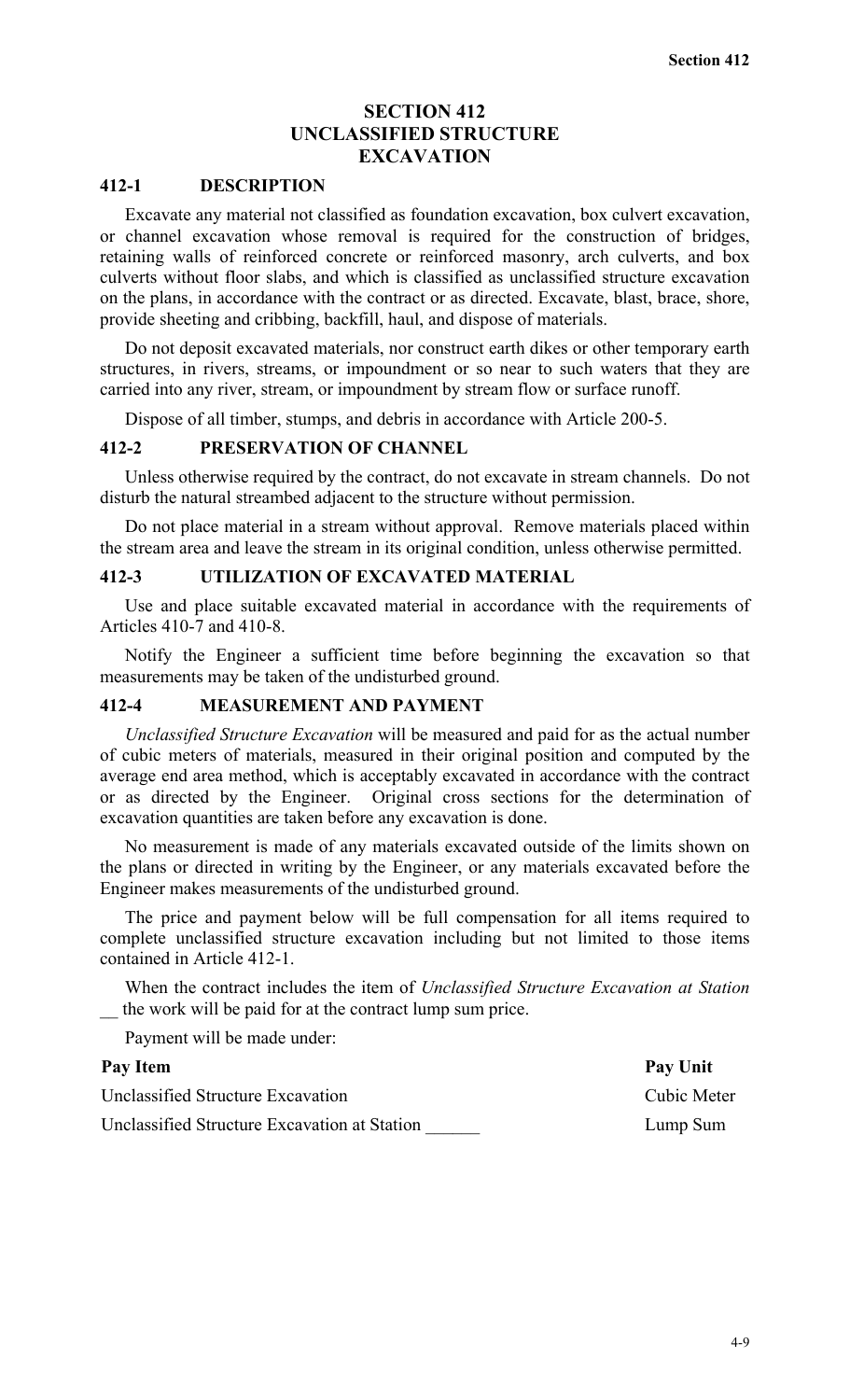## **SECTION 414 BOX CULVERT EXCAVATION**

#### **414-1 DESCRIPTION**

Excavate all material necessary for the construction of box culverts with floor slabs in accordance with the contract or as directed. Excavate, blast, drain and divert water, bail, pump, brace, shore, provide sheeting, cribbing, cofferdams, culvert foundation conditioning, subsurface drainage and drawings; backfill, haul, and dispose of materials.

Do not deposit excavated materials, nor construct earth dikes or other temporary earth structures in rivers, streams, or impoundment or so near to such waters that they are carried into any river, stream, or impoundment by stream flow or surface runoff. As an exception to the above, obtain written approval for the use of confined earth materials in cofferdams for structure foundations.

### **414-2 MATERIALS**

Refer to Division 10.

| <b>Item</b>                             | <b>Section</b> |
|-----------------------------------------|----------------|
| Subdrain Fine Aggregate                 | 1044-1         |
| Stone, No. 78M                          | 1005           |
| <b>Foundation Conditioning Material</b> | 1016           |

## **414-3 FOUNDATION EXCAVATION**

Notify the Engineer a sufficient time before beginning the excavation so that measurements may be taken of the undisturbed ground if desired by the Engineer. Do not disturb the existing ground at the culvert site without permission.

Where necessary for safety, slope, shore, brace, or protect by cofferdams the foundation openings in accordance with local and State safety standards. Perform foundation excavation and related work in such sequence that no portion of the culvert will be endangered by subsequent operations. Protect completed portions of a culvert from blasting.

Remove and dispose of boulders, vegetative matter, and any other objectionable material.

Notify the Engineer after excavating each foundation. Do not place any concrete until obtaining approval of the excavation depth, the character of the foundation material and permission to proceed.

Take special care not to disturb the bottom of the excavation until immediately before placing reinforcing steel and concrete.

## **414-4 CONDITIONING CULVERT FOUNDATION**

Excavate to a depth as directed below the bottom of the barrel or wing footing and replace the excavated material with foundation conditioning material.

When the foundation material beneath a portion of the barrel or wing footing is rock or incompressible material, and softer material is beneath the remainder of the barrel or wing footing, excavate the rock material within the neat lines of the barrel or footing to a depth of 300 mm below the bottom of the barrel and footings and backfill with foundation conditioning material.

Use Class VI, Select Material foundation conditioning material as defined in Section 1016.

## **414-5 PUMPING**

Pump from the interior of any foundation enclosure in such a manner as to preclude the possibility of the movement of water over or through any fresh concrete. Do not pump while placing concrete or for a period of at least 24 hours thereafter, unless done from a suitable sump separated from the concrete work by a substantially watertight wall.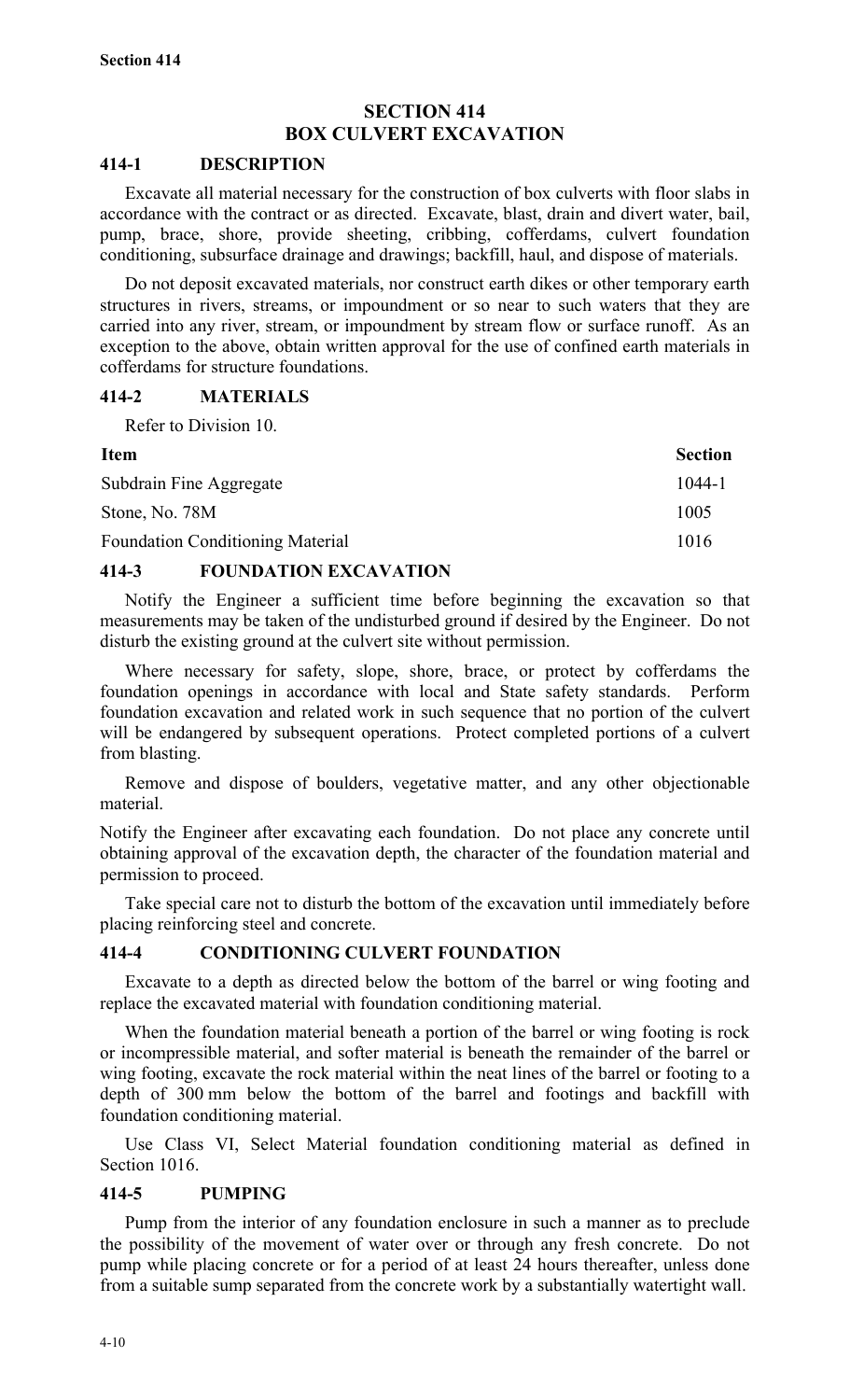### **414-6 UTILIZATION OF EXCAVATED MATERIAL**

Use suitable excavated material in accordance with Article 410-7.

#### **414-7 BACKFILLING AND FILLING**

As soon as practical after completing the box culvert, place the backfill and redirect the stream through the culvert.

Use approved material for backfill that is free from large or frozen lumps, wood, or other undesirable material. Where there is not an adequate quantity of suitable backfill material available from culvert excavation, provide suitable backfill material compensated as provided in Subarticle 410-12.

Eliminate any excavated slope adjacent to backfill areas by stepping or serrating to prevent wedge action.

Compact all portions of the backfill that become a part of roadway typical sections or their foundations in accordance with Subarticle 235-4(C). Place all other portions of the backfill in layers not more than 150 mm in depth of loose measure and compact to a density comparable to the adjacent undisturbed material. Refill all excavated spaces not filled with permanent work with earth up to the ground surface existing before the excavation.

Do not place backfill or embankment behind the walls of culverts until after placing the top slab and allowing development of the minimum compressive strength required by Article 420-20.

Place backfill or embankment material simultaneously insofar as possible to approximately the same elevation on both sides of the culvert and do not carry it to an elevation higher than 0.3 m above the top of footing or bottom slab until the concrete develops the minimum required strength for the class of concrete used.

#### **414-8 SUBSURFACE DRAINAGE AT WEEP HOLES**

Place subsurface drainage in accordance with Article 410-9.

#### **414-9 MEASUREMENT AND PAYMENT**

The prices and payments below will be full compensation for all items required to complete box culvert excavation including but not limited to those items contained in Article 414-1.

*Foundation Conditioning Material, Box Culvert* will be measured and paid for in metric tons of material that is placed within the established limits. The number of metric tons of material is determined by weighing the material in trucks in accordance with the requirements of Article 106-7. No deduction will be made for any moisture contained in the material at the time of weighing. Such price and payment will be full compensation for all excavation made below the bottom of the barrel and wing footings in addition to furnishing, hauling, and placing the foundation conditioning material.

*Culvert Excavation, Sta.* Will be paid for at the contract lump sum price. No measurement for payment will be made for this pay item, and no adjustment in the contract lump sum price will be made unless the size, length, elevation, or location of the culvert is revised. In the event of a revision in the size, length, elevation, or location of the culvert, such revision will be considered an alteration of plans or details of construction in accordance with Article 104-3.

Where it is necessary to provide backfill material from sources other than excavated areas or borrow sources used in connection with other work in the contract, payment for furnishing and hauling such backfill material is made as provided in Article 104-7 for extra work. Placing and compacting such backfill material is not considered extra work, but is considered incidental to the work covered by this section.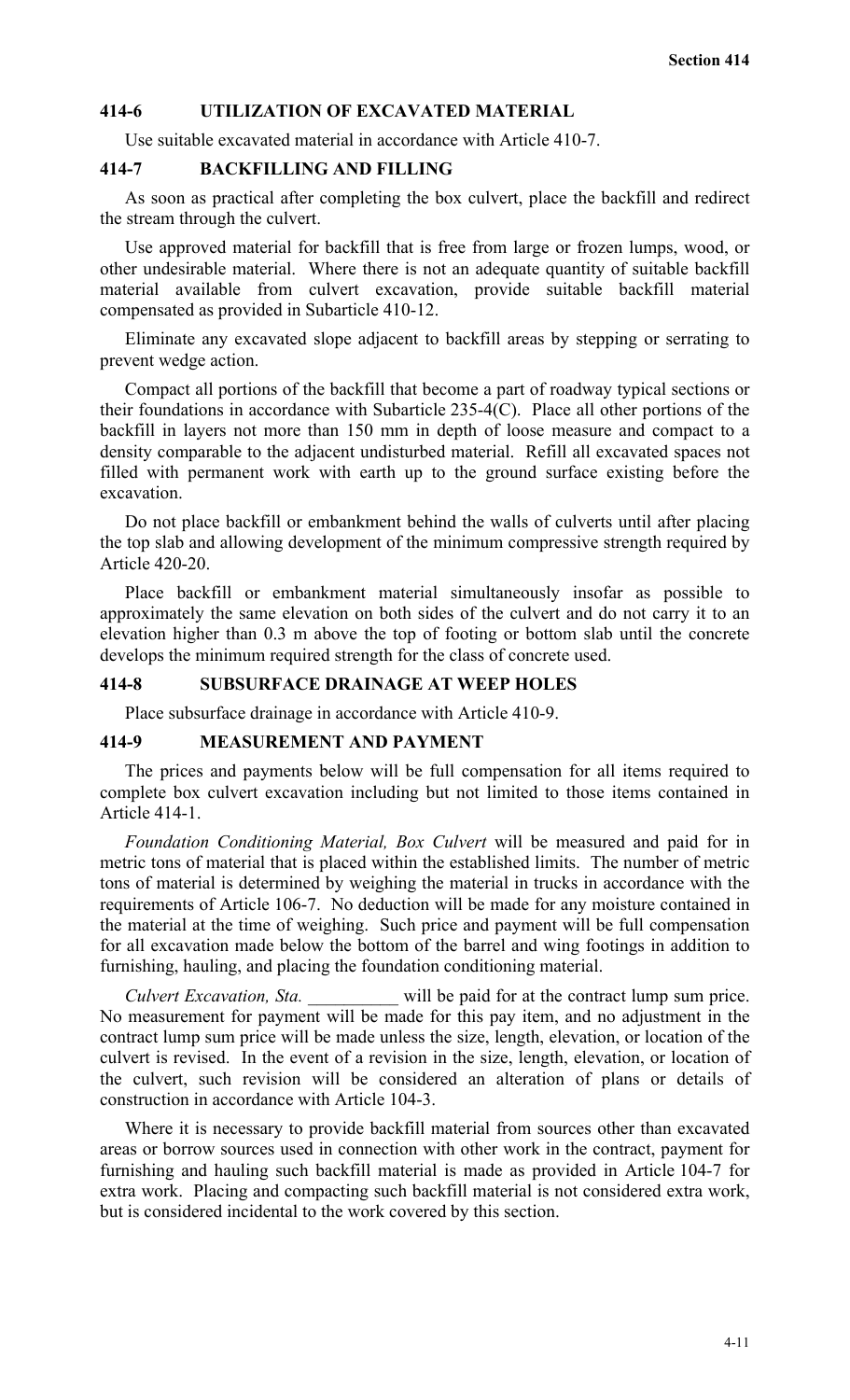Payment will be made under:

Culvert Excavation, Sta. **Lump Sum** 

Foundation Conditioning Material, Box Culvert Metric Ton

## **SECTION 416 CHANNEL EXCAVATION**

## **416-1 DESCRIPTION**

Excavate any material outside of the pay limits of foundation excavation, unclassified structure excavation, or box culvert excavation, which is classified as channel excavation in the plans. Place suitable excavated material as directed, drain and divert water, pump, blast, haul, dispose of materials, and backfill.

Do not deposit excavated materials, nor construct earth dikes or other temporary earth structures in rivers, streams, or impoundment or so near to such waters that they are carried into any river, stream, or impoundment by stream flow or surface runoff.

#### **416-2 CONSTRUCTION REQUIREMENTS**

Notify the Engineer a sufficient time before beginning the excavation so that measurements may be taken of the undisturbed ground. Do not disturb the existing ground without permission.

Remove and dispose of boulders, vegetative material, and any other objectionable material.

Use and place suitable excavated material in accordance with the requirements of Articles 410-7 and 410-8.

#### **416-3 MEASUREMENT AND PAYMENT**

*Channel Excavation* will be measured and paid for on a cubic meter basis. Materials will measured in their original position within the limits described below and computed by the average end area method, that are acceptably excavated in accordance with the contract or as directed. The upper limits for measurement are the actual ground surface at the time of starting work. The lower limits for measurement are established by the plans or as directed in writing.

No measurement is made of the following excavation:

Mud, muck, or similar semi-solid material which can be drained away or pumped without the use of a jet or nozzle.

Excavation before the Engineer makes measurements of the undisturbed ground

Excavation that is within the pay limits of other excavation

Excavation that is outside of the limits shown on the plans or as directed in writing.

Where the item *Channel Excavation* is not included in the contract, no measurement or payment is made of any channel excavation, as payment at the contract unit or lump sum price for the various items in the contract will be full compensation for the work covered by this section.

This price and payment will be full compensation for all items required to complete channel excavation.

Payment will be made under:

#### Pay Item Pay Unit

Channel Excavation Cubic Meter

Pay Item Pay Unit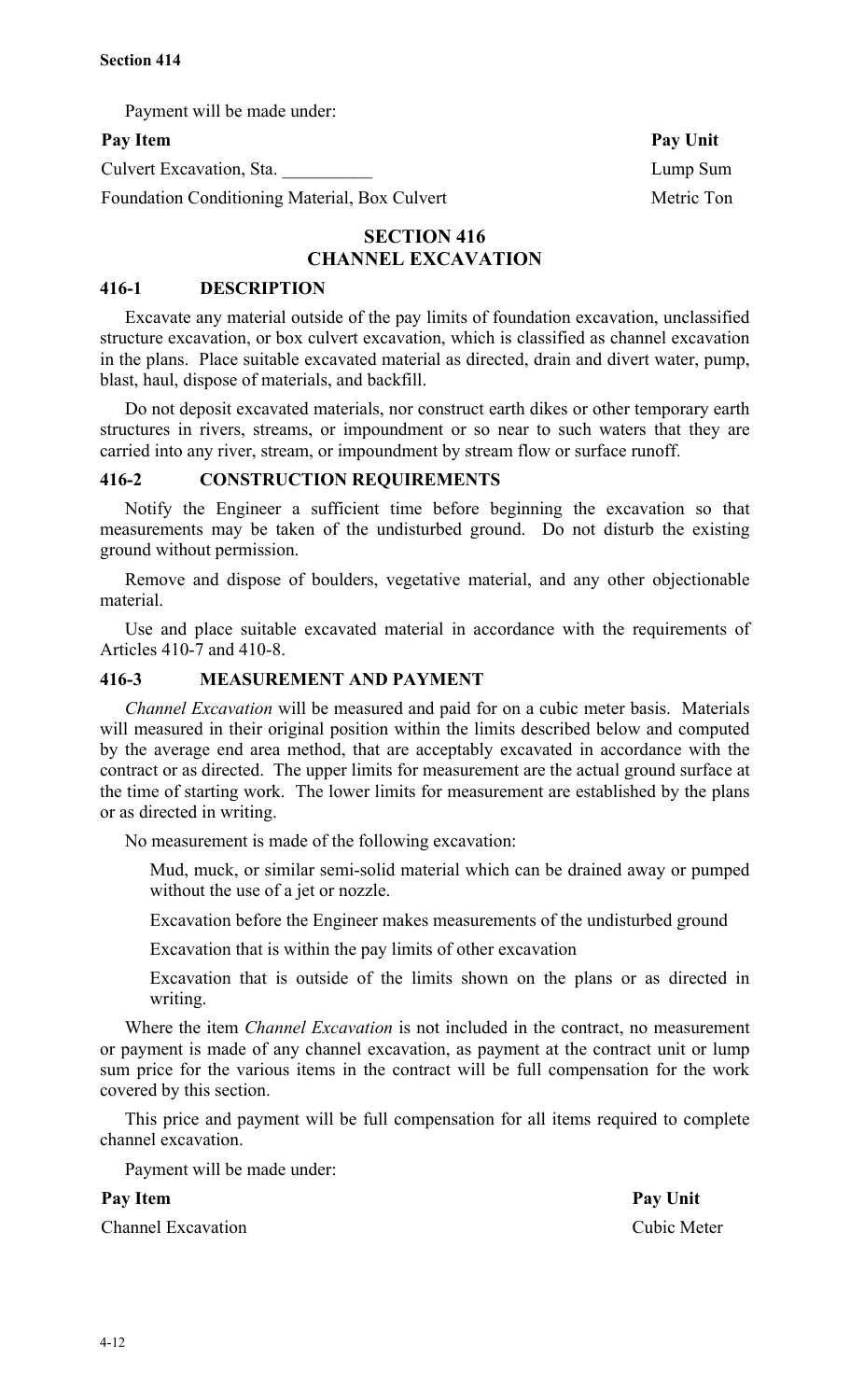## **SECTION 420 CONCRETE STRUCTURES**

#### **420-1 DESCRIPTION**

Construct cast-in-place concrete structures and the cast-in-place concrete portions of composite structures in conformity with the lines, grades, and dimensions shown in the contract. Furnish and place concrete, joint filler and sealer, curing agents, epoxy protective coating, deck drains, expansion anchors, and any other material; erect and remove all falsework and forms; protect concrete in wind, rain, low humidity, high temperatures, or other unfavorable weather; construct joints and weep holes; finish and cure concrete; protect concrete from rust stains; and groove bridge floors. For reinforced concrete deck slabs, in addition to the above, furnish and place reinforcing steel and bridge scuppers; and design, furnish, erect, and remove all bridge deck forms including any appurtenances required by the Engineer to stabilize exterior girders during overhang construction.

#### **420-2 MATERIALS**

Refer to Division 10.

| <b>Item</b>                         | <b>Section</b> |
|-------------------------------------|----------------|
| <b>Portland Cement Concrete</b>     | 1000           |
| Reinforcing Steel                   | 1070           |
| <b>Curing Agents</b>                | 1026           |
| Joint Fillers                       | 1028-1         |
| Joint Sealers                       | 1028           |
| Deck Drains                         | 1054-3         |
| <b>Expansion Anchors</b>            | 1074-2         |
| Metal Stay-in-Place Forms           | 1074-12        |
| Calcium Nitrite Corrosion Inhibitor | $1000-4(K)$    |
| <b>Epoxy Protective Coating</b>     | 1081           |
|                                     |                |

## **420-3 FALSEWORK AND FORMS**

#### **(A) General**

Submit 8 sets of detailed drawings for falsework or forms for bridge superstructure and other components as required by the contract for review, comments and acceptance before beginning construction of the falsework or forms. This review does not relieve the Contractor of full responsibility for the safety, alignment, quality, or finish of the work.

Design falsework and forms to carry the full loads upon them, including a dead load of 23.5 kN/m<sup>3</sup> for concrete, loads caused by equipment and personnel, and for lateral pressures resulting from rate of pours, setting times, and effects of vibration on the concrete, so that the finished concrete surface conforms to the proper dimensions and contours and has an even appearance.

Use lumber and other material for forms and falsework that is sound and in good condition.

Set falsework and forms to give the correct elevation shown on the drawings making proper allowance for shrinkage, deflections, and settlement, and maintain true to lines and grades designated until the concrete sufficiently hardens.

Where falsework or forms appear to be unsatisfactorily built in any respect either before or during placing of concrete, the Engineer will order the work stopped until the defects are acceptably corrected.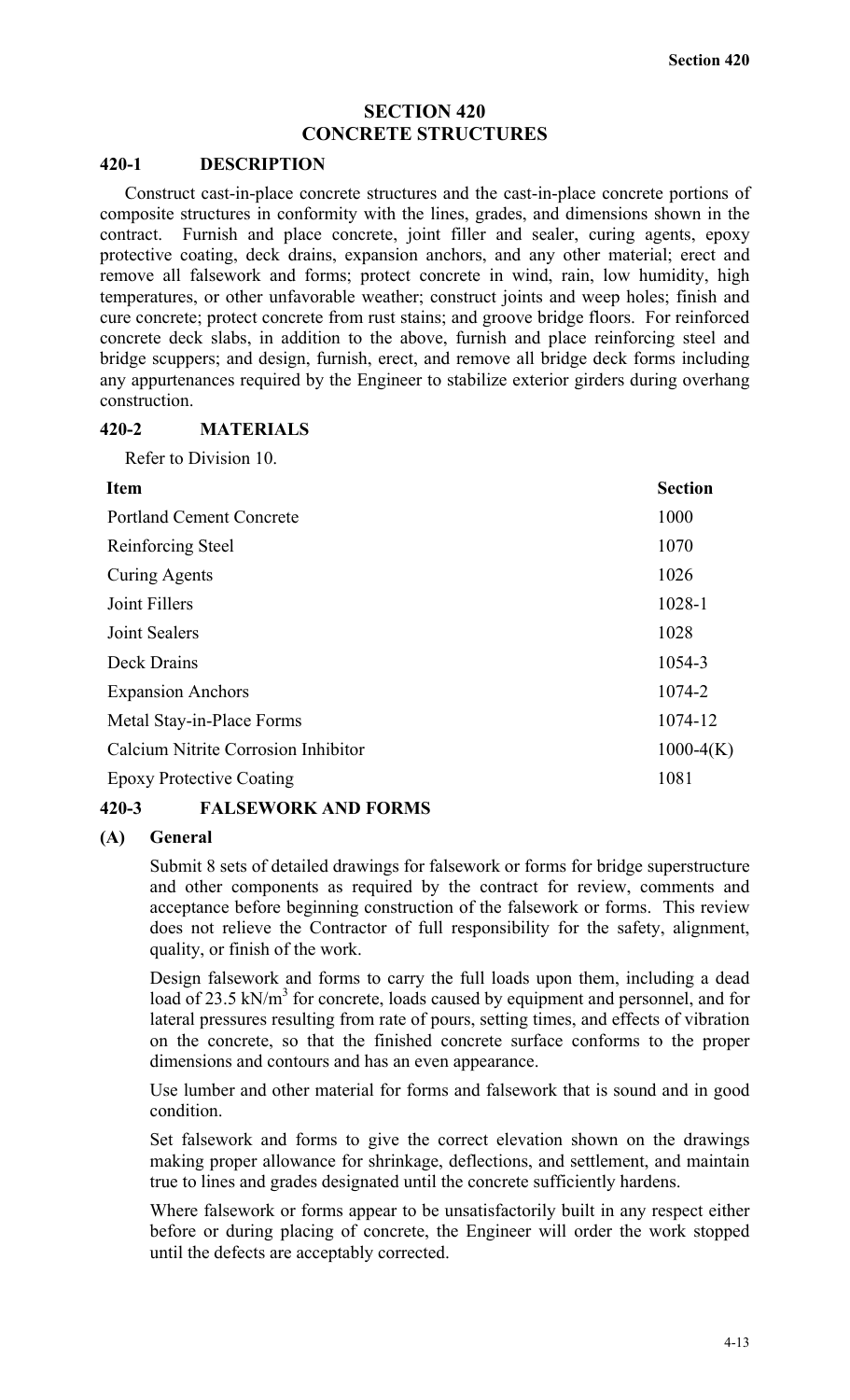Keep the falsework and forms in place after placing of concrete for the periods specified in Article 420-16. Remove falsework and forms in an acceptable manner. Do not leave forms or falsework permanently in place without written approval.

Provide a means, satisfactory to the Engineer, to check any settlement or deflection that may occur during the placing of concrete in the various portions of the work.

## **(B) Falsework**

Build falsework on foundations of sufficient strength to carry the applied loads without appreciable settlement. Support falsework that cannot be founded on solid footings on ample falsework piling.

Use an acceptable method to compensate for shrinkage, deflection, and settlement. Use jacks in order to readily effect adjustment, if necessary, before or during placing of concrete, if required by the Engineer.

## **(C) Forms**

(1) General

Use forms made of wood or steel except where other materials are specified by the contract or accepted by the Engineer.

(2) Wood Forms

Build forms mortar-tight of material sufficient in strength with ample studding, walling, and bracing to effectively prevent any appreciable horizontal and/or vertical deflection.

Provide forms with interior dimensions such that the finished concrete is of the form and dimensions shown on the plans.

Line forms, except for surfaces permanently in contact with earth fill, with plywood or other approved material. Provide a lining with a smooth and uniform texture and of such thickness and rigidity that a concrete surface of uniform texture and even appearance results. Provide joints between form liners that are mortar tight and even and maintain to prevent the opening of joints due to the shrinkage of the lumber.

Fillet forms at all sharp corners unless otherwise noted on the plans. Mill wood chamfer strips from straight grained lumber and surface on all sides.

Give forms for all projections a bevel or draft to insure easy removal.

At all times, maintain the shape, strength, rigidity, watertightness, and surface smoothness of reused forms. Resize any warped or bulged lumber before reusing. Do not reuse any forms that are unsatisfactory in any respect. Do not use plywood sheets showing torn grain, worn edges, patches or holes from previous use, or other defects that impair the texture of concrete surfaces exposed to view.

Maintain an acceptable alignment and no broken edges on all chamfer strips.

Thoroughly clean forms previously used of all dirt, mortar, and foreign material before reusing. Before placing concrete in forms to be removed, thoroughly coat all inside surfaces of the forms with commercial quality form oil or other equivalent coating which permits the ready release of the forms and does not discolor the concrete.

Construct or install metal spacers or anchorages, required within the forms for their support or to hold them in correct alignment and location, in such a way that the metal work can be removed to a depth of at least 25 mm from the exposed surface of the concrete without injury to such surface by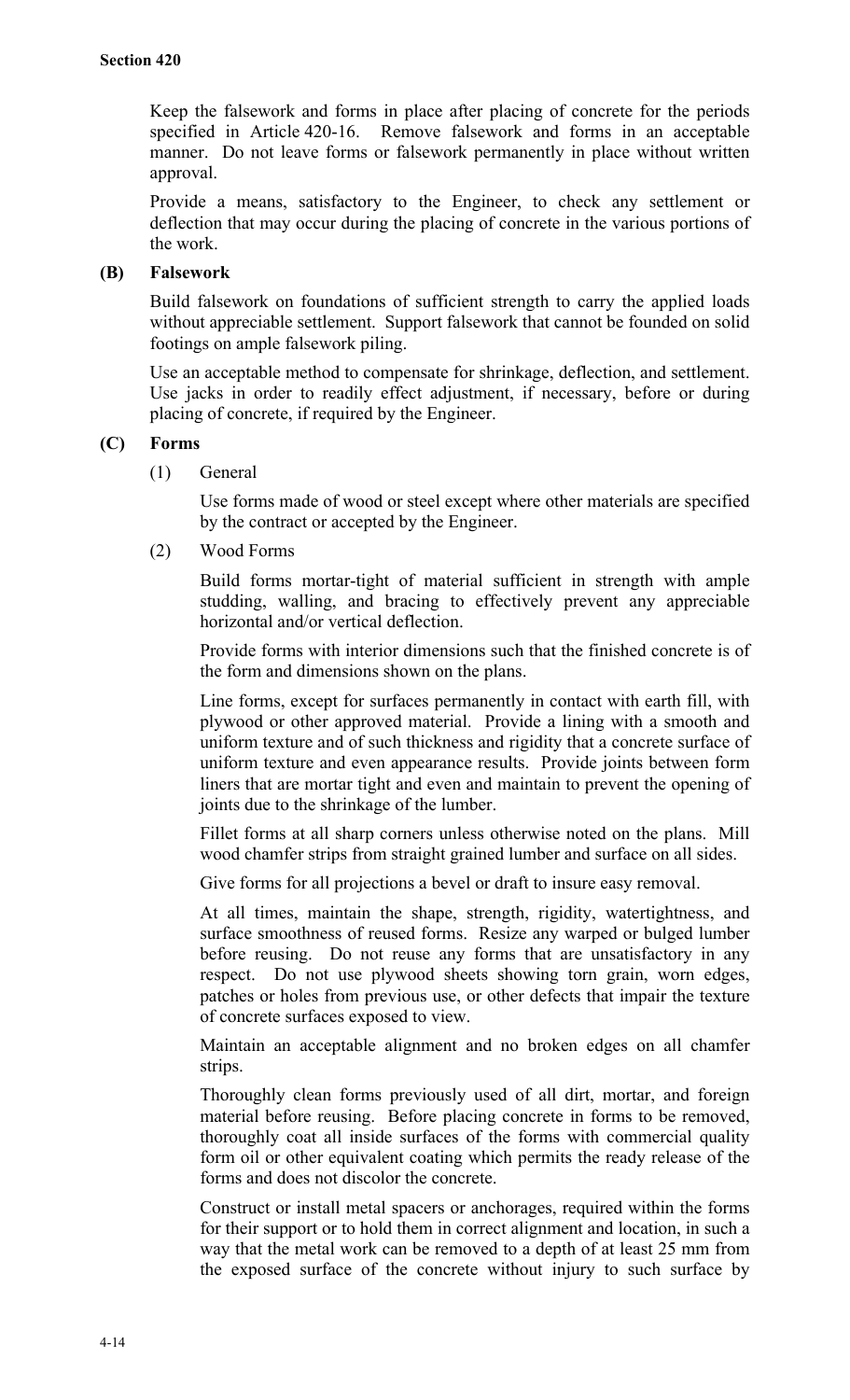spalling or otherwise. Limit the diameter to not greater than  $1\frac{1}{2}$  times its depth for the recess formed in the concrete. Cut back all such metal devices in exposed surfaces, upon removal of the forms, to a depth of at least 25 mm from the face of the concrete. Carefully fill cavities produced by the removal of metal devices with cement mortar of the same mix used in the body of the work immediately upon removal of the forms, and leave the surface smooth, even, and as nearly uniform in color as possible. As an option, break off flush with the concrete surface those metal devices with cross sectional area not exceeding 32 mm<sup>2</sup> on surfaces permanently in contact with earth fill.

Do not weld metal devices to either reinforcing steel or structural steel that is a permanent part of the structure without written approval.

(3) Steel Forms

Apply the requirements of Subarticle  $420-3(C)(2)$  in regards to design, mortar tightness, filleted corners, beveled projections, bracing, alignment, texture and evenness of appearance of the resulting concrete surface, removal, re-use, and oiling to steel forms. Use steel for forms of such thickness that the forms remain true to shape. Counter-sink bolt and rivet heads. Design clamps, pins, or other connecting devices to hold the forms rigidly together and allow removal without injury to the concrete. Do not use steel forms that do not present a smooth surface or line up properly. Exercise care to keep steel forms free from rust, grease, or other foreign matter that will tend to discolor the concrete.

#### **(D) Forms for Concrete Bridge Decks**

In addition to the requirements of Subarticles  $420-3(C)(1)$  through  $420-3(C)(3)$ , the following requirements apply to falsework and forms used to construct reinforced concrete bridge decks on girders. Furnish all materials, labor, equipment and incidentals necessary for the proper installation of falsework and forms for concrete bridge deck slabs.

For prestressed girder spans, the plans for the concrete deck slab are detailed for the use of a cast-in-place slab using either precast prestressed concrete panels or fabricated metal stay-in-place forms; however, as an option, construct a cast-in-place slab using removable forms. If noted on the plans, the option is available to use metal stay-in-place forms in lieu of precast prestressed concrete panels.

For structural steel spans, plans for the concrete deck slab are detailed for the use of metal stay-in-place forms; however, as an option, construct a cast-in-place slab using removable forms. Do not use precast prestressed concrete panels on structural steel spans.

If using a form system other than that detailed on the plans, do so at no additional cost to the Department. Changes in slab design to accommodate the use of optional forms are the responsibility of the Contractor. Submit these changes for review and approval. Prior to using optional forms, submit two sets of prints of detailed checked plans of the system and checked design calculations for the composite slab complying to the latest *AASHTO Standard Specifications* and *Highway Design Branch Structure Design Manual*. After the drawings are reviewed and, if necessary, the corrections made, submit reproducible drawings of the deck system to become the revised plans. Ensure that the size of the sheets used for the drawings is 560 x 864 mm. Ensure that the plans and design calculations are checked and sealed by a North Carolina Licensed Professional Engineer.

Where reinforced concrete deck slab with sand lightweight concrete is required by the contract, do not use precast prestressed concrete panels.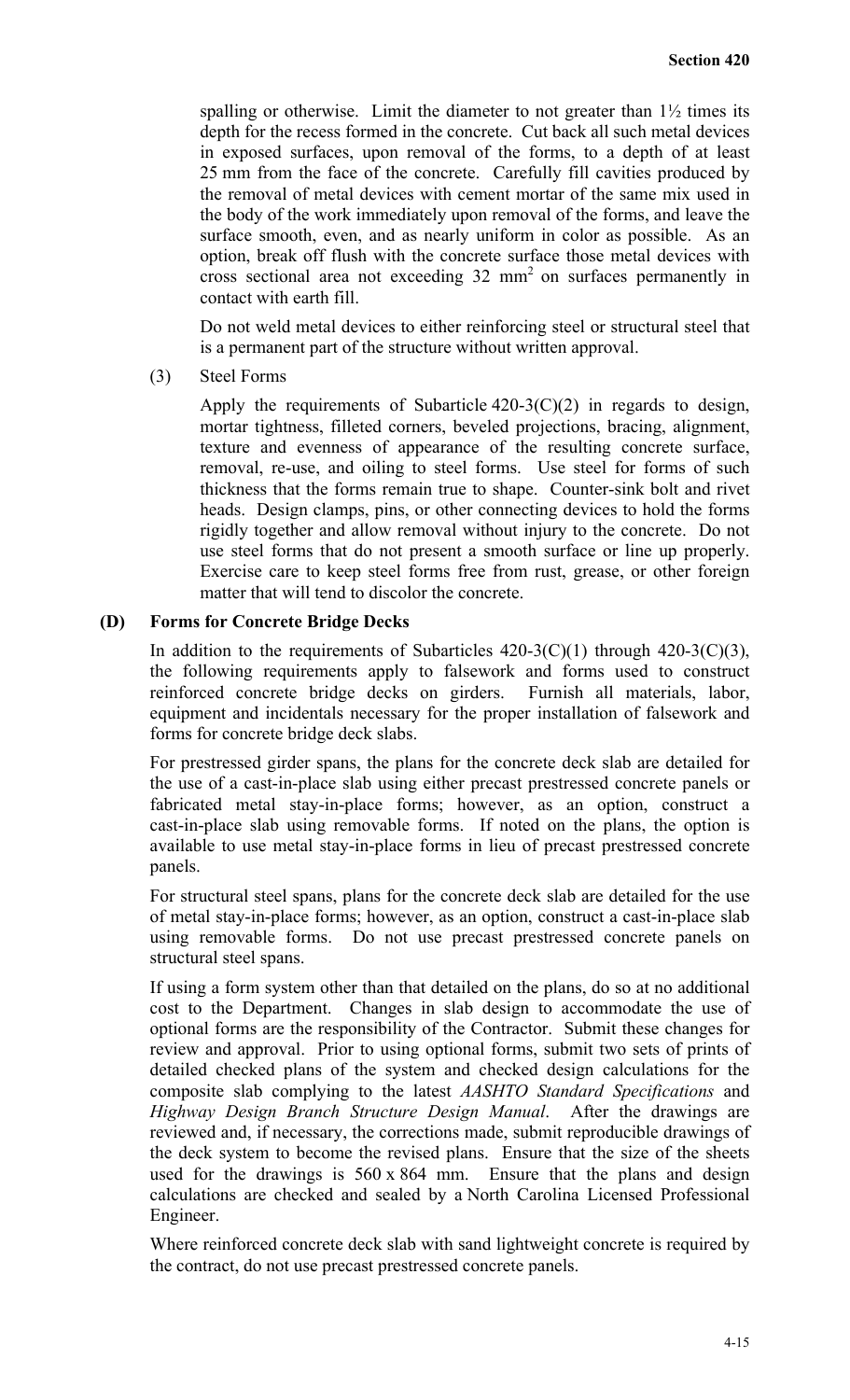Unless otherwise shown on the plans, use the same forming system for all of the same type superstructure spans within the bridge. Construct the slab overhang from the exterior girder to the outside edge of superstructure using removable forms.

(1) Precast Prestressed Concrete Panels

Prestressed concrete panels are subject to the requirements for prestressed concrete members as specified in Section 1078, the plans, and these Specifications.

Design prestressed panels subject to review by the Engineer. Prior to using prestressed panels, submit 7 sets, including one reproducible set, of detailed plans of the panels for review. Submit with the checked plans 1 set of checked design calculations for the panels complying with the latest *AASHTO Standard Specifications*, requirements detailed herein, and the plans. Have the plans and design calculations checked and sealed by a North Carolina Licensed Professional Engineer. If corrections to the drawings are necessary, submit 1 set of corrected reproducible drawings. Use a plan sheet size of 560 x 864 mm. The drawings become part of the plans.

Design the prestressed concrete panels in accordance with the following criteria:

- (a) Design details to provide a mating surface joint or a draft not exceeding 3.0 mm resulting in a joint that is closed at the top and a maximum of 6.0 mm open at bottom of panel. Detail the joints filled with grout or other methods approved by the Engineer to prevent leakage of the concrete. Place a chamfer or fillet, with a 19.0 mm horizontal width, along the top edges of the panel parallel with the prestressed girder.
- (b) Design panels to support the dead load of the panel, reinforcement, plastic concrete and a 2.4 kPa construction load. Design the panel and slab acting compositely to support design live loads and dead loads acting on the composite section. Include in the design dead load acting on the composite section an additional load of 1.0 kPa for a future asphalt wearing surface. For bridges up to 13.5 m in width distribute equally to all deck panels superimposed dead loads for such permanent bridge items as barrier rails, medians or any dead load which is applied after the deck is cast. In the case of bridges over 13.5 m wide, distribute these loads equally to the first 2 1/2 panels adjacent to each side of the load.
- (c) The design span of the prestressed concrete panel is the clear distance between edges of girders plus 50 mm measured parallel to the panel edges.
- (d) Limit tension in the precompressed tensile zone to 2.92 MPa unless the plans require 0-MPa tension.
- (2) Fabricated Metal Stay-In-Place Forms

Furnish metal stay-in-place forms with closed tapered ends to form the concrete deck slabs as shown on the plans. Submit 8 copies of complete fabrication and erection drawings for review, comments and acceptance. When required by the design plans, detail SIP forms with excluder plates to exclude concrete from the valleys in the forms. Styrofoam void fillers may be used in SIP metal forms with the following stipulations:

Adhesive shall be used on all three contacting sides of the styrofoam void fillers rather than on the bottom only.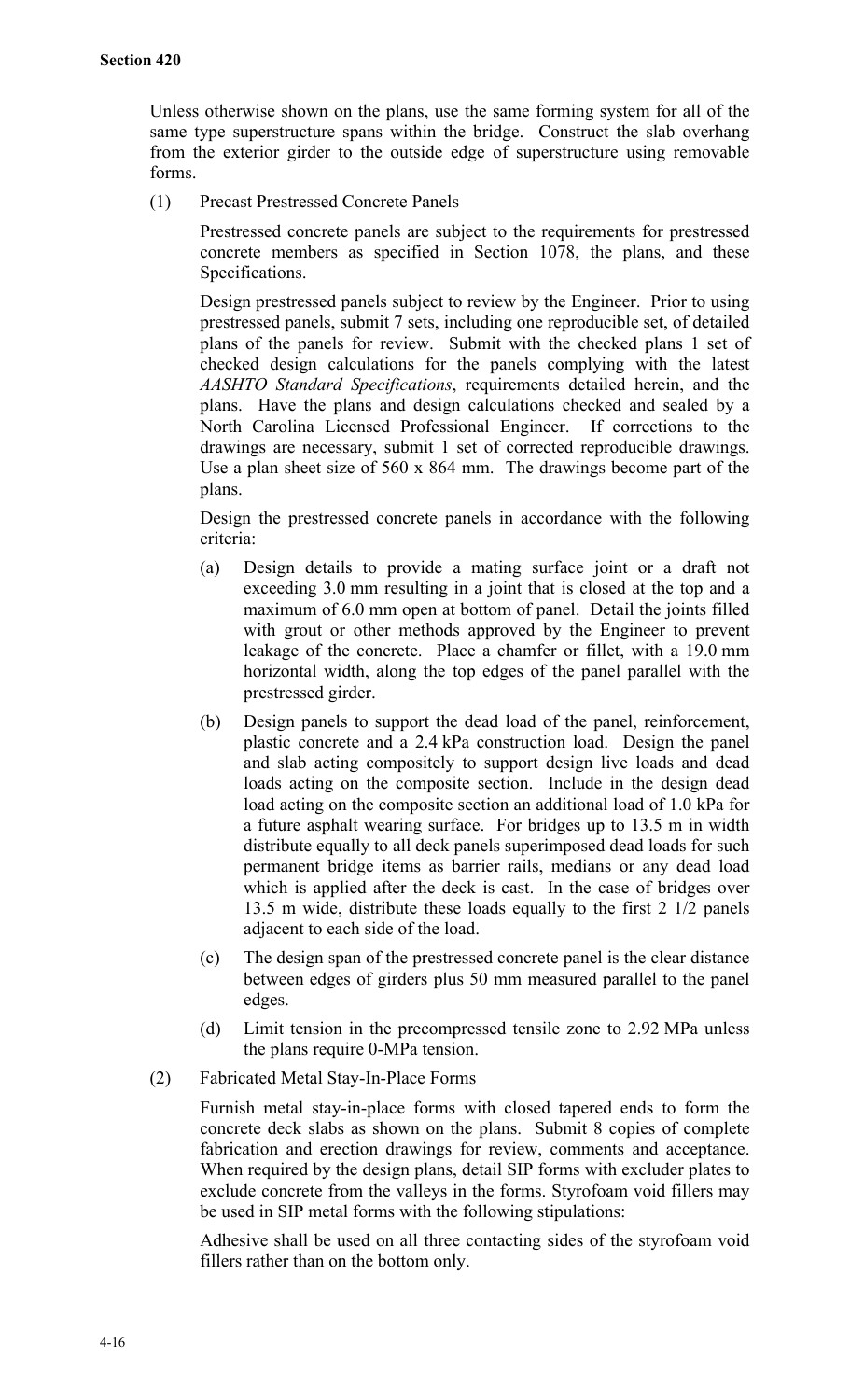The adhesive shall be compatible with the styrofoam material so as not to cause the styrofoam to decompose.

Duct tape shall not be used to hold the styrofoam in place.

Styrofoam shall be placed in one piece across each bay, and be trimmed so as not to extend over the girder.

Styrofoam damaged during placement of reinforcing steel shall be replaced.

Indicate on these plans the grade of steel, the physical and section properties for all permanent steel bridge deck form sheets and a clear indication of locations of form supports. Do not fabricate the forming material until drawings are accepted.

Design metal stay-in-place forms in accordance with the following criteria:

- (a) Accommodate the dead load of the form, reinforcement and the plastic concrete, including the additional weight of concrete due to the deflection of the metal forms, plus 2.4 kPa for construction loads. Do not allow the unit working stress in the steel sheet to exceed 72.5% of the specified minimum yield strength of the material furnished or 250 MPa.
- (b) Limit the horizontal leg of the support angle to 75 mm. Design the support angle as a cantilever.
- (c) Limit the deflection under the weight of the forms, the plastic concrete and reinforcement to 1/180 of the form span or 13 mm whichever is less; however, do not design for a total loading less than 5.7 kPa.
- (d) Base the permissible form camber on the actual dead load condition. Do not use camber to compensate for deflection in excess of the foregoing limits.
- (e) The design span of the form sheets is the clear distance between edges of beam or girder flanges minus 50 mm measured parallel to the form flutes. Design and provide form sheets with a length at least the design span of the forms.
- (f) Compute physical design properties in accordance with requirements of the American Iron and Steel Institute "Specification for the Design of Cold-Formed Steel Structural Members" latest published edition.
- (g) Provide a minimum concrete cover of 30 mm clear above metal stayin-place form to the bottom mat of reinforcement.
- (h) Maintain the plan dimensions of both layers of primary deck reinforcement from the top of the concrete deck.
- (i) Do not weld to flanges in tension or to structural steel bridge elements fabricated from non-weldable grades of steel.
- (j) Weld metal stay-in-place forms for prestressed concrete girders to embedded clips in the girder flanges. The embedded clips shall be a minimum of 50 mm x 75 mm and 50 mm long. The clips shall be galvanized, 12 gauge ASTM A653 steel and have a 19 mm or 25 mm diameter hole in the 50 mm leg. The spacing of the clips shall be 300 mm. All submitted metal stay-in-place form designs shall be able to utilize the standard size and spacing of the clip described above.

Do not unload or handle fabricated metal stay-in-place forming materials in such a manner as to damage or alter the configuration of the forms. Replace damaged materials at no additional cost to the Department.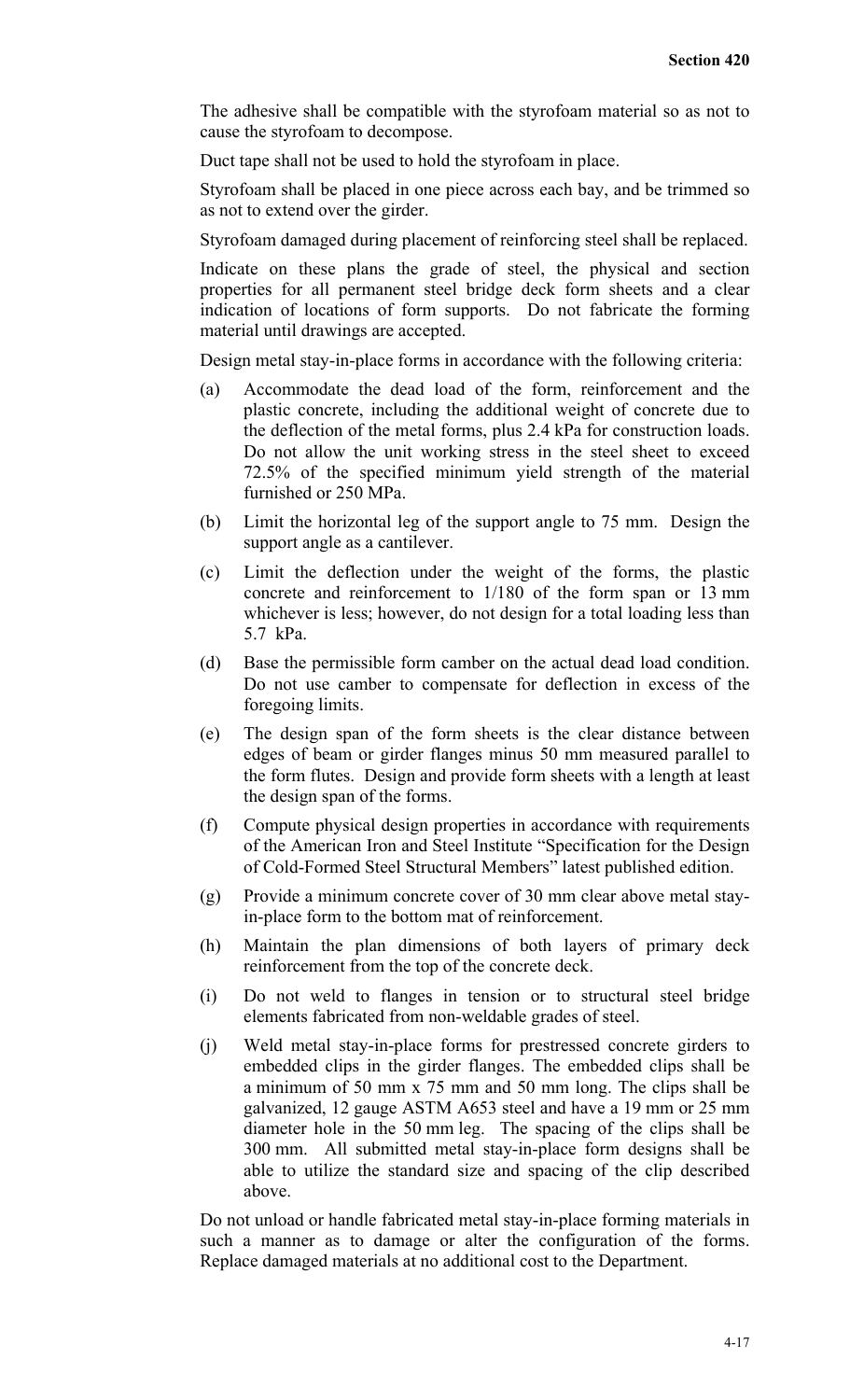Store fabricated metal stay-in-place forms that are stored at the project site at least 100 mm above the ground on platforms, skids or other suitable supports and protect against corrosion and damage from any source.

Install all forms in accordance with detailed fabrication plans submitted to the Engineer for review. Clearly indicate on the fabrication plans the locations where the forms are supported by steel beam flanges subject to tensile stresses. Do not weld to the flanges within these locations. Do not allow form sheets to rest directly on the top of the beam or girder. Securely fasten sheets to form supports with a minimum bearing length of 25 mm at each end. Center sheets between the form supports. Place form supports in direct contact with the flange of girder or beam. Make all attachments by permissible welds, bolts, clips or other approved means. Weld in accordance with Article 1072-20 of the *Standard Specifications*, except 3.0 mm fillet welds are permitted.

In the areas where the form sheets lap, securely fasten the form sheets to one another by screws at a maximum spacing of 450 mm. Securely attach the ends of the form sheets to support angles with screws at a maximum spacing of 450 mm.

Where the galvanized coating is damaged on any exposed form metal, thoroughly clean, wire brush, then paint with two coats of zinc oxide zinc dust primer, Federal Specification TT-P-64ld, Type II, no color added, to the satisfaction of the Engineer. Minor heat discoloration in areas of welds is not considered damage and does not require the above repair.

Locate transverse construction joints at the bottom of a flute and field drill 6 mm weep holes at not more than 300 mm on center along the line of the joint.

Use a saw for all cuts. Do not flame cut forms.

## **(E) Falsework and Forms Over or Adjacent to Traffic**

In addition to the applicable sections in  $420-3(A)$  through  $420-3(D)$ , the following requirements apply to falsework and forms including metal stay-in-place forms and precast concrete deck panels erected over vehicular, pedestrian or railroad traffic, or vessel traffic on navigable waterways. It also covers falsework and forms for those parts of a substructure unit constructed within 6.1 m of the edge of a travelway or railroad track and more than 7.6 m above the ground line at the time of substructure construction.

(1) Submittals

Submit detailed drawings as required by the contract and one set of design calculations for falsework and forms for review and acceptance before beginning construction of the falsework or forms. Have the drawings and design calculations prepared, signed and sealed by a North Carolina Licensed Professional Engineer. These submittal requirements apply to all falsework and form systems covered by this section.

(2) Design

Design falsework and forms for the combined effects of dead load and live load and with appropriate safety factors in accordance with this section and the respective design codes of the materials used. Include the weight of concrete, reinforcing steel, forms and falsework in the dead load. Live load includes the actual weight of any equipment the falsework supports, applied as concentrated loads at the points of contact, and a uniform load of not less than 1.0 kPa applied over the supported area. In addition, apply a line load of 1 kN/m along the outside edge of deck overhangs.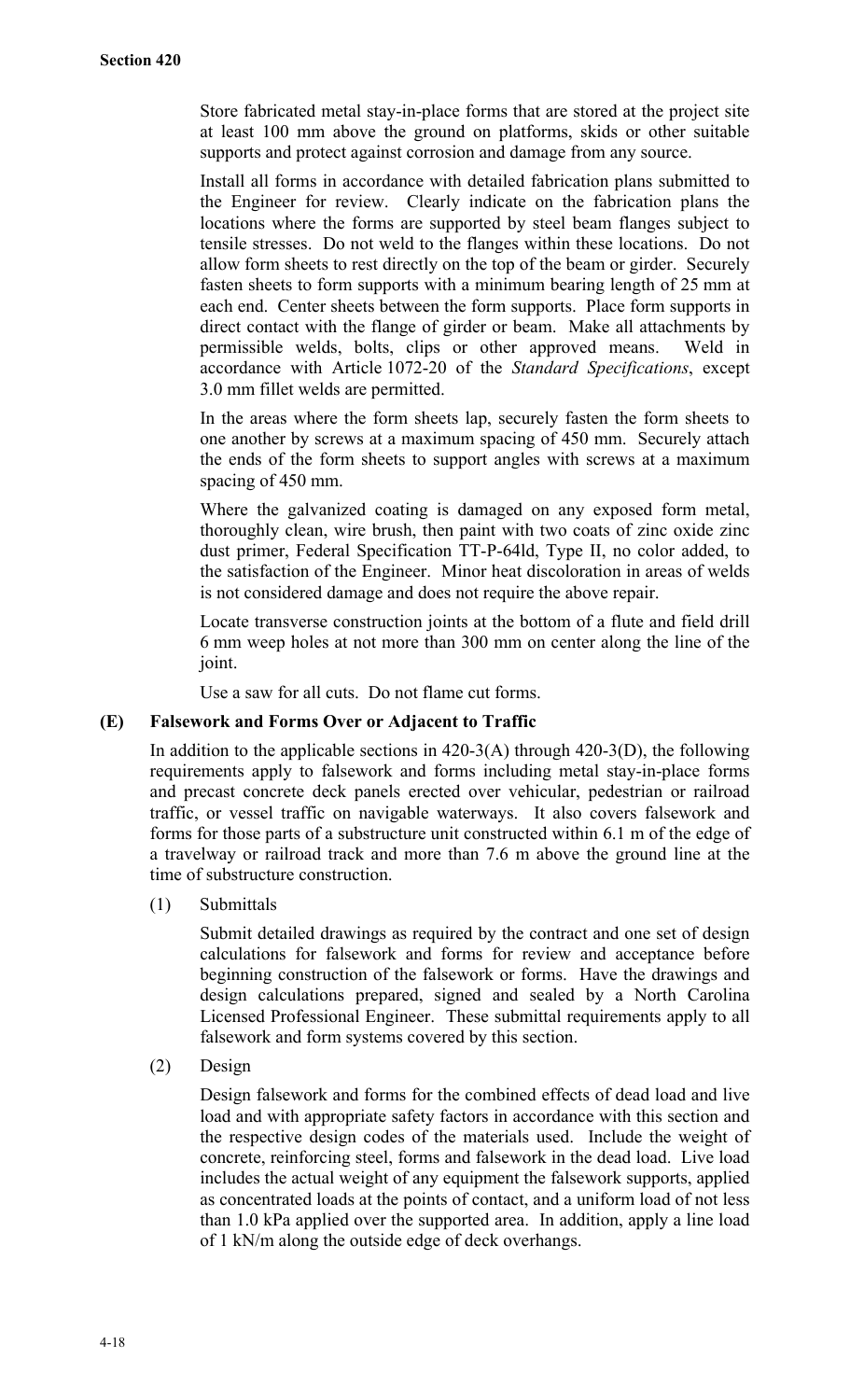#### (3) Inspection

Before the form or falsework system is loaded, inspect the erected falsework and forms and submit a written statement certifying that the erected falsework system complies with the accepted detailed drawings prepared by the Licensed Professional Engineer. Submit a separate certification for each span, unit, or bridge component. Any condition that does not comply with the accepted drawings, or any other condition deemed unsatisfactory by the Engineer, is cause for rejection until corrections are made.

#### **420-4 PLACING CONCRETE**

Do not place concrete until the depth of the excavation, character of the foundation material, adequacy of the forms and falsework, placement of reinforcement and other embedded items are inspected and approved. Do not place concrete without an Inspector present.

Place concrete in daylight or obtain approval for an adequate lighting system for construction and inspection of the work.

In preparation for the placing of concrete, remove all sawdust, chips, and other construction debris and extraneous matter from the interior of forms. Remove hardened concrete and foreign matter from tools, screeds, and conveying equipment.

Make sure that the concrete temperature at the time of placing in the forms is not less than  $10^{\circ}$  C nor more than  $35^{\circ}$  C, except where other temperatures are required by Articles 420-7, and 420-14.

Do not use concrete that does not reach its final position in the forms within the time stipulated in Subarticle 1000-4(E).

Thoroughly clean and wet surfaces, other than foundation surfaces, immediately before placing concrete to facilitate bonding to those surfaces.

Regulate the placement of concrete so that the pressures caused by the wet concrete do not exceed those used in the design of the forms.

Thoroughly work the external surface of all concrete during the placing by means of approved tools. During the placing of concrete, take care to use methods of compaction that result in a surface of even texture free from voids, water, or air pockets, and that force the coarse aggregate away from the forms in order to leave a mortar surface.

Place concrete so as to avoid segregation of the materials and the displacement of the reinforcement.

Equip chutes on steep slopes with baffle boards or provide chutes in short lengths that reverse the direction of movement.

Use all chutes, troughs, and pipes made from suitable materials other than aluminum and keep them clean and free from coating of hardened concrete by thoroughly flushing with water after each run. Discharge the water used for flushing clear of the structure.

Confine concrete dropped more than 1.5 m by closed chutes or pipes, except in walls of box culverts or retaining walls unless otherwise directed.

Take care to fill each part of the form by depositing the concrete as near to its final position as possible. Work the coarse aggregate back from the forms and around the reinforcement without displacing the bars. After initial set of the concrete, do not jar the forms and do not place strain on the projecting reinforcement or other items embedded in the concrete.

Compact all concrete required to be vibrated by means of approved high frequency internal vibrators or other approved type of vibrators immediately after depositing concrete in the forms. In all cases, have available at least 2 vibrators in good operating condition and 2 sources of power at the site of any structure in which more than 19 cubic meters of concrete is required. Do not attach or hold the vibrators against the forms or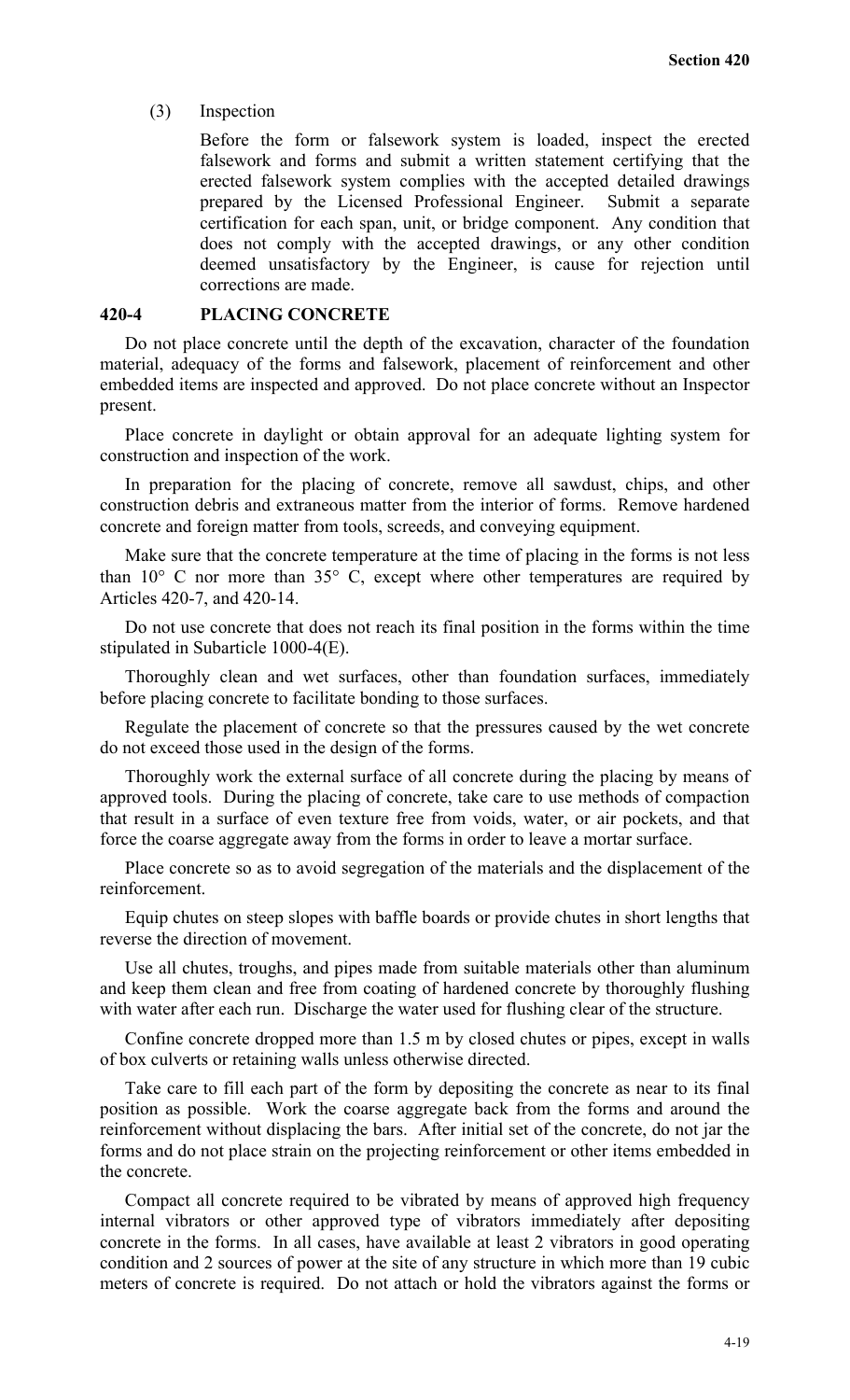the reinforcing steel. When vibrating concrete containing epoxy coated reinforcing steel, use a vibrator with a protective rubber head as approved by the Engineer. Vibrate with care and in such a manner to avoid displacement of reinforcement, ducts, or other embedded elements. Vibrate in the appropriate location, manner, and duration to secure maximum consolidation of the concrete without causing segregation of the mortar and coarse aggregate, and without causing water to flush to the surface. When placing concrete to a depth in excess of 300 mm and containing one or more horizontal layers of reinforcing steel, place the concrete in horizontal layers not more than 300 mm thick. Place and compact each layer before the preceding layer takes initial set such that there is no surface of separation between layers. Do not taper layers of concrete in wedge-shaped slopes but instead place them with reasonably square ends and level tops.

If placing additional concrete against hardened concrete, take care to remove all laitance and to roughen the surfaces of the concrete to ensure that fresh concrete is deposited upon sound concrete surfaces and an acceptable bond is obtained. Thoroughly wet the existing concrete for a minimum of 2 hours before placing additional concrete.

Deposit and compact so as to form a compact, dense, impervious concrete of uniform texture which shows smooth faces on exposed surfaces. Repair, remove, and replace in whole or in part as directed and at no additional cost to the Department, any section of concrete found to be porous, cracked, plastered, or otherwise defective.

Protect beams and girders during concreting operations. Remove any concrete that gets on beams or girders immediately by an approved method to restore the surface to the specified condition.

## **420-5 PUMPING CONCRETE**

Placement of concrete by pumping is permitted only when approved. Use and locate suitable pumping equipment that is adequate in capacity for the work and so that no vibrations result which might damage freshly placed concrete. Do not use pumping equipment, including the conduit system, which contains any aluminum or aluminum alloy that comes in contact with the concrete.

Waste all grout used to lubricate the inner surfaces of the conduit system.

Pump so that a continuous stream of concrete without air pockets is delivered. For test purposes, take concrete from the discharge end of the pump.

## **420-6 SLUMP TESTS**

The slump of the concrete is determined in accordance with AASHTO T119.

When a slump test is made and the results of the test exceed the specified maximum, a check test is made immediately from the same batch or truck load of concrete. If the average of the 2 test results exceeds the specified maximum slump, the batch or truck load that contains the batch is rejected.

## **420-7 PLACING CONCRETE IN COLD WEATHER**

## **(A) General**

Do not place concrete when the air temperature, measured at the location of the concreting operation in the shade away from artificial heat, is below 2°C without permission. When such permission is granted, uniformly heat the aggregates and/or water to a temperature not higher than 65°C. Place the concrete when the temperature of the heated concrete is not less than 12°C and not more than 27°C.

Use aggregates that are free of ice, frost, and frozen particles. Do not place concrete on frozen foundation material.

Protect all concrete by means of heated enclosures or by insulation whenever any of the following conditions occur:

(a) The concrete is placed when the air temperature, measured at the location of the concreting operation in the shade away from artificial heat, is below  $2^{\circ}C$ .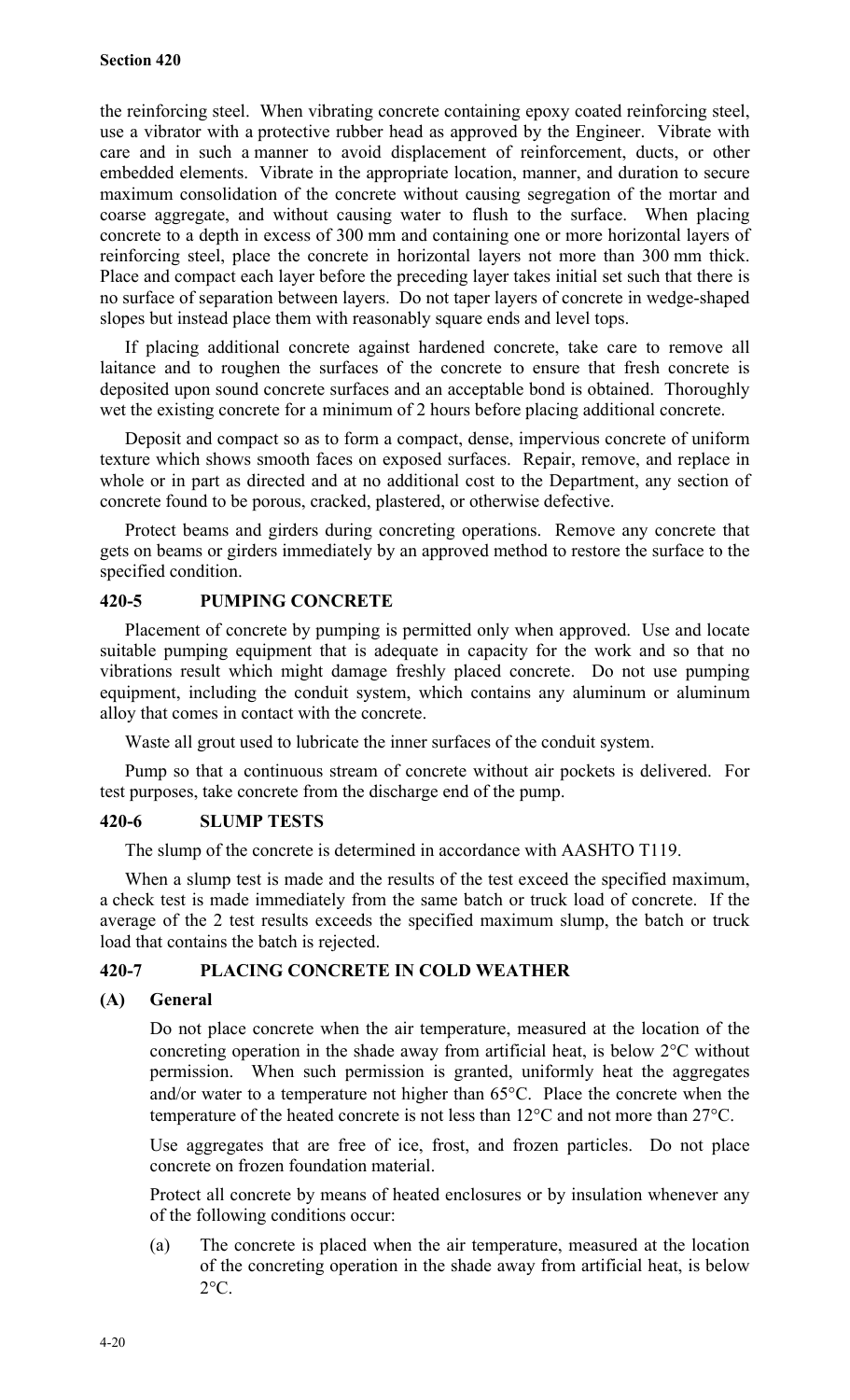(b) The air temperature, measured at the location of the freshly placed concrete in the shade away from artificial heat, is below 2°C and the concrete has not yet attained an age of 72 hours or an age of 48 hours when using highearly strength portland cement concrete. If the mix contains fly ash or ground granulated blast furnace slag, protect the concrete for 7 days.

Provide and place at directed locations a sufficient number of maximum-minimum recording thermometers to provide an accurate record of the temperature surrounding the concrete during the entire protection period.

Assume all risks connected with the placing of concrete under the cold weather conditions referred to herein. Permission given to place concrete when the temperature is below 2°C and the subsequent protection of the concrete as required herein does not relieve the Contractor in any way of the responsibility for obtaining the required results.

#### **(B) Heated Enclosures**

Immediately enclose portland cement concrete that is placed when the air temperature is below 2°C, and portland cement concrete that has not yet attained an age of 72 hours before the air temperature falls below  $2^{\circ}$ C, with a housing consisting of canvas or other approved material supported by an open framework or with an equally satisfactory housing. Maintain the air surrounding the concrete at a temperature of not less than 10°C nor more than 32°C for the remainder of the 72-hour period. Apply these same requirements to high-early-strength portland cement concrete except reduce the 72-hour period to 48 hours. Do not begin these time periods until completing manipulation of each separate mass of concrete.

Provide such heating apparatus as stoves, salamanders, or steam equipment, and the necessary fuel. When using dry heat, provide means of preventing loss of moisture from the concrete.

#### **(C) Insulation**

As an alternate to the heated enclosure specified in Subarticle 420-7(B), use insulated forms or insulation meeting all requirements of this subarticle to protect concrete. Use insulation under the same conditions that require heated enclosures. Place the insulation on the concrete as soon as initial set permits.

When using insulation for cold weather protection, batch concrete for sections 300 mm or less in thickness or diameter as outlined below. Use Type III portland cement without any increase in cement content, or use Type I or II portland cement with the cement content increased to 2.4 barrels per cubic meter. When the mix includes fly ash, use a mix containing  $340 \text{ kg/m}^3$  of cement and a minimum of  $102 \text{ kg/m}^3$  of fly ash. When the mix includes ground granulated blast furnace slag, use a mix containing 276 kg/m<sup>3</sup> of cement and 148 kg/m<sup>3</sup> of ground granulated blast furnace slag.

Use insulated materials with a minimum thickness of 25 mm. Insulate overhang forms both on the outside vertical faces and on the underside with a 25 mm minimum thickness of either rigid or blanket type insulation. Use insulating materials which provide a minimum system R value of 4.0 in the up mode as determined by ASTM C-236 with a 24.1 km/h wind over the cold side of the material and a minimum differential of 10°C. Furnish results of tests conducted in accordance with ASTM C-236 by an acceptable commercial testing laboratory for review, comments and acceptance. Obtain such acceptance prior to use of the material. Face or cover insulating blankets, top and bottom, with polyethylene or similar waterproofing material meeting the test requirements of Article 1026-3 except for the length and color requirements. Place blankets on the concrete in such a manner that they form a waterproof surface for the protected concrete. Do not use blankets with rips and tears in the waterproofing material unless acceptably repaired. When the anticipated low temperature expected during the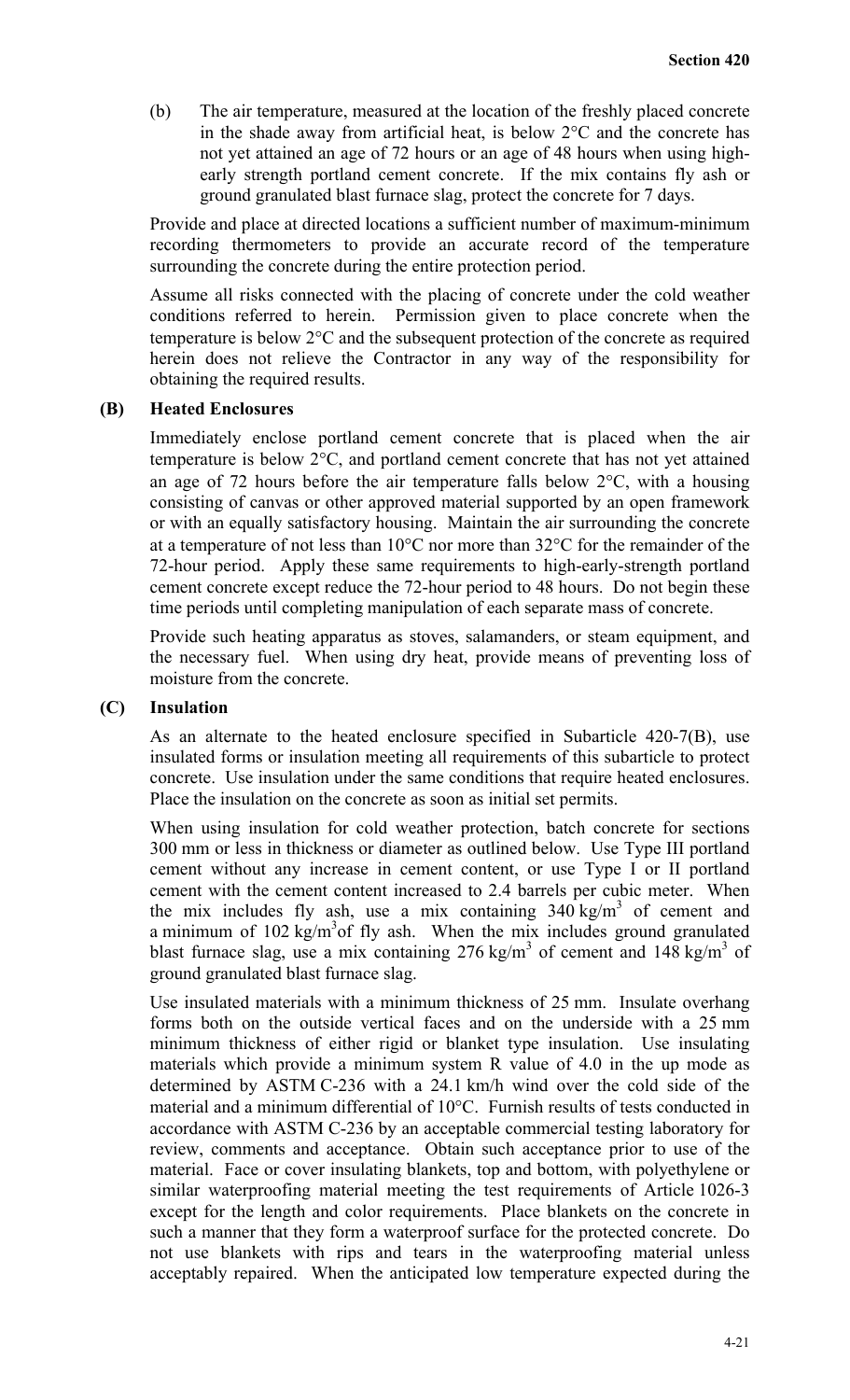protection period is less than -12°C, provide 50 mm of insulation. Overlap blanket insulation mats at the edges by at least 150 mm. Tightly butt rigid type insulation sheets together and seal. Take particular care to provide effective protection of curbs, corners, and around protruding reinforcing steel.

Should the air under the insulation fall below 10°C during the protection period, immediately cover the concrete with canvas and framework or other satisfactory housing and apply heat uniformly at a rate such that the air surrounding the concrete is not less than 10°C for the remainder of the protection period.

In the event that insulating materials are removed from the concrete prior to the expiration of the curing period, cure the concrete for the remainder of the period in accordance with Article 420-15.

## **420-8 CONSTRUCTION JOINTS**

Provide construction joints only where located on the plans or shown in the placing schedule, unless otherwise approved in writing.

Place the concrete in each integral part of the structure continuously. Do not commence work on any such part unless the concrete supply, forces, and equipment are sufficient to complete the part without interruption in the placing of the concrete.

In case of emergency, make construction joints or remove the concrete as directed.

Make construction joints without keys, except when required on the plans. Rough float surfaces of fresh concrete at horizontal construction joints sufficiently to thoroughly consolidate the concrete at the surface.

After placing concrete to the construction joint and before placing fresh concrete, thoroughly clean the entire surface of horizontal construction joints of surface laitance, curing compound, and other materials foreign to the concrete. Clean vertical construction joints of curing compound and other materials foreign to the concrete.

Thoroughly clean and wet concrete surfaces for a minimum of 2 hours before placing additional concrete in order to facilitate bonding.

## **420-9 WIDENING EXISTING STRUCTURES**

Where plans call for widening existing concrete structures, or otherwise require bonding new concrete to old, remove portions of the existing structures as indicated on the plans.

When extending an existing culvert, remove the following portions of the existing culvert: the portions that interfere with the proposed extension, headwalls only as necessary to clear proposed subgrade by a minimum of 450 mm, and wingwalls in such a manner that square surfaces the full thickness of the new sidewalls are provided for bonding new concrete to old. Cut existing wingwall reinforcing steel off flush with the concrete surface.

Thoroughly roughen, clean of loose material, and wet connecting surfaces of the old concrete for a minimum of 2 hours before placing new concrete.

## **420-10 EXPANSION JOINTS**

#### **(A) General**

Locate and construct all joints as shown on the plans.

Chamfer or edge the edges of joints as shown on the plans or as directed.

Immediately after removing the forms, inspect the expansion joint carefully. Neatly remove any concrete or mortar in the joint.

#### **(B) Filled Joints**

Use cork, bituminous fiber, neoprene, or rubber meeting the requirements of Article 1028-1 in all expansion joint material. Use an optional second layer to obtain the required thickness, when a thickness of more than 25 mm is required.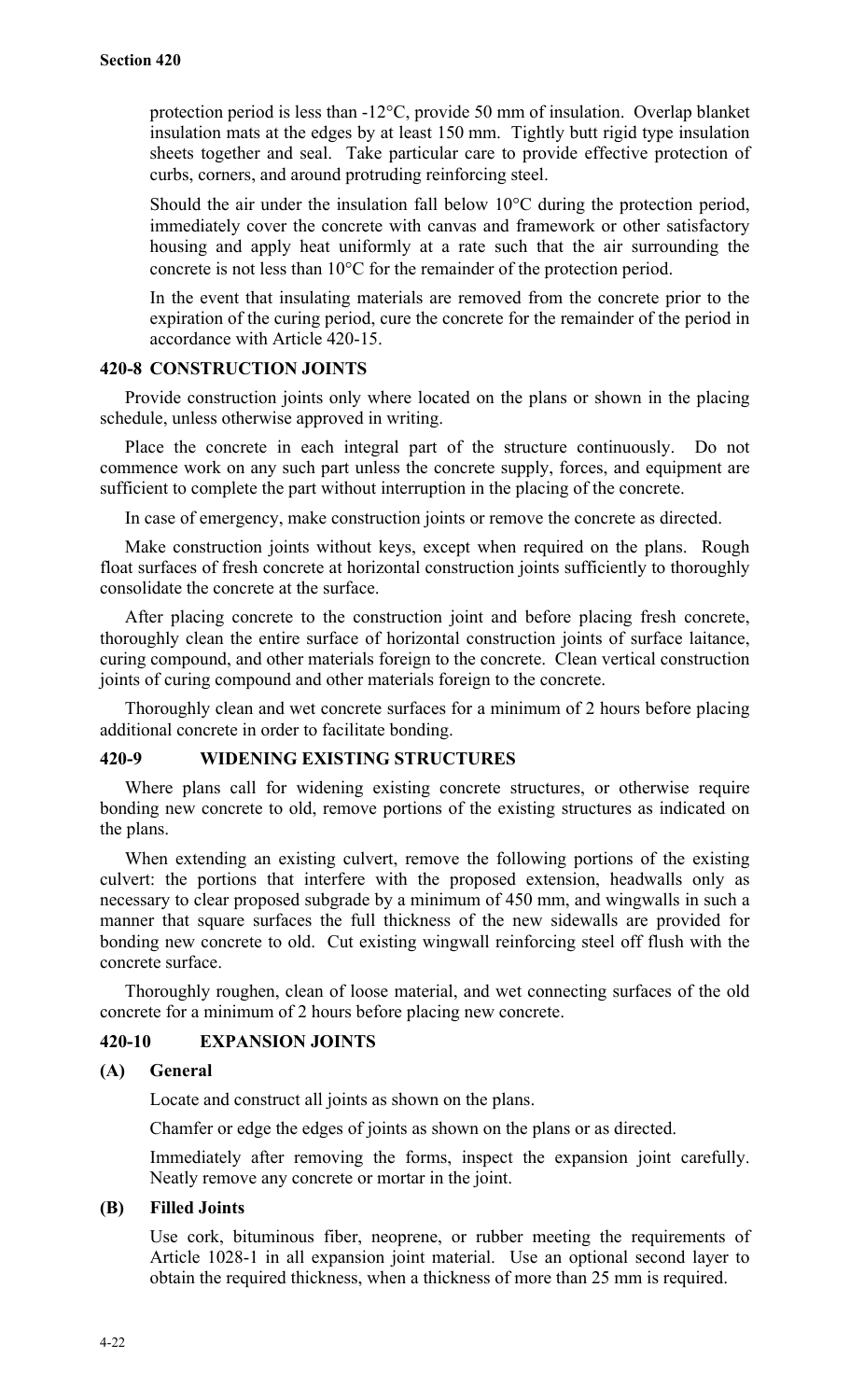Cut the joint filler to the same shape and size as the area to be covered except cut it 13 mm below any surface that is exposed to view in the finished work. As an option, cut the joint filler the same size and shape as that of the adjoining surfaces, and neatly cut back the material 13 mm on the surfaces that are exposed to view after the concrete hardens. Cut the joint filler out of as few pieces as practicable and, except as noted above, completely fill the space provided. Fasten the pieces in any one joint together in an approved manner. Do not use loose fitting or open joints between sections of filler or between filler and forms. Do not use joints made up with small strips. Place two-ply roofing felt over all joints in the filler material in vertical expansion joints below top of curbs. Place the felt on the side of the joint adjacent to the new pour.

Seal all expansion joints with a low modulus silicone sealant in accordance with Article 1028-4.

## **420-11 DRAINS IN WALLS AND CULVERTS**

Construct drain holes and weep holes in abutment walls, wing walls, retaining walls, and the exterior walls of culverts as shown on the plans unless otherwise directed, and backfill in accordance with the requirements of Articles 410-8 and 410-9.

Cover drain holes and weep holes at the back face of the wall with hardware cloth of commercial quality, approximately 4.75 mm mesh, of aluminum or galvanized steel wire.

### **420-12 ANCHOR BOLTS AND BEARING AREAS**

#### **(A) Anchor Bolts**

Accurately set all necessary anchor bolts in piers, abutments, or pedestals either while placing concrete, in formed holes, or in holes cored or drilled after the concrete sets.

If set in the concrete, position the bolts by means of templates and rigidly hold in position while placing the concrete.

Form holes by inserting in the fresh concrete oiled wooden plugs, metal pipe sleeves, or other approved devices, and withdrawing them after the concrete partially sets. Provide holes formed in this manner that are at least 100 mm in diameter.

Core holes at least 25 mm larger in diameter than the bolt used. Use approved equipment for coring concrete. Do not use impact tools. Place reinforcing steel to provide adequate space to core bolt holes without cutting the reinforcing steel.

During freezing conditions, protect anchor bolt holes from water accumulation at all times.

Bond the anchors with a non-shrink portland cement grout or a grout made with epoxy resin. Completely fill the holes with grout. Use any pre-approved nonshrink composition compatible with the concrete.

## **(B) Bearing Areas**

Finish bridge seat bearing areas to a true level plane to not vary perceptibly from a straightedge placed in any direction across the area.

Place bearing plates in accordance with the requirements of Article 440-4.

## **420-13 ADHESIVELY ANCHORED ANCHOR BOLTS OR DOWELS**

#### **(A) Description**

The work covered by this section consists of furnishing all necessary labor, equipment, and materials and performing all operations necessary for installing anchor bolts/dowels in concrete using an adhesive bonding system in accordance with the details shown on the plans and with the requirements of Section 1082 unless otherwise directed.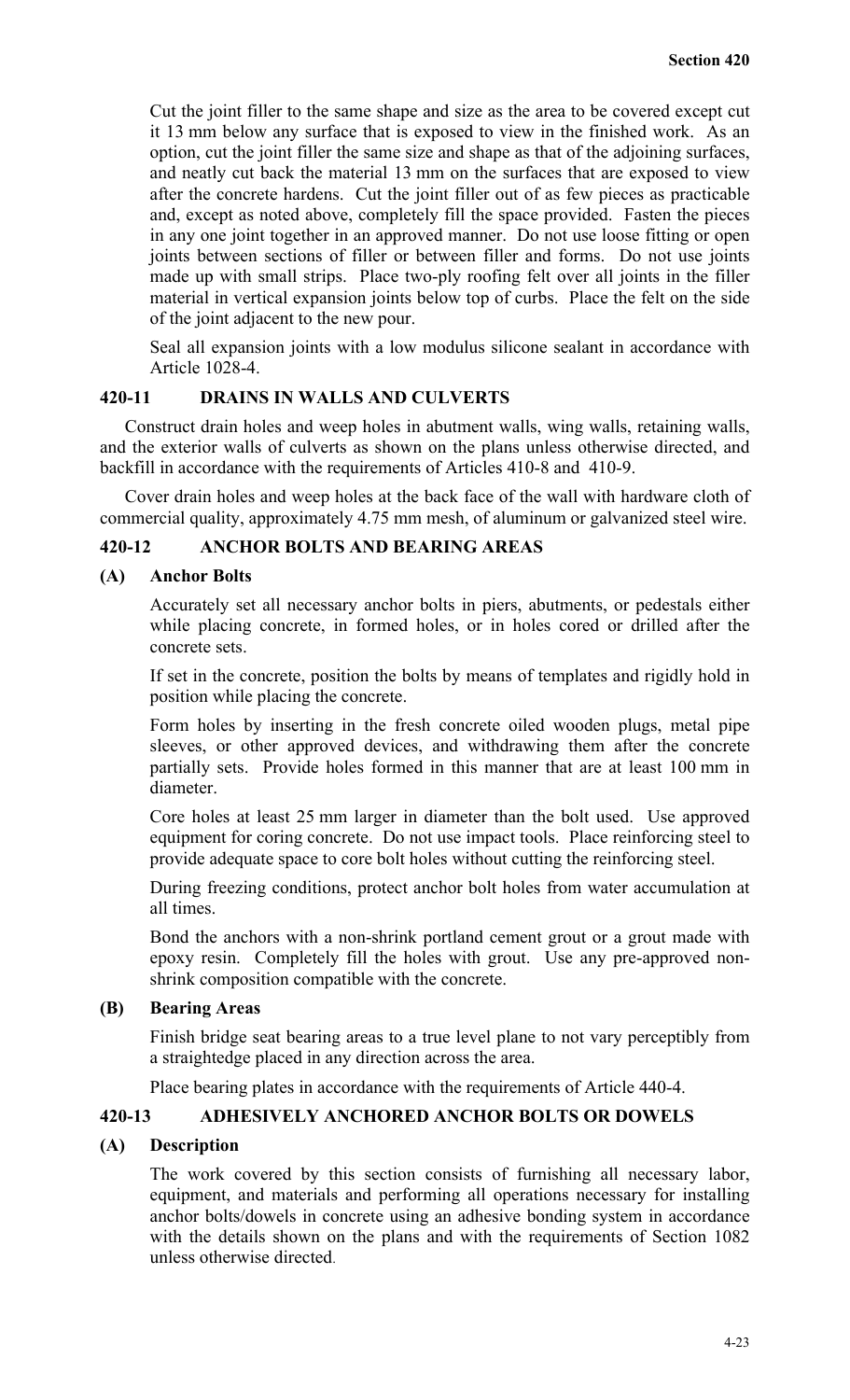Submit a description of the proposed adhesive bonding system to the Engineer for review, comments and acceptance. Include in the description the bolt type and its deformations, equipment, manufacturer's recommended hole diameter, embedment depth, material specifications, and any other material, equipment or procedure not covered by the contract. List the properties of the adhesive, including density, minimum and maximum temperature application, setting time, shelf life, pot life, shear strength and compressive strength. If bars/dowels containing a corrosion protective coating are required, provide an adhesive that does not contain any chemical elements that are detrimental to the coating and include a statement to this effect in the submittal concerning the contents as required by State or Federal Laws and Regulations.

## **(B) Procedure**

(1) Drilling of Holes into Concrete

When directed, use a jig or fixture to ensure the holes are positioned and aligned correctly during the drilling process. Upon approval, adjusting hole locations to avoid reinforcing steel is permitted.

Drill the holes with a pneumatic drill unless another drilling method is approved. Follow the manufacturer's recommendations regarding the diameter of the drilled hole.

Immediately after completion of drilling, blow all dust and debris out of the holes with oil-free compressed air using a wand extending to the bottom of the hole. Remove all dust from the sides of the holes by brushing the holes with a stiff-bristled brush of a sufficient size and then blow the hole free of dust. Repeat this procedure until the hole is completely clean. Check each hole with a depth gauge to ensure proper embedment depth.

Repair spalled or otherwise damaged concrete using approved methods.

(2) Inspection of Holes

Inspect each hole immediately prior to placing the adhesive and the anchor bolts/dowels. Ensure all holes are dry and free of dust, dirt, oil, and grease. Rework any hole that does not meet the requirements of the contract.

(3) Mixing of Adhesive

Mix the adhesive in strict conformance with the manufacturer's instructions.

(4) Embedment of Anchor Bolt/Dowel

Clean each anchor bolt/dowel so that it is free of all rust, grease, oil, and other contaminants.

Unless otherwise shown on the plans, the minimum anchor bolt/dowel embedment depth is such that the adhesive develops at least 125% of the anchor bolt/dowel yield load as determined by the manufacturer.

Insert the anchor bolt/dowel the specified depth into the hole and slightly agitate it to ensure wetting and complete encapsulation. After insertion of the anchor bolt/dowel, strike off any excessive adhesive flush with the concrete face. Should the adhesive fail to fill the hole, add additional adhesive to the hole to allow a flush strike-off. Do not disturb the anchor bolts/dowels while adhesive is hardening.

## **(C) Field Testing**

When specified on the plans, test the installed anchor bolts/dowels for adequate adhesive as specified below. Inform the Engineer when the tests will be performed at least 2 days prior to testing. Conduct the tests in the presence of the Engineer.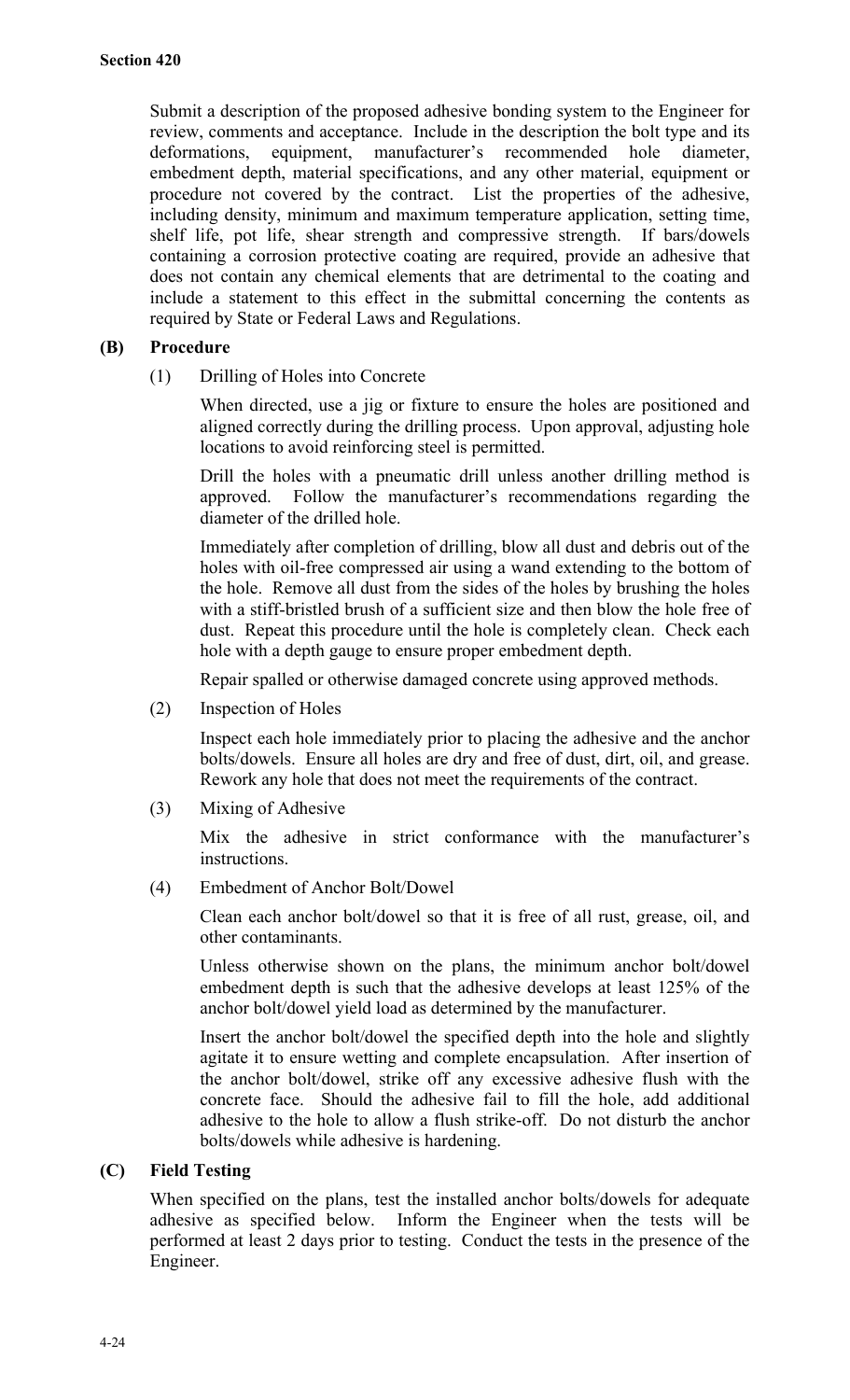Use a calibrated hydraulic centerhole jack system for testing. Place the jack on a plate washer that has a hole at least 3 mm larger than the hole drilled into the concrete. Position the plate washer on center to allow an unobstructed pull. Position the anchor bolts/dowels and the jack on the same axis. Have an approved testing agency calibrate the jack within 6 months prior to testing. Supply the Engineer with a certificate of calibration.

In the presence of the Engineer, field test 10% of the first 50 anchor bolts/dowels prior to installing any additional anchors. For testing, apply and hold briefly 90% of the anchor bolt/dowel yield load shown on the plans. No visible signs of movement of the anchor bolts/dowels is permitted under this load. Upon receiving satisfactory results from these tests, install the remaining anchors. Test a minimum of 2% of the remaining anchors as previously described.

Record data for each anchor bolt/dowel tested on the report form entitled Installation Test Report of Adhesively Anchored Anchor Bolts or Dowels. Obtain this form from the North Carolina Department of Transportation Materials and Tests Engineer. Submit a copy of the completed report forms to the Engineer.

Final acceptance of the adhesively anchored system is based on the conformance of the pull test to the requirements of this specification. Failure to meet the criteria of this specification is grounds for rejection.

#### **420-14 PLACING AND FINISHING BRIDGE DECKS**

#### **(A) Placing Concrete**

Unless otherwise noted on the plans, use Class AA cast-in-place concrete conforming to the requirements of Section 1000.

When noted on the plans, use sand lightweight concrete conforming to the requirements of Section 1000.

Place concrete in accordance with these Specifications. Properly vibrate concrete to avoid honeycomb and voids. Have pouring sequences, procedures and mixes approved by the Engineer.

For metal stay-in-place forms, do not place concrete on the forms to a depth greater than 300 mm above the top of the forms. Do not drop concrete more than 1.0 m above the top of the forms, beams or girder. Keep the top surface of prestressed concrete panels clean. Thoroughly inspect panels prior to placement of the concrete cast-in-place slab. Remove any foreign matter, oil, grease or other contaminants either with a high pressure water blast or sand blast. Saturate the top surface of the prestressed concrete panels by thoroughly wetting the top surface with water for a minimum of 2 hours before placing the cast-in-place concrete slab. Do not allow the wetted panel surface to dry before cast-in-place concrete slab placement. Remove all puddles and ponds of water from the surface of the panels and top of girder flanges before placing the cast-in-place concrete slab.

Obtain a smooth riding surface of uniform texture, true to the required grade and cross section, on all bridge decks.

Do not place bridge deck concrete until the Engineer is satisfied that adequate personnel and equipment are present to deliver, place, spread, finish, and cure the concrete within the scheduled time; that experienced finishing machine operators and concrete finishers are employed to finish the deck; and that weather protective equipment and all necessary finishing tools and equipment are on hand at the site of the work and in satisfactory condition for use. During the period between April 15 and October 15, begin placing the bridge deck concrete as early as practical to allow the work to be accomplished during the cooler hours when forms, beams, and reinforcing steel are at ambient air temperatures.

Unless otherwise permitted, set the rate of concrete placement and use a set retarder such that the concrete remains workable until the entire operation of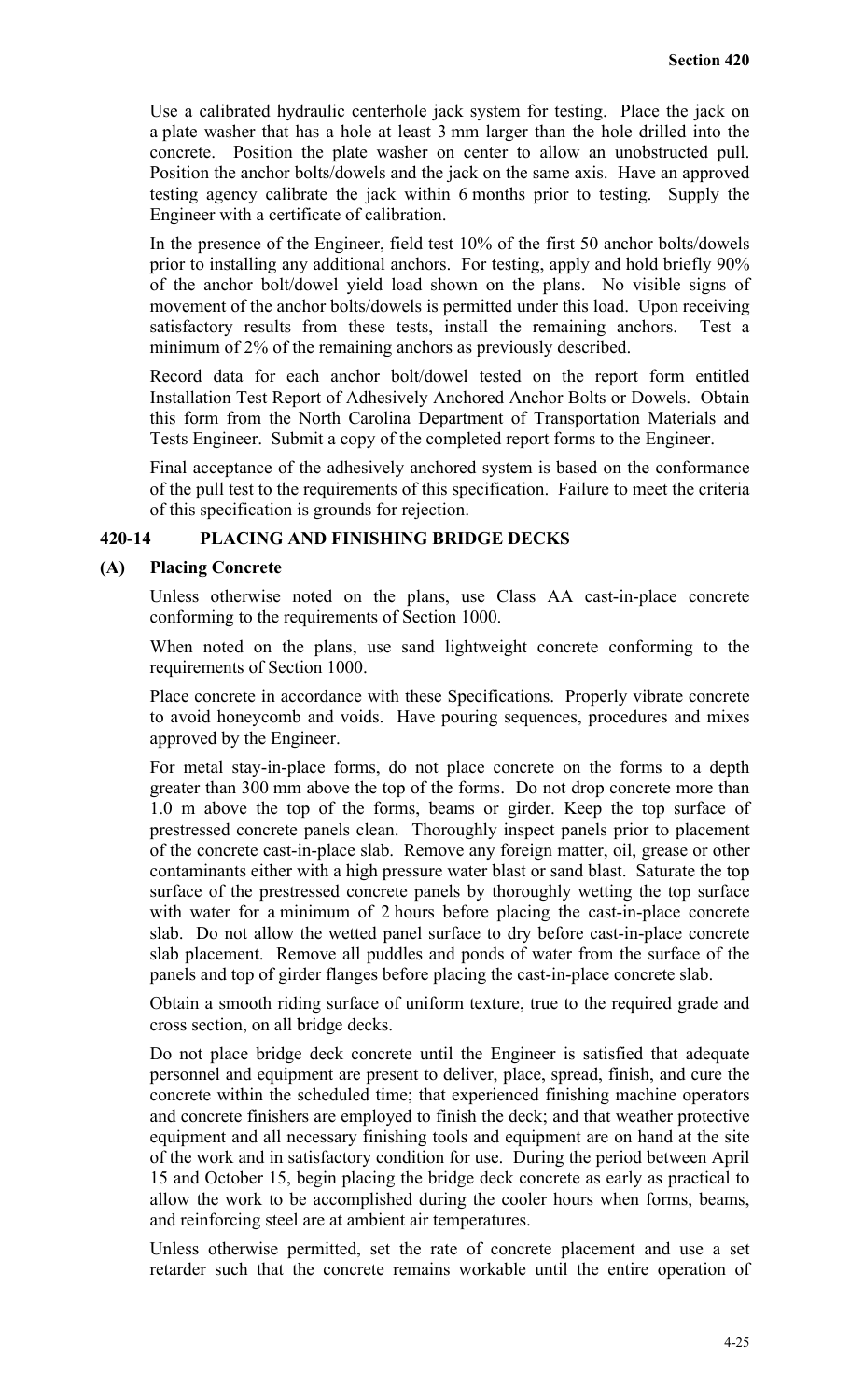placing, screeding, rescreeding, surface testing, and corrective measures where necessary are complete. Use of a set retarder is waived when conditions clearly indicate it is not needed.

Place concrete in the deck when the concrete temperature at the time of placement is not less than 10°C, nor more than 32°C, except where other temperatures are required by Article 420-7.

Place concrete at a minimum rate of 25  $m<sup>3</sup>$  per hour.

Place and firmly secure supports for screeds or finishing machines before beginning placement of concrete. Set supports to elevations necessary to obtain a bridge roadway floor true to the required grade and cross section, and make allowance for anticipated settlement. Use supports of a type that upon installation, no springing or deflection occurs under the weight of the finishing equipment. Locate the supports such that finishing equipment operates without interruption over the entire bridge deck.

Immediately prior to placing bridge deck concrete, check all falsework and make all necessary adjustments. Provide suitable means such as telltales to permit ready measurement by the Engineer of deflection as it occurs. Do not adjust the profile grade-line for any of the forming types used, unless permitted.

On continuous steel beam or girder spans, cast the concrete in the order shown on the plans. Place concrete in a continuous manner between headers. Use approved screeds, screed supports, and screeding methods.

## **(B) Finishing**

Unless otherwise specified or permitted, use mechanically operated longitudinal or transverse screeds for finishing bridge deck concrete. Do not use vibratory screeds unless specifically approved. Use readily adjustable screeds with sufficient rigidity and width to strike-off the concrete surface at the required grade. Do not use aluminum strike-off elements of screeds and hand tools used for finishing concrete.

Furnish personnel and equipment necessary to verify the screed adjustment and operation prior to beginning concrete placement.

Unless otherwise permitted, do not use longitudinal screeds for pours greater than 26 meters in length. Place sufficient concrete ahead of the screeded area to assure all dead load deflection occurs before final screeding.

When using a transverse screed on a span with a skew angle less than 75 degrees or more than 105 degrees, orient and operate the truss or beam supporting the strike-off mechanism parallel to the skew. Position the strike-off parallel to the centerline of bridge, and make the leading edge of concrete placement parallel to the skew. If approved, operate at a reduced skew angle on very wide or heavily skewed spans where the distance between screed supports exceeds 30 meters.

Orient and operate transverse screeds used on spans with skew angles between 75 degrees and 105 degrees parallel to the skew or perpendicular to the centerline of bridge.

Prior to placing concrete, verify the adjustment and operation of the screed as directed by operating the screed over the entire area and across all end bulkheads. Check the floor thickness and cover over reinforcing steel shown on the plans, and make adjustments as necessary.

During the screeding operation, keep an adequate supply of concrete ahead of the screed and maintain a slight excess immediately in front of the screed. Operate the screed to obtain a substantially uniform surface finish over the entire bridge deck. Do not allow workmen to walk on the concrete after screeding. Use a minimum of 2 approved work bridges to provide adequate access to the work for the purpose of finishing, testing, straightedging, making corrections, fogging,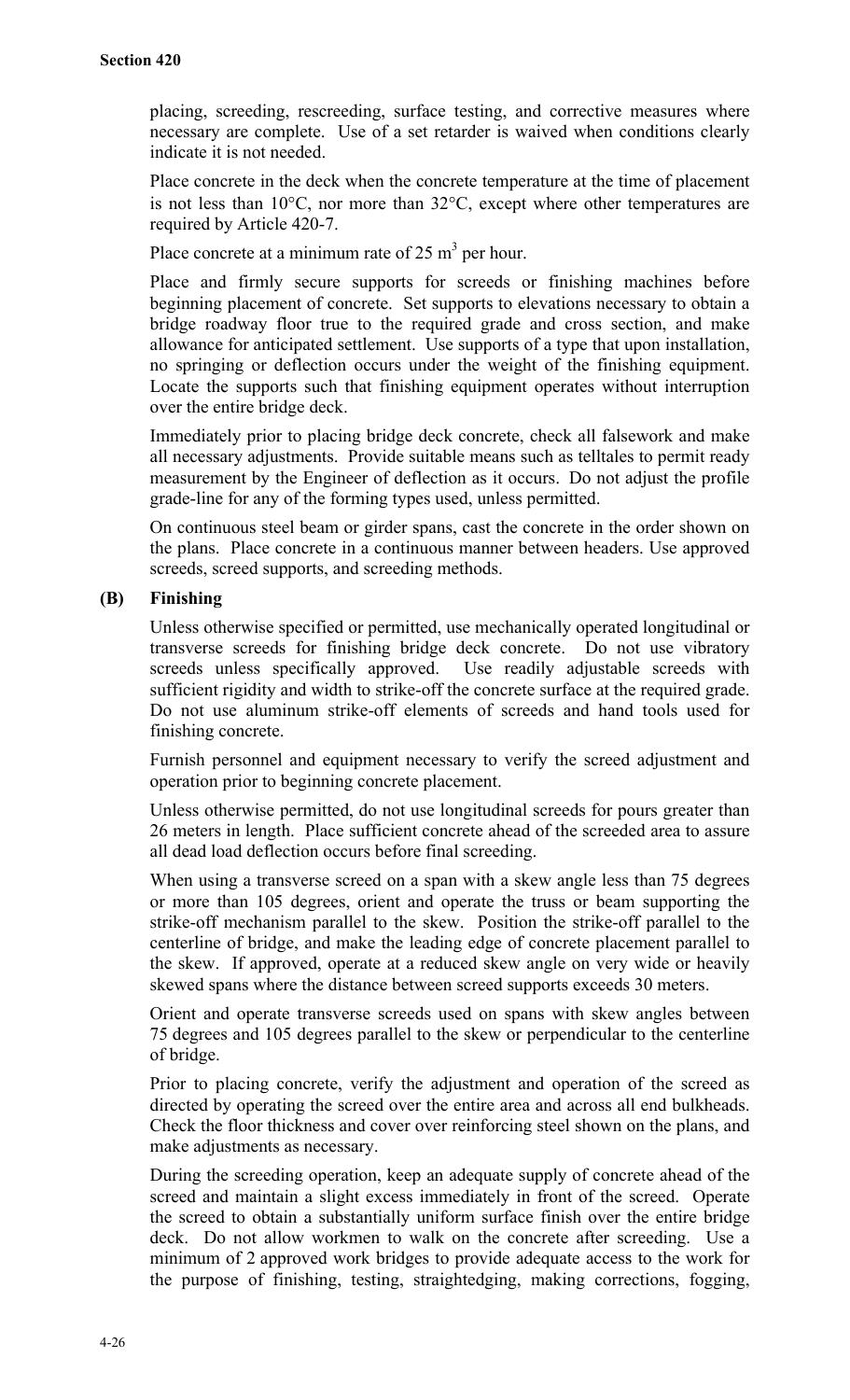applying curing medium, and for other operations requiring access to the bridge deck. Support the work bridges outside the limits of concrete placement.

The Engineer makes random depth checks of deck thickness and cover over reinforcing steel over the entire placement area and directly behind the screed in the fresh concrete. If depth checks indicate variations from plan dimensions in excess of 13 mm, take corrective action immediately.

Immediately following the screed and while the concrete is still workable, test the floor surface for irregularities with a 3 m straightedge. Test by holding the straightedge in successive positions parallel to the centerline of bridge and in contact with the floor surface. Test the surface approximately 450 mm from the curb line, at the centerline of each lane, and at the centerline of 2 lane bridges. Advance along the bridge in stages of not more than 1/2 the length of straightedge. Test the surface transversely at the ends, quarter points, and center of the span as well as other locations as directed.

Immediately correct areas showing depressions or high spots of more than 3 mm in 3.0 m by filling depressions with fresh concrete or by striking off high spots. Make corrections with hand tools or a combination of hand tools and rescreeding. Do not use the straightedge as a finishing tool. Give surfaces adjacent to expansion joints special attention to assure they meet the required smoothness.

Provide on the site fogging equipment which is capable of applying water to the concrete in the form of a fine fog mist in sufficient quantity to curb the effects of rapid evaporation of mixing water from the concrete on the bridge deck resulting from wind, high temperature, or low humidity, or a combination of these factors. Do not apply the moisture from the nozzle under pressure directly upon the concrete and do not allow it to accumulate on the surface in a quantity sufficient to cause a flow or wash the surface. Maintain responsibility for determining when to apply the fog mist; however, also apply it when directed.

Keep readily available on site an adequate supply of suitable coverings that will protect the surface of the freshly placed bridge deck from rain. After the water sheen disappears from the surface and before the concrete becomes non-plastic, finish the surface of the floor further by burlap dragging, fine bristle brooming, belting, or other acceptable method which produces an acceptable uniform texture.

Do not use membrane curing compound unless approved. Cure the concrete using the water method in accordance with Article 420-15(B), with the following exceptions. Prior to reaching initial set, place a curing medium consisting of burlap under polyethylene sheets or another approved material on the deck and keep moist for a minimum of 7 curing days. Wet the burlap or other approved curing medium prior to placing on the deck. Apply water to the curing medium through soaker hoses or another approved method. Apply water in amounts to keep the medium moist but do not allow the water to flow or pond on the deck.

After curing the concrete, test the finished surface by means of an approved rolling straightedge designed, constructed, and adjusted to accurately indicate or mark all floor areas which deviate from a plane surface by more than 3.0 mm in 3.0 m. Remove all high areas in the hardened surface in excess of 3.0 mm in 3.0 m with an approved grinding or cutting machine. Where variations are such that the corrections will extend below the limits of the top layer of grout, seal the corrected surface with an approved sealing agent as required. If approved, correct low areas in an acceptable manner. Produce corrected areas that have a rough, uniform texture and present neat patterns. In all cases, maintain a minimum of 50 mm of concrete cover over reinforcement.

Unless otherwise indicated on the plans, groove bridge decks. Produce grooves that are perpendicular to the centerline of bridge. Do not start grooving until final straightedging and, when necessary, acceptable corrective measures are complete. Cut grooves into the hardened concrete using a mechanical saw device, which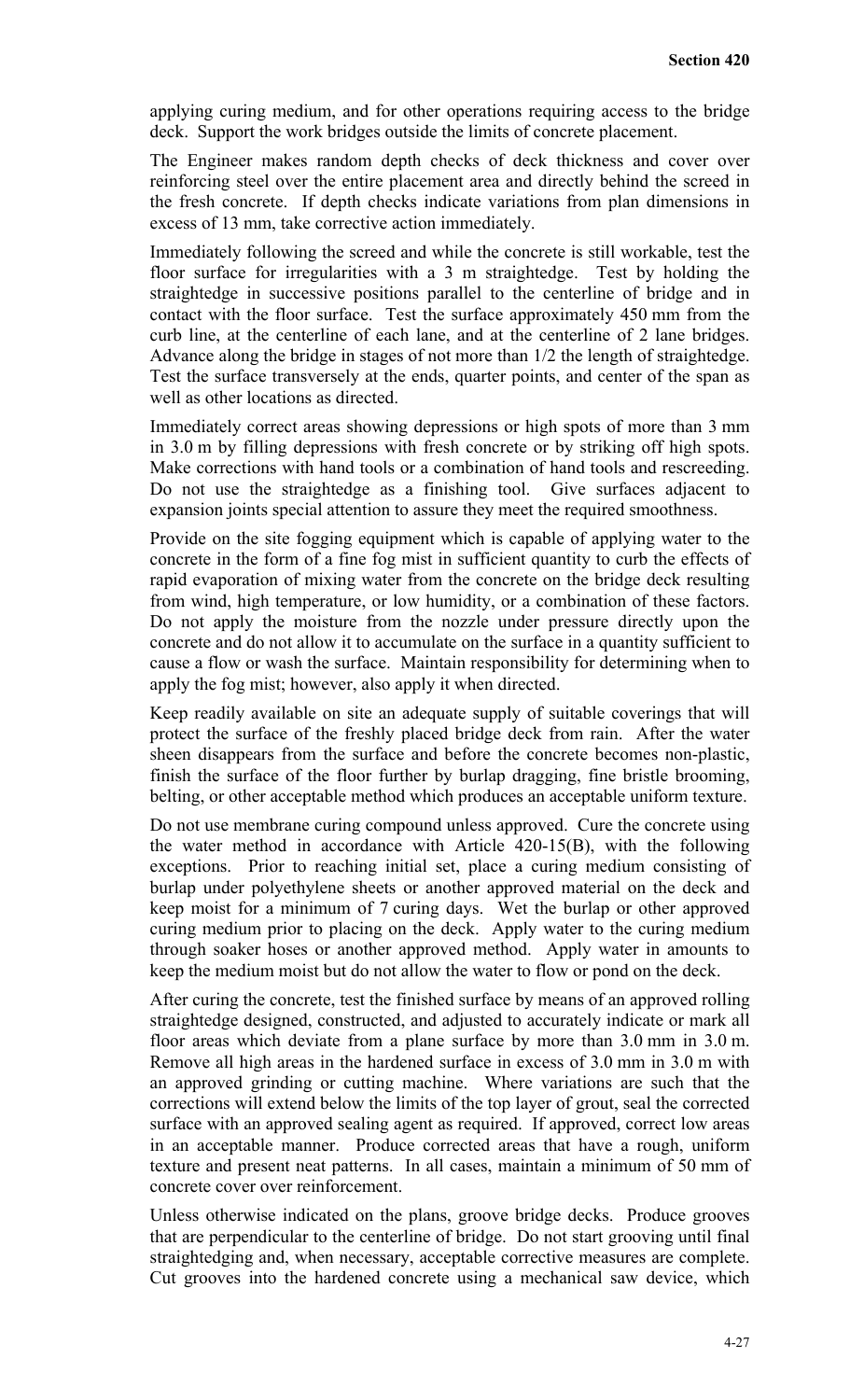leaves rectangular grooves 3 mm wide and 5 mm deep. Produce grooves that have a center to center spacing of 19 mm. Do not groove the deck surface within 450 mm of the gutter lines and 50 mm of expansion joints or elastomeric concrete in expansion joint blockouts. On skewed bridges, ungrooved triangular areas adjacent to the joint are permitted, provided the distance from the centerline joint to the nearest groove, as measured parallel to the centerline of roadway, does not exceed 450 mm. Between expansion joints on horizontally curved bridges, periodically adjust the grooving operation such that adjacent grooves are separated by no more than 75 mm along the outer radius of the bridge deck.

Continuously remove all slurry or other residue resulting from the grooving operation from the bridge deck by vacuum pick-up or other approved methods. Prevent slurry from flowing into deck drains or onto the ground or body of water under the bridge. Dispose of all residue off the project.

#### **(C) Inspection**

The Engineer observes all phases of the construction of the bridge deck slab. These phases include installation of the metal forms; location and fastening of the reinforcement; composition of concrete items; mixing procedures, concrete placement and vibration; and finishing of the bridge deck.

After the deck concrete is in place for a minimum period of 2 days, test the concrete for soundness and bonding of the metal stay-in-place forms by sounding with a hammer as directed. For a minimum of 50% of the individual form panels, as selected by the Engineer, hammer test over the entire area of the panel. If areas of doubtful soundness are disclosed by this procedure, remove the forms from such areas for visual inspection after the pour attains a minimum compressive strength of 16.5 MPa. Remove the stay-in-place forms at no additional cost to the Department.

At locations where sections of the forms are removed, do not replace the forms, but repair the adjacent metal forms and supports to present a neat appearance and assure their satisfactory retention. As soon as the forms are removed, allow the Engineer to examine for cavities, honeycombing and other defects. If irregularities are found, and in the opinion of the Engineer these irregularities do not justify rejection of the work, repair the concrete as directed. If the concrete where the forms are removed is unsatisfactory, remove additional forms, as necessary, to inspect and repair the slab. Modify the methods of construction as required to obtain satisfactory concrete in the slabs. Remove and repair all unsatisfactory concrete as directed.

Provide all facilities as are reasonably required for the safe and convenient conduct of the Engineer's inspection procedures.

## **420-15 CURING CONCRETE**

## **(A) General**

Unless otherwise specified in the contract, use any of the following methods except for membrane curing compounds on bridge deck unless permitted in conjunction with the polyethylene sheeting method or on concrete which is to receive epoxy protective coating in accordance with 420-18. Advise the Engineer in advance of the proposed method. Have all material, equipment, and labor necessary to promptly apply the curing on the site before placing any concrete. Cure all patches in accordance with this article. Improperly cured concrete is considered defective.

When used in this article, curing temperature is defined as the atmospheric temperature taken in the shade away from artificial heat, with the exception that it is the temperature surrounding the concrete where the concrete is protected in accordance with Article 420-7.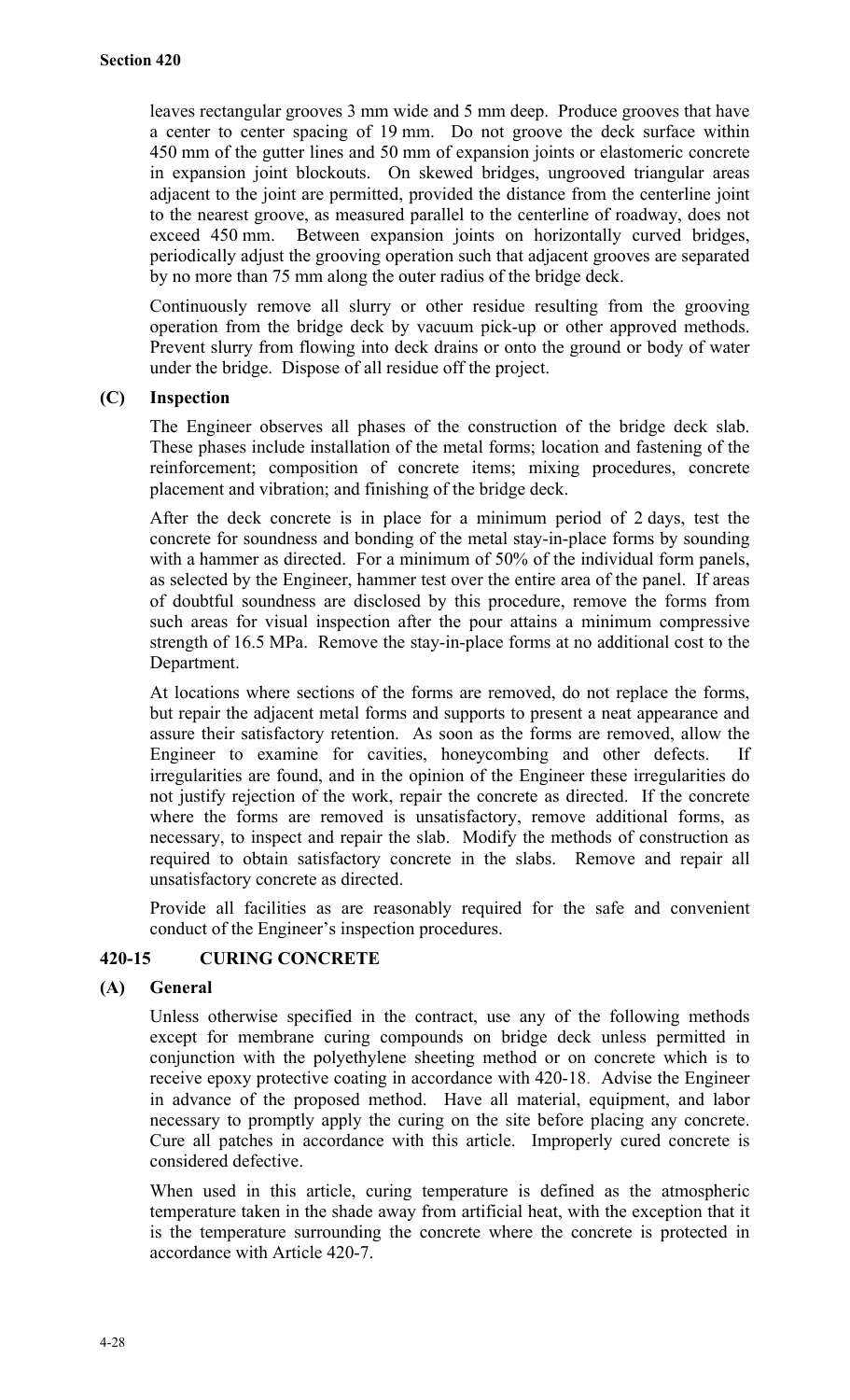A curing day is defined as any consecutive 24-hour period, beginning when the manipulation of each separate mass is complete, during which the air temperature adjacent to the mass does not fall below 4°C.

After placing the concrete, cure it for a period of 7 full curing days.

Take all reasonable precautions to prevent plastic shrinkage cracking of the concrete, including the provision of wind screens, fogging, application of an approved temporary liquid moisture barrier, or the early application of temporary wet coverings to minimize moisture loss.

Repair, remove, or replace as directed concrete containing plastic shrinkage cracks at no cost to the Department.

#### **(B) Water Method**

Keep the concrete continuously wet by the application of water for a minimum period of 7 curing days after placing the concrete.

When using cotton mats, rugs, carpets, or earth or sand blankets to retain the moisture, keep the entire surface of the concrete damp by applying water with a nozzle that so atomizes the flow that a mist and not a spray is formed, until the surface of the concrete is covered with the curing medium. Do not apply the moisture from the nozzle under pressure directly upon the concrete and do not allow it to accumulate on the concrete in a quantity sufficient to cause a flow or wash the surface. At the expiration of the curing period, clear the concrete surfaces of all curing mediums.

#### **(C) Membrane Curing Compound Method**

Spray the entire surface of the concrete uniformly with a wax-free, resin-base curing compound conforming to the requirements of Article 1026-2. Use clear curing compound to which a fugitive dye is added for color contrast on bridge superstructures and substructures, and on retaining walls. Use either white pigmented or clear curing compound on culverts.

Apply the membrane curing compound after the surface finishing is complete, and immediately after the free surface moisture disappears. During the finishing period, protect the concrete by applying water with the fogging equipment specified in Subarticle 420-15(B).

Seal the surface with a single uniform coating of the specified type of curing compound applied at the rate of coverage recommended by the manufacturer or as directed, but not less than 1 liter per 3.7 square meters of area on surfaces other than bridge approach slabs. On bridge approach slabs, apply the curing compound at a minimum rate of 1 liter per 2.5 square meters of area.

At the time of use, thoroughly mix the compound with the pigment uniformly dispersed throughout the vehicle. If the application of the compound does not result in satisfactory coverage, stop the method and begin water curing, as set out above, until the cause of the defective work is corrected.

At locations where the coating shows discontinuities, pinholes, or other defects, or if rain falls on the newly coated surface before the film dries sufficiently to resist damage, apply an additional coat of the compound at the same rate specified herein immediately after the rain stops.

Completely remove any curing compound adhering to a surface to which new concrete is to be bonded by sandblasting, steel wire brushes, bush hammers, or other approved means.

Protect the concrete surfaces to which the compound is applied from abrasion or other damage that results in perforation of the membrane film for 7 curing days after placing the concrete. If the film of membrane compound is damaged or removed before the expiration of 7 curing days, immediately cure the exposed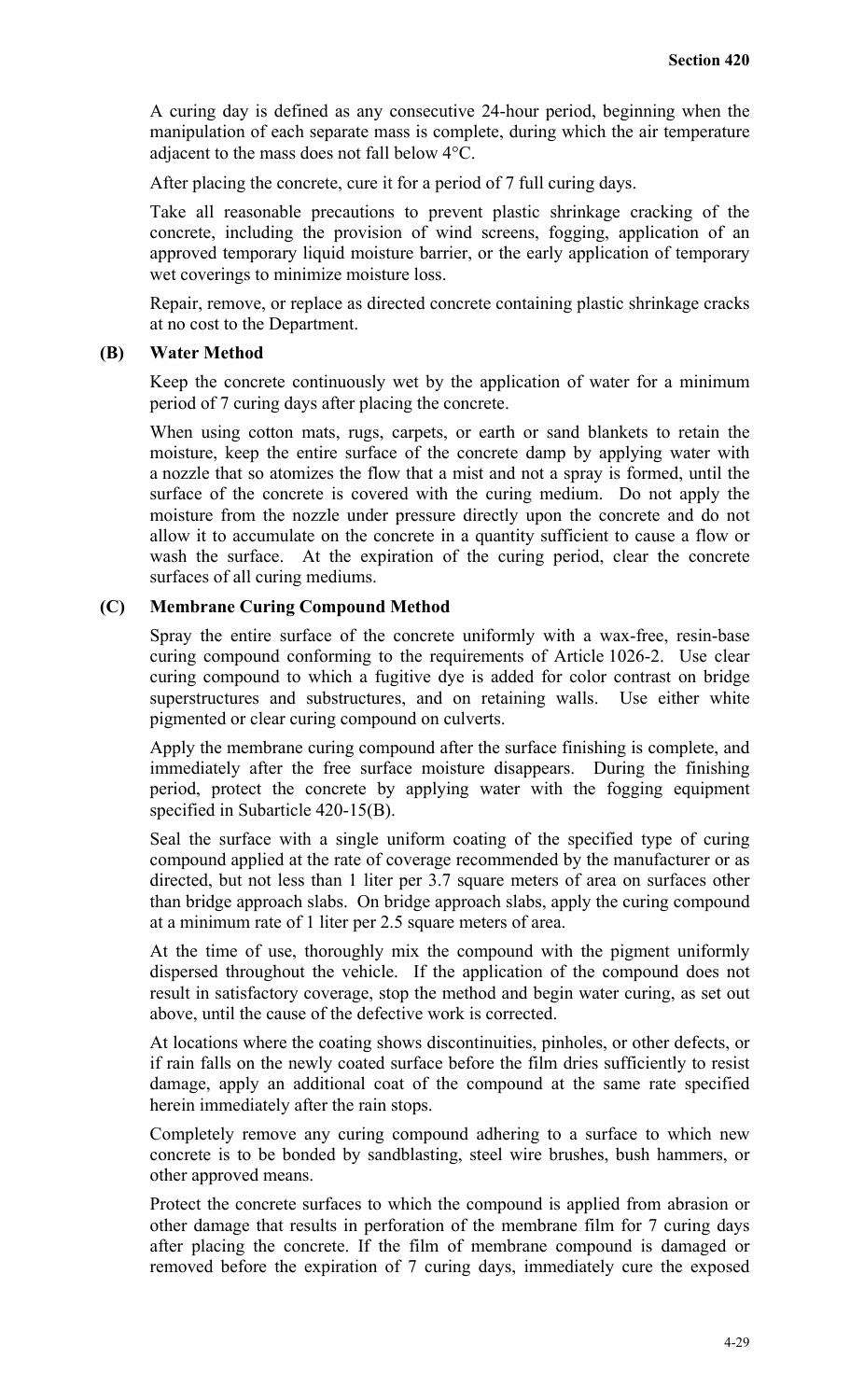concrete by the water method until the expiration of the 7 curing days or until applying additional curing compound.

In the event that the application of curing compound is delayed, immediately start applying water as provided in Subarticle 420-15(B) and continue until resuming or starting application of the compound.

#### **(D) Polyethylene Sheeting Method**

Wet the exposed finished surface of concrete with water, using a nozzle that so atomizes the flow to form a mist and not a spray, until the concrete sets, after which place the white opaque polyethylene sheeting. Continue curing for 7 curing days after the concrete is placed. If the sheeting is damaged or removed before the expiration of 7 curing days, immediately cure the exposed concrete by the water method until placing additional sheeting or until after 7 curing days.

Use sheeting which provides a complete continuous cover of the entire concrete surface. Lap the sheets a minimum of 300 mm and securely weigh down or cement them together in such a manner as to provide a waterproof joint.

If any portion of the sheets is broken or damaged before the expiration of the curing period, immediately repair the broken or damaged portions with new sheets properly secured in place.

Do not use sections of sheeting damaged to such an extent as to render them unfit for curing the concrete.

## **(E) Forms-in-Place Method**

As an option, cure surfaces of concrete by retaining the forms in place for a minimum period of 7 curing days after placing the concrete.

If electing to leave forms in place for a part of the curing period and using one of the other methods of curing included in this article for the remainder of the curing period, keep the concrete surfaces wet during transition between curing methods.

## **420-16 REMOVAL OF FORMS AND FALSEWORK**

Do not remove forms and falsework for the portions of structures listed in Table 420-1 until the concrete attains the compressive strength shown, as evidenced by nondestructive test methods approved in writing or by conducting compressive strength tests in accordance with AASHTO T22 and T23. Furnish approved equipment used for nondestructive tests.

## **TABLE 420-1 MINIMUM CONCRETE STRENGTH FOR REMOVAL OF FORMS AND FALSEWORK**

| <b>Portion of Structure</b>                                                                                                                                                                                                                                  | <b>Minimum</b><br>Compressive<br><b>Strength, MPa</b> |
|--------------------------------------------------------------------------------------------------------------------------------------------------------------------------------------------------------------------------------------------------------------|-------------------------------------------------------|
| Bridge Deck Slabs and overhangs for beam and girder bridges                                                                                                                                                                                                  | 20.7                                                  |
| Arch culverts, top slabs of box culverts, walls of box culverts<br>when cast monolithically with the top slab or when the wall is<br>3 m or more in height, caps and struts of sub-Structures,<br>diaphragms, and other members subject to dead load bending | 16.5                                                  |

Remove forms for ornamental work, railing, parapets, walls less than 3 m in height, curb faces on bridge superstructures, and vertical surfaces that do not carry loads, any time after 3 hours if the concrete is set sufficiently to permit form removal without damage to the member.

Do not remove forms used for insulation before the expiration of the minimum protective period required in Article 420-7.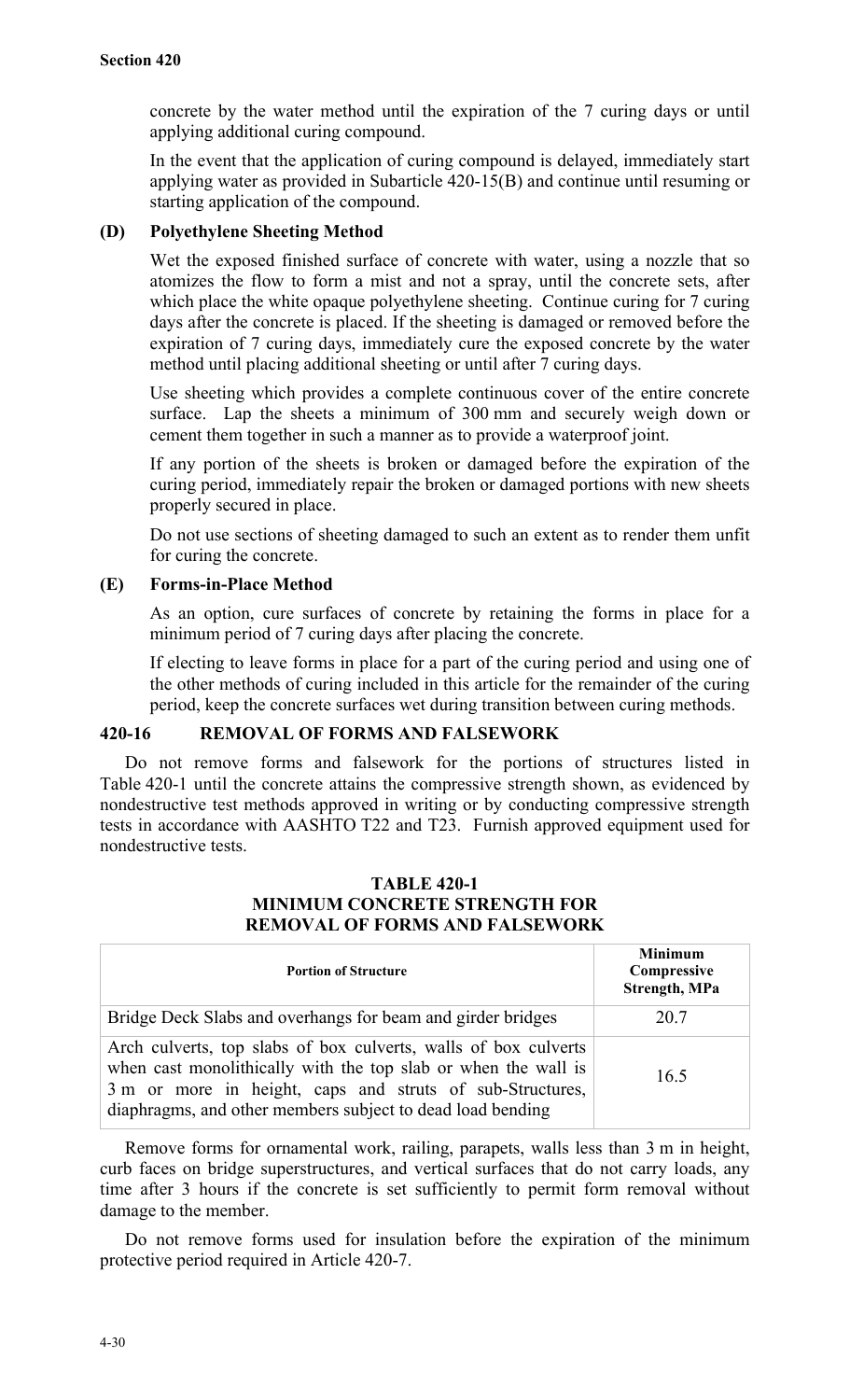Do not remove formwork for bent diaphragms until after casting deck concrete and allowing the concrete to attain a strength of 16.5 MPa. As an option, to remove support from bent diaphragms prior to casting deck concrete, submit for approval a method to prevent the possibility of bent diaphragms slipping downward.

When removing forms prior to the end of the required curing period, use other curing methods to complete the required curing. When removing forms from underneath slabs prior to the end of the curing period, complete the curing in accordance with the requirements of Subarticle 420-15(C).

## **420-17 SURFACE FINISH**

#### **(A) General**

Finish all concrete as required by this article except for bridge decks. Use the type of finish called for in Subarticles 420-17(B) through 420-17(D), except where the contract requires a Class 1 or Class 2 surface finish. Apply epoxy protective coating as required by 420-18.

#### **(B) Ordinary Surface Finish**

Apply ordinary surface finish to all formed concrete surfaces either as a final finish or preparatory to a higher class finish. On surfaces backfilled or otherwise covered, or enclosed surfaces, the removal of fins and form marks, the rubbing of grouted areas to a uniform color, and the removal of stains and discoloration, is not required. Use an ordinary surface finish, unless otherwise required, as final finish on all surfaces.

During the placing of concrete, take care to use methods of compaction that result in a surface of even texture free from voids, water, or air pockets, and that the coarse aggregate is forced away from the forms in order to leave a mortar surface.

Immediately after removing the forms, clean and fill with grout all pockets, depressions, honeycombs and other defects as directed. Remove all form ties or metal spacers to a depth of at least 25 mm below the surface of the concrete then clean and fill the resulting holes or depressions with grout. As an option, break off flush with the concrete surface those metal devices with exposed cross sectional area not exceeding  $32 \text{ mm}^2$  on surfaces permanently in contact with earth fill. Unless otherwise required, remove fins and other projections flush with the concrete surface. Remove stains and discoloration.

Use grout for patching which contains cement and fine aggregate from the same sources and in the same proportions as used in the concrete. Cure the grout in accordance with Article 420-15. After the grout has thoroughly hardened, rub the surface with a carborundum stone as required to match the texture and color of the adjacent concrete.

## **(C) Unformed Surfaces Not Subjected to Wear**

Finish all unformed surfaces not subjected to wear by placing an excess of material in the forms and removing or striking off such excess with a wooden template, forcing the coarse aggregate below the mortar surface. Do not use mortar topping for concrete railing caps and other surfaces falling under this classification.

Obtain the final finish for caps and railing in one of the following ways:

- (1) Brush Finish: After striking off the concrete as described above, have skilled and experienced concrete finishers thoroughly work and float the surface with a wooden, canvas, or cork float. Before this last finish sets, lightly stroke the surface with a fine brush to remove the surface cement film, leaving a fine grained, smooth, but sanded texture.
- (2) Float Finish: Finish the surface with a rough carpet float or other suitable device leaving the surface even, but distinctly sandy or pebbled in texture.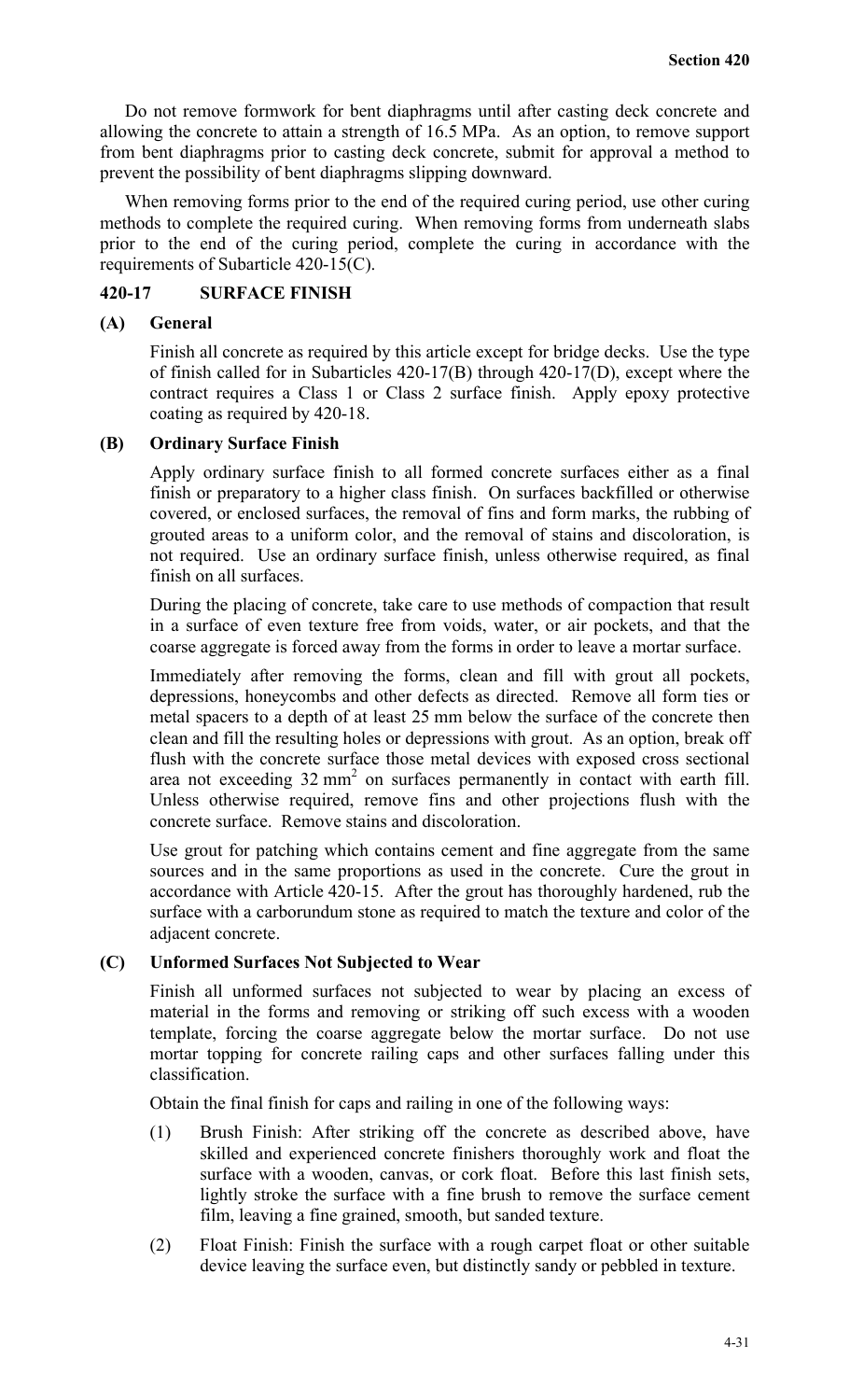## **(D) Sidewalk, Islands, or Stairways on Bridges**

Strike off and compact fresh concrete until a layer of mortar is brought to the surface. Finish the surface to grade and cross section with a float, trowel smooth, and finish with a broom. If water is necessary, apply it to the surface immediately in advance of brooming. Broom transverse to the line of traffic.

## **(E) Class 1 Surface Finish**

In addition to the requirements of Subarticle 420-18(B), as soon as the pointing sets sufficiently to permit, thoroughly wet the entire surface with a brush and rub with a coarse carborundum stone or other equally good abrasive, bringing the surface to a paste. Continue rubbing to remove all form marks and projections, producing a smooth dense surface without pits or irregularities.

Carefully spread or brush uniformly over the entire surface the material ground to a paste by rubbing and allowing it to take a reset. After rubbing, cure the surface for a period of 7 curing days. Obtain the final finish by thoroughly rubbing with a fine carborundum stone or other equally good abrasive. Continue this rubbing until the entire surface is of a smooth texture and uniform color.

#### **(F) Class 2 Surface Finish**

In addition to the requirements of Subarticle 420-17(B), after the pointing sets sufficiently to permit, thoroughly wet and rub the entire surface with a coarse carborundum stone or other equally good abrasive to bring the surface to a smooth texture and remove all form marks. Finish the paste formed by rubbing as described above by carefully stroking with a clean brush, or spread it uniformly over the surface and allow it to take a "reset", then finish it by floating with a canvas, carpet-faced, or cork float; or rub down with dry burlap.

## **420-18 EPOXY COATING**

## **(A) General**

Use an epoxy coating meeting the requirements of Section 1081, Type 4A Flexible and moisture insensitive. Provide a certification showing the proposed epoxy meets Type 4A requirements.

## **(B) Surfaces**

With the exception of cored slab bridges, apply the epoxy protective coating to the top surface area, including chamfer area of bent caps under expansion joints and of end bent caps, excluding areas under elastomeric bearings. For cored slab bridges, do not apply the epoxy protective coating to the bent or end bent caps.

Use extreme care to keep the area under the elastomeric bearings free of the epoxy protective coating. Do not apply the epoxy protective coating in the notch at the ends of the prestressed concrete girders.

Thoroughly clean all dust, dirt, grease, oil, laitance and other objectionable material from the concrete surfaces to be coated. Air blast all surfaces immediately prior to applying the protective coating.

Use only cleaning agents preapproved by the Engineer.

## **(C) Application**

Apply epoxy protective coating only when the air temperature is at least 4°C and rising, but less than 35°C and the surface temperature of the area to be coated is at least 4°C. Remove any excess or free standing water from the surfaces before applying the coating. Apply one coat of epoxy protective coating at a rate such that it covers between  $2.45$  and  $4.9 \text{ m}^2$ /L.

Under certain combinations of circumstances, the cured epoxy protective coating may develop an oily condition on the surface due to amine blush. This condition is not detrimental to the applied system.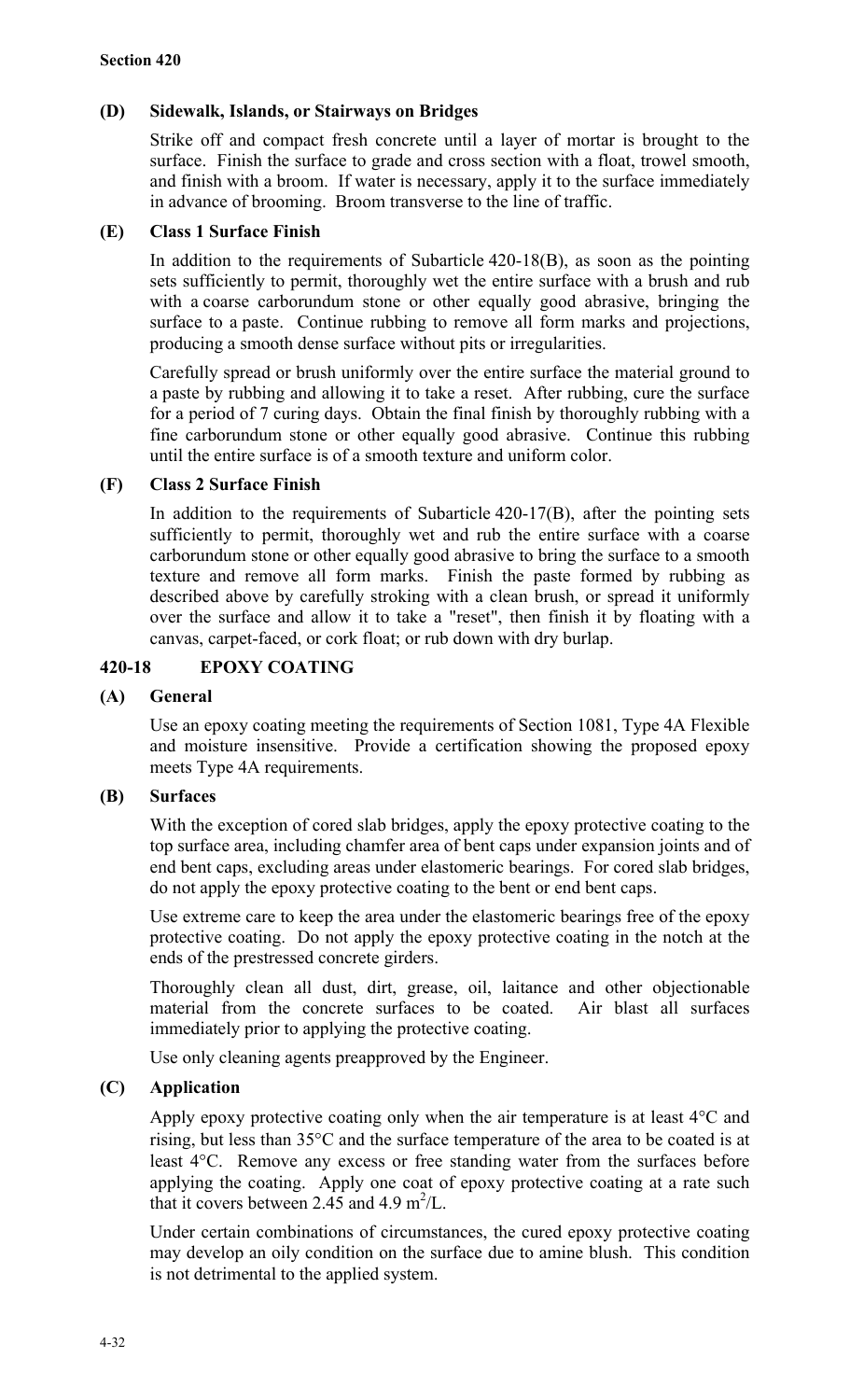Apply the coating so that the entire designated surface of the concrete is covered and all pores are filled. To provide a uniform appearance, use the exact same material on all visible surfaces.

## **420-19 PROTECTION OF SUBSTRUCTURE CONCRETE FROM RUST STAINS**

In order to prevent unpainted structural steel from staining substructure concrete, protect all final exposed areas of the concrete from rust stains until casting the bridge deck and sealing the expansion joints. Use an approved method for protecting the concrete.

In lieu of the above, remove the stains by approved methods and cleaning agents.

#### **420-20 PLACING LOAD ON STRUCTURE MEMBERS**

Do not place beams or girders on concrete substructures until the concrete in the substructure develops a minimum compressive strength of 16.5 MPa.

In addition to the requirements of Article 410-8, do not place backfill or fill for retaining walls, abutments, piers, wing walls, or other structures that will retain material to an elevation higher on one side than the other until the concrete develops the minimum specified strength for the class of concrete required for the structure.

Do not carry backfill for arch culverts and box culverts to an elevation higher than 0.3 m above the top of footing or bottom slab until the concrete develops the minimum specified strength for the class of concrete required for the culvert.

Adhere to the following time and strength requirements for erection of forms and construction of superimposed bridge substructure elements:

- **(A)** Wait a minimum of 12 hours between placing footing or drilled pier concrete and erecting column forms.
- **(B)** Wait a minimum of 24 hours between placing footing or drilled pier concrete and placing column concrete.
- **(C)** Wait a minimum of 72 hours between placing column concrete and beginning erection of cap forms or until column concrete attains a compressive strength of at least 10.3 MPa.
- **(D)** Wait a minimum of 96 hours between placing column concrete and placing cap concrete or until column concrete attains a compressive strength of at least 13.8 MPa.

Do not place vehicles or construction equipment on a bridge deck until the deck concrete develops the minimum specified 28 day compressive strength and attains an age of at least 14 curing days. Construction equipment is allowed on bridge approach slabs after the slab concrete develops a compressive strength of at least 20.7 MPa and attains an age of at least 7 curing days. A curing day is defined in Subarticle 420-15(A).

Provide evidence that the minimum compressive strengths referred to above are satisfied by nondestructive test methods approved in writing or by compressive strength tests made in accordance with AASHTO T22 and T23. Furnish approved equipment for use in nondestructive tests.

Do not place construction equipment, materials, or other construction loads on any part of the structure without permission. Submit 7 copies of the proposed plans for placing construction loads on the structure for review, comments and acceptance.

Do not abruptly start or stop concrete trucks on bridge deck. Do not mix concrete in the truck while on the deck. While machine forming concrete barrier rail or parapet, do not place any equipment on the deck except one concrete truck and the equipment necessary to place the concrete. Allow concrete barrier rail and parapet to attain a compressive strength of 20.7 MPa prior to placing any traffic on the deck other than equipment referenced above necessary to construct any remaining barrier rail or parapet.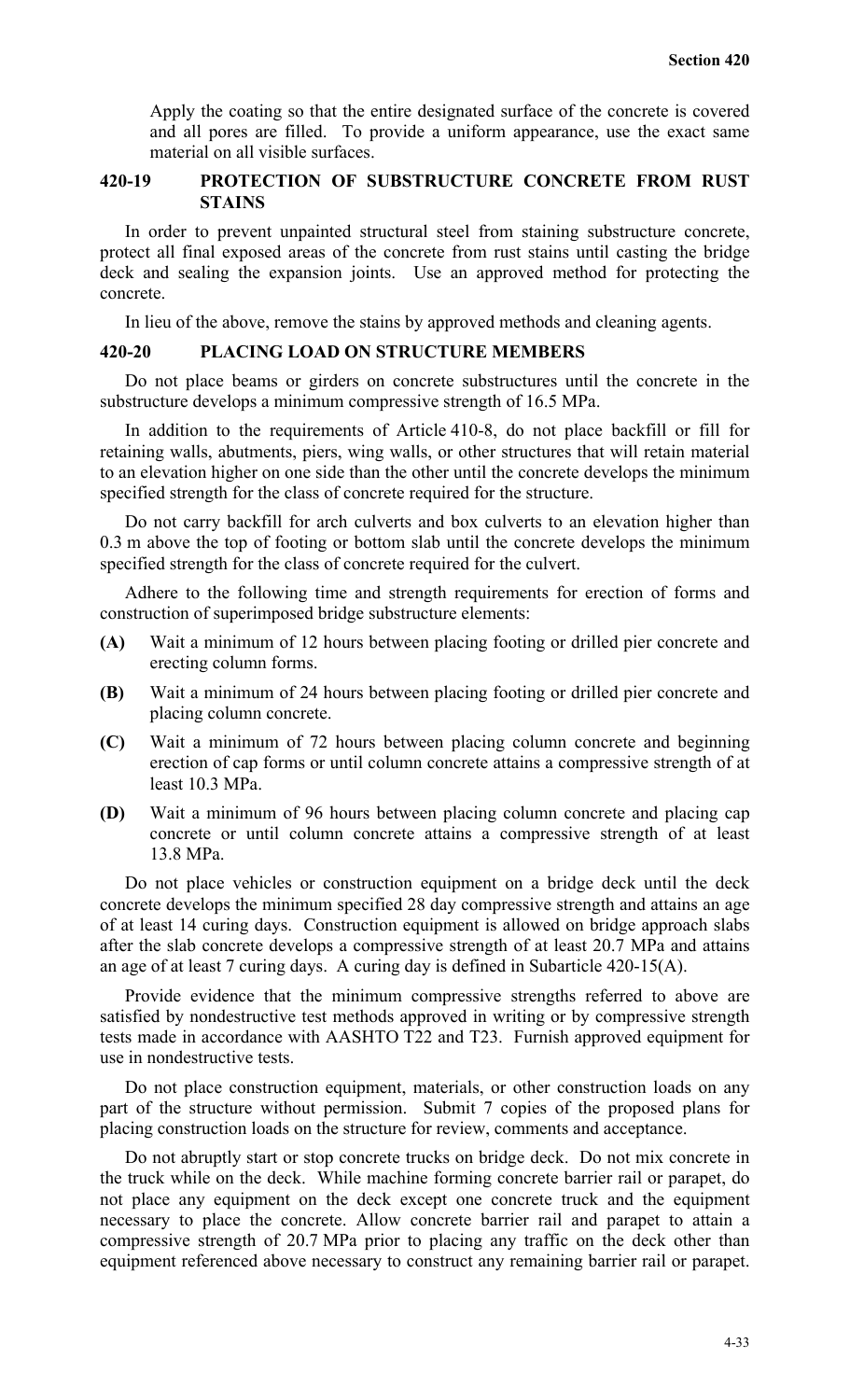Do not operate heavy equipment over any box culvert until properly backfilling with a minimum cover of 1 m.

## **420-21 MEASUREMENT AND PAYMENT**

*Class \_\_\_\_\_\_\_\_\_\_Concrete* will be measured and paid as the number of cubic meters of each class that is incorporated into the completed and accepted structure except as indicated below. The number of cubic meters of concrete is computed from the dimensions shown on the plans or from revised dimensions authorized by the Engineer. When the foundation material is rock, the number of cubic meters of footing concrete is computed by the average end area method using the lower limits established for foundation excavation. The volume of concrete displaced by piles other than steel piles is not included in the quantity to be paid for.

*Grooving Bridge Floors* will be measured and be paid as the actual number of square meters shown on the plans. Where the plans are revised, the quantity to be paid for is the quantity shown on the revised plans.

*Reinforced Concrete Deck Slab and Reinforced Concrete Deck Slab (sand lightweight concrete*) will be measured and paid as the number of square meters shown on the plans. No separate payment will be made for furnishing and incorporating calcium nitrite corrosion inhibitor when required by the plans.

The plan quantity is determined from the horizontal surface area using the nominal dimensions and configuration shown in the Layout Sketch for computing surface area as shown on the plans. The transverse dimension is out to out of slab including raised median and/or sidewalk sections. Diaphragms are considered as a portion of the slab. When required by the plans, curtain walls, raised medians, sidewalks, pavement brackets, end posts, sign mounts, luminaire brackets and any other concrete appurtenances, expansion joint material, etc. are also considered a part of this item. Concrete Barrier Rail (including curved end blocks for the concrete barrier rail, when used) is not considered a part of this item.

For structural steel spans, the quantities of concrete and reinforcing steel shown on the plans are based on a metal stay-in-place forming method. These quantities include amounts for 25 mm additional concrete due to the corrugation of the metal forms, concrete diaphragms and, when required by the plans, curtain walls, pavement brackets, end posts, raised medians, sidewalks and other required attachments based on the profile grade and plan camber of the girders.

For prestressed concrete girder spans, the quantities of concrete and reinforcing steel shown on the plans are based on the forming method detailed on the plans. These quantities include concrete diaphragms, and, when required by the plans, curtain walls, pavement brackets, end posts, raised medians, sidewalks, and other required attachments based on the profile grade and plan camber of girders. The quantities also include either cast-in-place slab concrete when the plans are detailed for the prestressed concrete panel forming method or amounts for 25 mm additional concrete due to the corrugation of the metal forms when the plans are detailed for the fabricated metal stay-in-place form forming method and based on the profile grade and plan camber of the girders.

No measurement is made for concrete or reinforcing steel due to a variation in camber of the girders from the plan camber or for additional quantities required by optional methods of forming.

No separate measurement or payment will be made for furnishing, installing, and testing anchor bolts/dowels. Payment at the contract unit prices for the various pay items will be full compensation for all materials, equipment, tools, labor, and incidentals necessary to complete the work.

These prices and payments will be full compensation for all items required to construct concrete structures.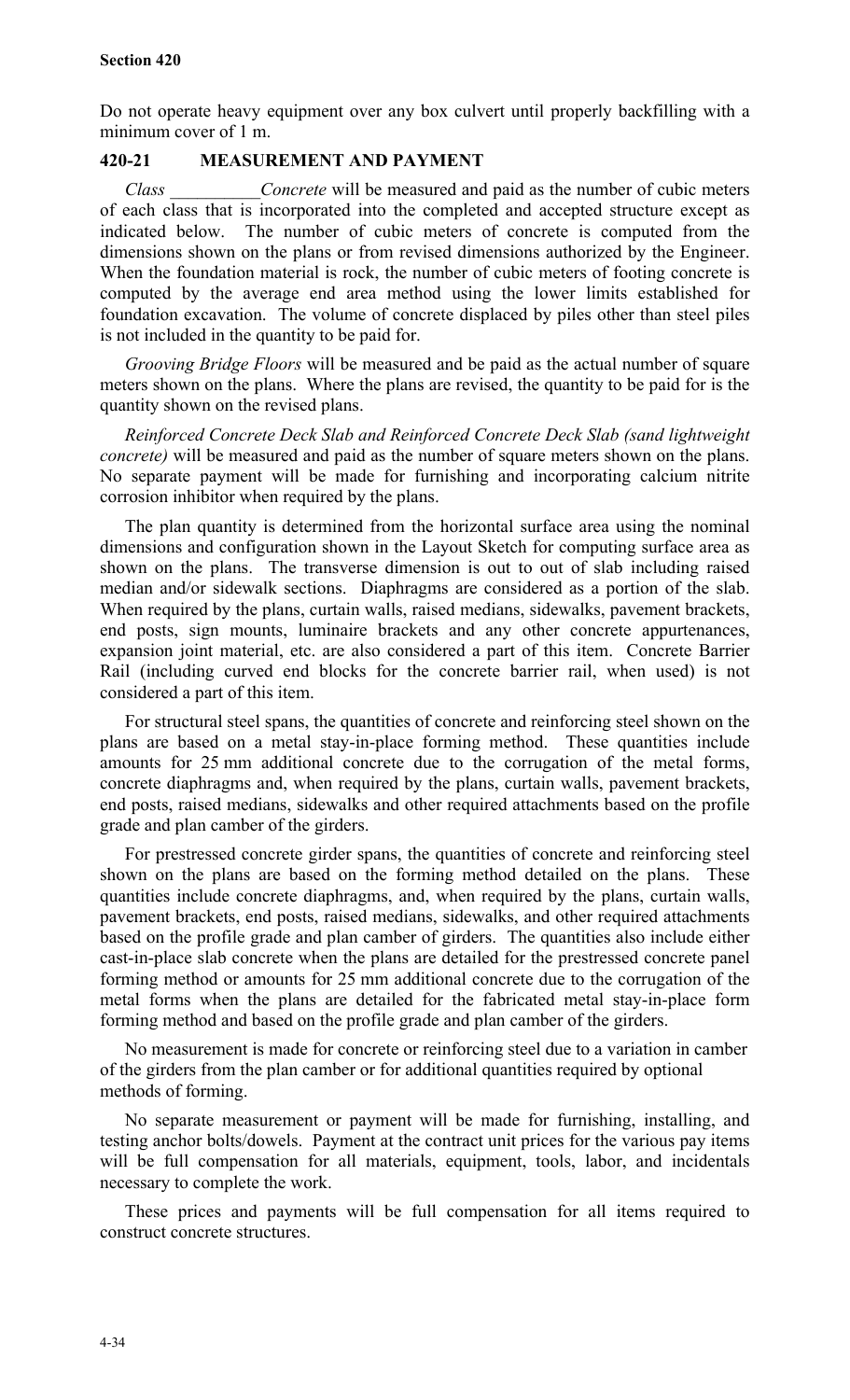Payment will be made under:

| Pay Item                                                  | Pay Unit            |
|-----------------------------------------------------------|---------------------|
| Class<br>Concrete                                         | Cubic Meter         |
| Grooving Bridge Floors                                    | <b>Square Meter</b> |
| Reinforced Concrete Deck Slab                             | <b>Square Meter</b> |
| Reinforced Concrete Deck Slab (Sand Lightweight Concrete) | Square Meter        |

## **SECTION 422 BRIDGE APPROACH SLABS**

## **422-1 DESCRIPTION**

Construct reinforced concrete slabs at bridge approaches, including subgrade, base course, curbs and sidewalks; furnish and place temporary slope drainage systems and subsurface drainage systems; remove existing pavement or approach slab; furnish and place concrete, reinforcing steel, joint filler, sealer and other materials; finish and cure concrete.

Construct the approach slabs before constructing concrete barrier rails or sidewalks.

#### **422-2 MATERIALS**

Refer to Division 10.

| 1010-1 through 1010-4 |
|-----------------------|
|                       |
|                       |
|                       |
|                       |

## **422-3 CONSTRUCTION METHODS**

When weep drains are shown on the plans, place a stone drain consisting of  $.03 \text{ m}^3$  of No. 78M stone contained in a porous fabric bag at each pipe drain located in the end bent cap or abutment and tie it securely. Place subdrain fine aggregate in conjunction with the stone drain as shown on the plans.

Place and compact the subdrain fine aggregate in accordance with Article 410-10.

Construct the subgrade in accordance with Section 500.

Construct the aggregate base course in accordance with Section 520.

Construct the asphalt concrete base course in accordance with Section 610.

Apply the requirements of Section 420 to all concrete except as otherwise provided herein. Use class AA concrete.

Finish and groove the reinforced concrete bridge approach slabs in accordance with the requirements of Article 420-14, except do not groove the approach slabs when grooving the bridge deck is not required.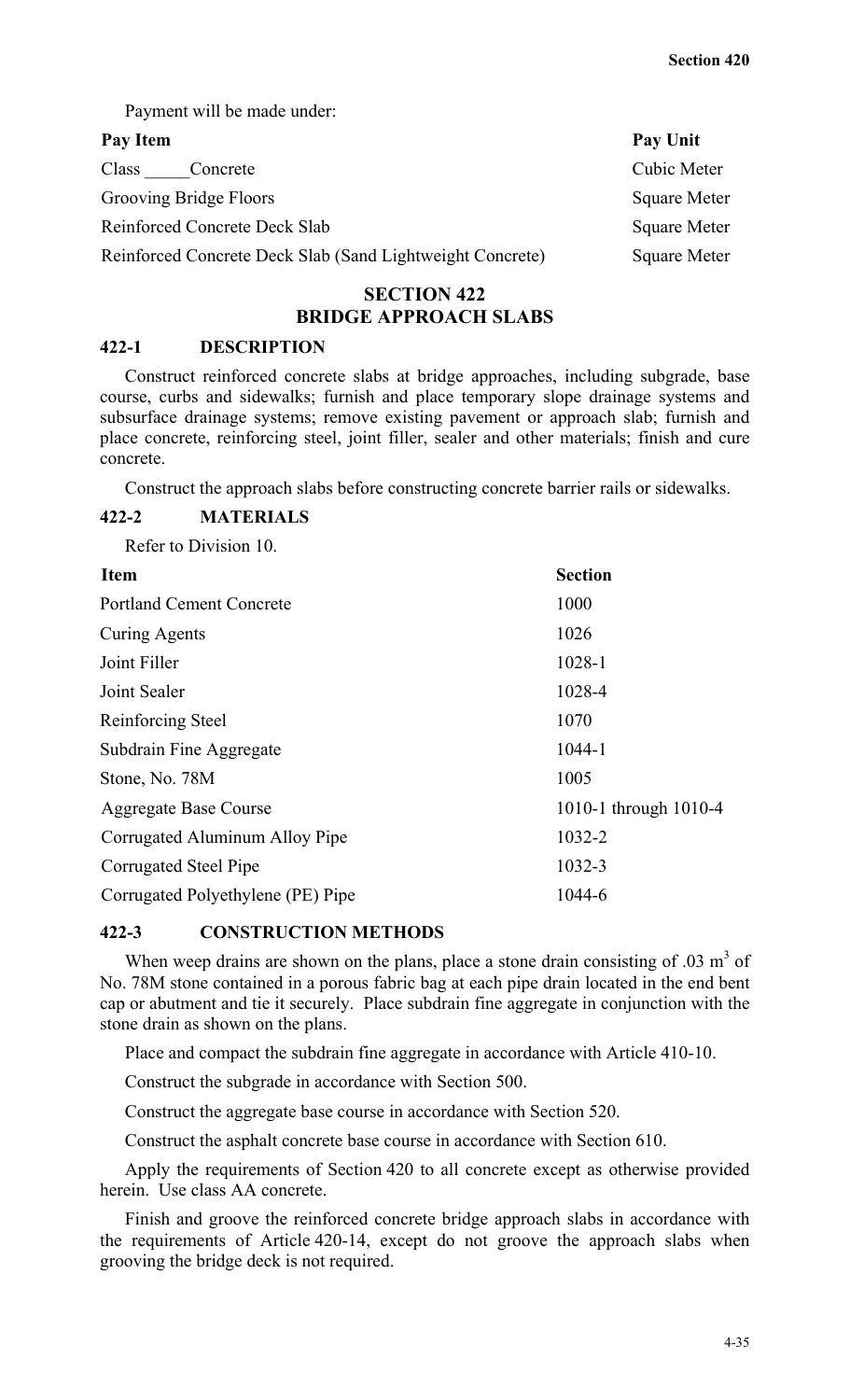When grooving is not required, apply a broomed texture to the approach slabs before the concrete becomes non-plastic. Cure bridge approach slabs in the same manner as specified for bridge decks in Article 420-15(B).

Temporarily cover or fill the opening in the joint at the end bent until installation of the joint seal. Make sure that the covering or filler provides for drainage off the bridge deck and keeps debris out of the joint and off the end bent cap.

Shape the concrete curb to match the face of the barrier rail. Do not place the curb within the limits shown on the plans until after sawing the joint at the end bent. Give the concrete a light broom finish with brush marks parallel to the curb.

When shown on the plans, construct sidewalks on bridge approach slabs in accordance with plan details. Do not construct sidewalks until sawing the joint at the end bent. Finish the concrete in accordance with Subarticle 420-17(D).

Include in the temporary slope drainage system the earth ditch block, erosion resistant surface material, Class B stone for erosion control, and the pipe. Locate it as shown on the plans.

Use either corrugated polyethylene (PE), corrugated steel, or corrugated aluminum alloy for the temporary drainage pipe. Do not use perforated pipe. Provide temporary pipe of sufficient length for complete drainage away from the roadway embankment.

Backfill the approach slabs as soon as practical to prevent erosion adjacent to the slab.

## **422-4 MEASUREMENT AND PAYMENT**

The price and payment below will be full compensation for all items required to construct bridge approach slabs including but not limited to those items contained in Article 422-1.

*Bridge Approach Slabs, Sta.* \_\_\_\_\_\_\_\_\_\_\_\_\_\_\_\_\_\_\_ will be paid for at the contract lump sum price.

Grooving bridge approach slabs will be paid for at the contract unit price per square meter for Grooving Bridge Decks as provided in Article 420-21.

Payment will be made under:

#### Pay Item Pay Unit

Bridge Approach Slabs, Sta. **Lump Sum** 

## **SECTION 425 FABRICATING AND PLACING REINFORCEMENT**

## **425-1 DESCRIPTION**

Furnish, fabricate, and place steel reinforcement other than wire mesh reinforcement, including all related materials such as tie wire, separators, wire bar supports, mechanical butt splices for reinforcing steel, and other material for fastening the reinforcing steel in place; galvanize and/or coat where required; and fabricate, cut, bend, place, and splice the reinforcement in conformity with the shape and dimensions shown on the plans and as specified in these Specifications. Provide epoxy coated reinforcing steel where indicated on the plans.

#### **425-2 MATERIALS**

Refer to Division 10.

| <b>Item</b>             | <b>Section</b> |
|-------------------------|----------------|
| Steel Bar Reinforcement | $1070 - 2$     |
| Wire Mesh Reinforcement | $1070 - 3$     |
| Reinforcing Wire        | $1070 - 3$     |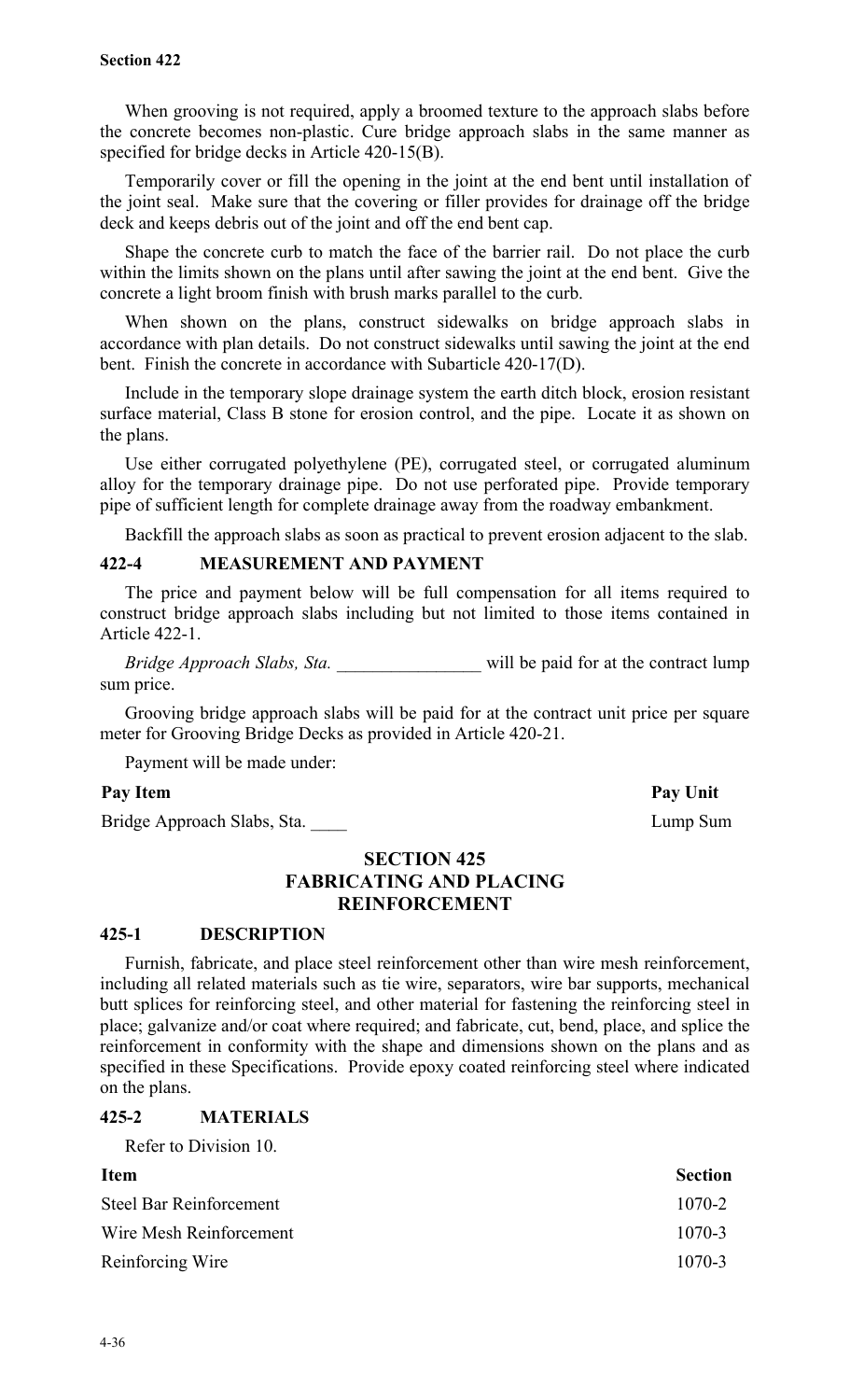#### **Section 425**

| 1070-4  |
|---------|
| 1070-8  |
| 1070-9  |
| 1070-9  |
| 1070-10 |
|         |

#### **425-3 PROTECTION OF MATERIALS**

Protect steel reinforcement at all times from damage and make sure it is free from dirt, dust, loose mill scale, loose rust, paint, oil, or other foreign materials at the time of placement in the work.

Store epoxy coated reinforcing steel bars at the project site a minimum of 0.3 m above the ground on wooden or padded supports placed 3 m apart, and completely cover with an opaque cloth, canvas, or woven fiber reinforced polyethylene white tarp. Do not use solid plastic sheeting. Cover the bars such that adequate ventilation is provided to prevent condensation from forming on the material during storage, and completely protect the bars from direct sunlight. Do not allow water to pond under the epoxy coated reinforcing steel.

Store epoxy coated bars as close as possible to their final location in the structure to prevent coating damage from unnecessary handling.

Do not store epoxy coated bars at the project site from one construction season until the following construction season unless stored in a waterproof enclosure.

## **425-4 PLACING AND FASTENING**

Accurately place reinforcement as shown on the plans and secure firmly in position by wiring at intersections and using metal bar supports, precast mortar blocks, or other approved devices of sufficient strength and location to resist distortion.

Tie reinforcing bars at all intersections except where spacing is less than 0.3 m in both the longitudinal and transverse directions, in which case tie at alternate intersections, as an option. Securely tie each intersection of vertical reinforcing steel and spiral reinforcement for drilled piers. Use plastic or epoxy coated spiral spacers with epoxy coated spiral column reinforcing steel.

Provide wire bar supports for reinforcing steel in accordance with Article 1070-4 of the proper height to provide the distance from the forms and the proper spacing between rows of steel as indicated on the plans. When required by the plans, epoxy coat bar supports in accordance with Article 1070-8. Provide rust-proofed supporting legs for wire bar supports that rest on the forms as provided in Article 1070-4. When providing rust proofing by plastic protection, make sure that the dipped plastic coating or premolded plastic tips are intact on each bar support leg while concrete is placed.

Precast blocks, of approved shape and dimensions, for holding vertical reinforcement in position from 1:2 mortar or concrete of the same mix used in the member being cast. Cure precast blocks in accordance with the requirements of Article 420-15 for the water method or the polyethylene sheeting method. To hold vertical bars in position, use precast blocks which have embedded wires extending from the block a sufficient distance to tie to the bar.

Roll mesh reinforcement flat before placing concrete, unless otherwise shown on the plans. Hold mesh reinforcement firmly in place against vertical and transverse movement by acceptable means.

Weld reinforcing steel in accordance with the American Welding Society's "Reinforcing Steel Welding Code AWS D1.4" and only where required in the contract. Obtain written approval for additional welding. Do not use tack welds unless approved.

Exercise extreme care when transporting, handling, placing and tying epoxy coated reinforcing steel to prevent damage to the coating.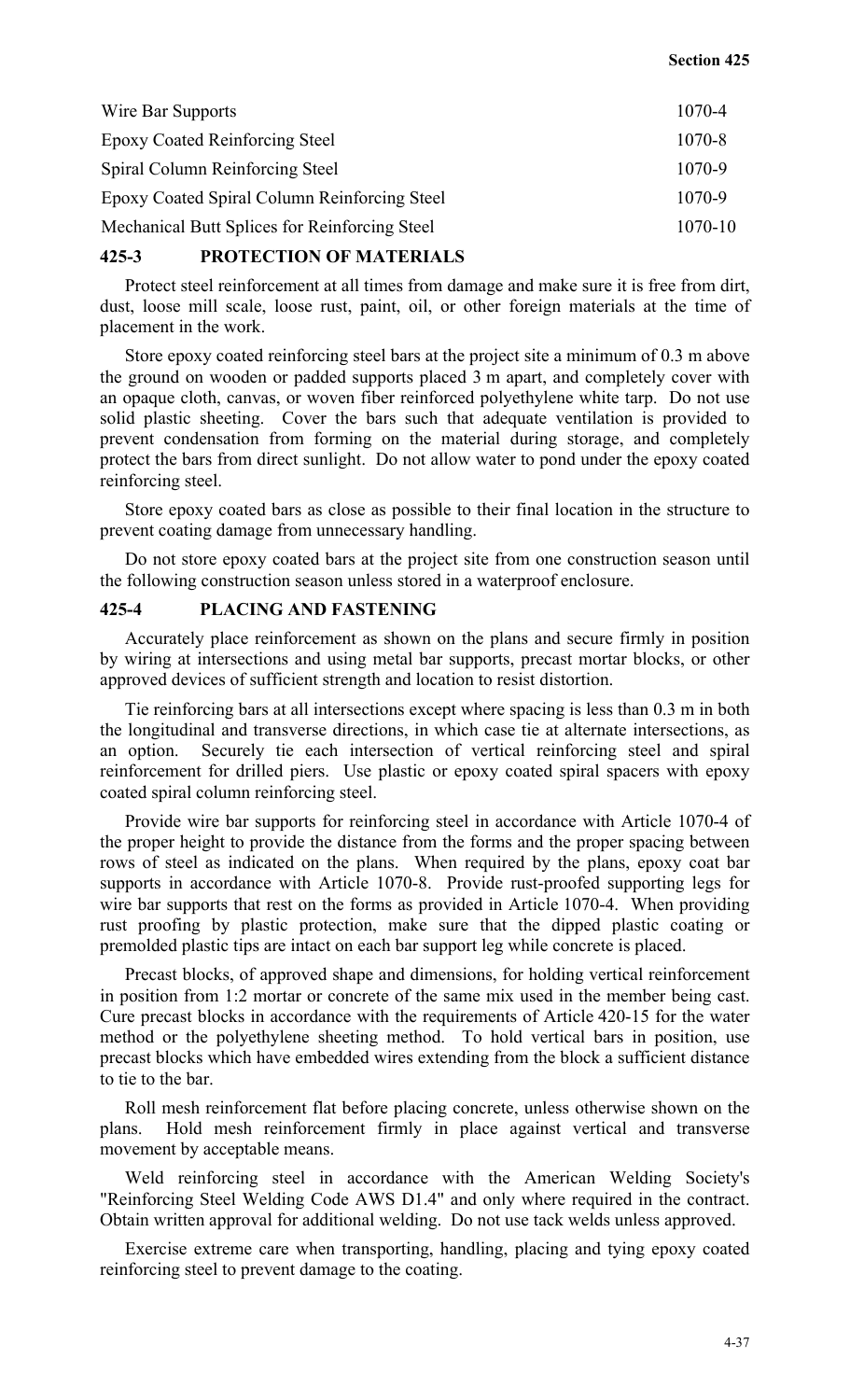#### **Section 425**

Immediately before placing epoxy coated reinforcing steel bars in the forms, visually inspect each bar for coating damage. Ensure that all coating damaged by any cause is satisfactorily repaired, including hairline cracks and that each bar, including bar ends, is completely encapsulated in epoxy coating or patching material at the time of concrete placement. Make coating repairs as described in Section 1070-8(K) with material specified in Section 1070-8(C). Do not coat more than 5 percent of surface area on each bar with patching material including patching due to damage to the coating by the coater, fabricator, transporter, or contractor. The patching limits do not include holiday repairs, overspray and coated ends of bars.

Do not expose epoxy coated reinforcing steel to the weather for more than 30 days after placing in the forms. If the concrete is not placed within 30 days, cover the epoxy coated reinforcing steel as required by Article 425-3.

Do not place reinforcement while placing concrete in the member involved.

Place, allow inspection, and obtain approval for reinforcement in any member before placing concrete.

## **425-5 SPLICING**

#### **(A) General**

Furnish all reinforcement in the full lengths indicated on the plans.

Do not splice bars without written approval except where shown on the plans.

Provide splice lengths as shown on the plans.

Overlap sheets of mesh with each other sufficiently to maintain a uniform strength and securely fastened to each other at the ends and edges. Lap at least the dimension of 1 mesh.

#### **(B) Mechanical Butt Splices**

Provide mechanical butt slices for reinforcing steel in accordance with Section 1070-10 when called for on the plans.

When an exothermic connector is used, do not let the splice depend upon fusion of the filler metal with the bars. Select a temperature for heating the bars that is below the melting point of the bars and is sufficiently low so as not to significantly affect the original hardness nor decrease the structural properties of the bars. Visual inspection of the finished splices is sufficient; the splice is acceptable if sound filler metal is present at both ends of the splice sleeve and at the sleeve entry port.

Splice the bars in accordance with the manufacturer's recommendations using the manufacturer's required accessories as approved by the Engineer. Use mechanical butt splices only where specified on the plans. Any additional splices require approval.

If bars are epoxy coated, strip the epoxy coating within the limits of the sleeve prior to splicing. After making the splice, paint any unprotected areas of the reinforcing bar and the coupling sleeve with epoxy paint as described in the *Standard Specifications.*

## **425-6 MEASUREMENT AND PAYMENT**

*Reinforcing Steel* or *Epoxy Coated Reinforcing Steel* will be measured and paid for as the number of kilograms of steel bar reinforcement, reinforcing wire, and plain rods shown on the plans as being necessary to complete the work. Where the plans are revised, the quantity to be paid for is the quantity shown on the revised plans. Where directed to deviate from the plans in such a manner to change the quantities of steel bar reinforcement, reinforcing wire, and plain rods necessary to complete the project, the quantity shown on the plans is increased or decreased by the theoretical computed weight of reinforcing steel added or subtracted by the change.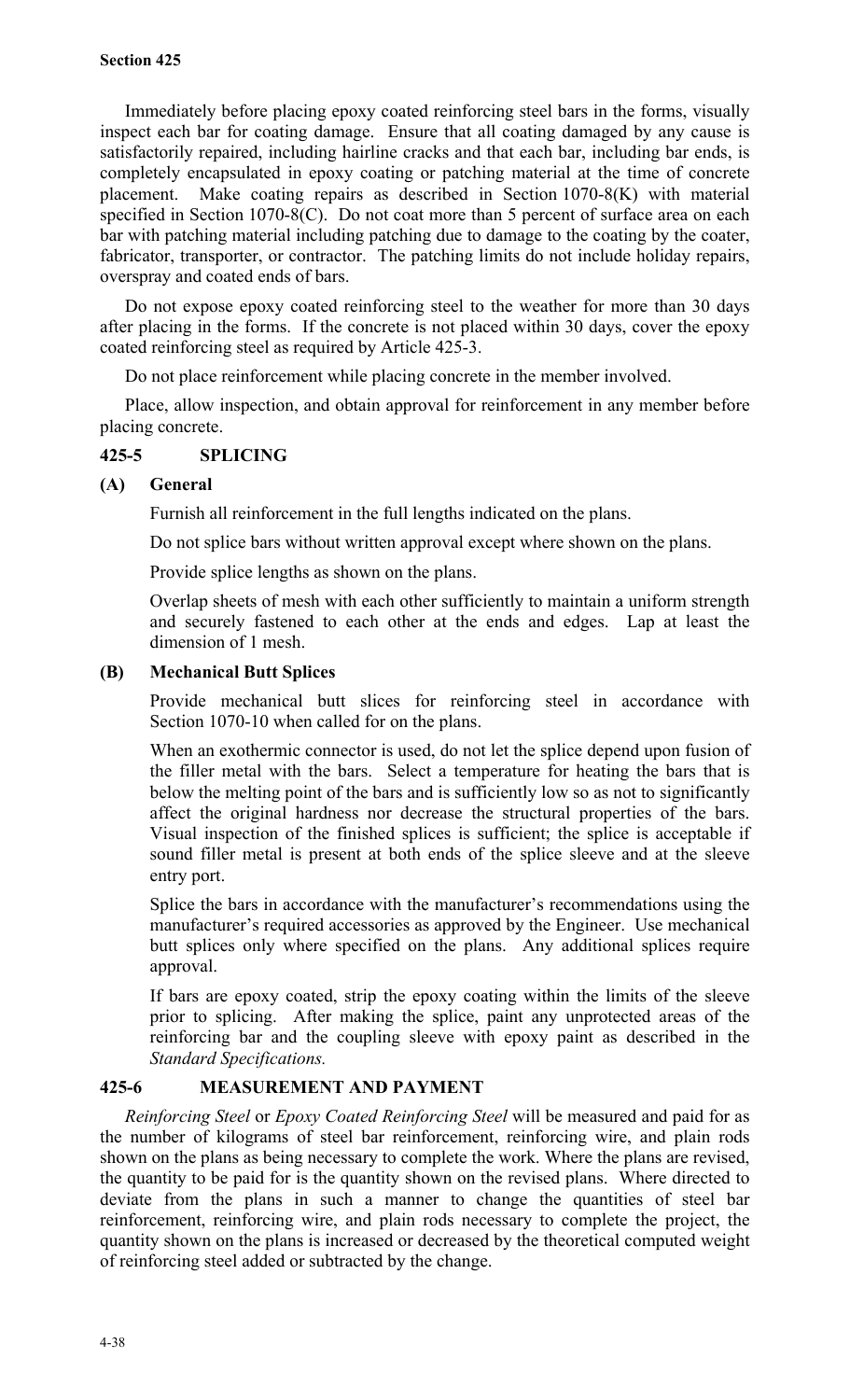*Spiral Column Reinforcing Steel* or *Epoxy Coated Spiral Column Reinforcing Steel* will be measured and paid for as the number of kilograms of spiral column reinforcing shown on the plans as being necessary to complete the work. Where the plans are revised, the quantity to be paid for is the quantity shown on the revised plans. Where directed to deviate from the plans in such a manner to change the quantities of steel bar reinforcement, reinforcing wire, and plain rods necessary to complete the project, the quantity shown on the plans is increased or decreased by the theoretical computed weight of spiral column reinforcing steel added or subtracted by the change.

The quantity of reinforcing steel or spiral column reinforcing steel shown on the plans is an estimate based on the theoretical computed weight of the steel necessary to complete the work, and will be used for pay purposes. No revision in this pay quantity nor any adjustment in the contract unit price for Reinforcing Steel or Spiral Column Reinforcing Steel will be made except where revisions in the plans affect the quantity of reinforcing steel or spiral column reinforcing steel necessary to complete the work or where an error has been found in the estimate of steel shown on the plans.

In the event that the elevation of the top of a footing is raised by a distance not exceeding 1 meter, and the reinforcing steel or spiral column reinforcing steel for the substructure unit has been fabricated before the elevation was raised, no decrease in the quantity of steel to be paid for will be made from the theoretical weight of steel shown on the plans for the original substructure unit.Under the above circumstances the provisions of Article 109-6 will not apply as the steel not used in the work shall remain the property of the Contractor and payment for such steel will be made as provided above. No separate payment will be made for the cost of cutting off reinforcing steel or spiral column reinforcing steel as payment at the contract unit price per kilogram for the item of Reinforcing Steel or Spiral Column Reinforcing Steel will be full compensation for cutting the steel.

There will be no direct payment for reinforcing steel when the basis of payment or compensation clause applicable to a particular section of the Specifications states that payment at the contract unit or lump sum prices for the work covered by such section will be full compensation for furnishing and placing reinforcing steel.

No separate payment will be made for the work of furnishing and placing wire mesh reinforcement as payment at the contract unit price for the item or items covering the structure containing the mesh reinforcement will be full compensation for such work.

These prices and payments will be full compensation for all items required to fabricate and place reinforcement.

Payment will be made under:

| Pay Item                                     | Pay Unit |
|----------------------------------------------|----------|
| Reinforcing Steel                            | Kilogram |
| <b>Epoxy Coated Reinforcing Steel</b>        | Kilogram |
| Spiral Column Reinforcing Steel              | Kilogram |
| Epoxy Coated Spiral Column Reinforcing Steel | Kilogram |

## **SECTION 430 ERECTING PRESTRESSED CONCRETE MEMBERS**

#### **430-1 DESCRIPTION**

Furnish and erect precast-prestressed concrete bridge members other than piling. Furnish, galvanize, place, and paint, as applicable, bearing components, anchor bolts, diaphragm bars, washers, nuts, structural and reinforcing steel, miscellaneous hardware, paint, bearing assemblies, and all other materials; handle, transport, and store materials; furnish erection drawings; paint; set bearings and anchorage; grout, and erect and install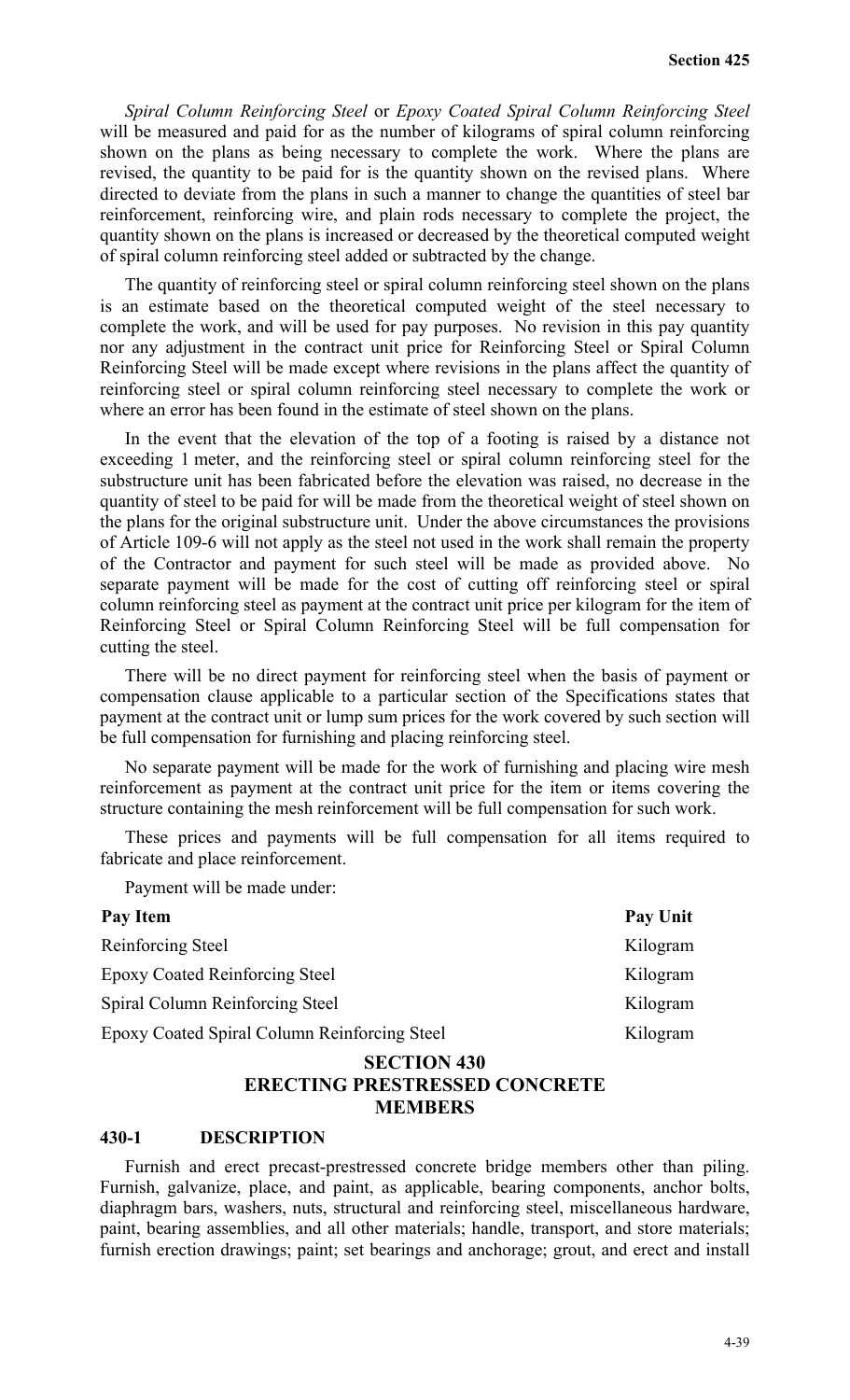the bridge members and all other items necessary to complete the erection in accordance with the requirements of the contract.

When used in this section, the term *prestressed concrete* refers to precast, pretensioned, prestressed concrete.

## **430-2 MATERIALS**

Refer to Division 10.

| <b>Section</b>                             |
|--------------------------------------------|
| 1078<br><b>Precast-Prestressed Members</b> |
| 1074-3<br>Plain Steel Bars, Threaded Ends  |
| 1072                                       |
| 1070                                       |
| 1080-9<br>Organic Zinc Repair Paint        |
| <b>Bearing Plate Assemblies</b><br>1072-5  |
| 1079-2                                     |
|                                            |

## **430-3 HANDLING AND STORAGE**

Take special care in handling, transporting, and storing prestressed members. Members damaged while handled or transported will be rejected unless repaired to the satisfaction of the Engineer.

Handle members at the bearings or at pick-up points designated on the plans unless using other methods approved in writing.

Transport prestressed concrete bridge girders in a horizontal upright position. Locate points of support and directions with respect to the girder approximately the same during transportation and storage as when the member is in the final position within the structure.

## **430-4 METHODS AND EQUIPMENT**

Use methods and equipment to install prestressed members that result in satisfactory installation.

## **430-5 BEARINGS AND ANCHORAGES**

Supply elastomeric bearings, when required by the plans, meeting the requirements of Section 1079.

Set steel sole plates level in exact position with full and even bearing on the bearing pad.

Accurately set anchor bolts in accordance with the requirements of Subarticle 420-12(A).

When welding the sole plate to the embedded plate in the girder, use temperature indicating wax pens, or other suitable means, to ensure that the temperature of the sole plate does not exceed 149°C. Temperatures above this may damage the elastomer.

Prior to welding, grind the galvanized surface of the portion of the embedded plate and sole plate that require welding. After welding, repair damaged galvanized surfaces in accordance with Article 1076-6.

## **430-6 ERECTION AND INSTALLATION**

## **(A) General**

Erect prestressed concrete members by methods that satisfy the handling requirements specified in Article 430-3.

Perform field welding in accordance with Article 1072-20 only when required on the plans.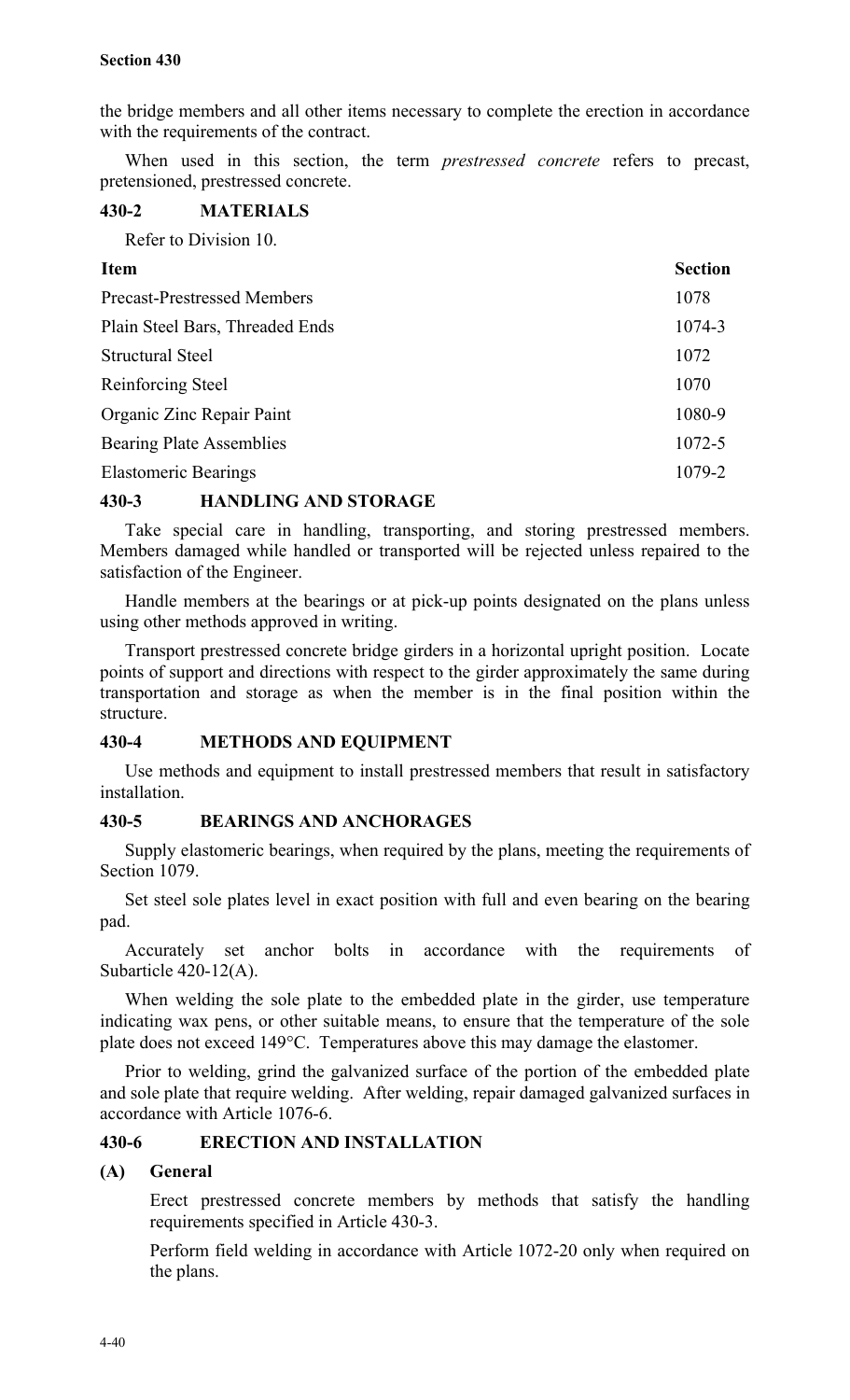When indicated on the plans, recess the ends of tie rods used in intermediate diaphragms of prestressed concrete girders. Fill these recesses with an approved non-metallic, non-shrink grout to match the neat lines of the girders.

When concrete is cast in contact with prestressed members, thoroughly clean and wet the surface of the member which contacts the fresh concrete for a minimum of 2 hours just prior to casting the fresh concrete.

After casting and finishing all concrete, thoroughly clean the prestressed members.

## **(B) Cored Slabs**

When erecting prestressed cored slabs, place the 12.7 mm diameter transverse post tensioning strands and tension to 133 kN in each span. Grease the transverse strands and place in a non-corrosive 12.7 mm diameter, 1.6 mm minimum wall thickness black polyethylene pipe meeting the requirements of ASTM D2239. Do not apply grease or extend the pipe in the area of the recesses at the ends of the tensioning strands where grout is applied. After tensioning the 12.7 mm diameter transverse strand in a span and before placing any equipment, material or barrier rail on the span, fill the shear key, dowel holes, and recesses at the ends of transverse strands with an approved non-metallic, non-shrink grout and cure for 3 days minimum, and until the grout reaches a compressive strength of 20.7 MPa.

After tensioning and curing, obtain approval prior to placing material and equipment on the cored slab spans. Support cranes or other equipment exceeding the legal load limit on mats. Submit for review a detailed drawing for the mats that are intended for use on the cored slabs. Provide a complete description of the equipment that is intended for placement on the mats. Supply and construct mats at no additional cost to the Department.

#### **(C) Box Beams**

The post tensioning system shall use 15.2 mm diameter strands. Strands shall be tensioned to 196 kN. Strands shall be placed in a non-corrosive 15.2 mm diameter, 1.6 mm minimum wall thickness black polyethylene pipe meeting the requirements of ASTM D2239.

When erecting prestressed box beams, place the transverse post tensioning system in the diaphragms, place grout in the grout pockets located at the areas of the post tensioning strands, if provided, and tension to the required force. Grease the strands and place in the polyethylene pipe. Do not apply grease or extend the pipe in the area of the recesses at the ends of the tensioning strands where grout is applied. Tension the strands in the diaphragm nearest mid-span first. Proceed to tension strands in the adjacent diaphragms. Continue the tensioning operation in a symmetric manner along the length of the span. At each diaphragm location, maintain a symmetric tension force between each pair of strands in the diaphragm. After all tensioning in a span is completed and before placing any equipment, material or barrier rail on the span, fill the shear key, dowel holes, and recesses at the ends of the diaphragm with an approved non-metallic, non-shrink grout. Cure for 3 days minimum and until the grout reaches a compressive strength of 20.7 MPa.

After tensioning and curing, obtain approval prior to placing material and equipment on the box beam spans. Support cranes or other equipment exceeding the legal load limit on mats. Submit for review a detailed drawing for the mats that are intended for use on the box beams. Provide a complete description of the equipment that is intended for placement on the mats. Supply and construct mats at no additional cost to the Department.

#### **430-7 PAINTING**

Clean, by hand or with power tools, and paint with 2 coats of organic zinc repair paint all ungalvanized steel surfaces, such as tie rod ends, not encased in concrete in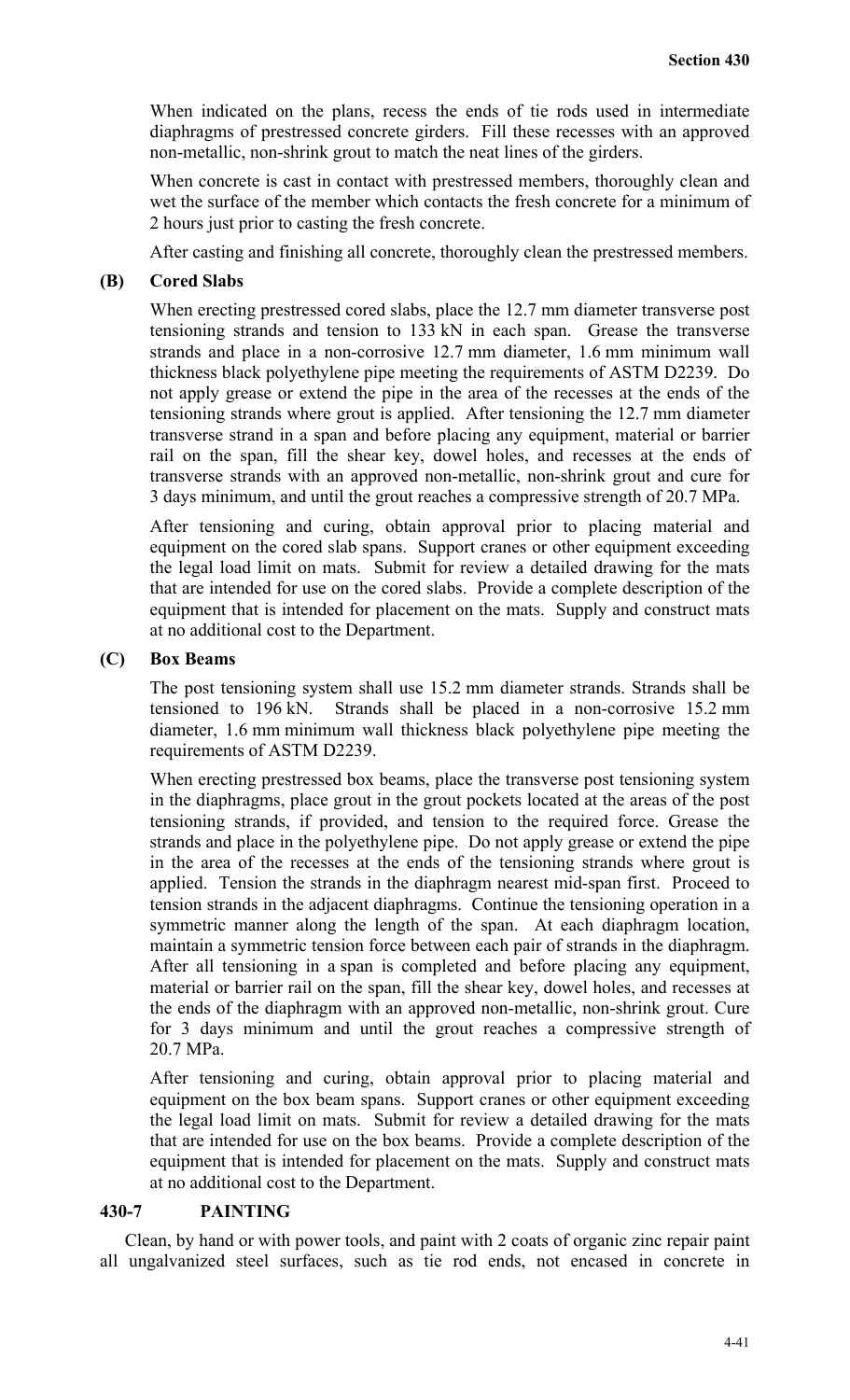accordance with Section 442. Provide a minimum dry thickness of each coat of paint of 0.04 mm.

## **430-8 MEASUREMENT AND PAYMENT**

*mm Prestressed Concrete Girders* will be measured and paid for as the number of linear meters of prestressed concrete girders estimated on the plans as being necessary to complete the project.

*914 mm x \_\_\_\_ mm Prestressed Concrete Cored Slabs* will be measured and paid for as the number of linear meters of prestressed concrete cored slabs estimated on the plans as being necessary to complete the project.

*914 mm x \_\_\_\_ mm Prestressed Concrete Box Beams* will be measured and paid for as the number of linear meters of prestressed concrete box beams estimated on the plans as being necessary to complete the project.

*Concrete Box Beams* will be measured and paid for as the number of linear meters of concrete box beams estimated on the plans as being necessary to complete the project.

*Elastomeric Bearings* will be paid at the contract lump sum price.

These prices and payments will be full compensation for all items required to erect prestressed concrete members, including but not limited to those items contained in Article 430-1.

Payment will be made under:

| Pay Item                                        | Pay Unit     |
|-------------------------------------------------|--------------|
| mm Prestressed Concrete Girders                 | Linear Meter |
| 914 mm x mm Prestressed Concrete Cored Slabs    | Linear Meter |
| mm Prestressed Concrete Box Beams<br>$914$ mm x | Linear Meter |
| <b>Concrete Box Beams</b>                       | Linear Meter |
| <b>Elastomeric Bearings</b>                     | Lump Sum     |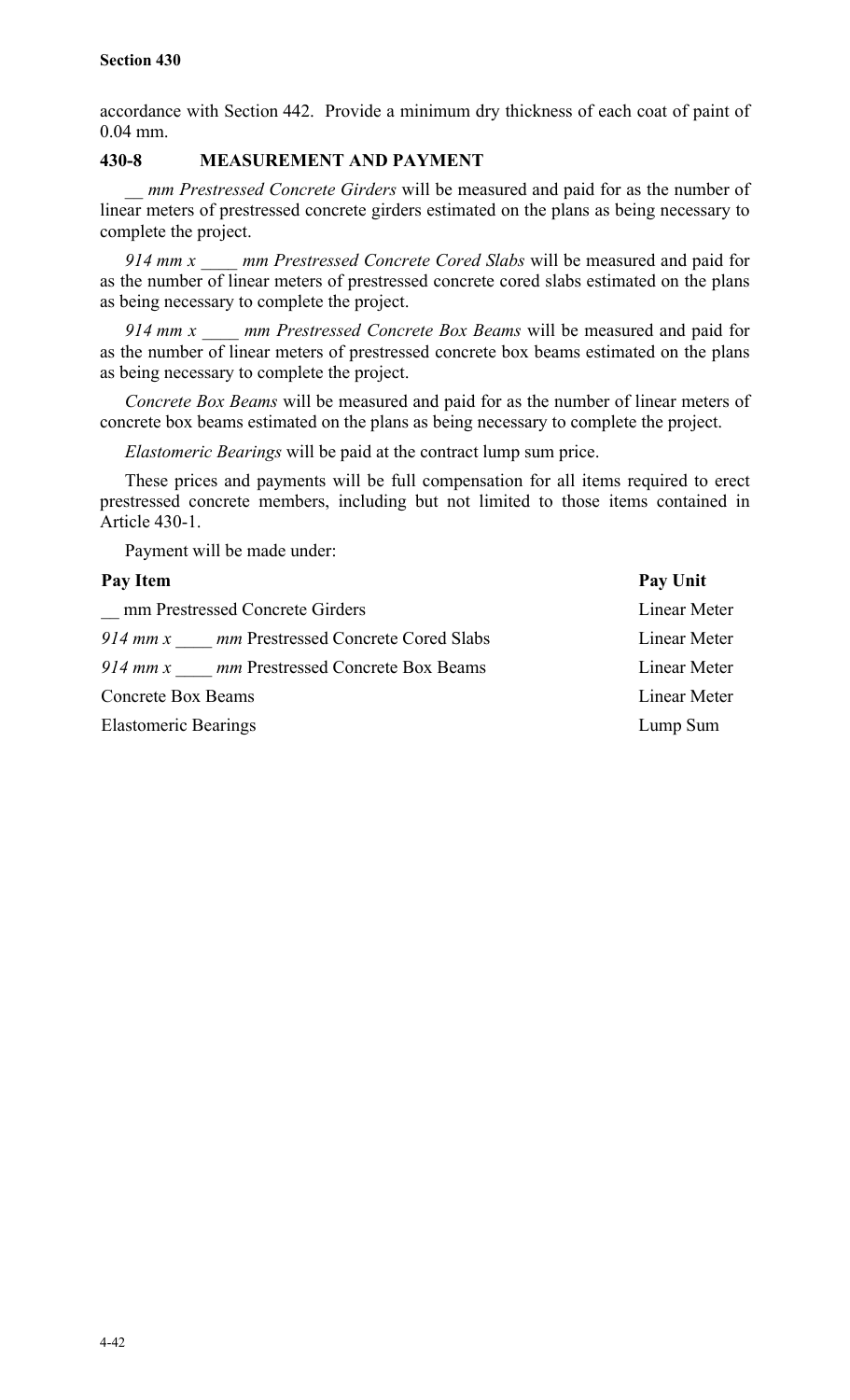## **SECTION 440 STEEL STRUCTURES**

#### **440-1 DESCRIPTION**

Construct steel structures and steel structure portions of composite structures in conformity with the lines, grades, and dimensions shown on the plans and as specified in these Specifications.

Furnish, fabricate, galvanize, deliver, place, erect, clean, shop paint, and field paint structural metals and all other materials; furnish, erect, and remove falsework; set bearings and anchorage; weld; and furnish all materials for and assemble all structural joints. Structural metals include structural steels, metallic electrodes, steel forgings and castings, gray iron and malleable iron castings, drain pipes, and any incidental metal construction. Perform the above in conformity with the contract.

Before starting work, inform the Engineer as to the proposed method of erection.

#### **440-2 MATERIALS AND FABRICATION**

Refer to Division 10.

| <b>Item</b>                                                       | <b>Section</b> |
|-------------------------------------------------------------------|----------------|
| <b>Structural Steel</b>                                           | 1072           |
| <b>Steel Pipe</b>                                                 | 1074-6         |
| <b>Welded Stud Shear Connectors</b>                               | 1072-8         |
| High Strength Bolts, Nuts, Washers, and Direct Tension Indicators | 1072-7         |
| Preformed Bearing Pads.                                           | 1079-1         |
| <b>Anchor Bolts</b>                                               | 1072-6         |
| <b>Bearing Plate Assemblies</b>                                   | 1072-5         |
| Organic Zinc Repair Paint                                         | 1080-9         |
| <b>Elastomeric Bearings</b>                                       | 1079-2         |

#### **440-3 HANDLING AND STORING MATERIALS**

Move, handle, and store all structural steel, in the shop, field and while being transported in accordance with Article 1072-11.

## **440-4 BEARINGS AND ANCHORAGES**

Supply preformed bearing pads and elastomeric bearings, as required by the plans, meeting the requirements of Section 1079.

Set steel masonry plates level in exact position with full and even bearing on the preformed bearing pad.

Accurately set anchor bolts in accordance with the requirements of Subarticle 420-12(A).

Make sure that the location of anchors and setting of bearings take into account any variation from mean temperature at time of setting and anticipated lengthening of bottom flange due to dead load after setting, so that at mean temperature and under dead load the bearings are in a vertical position and anchor bolts at expansion bearings center in their slots. Mean temperature is 16°C unless otherwise stipulated on the plans. Do not restrict full and free movement of the superstructure at the movable bearings by improperly setting or adjusting bearings or anchor bolts and nuts.

## **440-5 STRAIGHTENING BENT MATERIAL, HEAT CURVING AND HEAT CAMBERING**

Straighten bent material, heat curve and heat camber as approved and in accordance with Article 1072-12.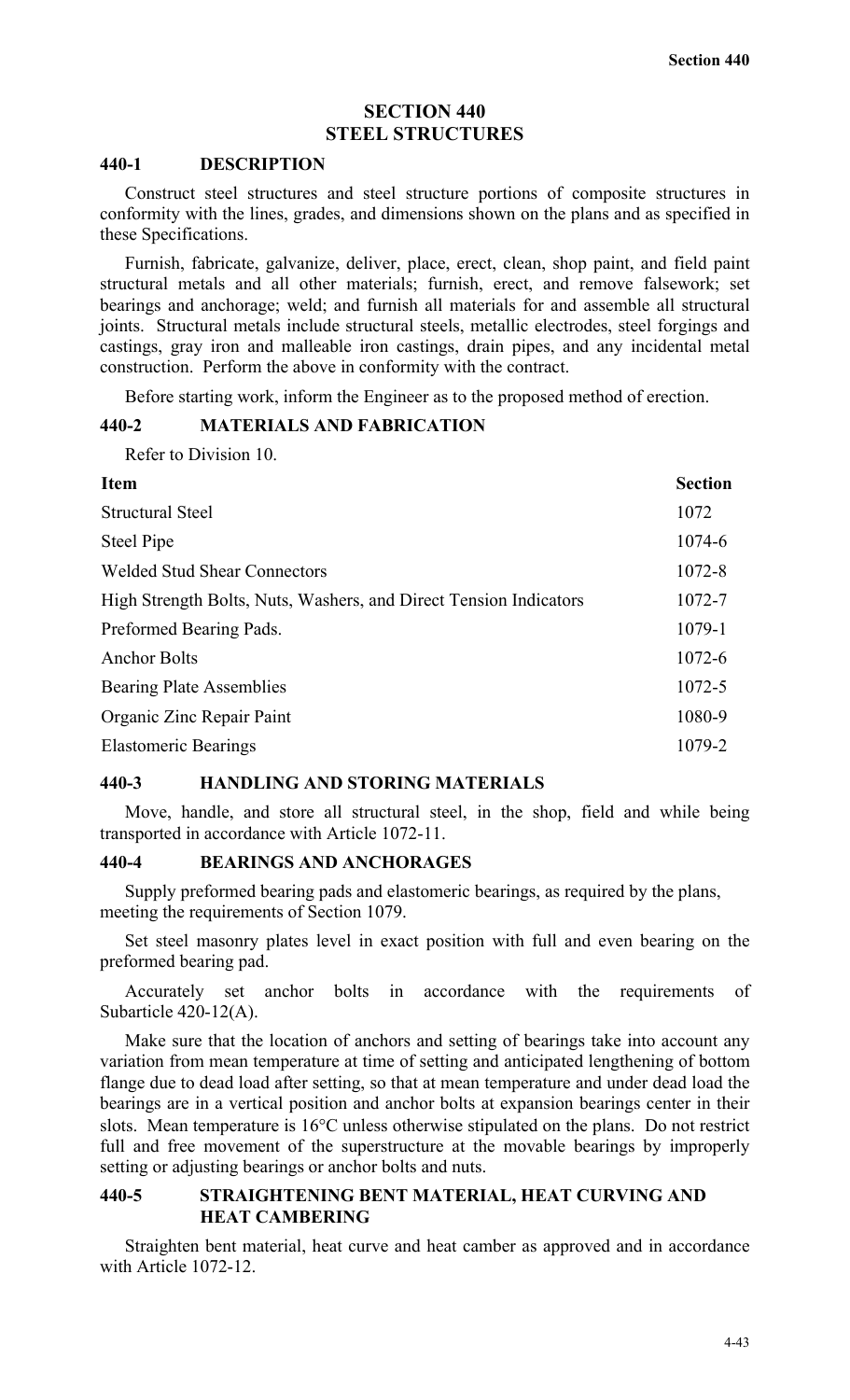## **440-6 FIELD ERECTION**

Report immediately any error in the shop fabrication, or deformation resulting from handling and transporting, which prevents the proper assembling and fitting up of parts by more than the moderate use of drift pins or by more than a moderate amount of reaming, chipping, or cutting. Correct errors in the presence of the Engineer by approved methods.

Do not perform hammering which injures or distorts the members.

Limit the drifting during assembly to only that needed to bring the parts into position, and not sufficient to enlarge the holes or distort the metal. If any holes require enlarging to admit the bolts, ream or correct them by approved methods. Do not enlarge the holes more than 1.6 mm over the nominal size hole called for without written approval.

Before assembling the members, clean and dry to touch all bearing surfaces and permanently contacting surfaces.

For bolted splices and field connections, fill one half of the holes with bolts and cylindrical erection pins (half bolts and half pins) before placing permanent fasteners. For continuous units, pin and bolt all beam and girder splices and bring the splices to the correct elevations before permanently fastening. For bolted connections use fit-up bolts and optional shipping bolts with the same nominal diameter as the permanent fasteners, and use cylindrical erection pins which are 1 mm larger. Use permanent bolts as fit-up bolts if desired.

Use temporary bolts, including but not limited to shipping and fit-up bolts, supplied with square or hexagon heads and square or hexagon nuts. The use of hexagon head temporary bolts and nuts is allowed, but paint both the head and nut with a durable yellow paint prior to installation.

Do not reuse permanent bolts for final installation unless the nut is easily turned onto the bolt for the full threaded length by hand and without use of tools.

The use of erection bolts for field welded joints is allowed. Use erection bolts that are galvanized when the finish paint is applied in the structural steel fabrication shop and meet the requirements of AASHTO M164M. Supplement these bolts with clamps as necessary to meet the AWS Specifications. Where unpainted AASHTO M270 Grade 50W structural steel is used, use erection bolts meeting the requirements of AASHTO M 164M for Type 3 bolts.

After field welding the connection, leave the erection bolt in place with at least the minimum bolt tension shown in Table 440-1. Use holes that are 5 mm larger than the nominal erection bolt diameter.

## **440-7 FIELD WELDING**

Perform field welding only when called for on the plans and in accordance with Article 1072-20.

Remove paint or galvanizing at the location of field welds by blast cleaning (SSPC SP-6 finish), or hand (SSPC SP-2 finish) or power tool cleaning (SSPC SP-3 finish) just prior to welding. Clean sufficiently to prevent contamination of the weld by the paint.

## **440-8 CONNECTIONS USING HIGH STRENGTH BOLTS**

## **(A) General**

This article covers the assembly of structural joints using plain or galvanized high strength carbon steel bolts with suitable nuts and washers tightened to a high tension. Use bolt holes that conform to the requirements of Article 1072-18.

Protect bolts, nuts, and washers from moisture during storage and so that they show no signs of rust at the time of installation.

Make sure that plain bolts, nuts, and washers have a thin coat of lubricant at the time of installation.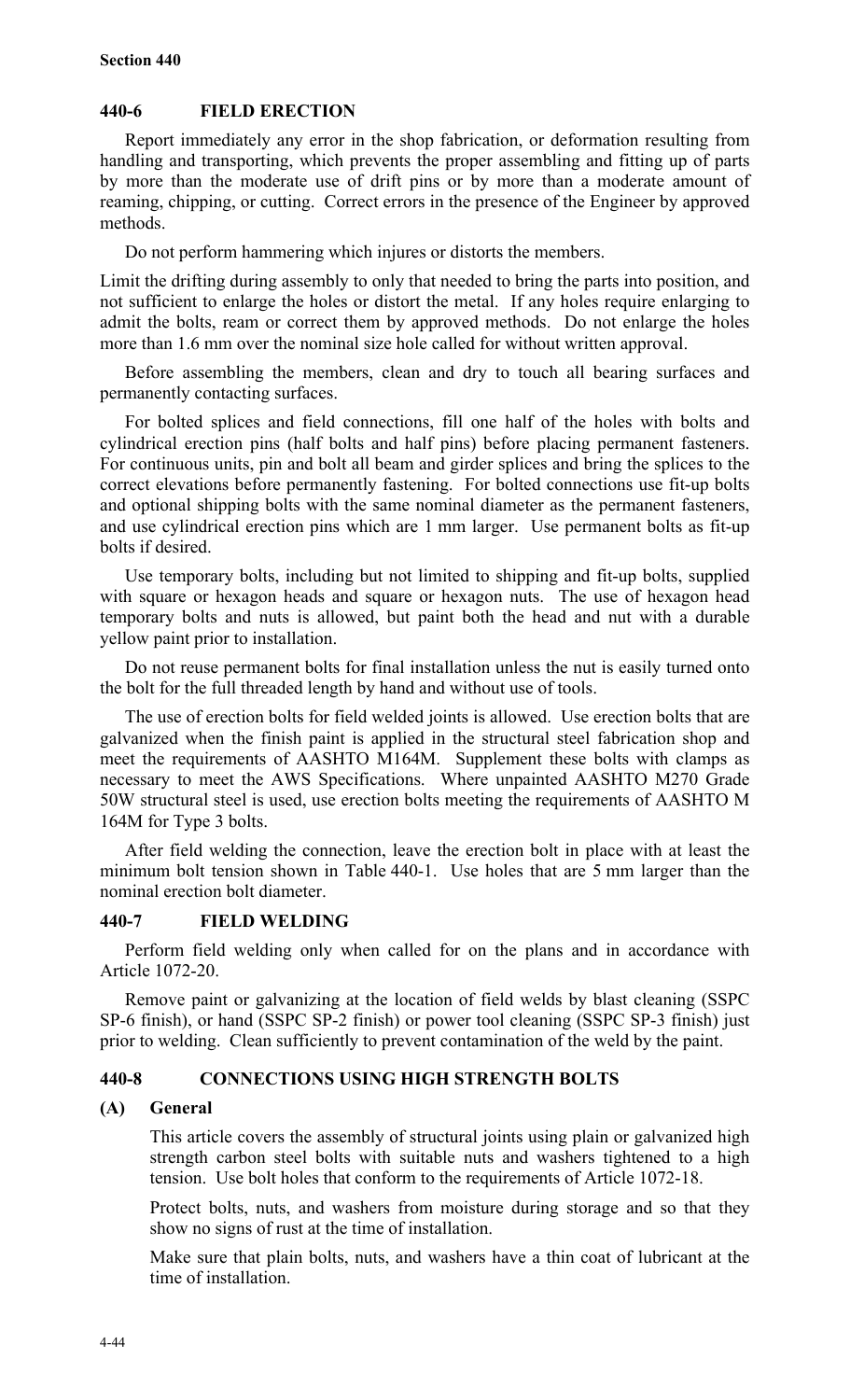Apply beeswax, stick paraffin or other approved lubricant to the threads of galvanized bolts just prior to installing the bolts.

Use bolt, nut and washer (when required) combinations from the same rotationalcapacity lot.

Perform the rotational capacity test described in Section 1072-7(D)(4) on each rotational-capacity lot prior to the start of bolt installation. Use hardened steel washers as required by the test.

## **(B) Bolted Parts**

Make sure that the slope of surfaces of bolted parts in contact with the bolt head and nut does not exceed 1:20 with respect to a plane normal to the bolt axis. Make sure bolted parts fit solidly together when assembled and are not separated by gaskets or any other interposed compressible material. Provide contact surfaces, including those adjacent to the bolt heads, nuts, or washers, that are free of scale, dirt, burrs, oil, lacquer, loose rust, rust inhibitor, other foreign material, and other defects that prevent solid seating of the parts.

#### **(C) Installation**

(1) Bolt Tensions

Tighten each fastener to provide at least the minimum bolt tension shown in Table 440-1. Tighten fasteners by the turn-of-nut tightening method, with direct tension indicators in accordance with Subarticle 440-8(C)(6), or if permitted, by the use of load indicating bolts as provided in Subarticle 440-8(C)(4).

| <b>Bolt Size, mm</b> | <b>Minimum Bolt Tension in kN</b> |
|----------------------|-----------------------------------|
| $12.7 \text{ mm}$    | 53.6 kN                           |
| 15.9 mm              | 85.4 kN                           |
| $19.1 \text{ mm}$    | $126.3$ kN                        |
| $22.2 \text{ mm}$    | $174.6 \text{ kN}$                |
| 25.4 mm              | 229.1 kN                          |
| 28.6 mm              | 251.1 kN                          |
| $31.8 \text{ mm}$    | 318.9 kN                          |
| 34.9 mm              | 380.1 kN                          |
| 38.1 mm              | 462.6 kN                          |

**TABLE 440-1 REQUIRED BOLT TENSION**

If necessary because of bolt entering and wrench operation clearances, tighten by turning the bolt while preventing the nut from rotating. Use impact wrenches, if necessary, with adequate capacity and sufficiently supplied with air to perform the required tightening of each bolt in approximately 10 seconds.

(2) Washers

Make sure all fasteners have a hardened washer under the element (nut or bolt head) turned in tightening. Use galvanized washers when galvanized nuts and bolts are required. As an exception to the above, use special washers for oversize, short-slotted, and long-slotted holes in accordance with Subarticle 1072-18(H).

Where an outer face of the bolted parts has a slope of more than 1:20 with respect to a plane normal to the bolt axis, use a smooth beveled washer to compensate for the lack of parallelism.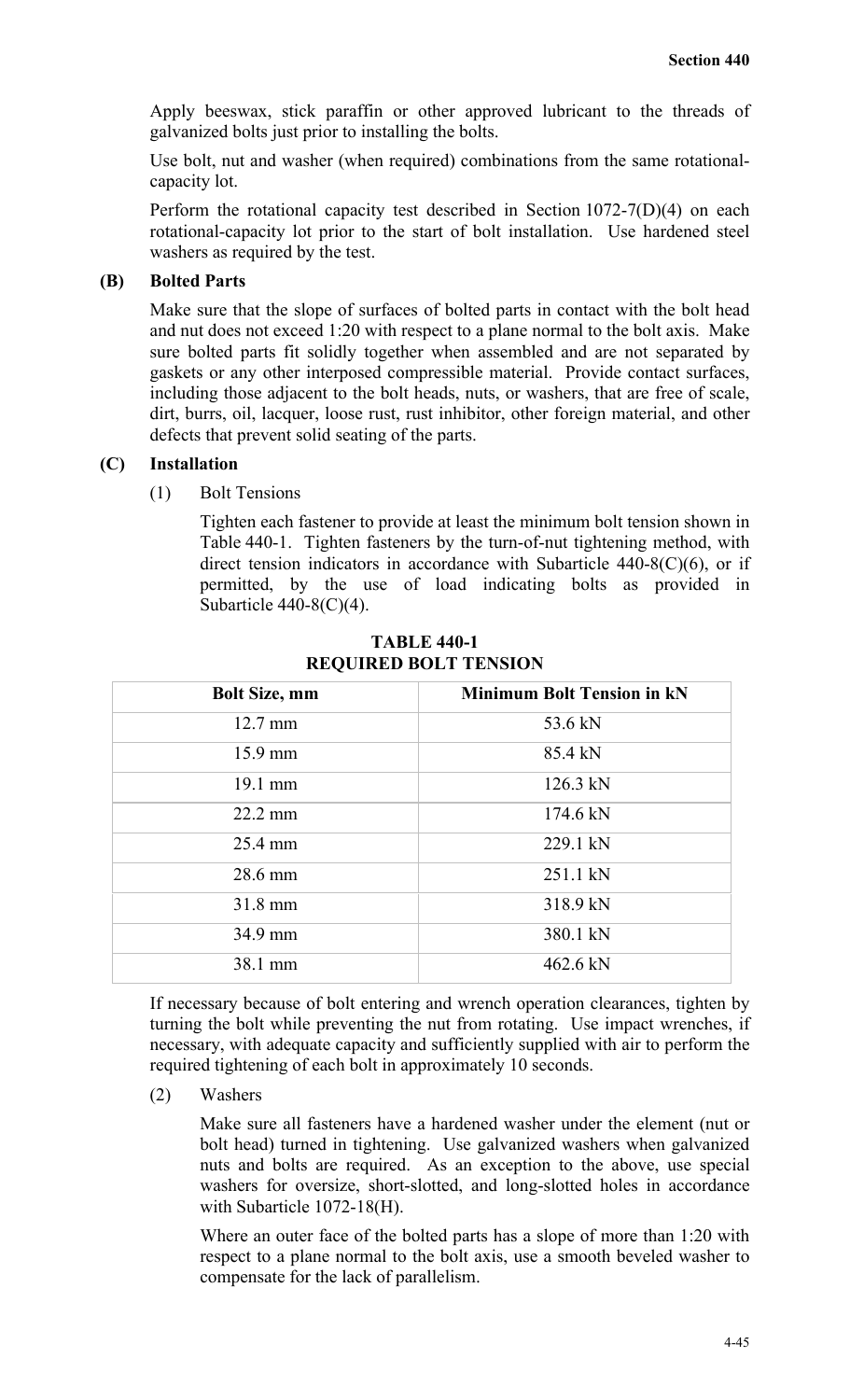(3) Turn-of-Nut Tightening

When using the turn-of-nut method to provide the required bolt tension, first provide enough bolts in a "snug tight" condition to bring the parts of the joint into full contact with each other. Snug tight is defined as the tightness attained by a few impacts of an impact wrench or the full effort of a man using an ordinary spud wrench. Following this initial operation, place bolts in any remaining holes in the connection and bring to snug tightness. After bringing all bolts in a connection to snug tightness, match mark each nut, bolt shank, and the structural base metal with a line of white ink or paint that is not water soluble. Additionally, mark the structural base metal to indicate the applicable amount of nut rotation specified in Table 440-2. Tighten all bolts in the joint additionally by the applicable amount of nut rotation specified in Table 440-2, progressing systematically from the most rigid part of the joint to its free edges. During this operation do not allow rotation of the part not turned by the wrench. To ensure compliance with this article, keep the match mark on the bolt shank and the initial mark on the structural base metal aligned. Additionally, tighten to align the match mark on the nut and the mark representing the specified amount of nut rotation.

## **TABLE 440-2**

|                    | <b>Disposition of Outer Faces of Bolted Parts</b> |                   |                          |
|--------------------|---------------------------------------------------|-------------------|--------------------------|
| <b>Bolt Length</b> |                                                   | One Face Normal   | <b>Both Faces Sloped</b> |
| (As measured from  | <b>Both Faces</b>                                 | to Bolt Axis and  | Not More Than            |
| Underside of head  | Normal to                                         | Other Face Sloped | 1:20 From Normal         |
| to extreme end     | <b>Bolt Axis</b>                                  | Not More Than     | to Bolt Axis             |
| of point)          |                                                   | $1:20$ (bevel     | (bevel washers)          |
|                    |                                                   | washer not used)  | not used)                |
| Up to and          |                                                   |                   |                          |
| Including          |                                                   |                   |                          |
| 4 diameters        | $1/3$ turn                                        | $1/2$ turn        | $2/3$ turn               |
| Over 4             |                                                   |                   |                          |
| Diameters but      |                                                   |                   |                          |
| not exceeding      |                                                   |                   |                          |
| 8 diameters        | $1/2$ turn                                        | $2/3$ turn        | $5/6$ turn               |
| Over 8             |                                                   |                   |                          |
| Diameters but      |                                                   |                   |                          |
| not exceeding      |                                                   |                   |                          |
| 12 diameters       | $2/3$ turn                                        | $5/6$ turn        | 1 turn                   |

**NUT ROTATION <sup>a</sup> FROM SNUG TIGHT CONDITION**

- <sup>a</sup> Applicable to coarse thread heavy hex structural bolts of all sizes and lengths up to 12 diameters, and heavy hex semi-finished nuts. Nut rotation is relative to the bolt, regardless of the element (nut or bolt) being turned. For bolts installed by 1/2 turn and less, the tolerance should be plus or minus 30 degrees; for bolts installed by 2/3 turn and more, the tolerance should be plus or minus 45 degrees.
- <sup>b</sup> When bolt lengths exceed 12 diameters, the required rotation shall be determined by actual tests in a suitable tension device simulating the actual conditions.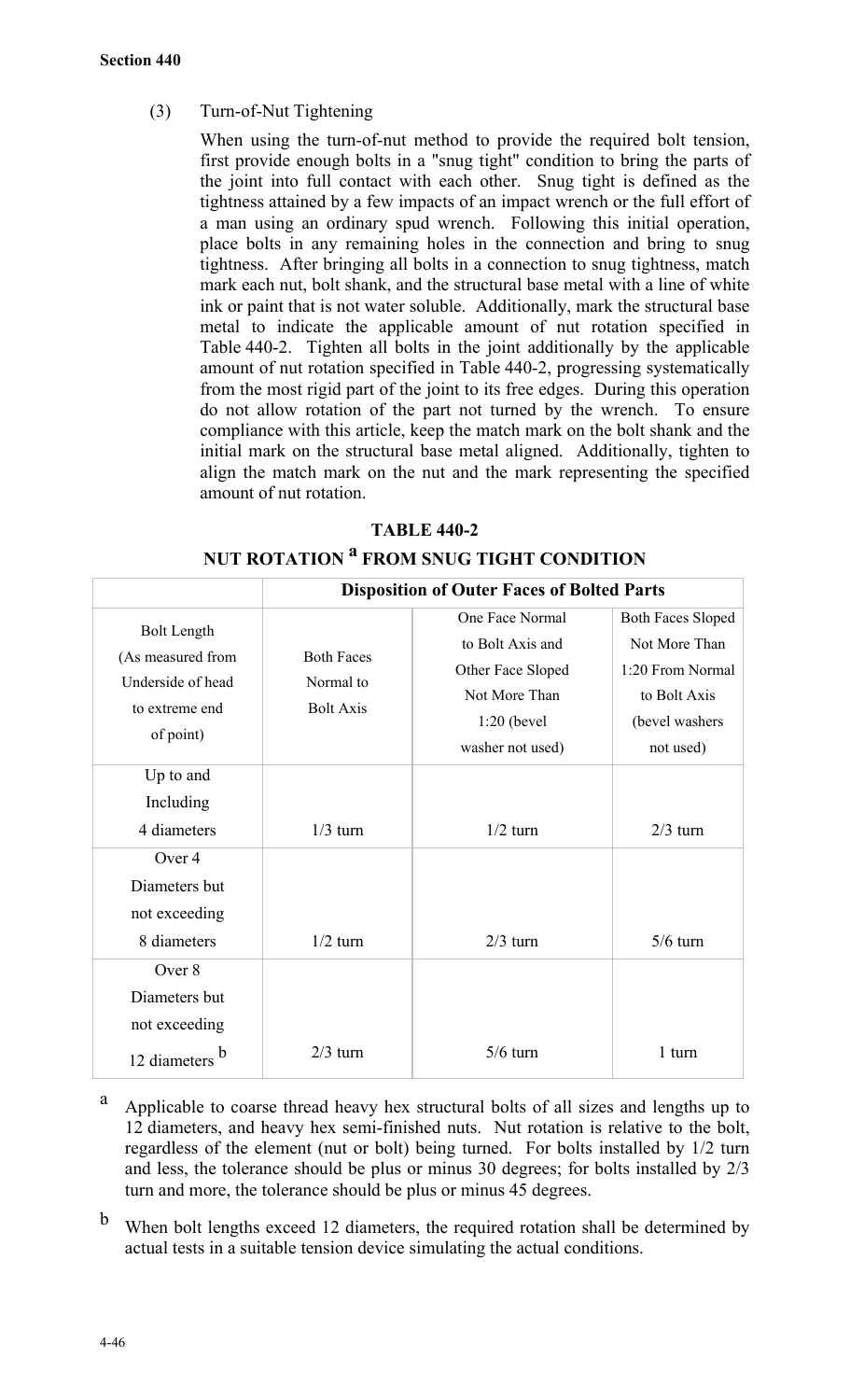(4) Load Indicating Bolts

Tightening by use of a load indicating bolt system is permitted provided it can be demonstrated by an accurate direct measurement procedure that the bolt is tightened in accordance with Table 440-1. Tighten by approved methods and procedures.

(5) Galvanized High Strength Bolts

Use mechanically galvanized high strength bolts in all bolted connections for painted structural steel.

Install galvanized high strength bolts carefully so that shop painted surfaces are not scarred or otherwise damaged.

Repair galvanized surfaces that are abraded or damaged by thoroughly wire brushing the damaged area and removing all loose and cracked coating, after which give the cleaned area 2 coats of organic zinc repair paint.

(6) Direct Tension Indicators

Supply direct tension indicators in accordance with the requirements of ASTM F959, Article 1072-7, and the manufacturer's recommendations.

Install the direct tension indicators in strict compliance with the manufacturer's written instructions.

Furnish to the Engineer a copy of the manufacturer's instructions for installing the direct tension indicators along with at least one metal feeler gage for each container of direct tension indicators shipped before beginning installation.

Make sure that the lot number on the containers of direct tension indicators is for the same lot number tested as indicated on the test documents.

Furnish to the Engineer three samples of load indicating washers from each lot number, each size and type for tests and two each of the metal feeler gages required for performing the tests.

Install the direct tension indicator under the bolt head. If it is necessary to install the direct tension indicator under the nut, or if the bolt head shall be turned, install additional hardened washers in accordance with the manufacturer's instructions.

Provide a tension indicating device on the project for determining the tension imposed on a fastener when the protrusions on direct tension indicator are properly compressed.

Test 3 samples from each lot of direct tension indicators in the presence of the Engineer. Achieve a minimum bolt tension of 5% greater than that required by Table 440-1 of Article 440-8.

Do not substitute direct tension indicators for hardened steel washers required with short slotted or oversized holes. If desired, use direct tension indicators in conjunction with hardened steel washers.

Install direct tension indicators initially to a snug tight condition as specified in Subarticle  $440-8(C)(3)$ . After initial tightening, fully tighten as recommended by the manufacturer, beginning at the most rigid part of the joint and continuing toward its free edges.

For tightening fasteners containing direct tension indicators, use a clean and lubricated wrench of type and capacity recommended by the manufacturer. Maintain air supply and hoses in good condition and provide air pressure of at least 690 kPa at the wrench.

When tightening the fasteners, ensure that the part of the fastener being restrained from turning does not rotate during the tightening process.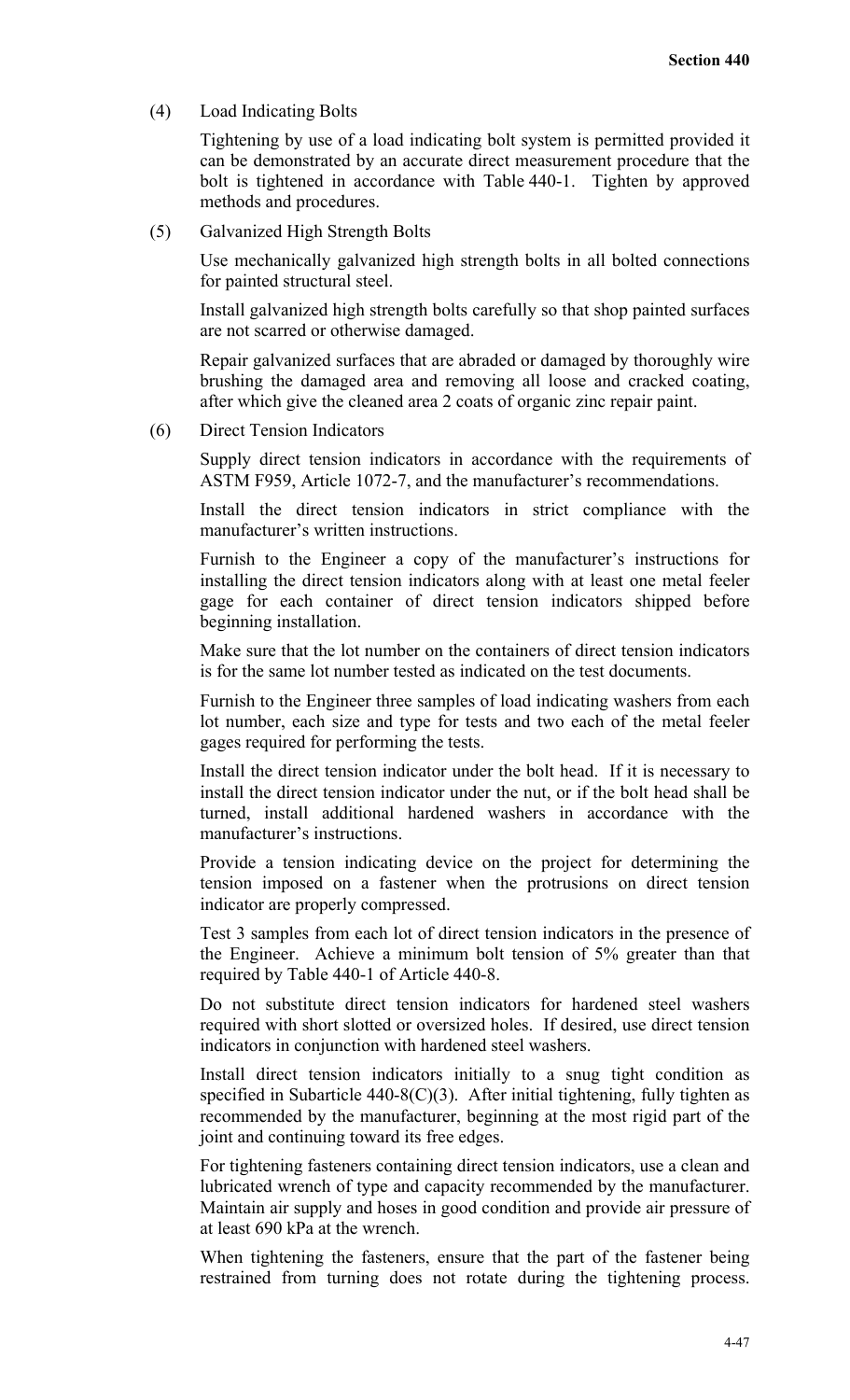Ensure that no portion of the direct tension indicator protrusions is accidentally partially flattened before installing in the structural steel joints.

Do not reuse direct tension indicators. If it is necessary to loosen a bolt previously tensioned, discard and replace the direct tension indicator.

## **(D) Inspection**

Allow the Engineer the opportunity to observe installation of bolts to determine that the selected tightening procedure is properly used. The Engineer determines when bolts are properly tightened and in the case of direct tension indicator bolts that the correct indication of tension is achieved. Where the turn-of-nut method is used, each bolt is inspected visually for the correct relationship between the match marks on the nut and the bolt shank. Bolts installed by the turn-of-nut method may reach tensions above the value given in Table 440-1 but this is not a cause for rejection. After properly tightening bolts, make sure that the end of the bolt is flush with or extended beyond the outer face of the nut.

Do not begin painting in the area of tightened bolts until after bolt inspection is complete.

In addition to inspecting the match mark relationship with the turn-of-nut method, use the following inspection procedure unless the contract requires a more extensive or different inspection procedure.

As directed, furnish and use, in the presence of the Engineer, or allow the Engineer to use an inspection torque wrench, calibrated as follows:

At least once each working day, place 3 calibration sample bolts of the same grade, size, representative length, and conditions as those under inspection in a tension indicating calibration device. Furnish a tension indicating calibration device certified by an approved independent testing lab within 6 calendar months prior to testing the bolts under inspection, to be in good working order and to provide accuracy within plus or minus 10 percent for the range of loads between 110 kN and 180 kN. Place a washer under the part turned in tightening for each bolt if washers are so used in the structure. If no washer is used make sure that the material abutting the part turned is the same as that used in the structure.

Tighten each calibration sample bolt in the calibration device by any convenient means to an initial condition equal to 15 percent of the required tension and then to the minimum tension specified in Table 440-1. Then apply the inspecting wrench to the tightened bolt and determine the torque necessary to turn the nut or head 5 degrees (approximately 25 mm at 300 mm radius) in the tightening direction. Use the average torque measured in the tests of 3 bolts as the job inspecting torque.

Use the inspection wrench to inspect bolts, represented by the calibration sample bolts, which are tightened in the structure by applying in the tightening direction the job inspecting torque to 10 percent of the bolts, but not less than 2 bolts, selected at random in each connection. If no nut or bolt head turns by this application of the job inspecting torque, the connection is acceptable as properly tightened. If any nut or bolt head turns by the application of the job inspecting torque, apply this torque to all bolts in the connection. Tighten and reinspect all bolts whose nut or head turns by the job inspecting torque. Alternatively, retighten all the bolts in the connection and resubmit the connection for the specified inspection.

When using direct tension indicators, proper tension of bolts is inspected by the Engineer by inserting a .125 mm thickness feeler gage into the openings between adjacent flattened protrusions of the direct tension indicator. Proper tension is obtained when the number of spaces for which the gage is refused is equal to or greater than the value shown in Table 440-3.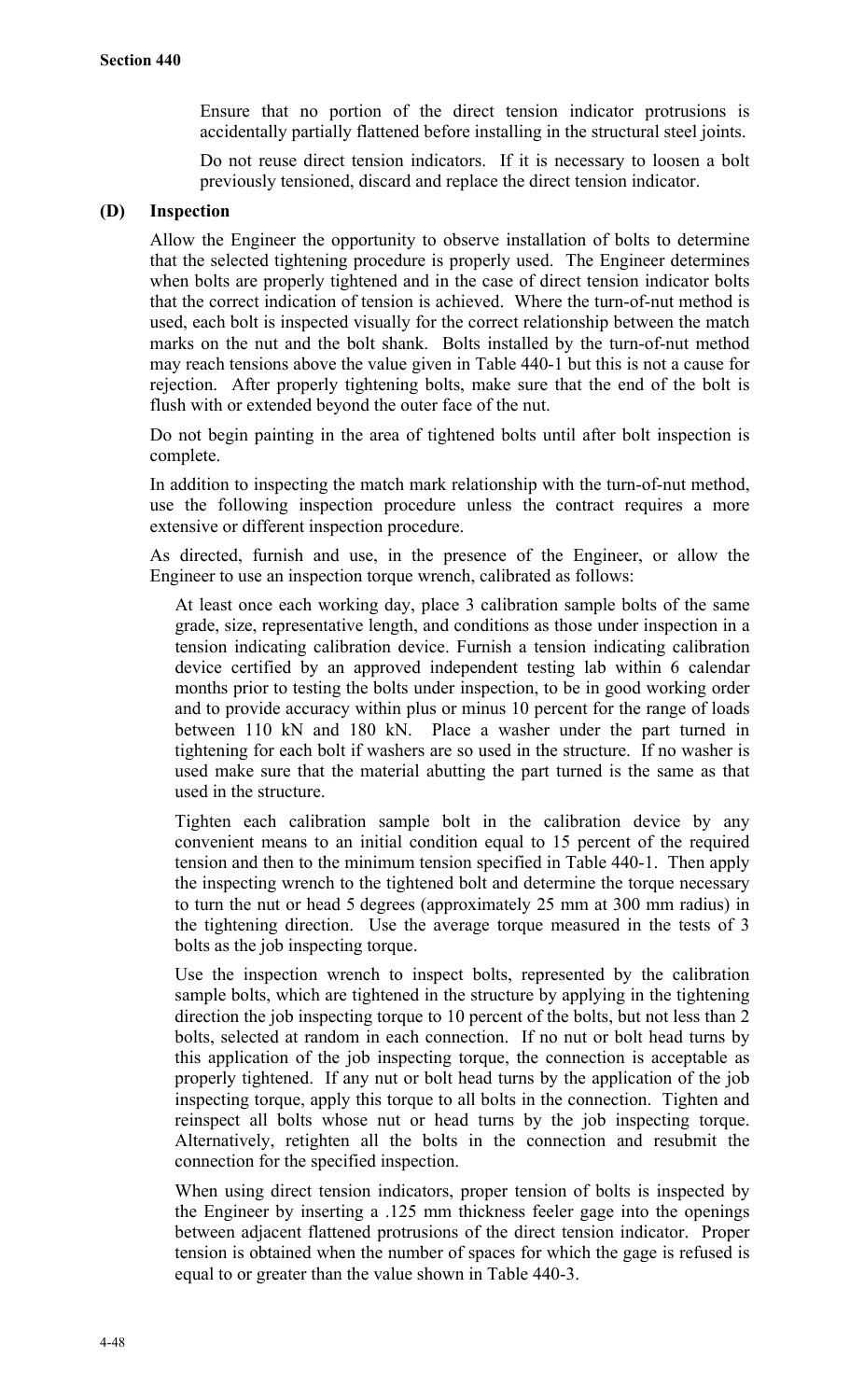| Number of Spaces in Washer                                                                                               | Number of Spaces Gage is<br>Refused* |  |
|--------------------------------------------------------------------------------------------------------------------------|--------------------------------------|--|
|                                                                                                                          |                                      |  |
|                                                                                                                          |                                      |  |
|                                                                                                                          |                                      |  |
|                                                                                                                          |                                      |  |
| The gage shall be refused in all spaces when the direct tension<br>$\ast$<br>indicator is used under the turned element. |                                      |  |

**TABLE 440-3 Direct Tension Indicator Gap Refusal**

When using direct tension indicators, do not tighten bolts to a no visible gap condition.

Inspections of direct tension indicator installations are made by the Engineer by the use of the metal feeler gauges provided by the Contractor. At least 10%, but no less than two of the bolts in each connection are inspected with feeler gauges. Additionally, all remaining bolts in each connection are visually inspected for proper tightening.

#### **440-9 SURFACE PREPARATION AND PROTECTION OF WEATHERING STEEL**

After fabrication, shop clean all weathering steel remaining in the unpainted condition in the completed structure to a SSPC SP-6 finish. Provide a contact surface condition in accordance with Subarticle 442-8(B) at the time of bolt installation.

Protect the structural steel during concreting and any other operations that are particularly hazardous with respect to soiling the steel. Remove any foreign matter which gets on the steel as soon as possible by either solvent cleaning, hand tool cleaning, power tool cleaning, blast cleaning, or a combination thereof, as necessary to restore the surfaces to the specified condition.

## **440-10 MEASUREMENT AND PAYMENT**

*Approximately \_\_\_\_\_ Kilograms Structural Steel* will be measured and paid for at the contract lump sum price. The approximate quantity shown in the contract pay item is an estimate based on the computed weight of the structural steel necessary to complete the work. No measurement for payment will be made for this pay item, and no adjustment in the contract lump sum price will be made for any variation from the approximate quantity shown except for revisions in the plans which affect the quantity of structural steel necessary to complete the work.

When revisions in the plans have been made which affect the quantities of structural steel, adjustments in compensation will be made by supplemental agreement.

When the contract includes the item of Painting of Structural Steel, all work of painting except for shop painting will be paid for as provided in Article 442-14 and payment for shop painting will be included in the contract lump sum price for *Approximately \_\_\_\_\_\_\_\_\_\_ Kilograms Structural Steel*. When the contract does not include the item of Painting of Structural Steel, payment at the contract lump sum price for Approximately **Kilograms Structural Steel will be full compensation for** both shop and field painting.

*Elastomeric Bearings* will be paid for as provided in Article 430-8.

The price and payment will be full compensation for all items required to construct steel structures including but not limited to those items contained in Article 440-1.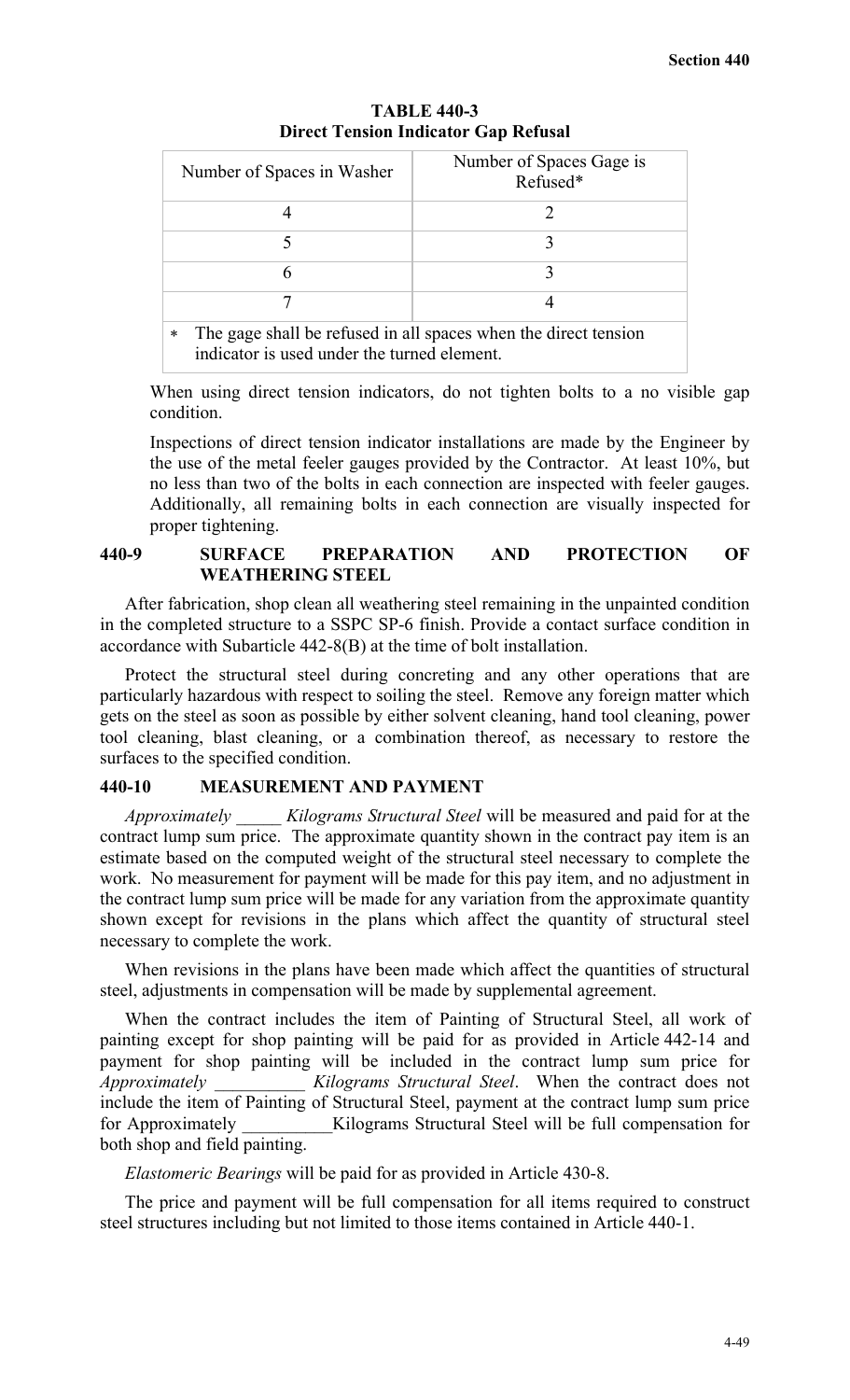Payment will be made under:

## Pay Item Pay Unit

Approximately \_\_\_\_\_\_\_\_\_Kilograms Structural Steel Lump Sum

## **SECTION 442 PAINTING STEEL STRUCTURES**

## **442-1 DESCRIPTION**

Paint steel structures and properly prepare metal surfaces; apply, protect, and dry paint coatings; protect pedestrian, vehicular, water, or other traffic upon or underneath the structure; protect all portions of the structure and adjacent work against disfigurement by splatters, splashes, overspray, and smirches of paint or of paint materials; apply paint in the shop and field; and furnish blast cleaning equipment, paint spraying equipment, brushes, rollers, paint cleaning abrasives, cleaning solvents, tools, tackle, scaffolding, labor, and any other materials, hand or power tools, inspection equipment, and personal protective and safety equipment necessary for the entire work.

#### **442-2 MATERIALS**

Refer to Division 10.

#### **Item** Section

Paint and Paint Materials 1080

## **442-3 PROTECTION OF WORK**

Protect all parts of the structure against disfigurement by splatters, splashes, overspray, and smirches of paint or of paint materials. Assume responsibility for any damage or disfigurement caused by operations to vehicles, persons, or property, including plants and animals; and provide protective measures to prevent such damage.

Thoroughly clean and restore any surface or surfaces disfigured by splatter, overspray, splashes, smirches, etc., to its original condition.

Restore any damaged structure or surface to its original condition.

If traffic causes dust considered by the Engineer to be detrimental to the work, sprinkle dust producing areas with water or dust palliative and take any other necessary precautions to prevent the accumulation of dust and dirt on freshly painted surfaces.

#### **442-4 ACCESS TO THE WORK**

Provide safe and convenient access to all parts of the work in accordance with Section 105-11.

## **442-5 APPLICATION CONDITIONS**

Unless the paint manufacturer's application instructions are more restrictive, obtain written permission to apply paint when the temperature of the air or metal is below 10<sup>o</sup>C, when freezing weather is forecast during the drying period, or when the metal is hot enough to cause the paint to blister or produce a porous paint film. Also, do not apply paint or perform any surface preparation when the air is misty; in the rain, snow, or fog, or when the steel surface temperature is less than 3°C above the dew point, or as directed.

Provide adequate and safe storage for all paint and equipment. Do not expose paint materials to rain, excessive condensation, long periods of direct sunlight, or temperatures above 43°C or below 4°C. Follow the manufacturer's storage requirements if more restrictive than the above requirements.

Replace paint damaged by any cause at no cost to the Department.

## **442-6 MIXING PAINT**

Mix paint in accordance with the manufacturer's instructions and Article 1080-1.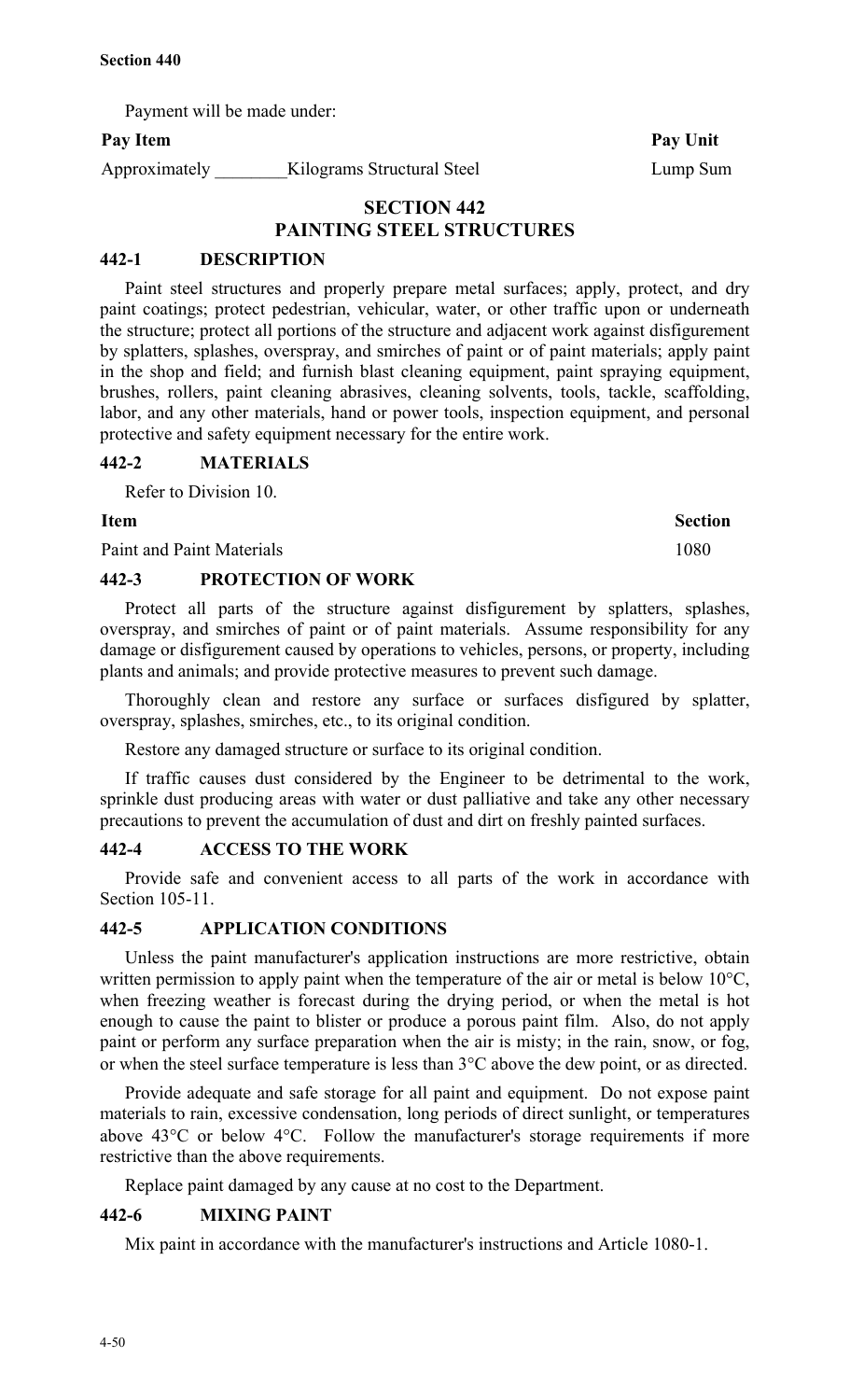## **442-7 PAINT SYSTEMS**

Include in the system surface preparation, shop painting, and/or field painting. Use all paints and solvents for shop and field applications that are produced by the same manufacturer.

Use approved/qualified paint products found in Section 1080. Apply the paint system required by the plans and at the film thickness indicated below. Coating thickness in excess of the maximum dry film thickness is acceptable as long as the coating is free of visible defects (runs, sags, cracking, lifting).

| Material<br>Coat |               | mm Dry/Wet Film Thickness |            |
|------------------|---------------|---------------------------|------------|
|                  | Min           | Max                       |            |
| Primer           | 1080-7 IOZ    | .075 DFT                  | .125 DFT   |
| Intermediate     | 1080-12 Brown | .050 DFT                  | $.100$ DFT |
| Stripe           | 1080-12 White | .100 WFT                  | .175 WFT   |
| Topcoat          | 1080-12 Gray  | .075 DFT                  | .125 DFT   |
| Total            |               | .200 DFT                  | .350 DFT   |

#### **SYSTEM 1 INORGANIC ZINC (IOZ) PRIMER AND ACRYLIC TOP COATS**

Apply System 1 to non-weathering steel surfaces cleaned to an SSPC SP-10 finish. Shop apply the IOZ primer, two coats of acrylic paint, and one strip coat of acrylic paint over all structural steel surfaces except as otherwise specified. As an option, acrylic paint may be applied in the field. Apply the primer to the shear connectors and all surfaces of the top flange. Completely cure the inorganic zinc primer to meet the requirements of ASTM D4752 before top coating. Ensure that the Elcometer Adhesion of the zinc primer is no less than 2.75 MPa when tested in accordance with ASTM D4541. If bubbling occurs during the application of the first field coat, apply a mist coat of brown paint to prevent further bubbling. Ensure that the Tape Adhesion of the cured system is no less than 3A when tested in accordance with ASTM D3359.

#### **SYSTEM 2 INORGANIC ZINC (IOZ) PRIMER AND COAL TAR EPOXY TOP COATS**

| Coat         | Material     | mm Dry/Wet Film Thickness |          |
|--------------|--------------|---------------------------|----------|
|              |              | Min                       | Max      |
| Primer       | 1080-7 IOZ   | .075 DFT                  | .125 DFT |
| Intermediate | 1080-8 Red   | .200 DFT                  | .300 DFT |
| Topcoat      | 1080-8 Black | .200 DFT                  | .300 DFT |
| Total        |              | .475 DFT                  | NA       |

Apply System 2 on non-weathering steel surfaces cleaned to an SSPC SP-10 finish. Shop painting consists of painting with a primer, and two coats of coal tar epoxy paint over all structural steel surfaces except as otherwise specified. Completely cure the inorganic zinc primer to meet the requirements of the ASTM D4752 solvent rub test before top coating. Ensure that the Elcometer Adhesion of the zinc primer is no less than 2.75 MPa before top coating when tested in accordance with ASTM D4541. Apply the finish coat when the first coat of coal tar epoxy is still tacky. Ensure that the Elcometer Adhesion of the cured system is no less than 2.75 MPa when tested in accordance with ASTM D4541.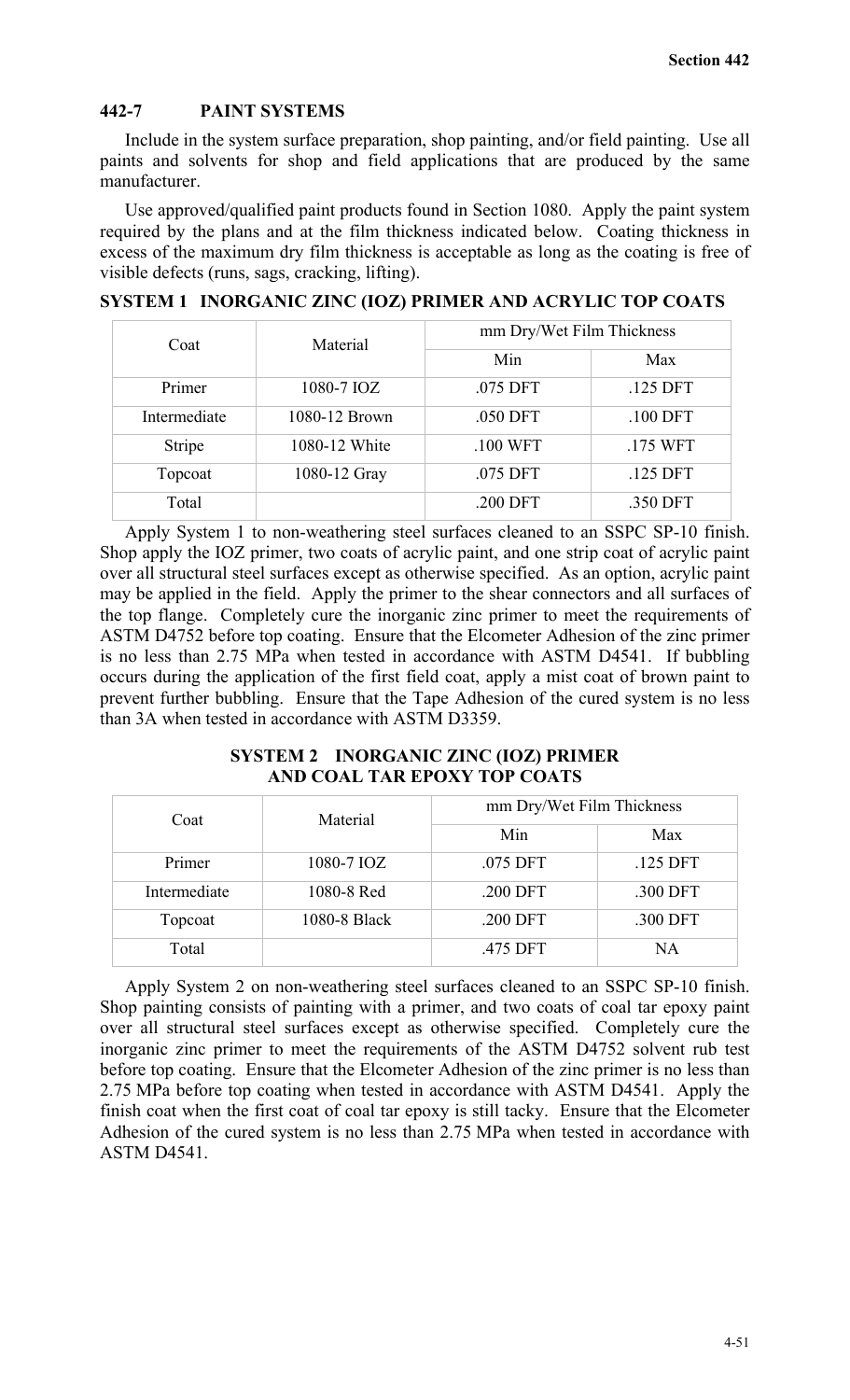| Coat         | Material      | mm Dry/Wet Film Thickness |            |
|--------------|---------------|---------------------------|------------|
|              |               | Min                       | Max        |
| Primer       | 1080-12 Brown | .050DFT                   | .100 DFT   |
| Intermediate | 1080-12 White | .050 DFT                  | $.100$ DFT |
| Stripe       | 1080-12 Brown | .100 WFT                  | .175 WFT   |
| Topcoat      | 1080-12 Green | .050 DFT                  | $.100$ DFT |
| Topcoat      | 1080-12 Gray  | .050 DFT                  | .100 DFT   |
| Total        |               | .200 DFT                  | .400 DFT   |

**SYSTEM 3 ACRYLIC PRIMER AND TOP COATS**

Apply System 3 in the field or shop to non-weathering steel surfaces cleaned to an SSPC SP-6 finish. Painting consists of painting with two primer coats, a stripe coat and two finish coats over all structural steel surfaces except as otherwise specified. Provide a curing period for the first primer coat of paint of at least 24 hours. Ensure that the Tape Adhesion of the cured system is no less than 3A when tested in accordance with ASTM D3359.

**SYSTEM 4 ACRYLIC PRIMER AND TOP COATS FOR WEATHERING STEEL**

| Coat         | Material      | mm Dry/Wet Film Thickness |            |
|--------------|---------------|---------------------------|------------|
|              |               | Min                       | Max        |
| Primer       | 1080-12 Brown | .050 DFT                  | $.100$ DFT |
| Intermediate | 1080-12 White | .075DFT                   | .125 DFT   |
| Stripe       | 1080-12 Brown | .100 WFT                  | .175 WFT   |
| Topcoat      | 1080-12 Brown | .050 DFT                  | $.100$ DFT |
| Total        |               | .175 DFT                  | .325 DFT   |

Apply System 4 to weathering steel surfaces cleaned to an SSPC SP-6 finish. Shop painting consists of applying all primer and finish paints at the ends of beams or girders within a distance of  $1 \frac{1}{2}$  times the depth of the beam or girder at the bearing except as otherwise specified. Provide a curing period for the first primer coat of paint of at least 24 hours. Ensure that the Tape Adhesion of the cured system is no less than 3A when tested in accordance with ASTM D3359.

**SYSTEM 5 OIL/ALKYD PRIMER AND ALKYD TOP COATS**

| Coat<br>Material |               | mm Dry/Wet Film Thickness |            |
|------------------|---------------|---------------------------|------------|
|                  |               | Min                       | Max        |
| Spot Primer      | 1080-5 Red +  | .038 DFT                  | .075 DFT   |
| Primer           | 1080-5 Red    | .038DFT                   | .075 DFT   |
| Stripe           | 1080-5 Red +  | .075 WFT                  | .125 WFT   |
| Topcoat          | 1080-6 Gray + | .050 DFT                  | $.100$ DFT |
| Topcoat          | 1080-6 Gray   | .050 DFT                  | $.100$ DFT |
| Total            |               | .175 DFT                  | .350 DFT   |

Apply System 5 in the field overcoating old oil/alkyd paint systems. Painting consists of two primer coats (one on spots which have been cleaned to an SSPC SP-3 finish) and the other over the repairs and the old paint. If applying System 5 to new structural steel, apply the first prime coat in the shop and apply the remaining coats after erecting the steel and placing all concrete. Apply a stripe coat of primer and two finish coats over all structural steel surfaces except as otherwise specified. Provide a curing period for the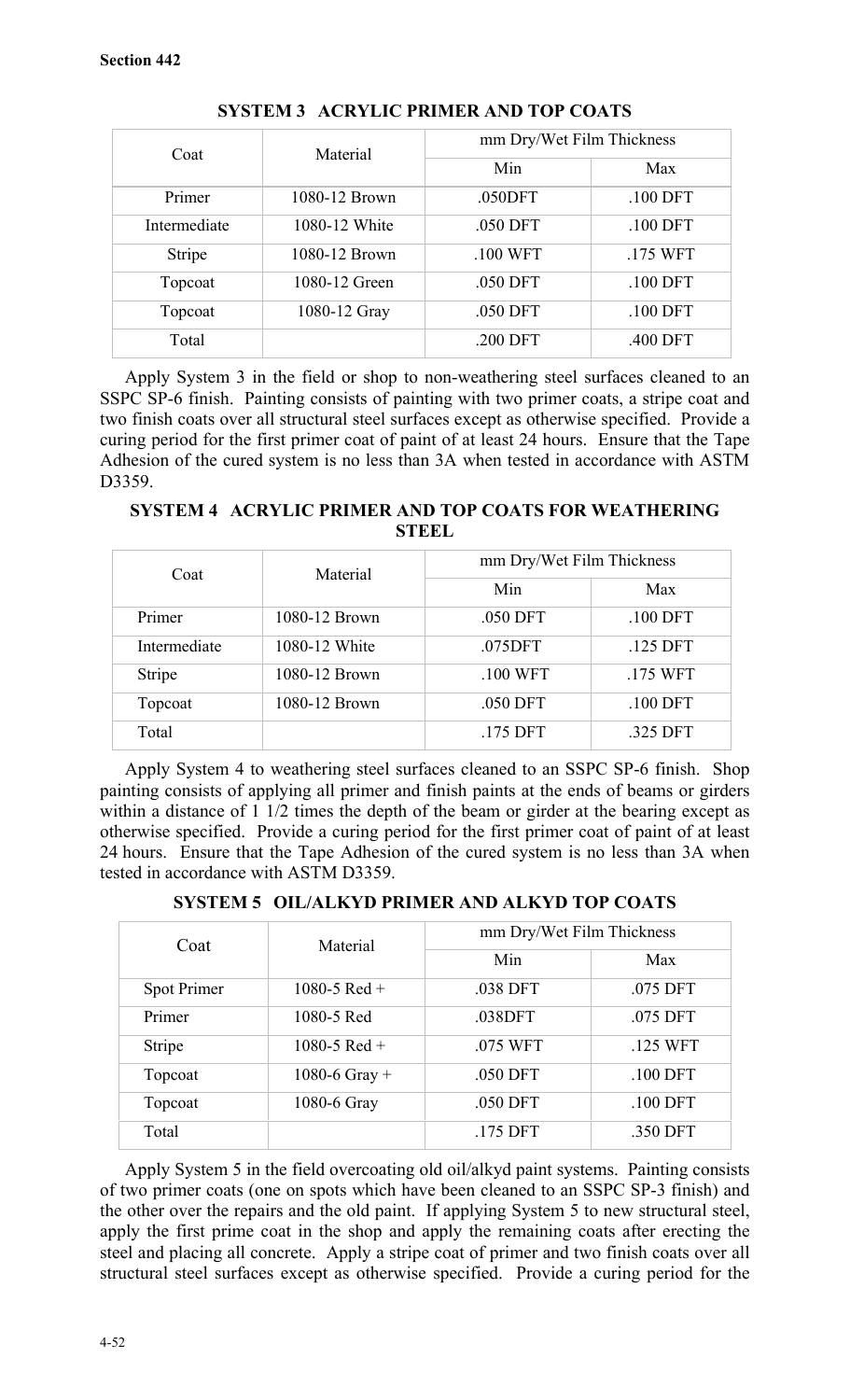first primer coat of at least 24 hours. The "+" indicates the addition of an approved tinting pigment to achieve a color difference. Ensure that the Tape Adhesion of the cured system in the areas of spot repairs, is no less than 3A when tested in accordance with ASTM D3359.

#### **442-8 SURFACE PREPARATION**

#### **(A) Blast Cleaning**

Use a blast profile which is .025 to .075 mm and angular.The degree of cleaning required is indicated under the specified paint system. Unless otherwise specified, clean all other steel surfaces to be coated or metallized to meet SSPC SP-10. Clean weathering steel surfaces to be painted to achieve a SSPC SP-6 finish.

Blast clean by centrifugal or forced air blasters. When using forced air blasters, use blast nozzles with a minimum 8 mm orifice and operate at no less than 690 kPa when measured with a needle gage at the nozzle. Use dry blasting for all blast cleaning. Select a size or grade of abrasive that provides the specified finish and profile meeting the requirements of Article1080-15.

Perform blast cleaning operations in such a manner that no damage is done to partially or entirely completed portions of the work

After blasting, brush the surface with clean brushes made of hair, bristle, or fiber; blow off with compressed air, or clean by vacuum so that any traces of blast products from the surface and any abrasive from pockets and corners are removed.

Use compressed air for nozzle blasting that is free of detrimental amounts of water or oil. Provide adequate separators and traps.

Examine the blast cleaned surface for any traces of oil, grease, or smudges deposited in the cleaning operations. If present, remove them by an approved method. Have the degree of cleanliness and profile approved prior to painting.

When blast cleaning structures open to traffic, provide suitable protective enclosures to prevent damage to public and private property. Do not blast directly over traffic without prior approval of the Engineer.

When blast cleaning near bridge machinery, seal all journals, bearings, motors, and moving parts against entry of abrasive dust before blast cleaning.

Unless otherwise authorized, prime or treat blast cleaned surfaces to be painted no later than 8 hours after blast cleaning is complete. Reclean the cleaned surfaces that contain rust or are contaminated with foreign material before painting or bolting.

## **(B) Hand or Power Tool Cleaning**

Thoroughly remove loose paint, rust, scale, dirt, oil, grease, and other detrimental substances by hand cleaning (SSPC-SP2), power tool cleaning (SSPC-SP3), or any combination of these methods. Hand cleaning includes the use of metal brushes, grinders, sanders, or any approved combination of these tools. Use bristle or wood fiber brushes to remove loose dust.

## **442-9 APPLICATION OF PAINT**

#### **(A) General**

Unless otherwise permitted, apply all paint by spraying, except apply the stripe coat by brush or roller. The use of a brush or roller is permitted to make minor repairs to the primer.

Make sure that the applicator has a current copy of the paint manufacturer's application instructions, along with Material Safety Data Sheets for each paint; and furnish 2 copies to the Engineer. Unless otherwise required herein, apply in accordance with the manufacturer's instructions.

Do not start applying paint until the paint materials are approved.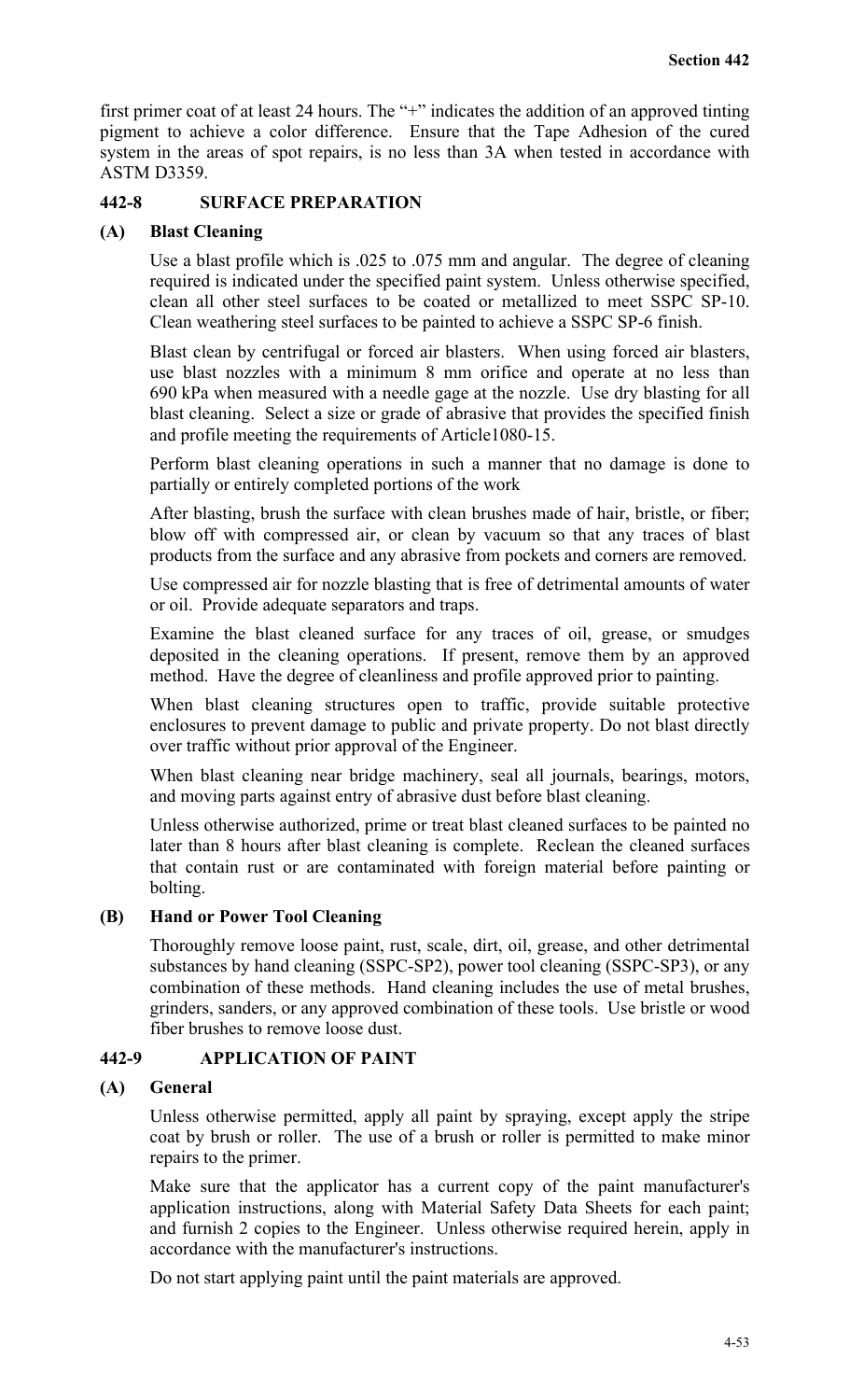Both Shop and Field applicators are required to conduct and document quality control inspection of the painting, including measurements of temperature, dew point, surface profile, and paint thickness. Make sure that the paint applicator has the Engineer's pre-approved procedure for repair of all damage and defects.

The Engineer approves all paint thinning activities. The paint products specified in Section 1080 do not require thinning when applied under normal conditions. Obtain written approval for any thinning necessitated by weather conditions or other causes. Only those thinners approved by the paint manufacturer as described in the application instructions are permitted.

Paint in a neat and workmanlike manner. Apply the paint so as to provide a tight film of the specified thickness, well bonded to the metal or previously applied paint, and free of laps, streaks, sags, or other defects.

Make sure each coat of paint is in a proper state of cure or dryness before applying the succeeding coat. Where necessary, clean each coat of paint in accordance with Subarticle 442-8(B).

When a stripe coat is required, apply a 50 mm stripe by brush or roller to all exposed edges of steel before applying the finish coat. Locate the edge or corner in the approximate center of the paint stripe.

## **(B) Spray Application**

Use equipment for spray application of paint that is suitable for the intended purpose, capable of properly atomizing the paint, and equipped with suitable pressure regulators and gages. Use air caps, nozzles, and needles recommended by the manufacturer of the equipment for the material being sprayed. Keep the equipment in satisfactory condition to permit proper paint application. In closed or recirculating paint spray systems where gas under pressure is used over the liquid, use an inert gas, such as nitrogen.

Provide and drain periodically during operations, adequately sized traps or separators to remove oil and water from the compressed air. Make sure that the air from the spray gun impinging against the surface shows no water or oil.

Use an agitated spray pot. Adjust the agitator or stirring rod to reach within 50 mm of the bottom of the spray pot and be in motion at all times during paint application. Provide sufficient motion to keep the paint well mixed.

Apply paint in a uniform layer, with overlapping at the edge of the spray pattern. Adjust the spray pattern so that the paint is deposited uniformly.

## **442-10 SHOP PAINTING**

## **(A) General**

Shop painting is the painting of structural steel in an enclosed shop or plant before shipment to the site of erection. The work in this section applies to previously uncoated steel and includes the proper preparation of the metal surfaces and the application, protection, and cure/drying of coatings. Complete all shop fabrication, including welding and attachment of shear connectors, before painting is started.

## **(B) Painted Areas**

(1) Do not paint the following surfaces:

Bearing assemblies, plates, etc. called for as galvanized or metallized.

Areas where field welding is to be performed.

Outside surfaces of splice plates (Systems 3 and 5 only).

Plate surfaces contacting elastomeric bearing pads

Contact surfaces with blockouts for bolted connections on curved girder bridges and beam and girder splices (Systems 3 and 5 only). In the areas of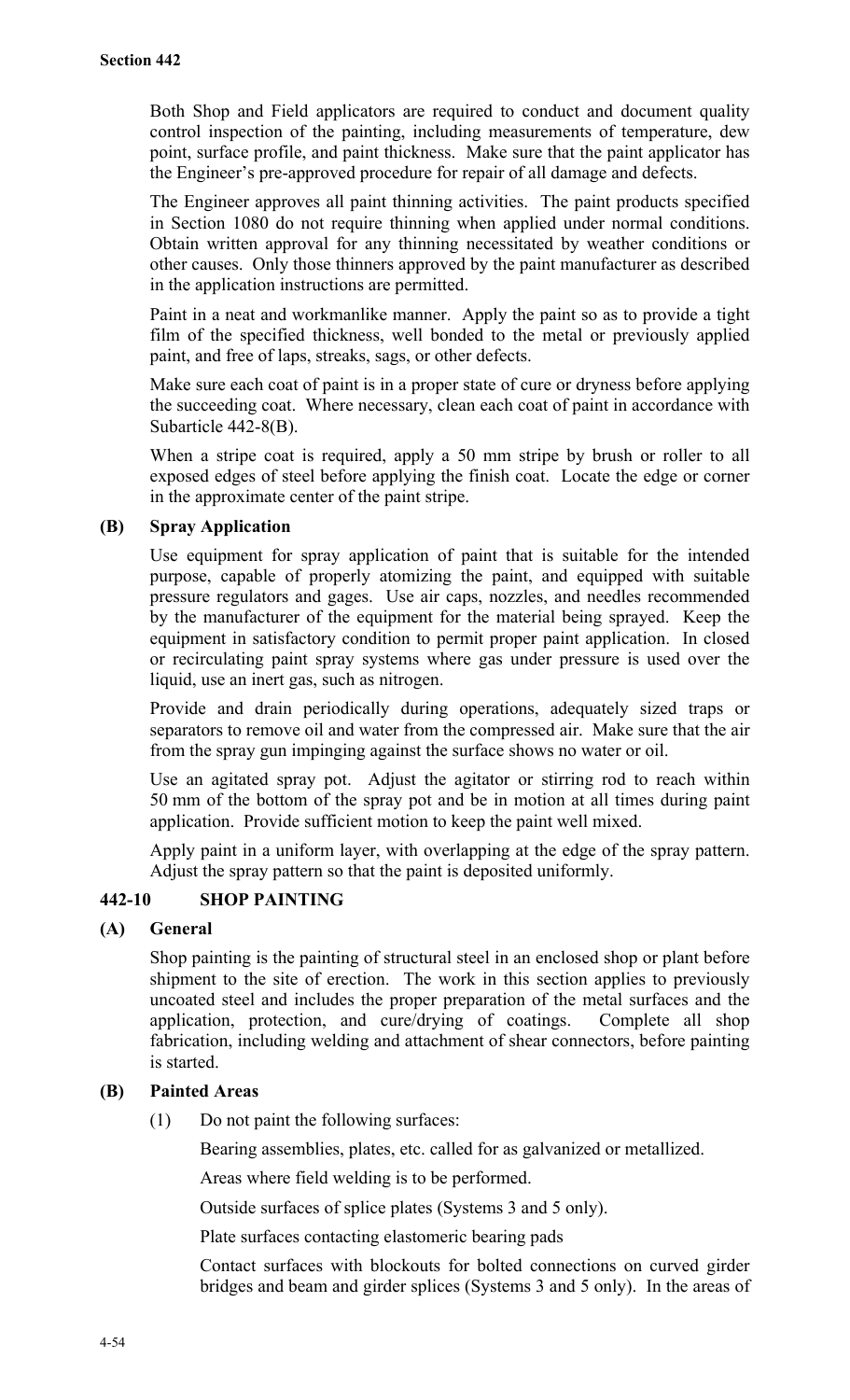these blockouts, extend the finish paint no closer than 50 mm nor more than 75 mm from the edges of contact surfaces in bolted connections. Ensure that the primer paint is clearly visible around these areas when the structural steel is assembled. The same offset dimensions are required for finish paint at field welds, measured from the proposed location of the field weld.

(2) Areas where paint is not required and overspray is permitted include:

Bolt holes.

Shear connectors and top surface of top flange.

- (3) Clean and paint stiffener clips and other inaccessible areas on a best effort basis. Such areas are those that contain enclosed surfaces, the majority of which are not visible.
- (4) Apply a stripe coat on all corners and raised welds.
- (5) Provide a shop certification by American Institute Steel Construction (AISC) Sophisticated Paint Endorsement (SPE) or Society of Protective Coatings (SSPC) Qualification Procedure Three (QP3) when the quantity is greater than  $140 \text{ m}^2$  of painted steel.
- (6) Provide a repair procedure for all damage and defects for approval before painting.
- (7) Paint erection marks for the field identification of members and weight marks upon surface areas previously painted with a shop coat. Do not load material for shipment until the paint is thoroughly dry, and in any case not less than 24 hours after applying the paint.

#### **(C) Definitions**

A **Corner** is defined as the intersection of two surfaces that are not in the same plane.

**Inaccessible areas** are partially or completely enclosed surfaces, the majority of which are not visible without the use of special devices such as mirrors.

A **Sharp Edge** is a corner on a steel section that terminates in a point or edge and appears able to cut human flesh.

A **Stripe Coat** is an additional coat of paint applied to the edges, outside corners, and areas difficult to coat by spray before or after a full coat is applied to the surface. The stripe coat is intended to give those areas sufficient film build and coverage to resist corrosion.

## **(D) Surface Preparation**

The requirements of Article 442-8 apply to surface preparation of steel surfaces in the shop. Abrasive Cleanliness: Check abrasives daily for contaminants or as otherwise directed by the Engineer. Verify that abrasive material meets the cleanliness requirements of SSPC AB1 or SSPC AB2 depending on the abrasive material used.

The following items are required as a part of preparation and cleaning:

- (1) Corner Condition: Bevel corners to an approximate 2 mm chamfer if the included angle is less than 90 degrees.
- (2) Surface Irregularities: Remove slivers, hackles, tears and projection of blast cleaned steel. Restore the profile in areas larger than one square meter.
- (3) Weld Spatter: Remove excessive weld spatter and all loose weld spatter. Tightly adherent weld spatter is allowed unless it is sharp. Flatten sharp weld spatter.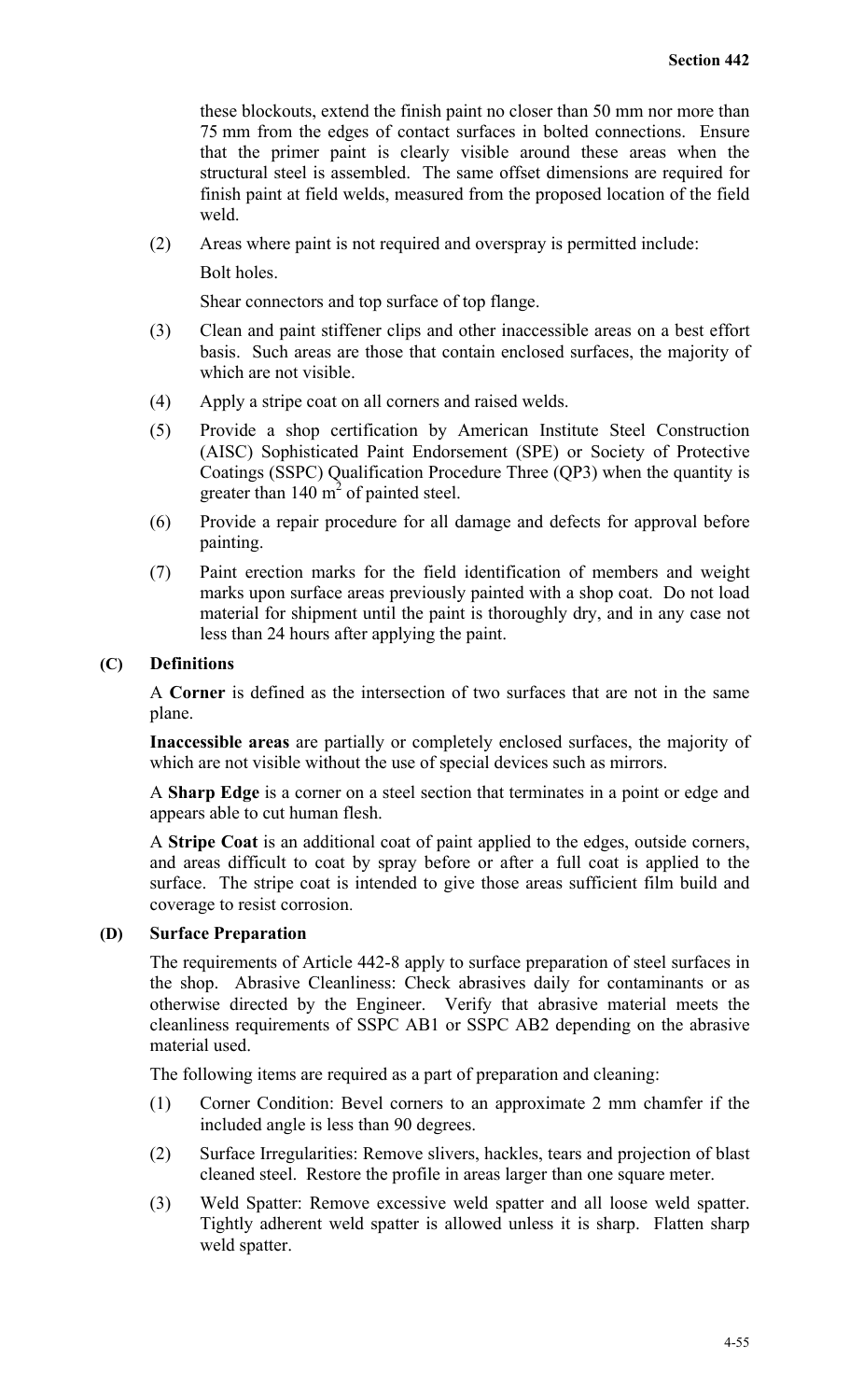(4) Bolts: Shop installed galvanized bolts on which the coating is disturbed or distressed during shop cleaning is of no concern as long as the coating system is applied over them. If necessary, after installation, clean shop installed black bolts in accordance with SSPC Surface Preparation 1 Solvent Cleaning. Blast clean or otherwise clean by an approved alternative method the bolts before shop priming.

## **442-11 FIELD PAINTING**

Field painting is conducted after erection, or when damage to a shop applied coating system is repaired, or when steel is otherwise painted outside an enclosed shop environment. A SSPC QP1 certified contractor shall perform work.

Obtain written permission from the Engineer to apply field coats of paint between December 1 of one year and May 1 of the following year inclusive. Do not apply any coating below  $0^{\circ}$ C or when a temperature of  $0^{\circ}$ C or below is predicted during the drying and curing period of the paint. Do not apply any coating above or below the manufacturers recommended application temperatures or during a period when an ambient temperature outside the recommended range is predicted during the drying and curing period of the paint.Obtain written approval for suitable enclosures if wishing to use such enclosures during adverse weather conditions. Use enclosures that control atmospheric conditions artificially inside within limits suitable for painting during the painting operation and until the paint is dry/cured or until weather conditions permit its exposure in the open.

Do not apply paint in rain, fog or when wind velocity is continuously greater than 16 km per hour. Harsh environments may necessitate re-cleaning during or between paint applications.

Do not apply paint over traffic without prior written approval from the Engineer.

Touch-up of shop painted non-weathering steel consists of painting with primer and finish paint over all the previously uncoated exposed metal surfaces. When the repair area exceeds  $93,000$  mm<sup>2</sup>, clean, prime, and topcoat damaged areas in accordance with Subarticle 442-8(A). Otherwise clean, prime, and topcoat damaged areas in accordance with Subarticle 442-8(B). For systems with shop applied topcoats, apply an additional field appearance coat of finish paint to the outside surface of all exterior beams on nonweathering steel bridges over highways and navigable waterways.

When an appearance coat of finish paint is required, paint the portion of galvanized high strength bolts on the outside face of exterior beams or girders with primer and appearance coat of the finish paint. Apply the primer to the galvanized high strength bolts by brush so that the primer is not applied to the adjacent finish paint.

At the location of field welds, satisfactorily remove all paint or galvanizing by blast cleaning, or hand or power tool cleaning just prior to welding. Clean sufficiently to prevent contamination of the weld by the paint.

Final acceptance by the Engineer will be after erection of the structure, when the final coat has been applied, and all repairs effected.

Clean all contaminants such as soil, concrete, weld splatter, grease, or any other deleterious material from the steel or shop coated surfaces before any painting operations begin. Harsh environments may necessitate re-cleaning during or between paint applications.

## **442-12 INSPECTION**

Only NCDOT Certified Coating Level 1 inspectors shall inspect the field-coating application.

Ensure that the coating applicator maintains a daily quality control record. The information required in the record is listed on Materials and Tests Form M&T-610. Maintain quality control data in a log and format approved by the Engineer. Enter data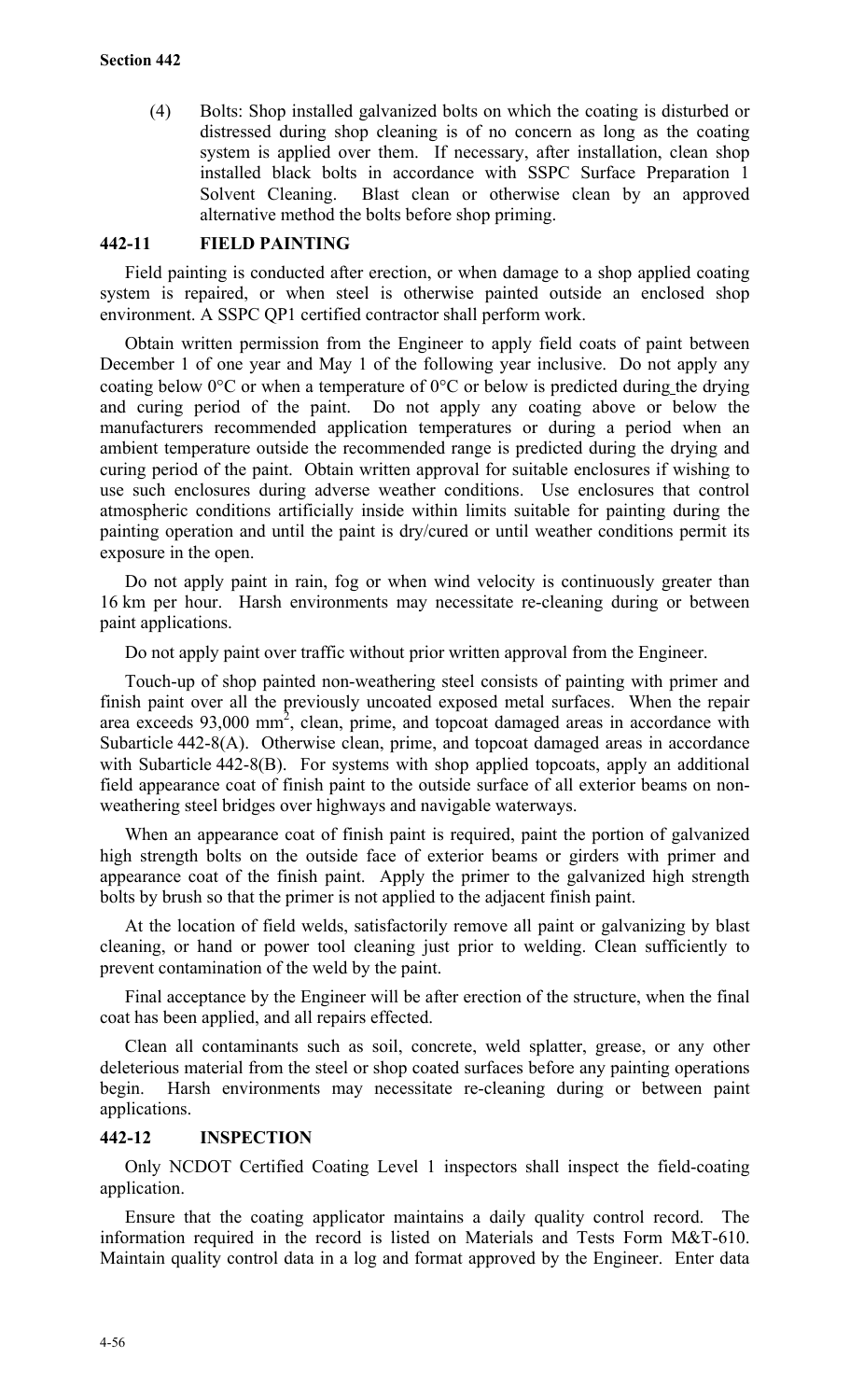on a daily or immediate basis as coating activities are conducted. Ensure that the applicator's quality control representative signs and dates each entry.

Apply all coatings in accordance with SSPC PA1. Repair all coating defects or nonconformities in accordance with SSPC PA1. Make repairs to the topcoat with a uniform gloss and color on visible surfaces. The Engineer makes the final decision concerning uniformity and appearance.

## **442-13 REPAINTING OF EXISTING STEEL STRUCTURES**

Repaint existing steel structures in accordance with Article 442-1 through 442-12 and the requirements of this section.

#### **(A) Pollution Control**

During field painting operations, utilize all necessary precautions to prevent dispersion of surface preparation debris, paint, or any other material outside the work area due to wind or any other reason.

#### **(B) Hazardous Paint Removal**

Should the existing paint system include toxic substances such as red lead oxide which is considered hazardous if improperly removed, furnish a containment and spill control plan for surface preparation and painting operations and await review and approval of said plan before beginning work. This plan shall meet or exceed the requirements of Class 2A in accordance with SSPC Guide 6. This work shall be performed by a SSPC QP2 certified contractor.

Monitor air quality. Any visible emissions outside the containment structure or air quality monitoring results exceeding the permissible OSHA action level is justification for suspension of the work. Monitor air quality at random locations within 0.3 to 1.5 meters from the enclosure in accordance with NIOSH Method 7082.

Immediately collect and retain any spilled dust or paint debris in approved containers. Should a spill result in soil or water contamination, take all necessary actions to remediate the site to its original state.

## **Waste Handling**

Treat and consider all paint debris generated during the work as hazardous waste.

Collect debris from surface preparation operations in bulk dumpsters or other suitable metal containers approved by the Waste Disposer and Engineer.

Permanently identify each container with a date and identification number. At the end of the work shift, collect all debris generated for that day in the container. No subsequent work is permitted until all debris is properly collected and stored. Store the containers in a fenced or otherwise secured area in an approved location to prevent damage or vandalism.

Clean and dispose of any incidental materials or equipment that are contaminated as the result of work activities on the project.

Waste Disposal: Dispose of waste in accordance with North Carolina's Hazardous Waste Rules 15A NCAC 13A.

## **(C) Health and Safety Responsibility**

In addition to the requirements of Article 105-11 Inspection of Work, Section 106 Control of Material, and Section 107 Legal Relations and Responsibility to Public, provide effective engineering and work practice controls to insure adequate protection.

Prior to beginning work, certify to the Engineer that all personnel involved with lead paint removal operations (including rigging and material handling personnel) are properly trained and understand the applicable parts of EPA 40 CFR Part 745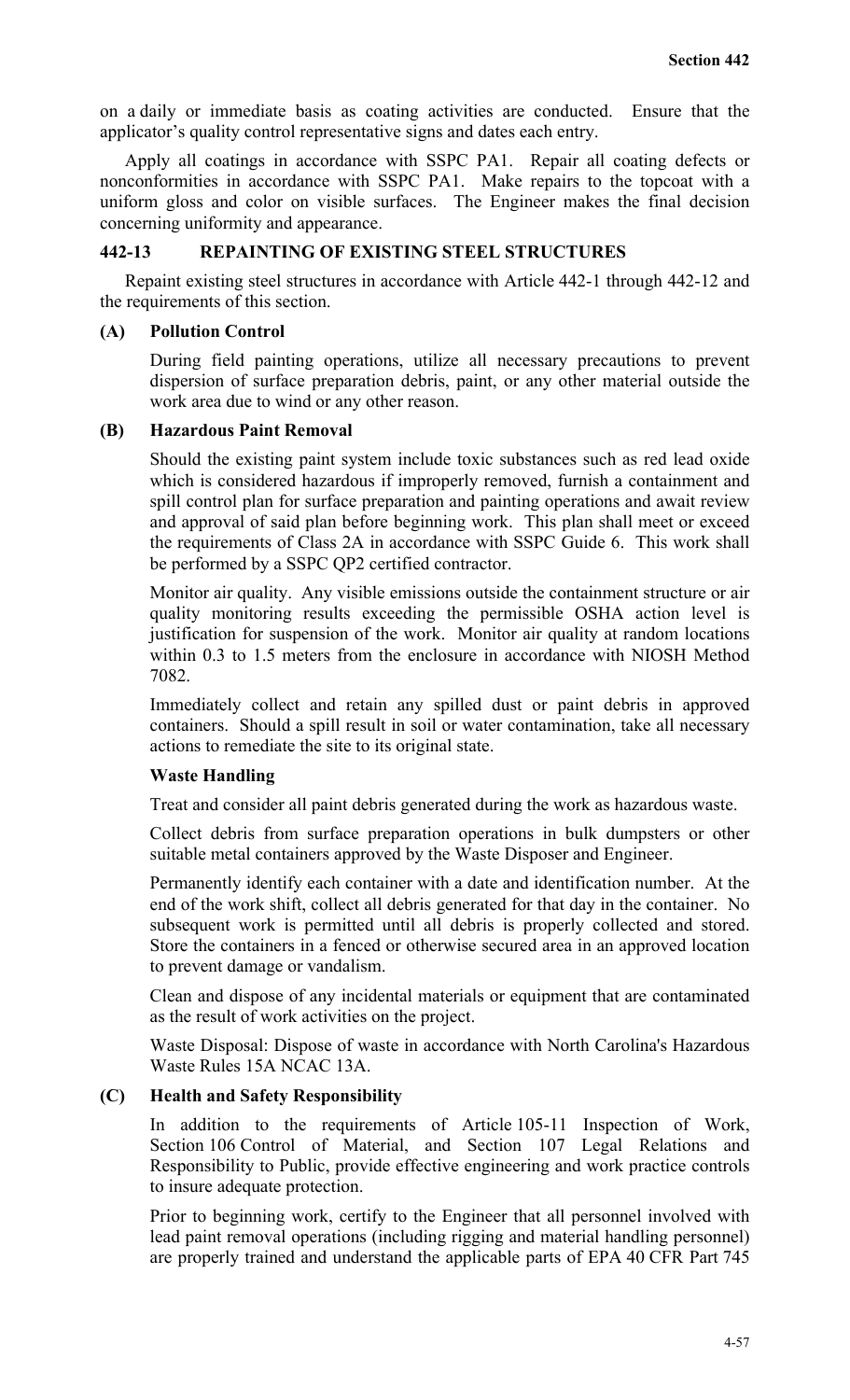and OSHA Standards 29 CFR 1910 and 29 CFR 1926 including any amendments in force at the time of this contract.

## **442-14 MEASUREMENT AND PAYMENT**

When the contract does not include the item of Painting of Structural Steel, there will be no direct payment for the work covered by this section.

When the contract includes the item of *Painting of Structural Steel*, all work covered by this section except for shop painting will be paid for at the contract lump sum price for this item. Payment at the contract lump sum price for approximately kilograms Structural Steel will be full compensation for the work of shop painting.

These prices and payments will be full compensation for all items required to paint steel structures including but not limited to those items contained in Article 442-1.

*Pollution Control* will be paid for as the contract lump sum price.

When provided for in the contract, payment will be made under:

| Pay Item                     | Pay Unit |
|------------------------------|----------|
| Painting of Structural Steel | Lump Sum |
| Pollution Control            | Lump Sum |

## **SECTION 450 BEARING PILES**

## **450-1 DESCRIPTION**

Furnish and drive bearing piles as shown on the plans and as directed by the Engineer to the required bearing and penetration. Furnish, weld, and attach steel pile points, pipe pile plates, pile tips and splicers; provide collars, hardware, concrete, reinforcing steel, and all other materials; furnish all equipment, preauger through embankments, install piles vertically or on a batter; galvanize, cut off, splice, and build up piles; place concrete and reinforcing steel; construct pile trestles; furnish and place temporary bracing; remove any obstructions; wrap, bolt, or fasten timber fender piles; and abandon, remove, replace, and restrike or redrive piles as necessary.

## **450-2 MATERIALS**

Refer to Division 10.

# **Item Section** Timber Piles, Prestressed Concrete Piles, Steel Pipe and H Piles 1084 Portland Cement Concrete 1000

## **450-3 PREPARATION FOR DRIVING**

If applicable, completely excavate for the cap and/or footing before installing piles. If applicable and unless noted otherwise on the plans, construct the embankment to the bottom of cap or footing elevation for a horizontal distance of 15 m from any pile except where fill slopes are within 15 m of a pile. If preaugering through an embankment is necessary before driving prestressed concrete piles, submit the preaugering and pile installation methods with the proposed pile driving methods and equipment for approval.

## **450-4 DETERMINATION OF PILE LENGTH**

The estimated total pile lengths per structure shown on the plans are for bid purposes only. Determine pile lengths and furnish piling of sufficient length to obtain the required bearing and penetration and the required embedment into the cap or footing as shown on the plans. As an option and at no cost to the Department, make investigations as necessary to determine the required pile lengths.

## **450-5 DRIVING EQUIPMENT**

Submit the proposed pile driving methods and equipment including the pile driving hammer, hammer cushion, pile helmet and cushion, if any. Do not submit more than two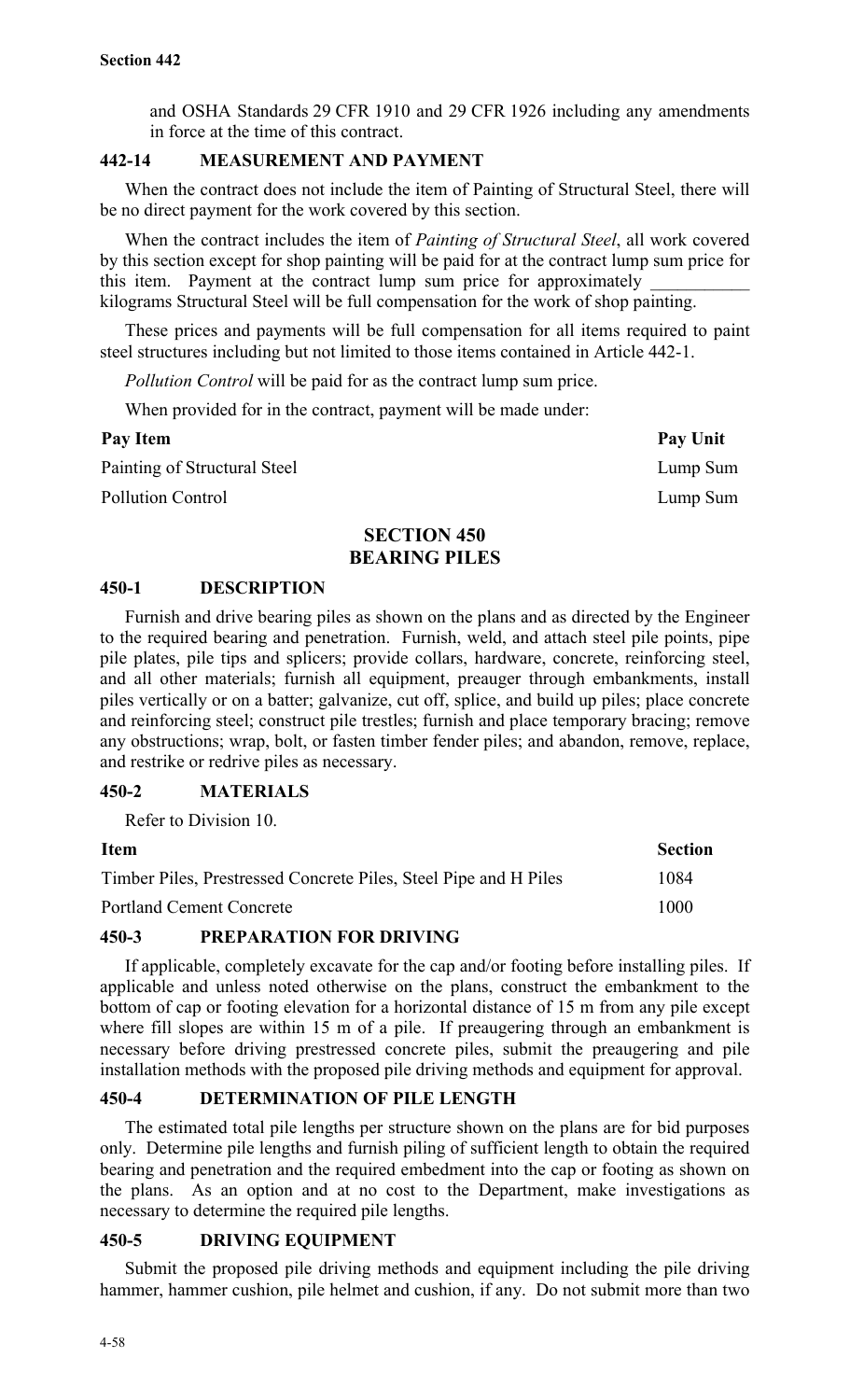pile driving hammers per pile type per submittal. Submit this information for approval at least 20 working days before driving piles. All equipment is subject to satisfactory field performance.

Drive bearing piles with approved driving equipment using steam, air, or diesel hammers. Use pile driving hammers with an energy that will not overstress the piles during driving and provide the required driving resistance at blows per 0.3 m ranging from 36 to 96, unless approved otherwise by the Engineer. Use a variable energy hammer to drive prestressed concrete piles.

Operate steam, air, or diesel hammers at the length of stroke and number of blows per minute required by the Engineer. Operate air and steam hammers within 10% of the manufacturer's rated speed in blows per minute or the rate approved by the Engineer.

Provide plant and equipment for air or steam hammers with sufficient capacity to maintain, under working conditions, the volume and pressure specified by the manufacturer. Equip the plant and equipment with accurate pressure gauges that are easily accessible. Use striking parts of air and steam hammers that weigh at least 1/3 the weight of the pile helmet and pile, with a minimum weight of 1250 kg.

Equip open-end (single acting) diesel hammers with a graduated scale (jump stick) extending above the ram cylinder, graduated rings or grooves on the ram, or an electric sound activated remote measuring instrument to allow the Engineer to visually determine hammer stroke at all times during pile driving operations.

Equip closed-end (double acting) diesel hammers with a calibrated bounce chamber pressure gauge, in good working order, mounted near ground level and easily read by the Engineer. Also, provide a current calibrated chart or graph equating bounce chamber pressure and gauge hose length to equivalent energy for the closed-end diesel hammer used. Submit this chart or graph with the proposed pile driving methods and equipment required above.

Protect and hold pile heads in position with an approved pile helmet. Make sure that the pile helmet closely fits the top of the pile and extends down the sides of the pile a sufficient distance to hold the pile in position. Protect the heads of concrete and timber piles from direct impact with an approved pile cushion. Provide collars or bands to protect timber piles against splitting or brooming where required.

## **450-6 ACCURACY OF DRIVING**

Drive piles so that the axial alignment is within 20 mm per meter from the vertical or batter shown on the plans. Horizontally, keep the pile within 75 mm of the plan location longitudinally and transversely. Maintain pile embedment in the cap or footing to within 75 mm more or 50 mm less than that shown on the plans. No additional payment is made for increased cap or footing dimensions necessary due to piles driven out of position.

## **450-7 CONSTRUCTION REQUIREMENTS**

#### **(A) General**

Unless otherwise approved or directed by the Engineer, do not drive piles within 15 m of cast-in-place concrete until the concrete attains an age of at least 3 curing days. When approved by the Engineer, the Contractor may use vibratory hammers to install the initial portions of steel piles. The Engineer will approve the depth of pile installation with the vibratory hammer. Do not use vibratory hammers to install prestressed concrete piles.

The Engineer will inspect the capblock before beginning each pile driving project and periodically throughout the duration of the project, depending on driving conditions as determined by the Engineer. Expose the hammer cushion for inspection as directed by the Engineer. Replace or repair any hammer cushion that is less than 25% of the original thickness.

Do not exceed the allowable pile driving stresses during the entire driving time. Allowable pile driving stresses are defined in the *AASHTO Standard*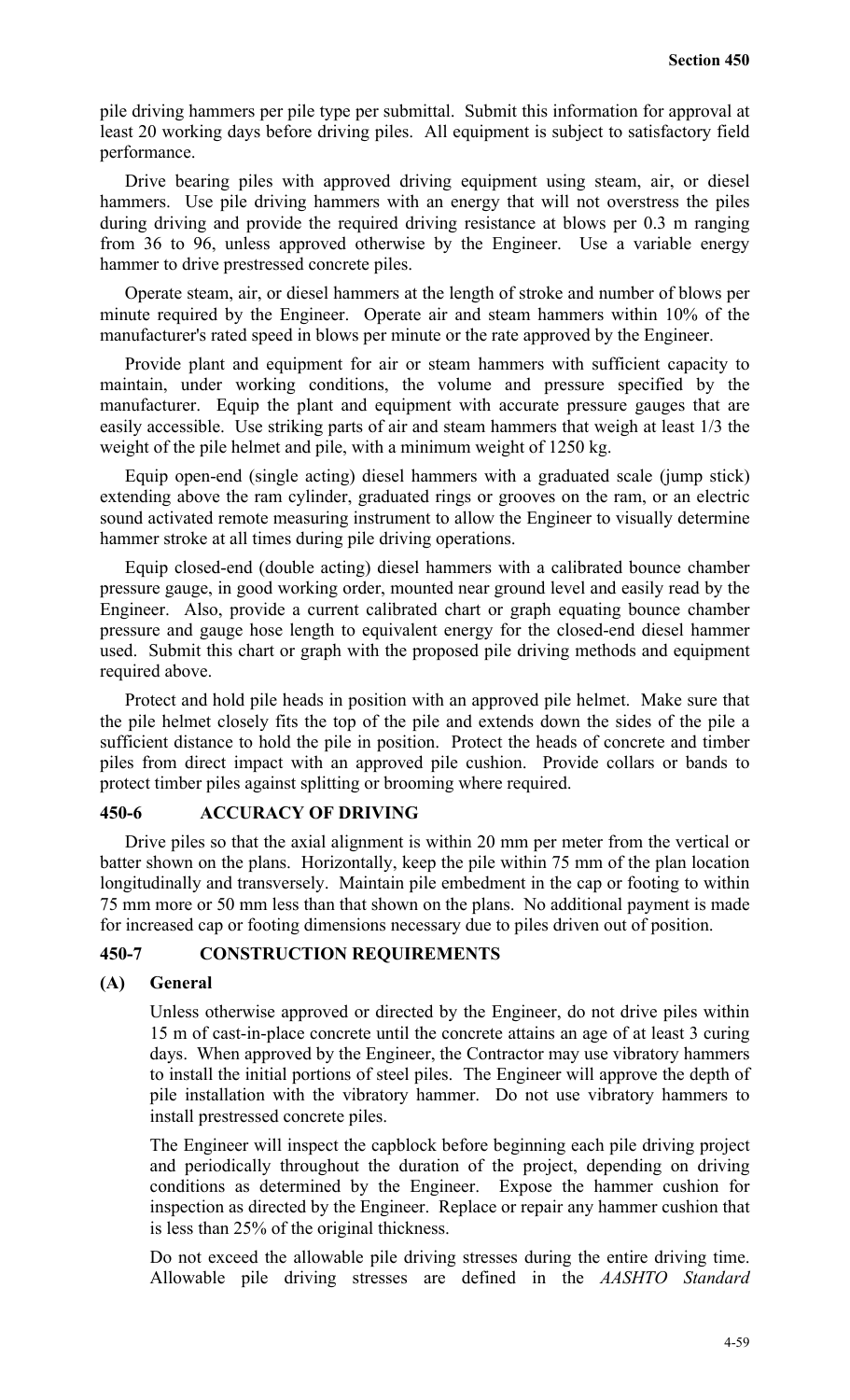*Specifications for Highway Bridges*. Drive piles to the required tip elevation or penetration into natural ground, whichever is lower, in a continuous operation unless stopped due to exceeding the maximum blow count or the allowable pile driving stresses, insufficient pile length, or other reasons approved by the Engineer. Once the required embedment is achieved, the Engineer may require the Contractor to stop driving and wait before restriking to allow for soil setup.

Use a pile cushion made of pine plywood with a 100 mm minimum thickness for driving prestressed concrete piles. When using a pile cushion, provide a new cushion for each pile unless approved otherwise by the Engineer. Replace the pile cushion if, during the driving of any pile, the cushion is either compressed more than one-half the original thickness or begins to burn.

Redrive any pile raised or moved laterally by the driving of adjacent piles.

#### **(B) Timber Piles**

Store and handle timber piles by methods that do not damage the pile. Take care to avoid breaking the surface of treated piles. Do not use cant-hooks, dogs, or pike-poles. Treat cuts or breaks in the surface of treated piles in an approved manner.

Cut off the tops of all piles at the elevation shown on the plans. Except where a cast-in-place concrete cap or footing is constructed, cut off piles to a plane that provides true bearing on every pile without the use of shims. Withdraw any pile damaged during driving operations, driven out of its proper location or below the cut-off grade and replace with a new pile, or otherwise correct as directed by the Engineer.

Thoroughly brush-coat the sawn surface of all timber piles not encased in concrete with 3 applications of approved preservative treatment and then cover with a coat of hot roofing pitch or other approved hot bituminous material. Place a sheet of galvanized iron or aluminum upon each pile head, bend it down over the sides of the pile, neatly trim and firmly secure to the pile with large headed galvanized roofing nails. Use sheets of iron that are 0.635 mm and 600 mm x 600 mm in size. If using aluminum, use the same size as specified for galvanized iron sheets with a minimum thickness of 0.81 mm.

### **(C) Prestressed Concrete Piles**

Handle, transport, and store prestressed concrete piles by methods that do not damage the pile and support the piles at the pick-up points shown on the plans or along their full length. Replace piles damaged in handling or driving unless they are repaired to an acceptable condition.

When driving or cutting off piles below the elevation shown on the plans, build up the pile section to the plan elevation as shown on the plans unless otherwise directed by the Engineer.

Cut off piles not driven to grade perpendicular to the axis of the pile by means that do not result in spalling or other damage to the pile. Use steel pile tips with prestressed concrete piles when shown on the plans. Use pile splicers for splicing steel pile tips. Contact the Materials and Tests Unit for a list of approved pile splicers. Submit pile splicer specifications with the manufacturer's attachment detail to the Engineer for approval before installation.

#### **(D) Steel Piles**

Handle and store steel piles by methods that do not damage the pile. Store the piles above ground upon platforms, blocks, or other supports and keep the piles free from dirt, grease, and other foreign matter, and protect insofar as is practicable from corrosion. Do not damage coatings on steel piles. Protect coatings when driving piles through templates in an approved manner.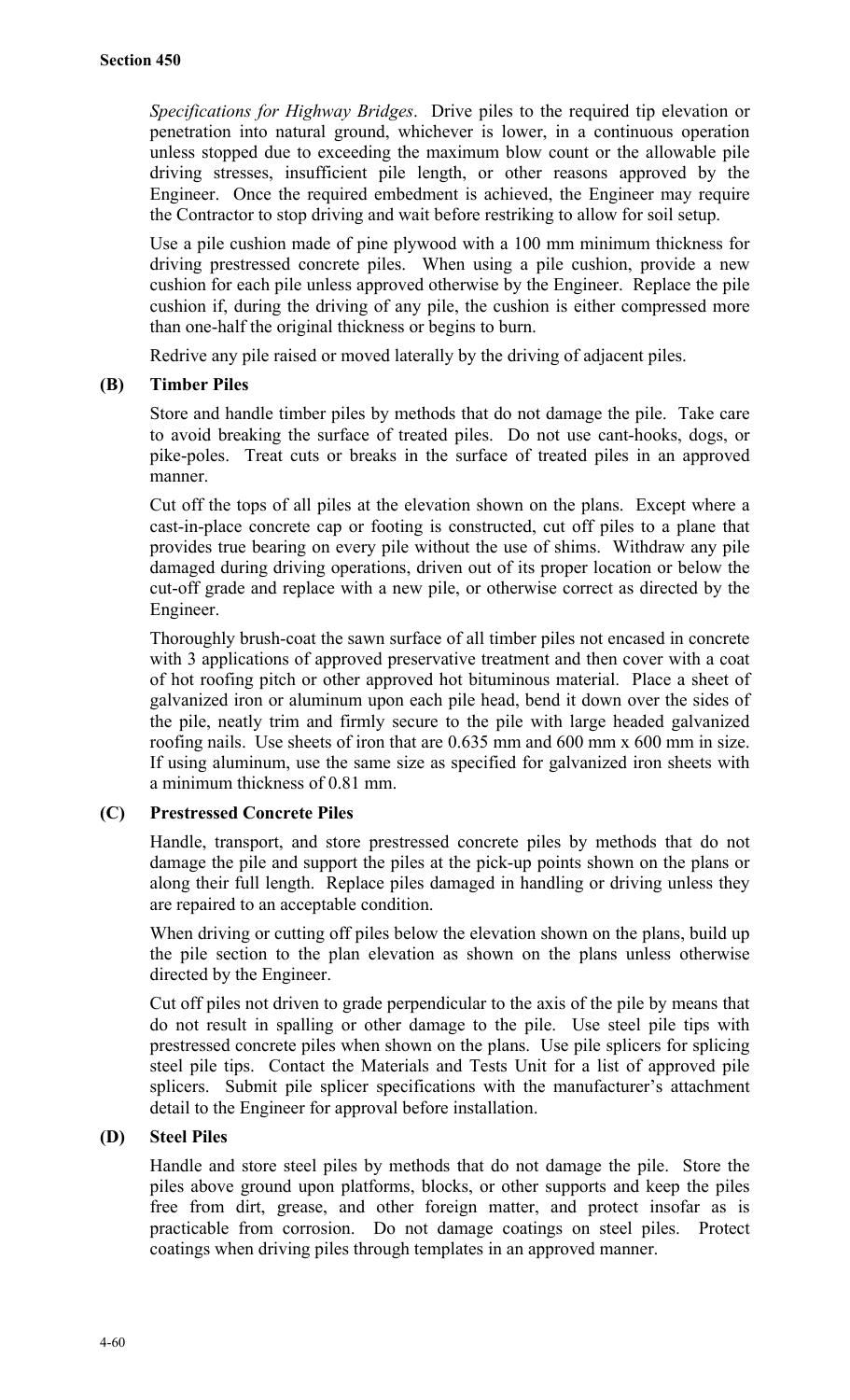When shown on the plans, galvanize steel piles in accordance with Section 1076. Prepare the pile surface and provide materials in accordance with the applicable portions of this section.

Use pile points for steel piles when shown on the plans or as directed by the Engineer. Contact the Materials and Tests Unit for a list of approved pile points. Weld pile points to piles in accordance with the manufacturers' details as approved by the Engineer. The minimum weld length is twice the width of the flange.

Furnish plates for pipe piles when shown on the plans or as directed by the Engineer. Weld plates to the bottom of pipe piles as shown on the plans. Use pipe pile plates with a thickness as shown on the plans and that meets the requirements of ASTM A709, Grade 50.

Cut off piles at the required elevations along a plane normal to the axis of the pile. Use approved methods for cutting off piles.

Use welded butt splices for steel piles as shown on the plans. Weld in accordance with the requirements of Article 1072-20. Do not use more than 3 pieces (2) splices) of steel pile in making up one full-length pile.

## **(E) Redriving Piles**

Once the required pile embedment has been achieved, the Contractor may choose to or the Engineer may require restriking or redriving piles. If the Contractor chooses to stop driving and then restrike or redrive piles, no payment will be made for restrikes or redrives. If the Engineer requires the Contractor to stop driving and then restrike or redrive piles, the payment will be made in accordance with Article 450-9. When the Engineer requires restrikes or redrives, the Engineer will determine the time to wait after stopping driving and the number of restrikes or redrives. However, the maximum number of restrikes or redrives per pile during any 48 hour period will not exceed three. The minimum time separation between redrives required by the Engineer is 4 hours.

Use the same approved pile driving methods, equipment and compressed pile cushion from the previous drive to restrike or redrive the pile unless the cushion is unacceptable due to deterioration, in which case use another acceptable cushion. Do not use a cold diesel hammer for a restrike or redrive, unless in the opinion of the Engineer, it is impractical to do otherwise. In general, warm up the hammer by applying at least 20 blows to a previously driven pile or timber mats on the ground.

## **450-8 PENETRATION AND WAVE EQUATION**

When no tip elevation is shown on the plans, drive piles to the required bearing capacity and a penetration of at least 3 m into natural ground unless otherwise directed by the Engineer. When a tip elevation is shown on the plans, drive piles to the required bearing capacity and the specified tip elevation. When noted on the plans, drive piles to additional capacity to account for downdrag or negative skin friction and scour.

Natural ground within an area of new embankment is defined as the bottom of the embankment or bottom of footing on piles, whichever is lower.

The Engineer will use the wave equation analysis to evaluate the suitability of the proposed pile driving methods and equipment to evaluate pile driving stresses and estimate the driving resistance in order to achieve the required bearing capacity. The required driving resistance in blows per meter or any equivalent set, is based upon the bearing capacity shown on the plans with a minimum safety factor of 2 plus any additional capacity to account for downdrag or negative skin friction and scour, when applicable. The Engineer will provide the required driving resistance based upon the wave equation analysis and pile driving analyzer results, if applicable, using the approved pile driving methods and equipment.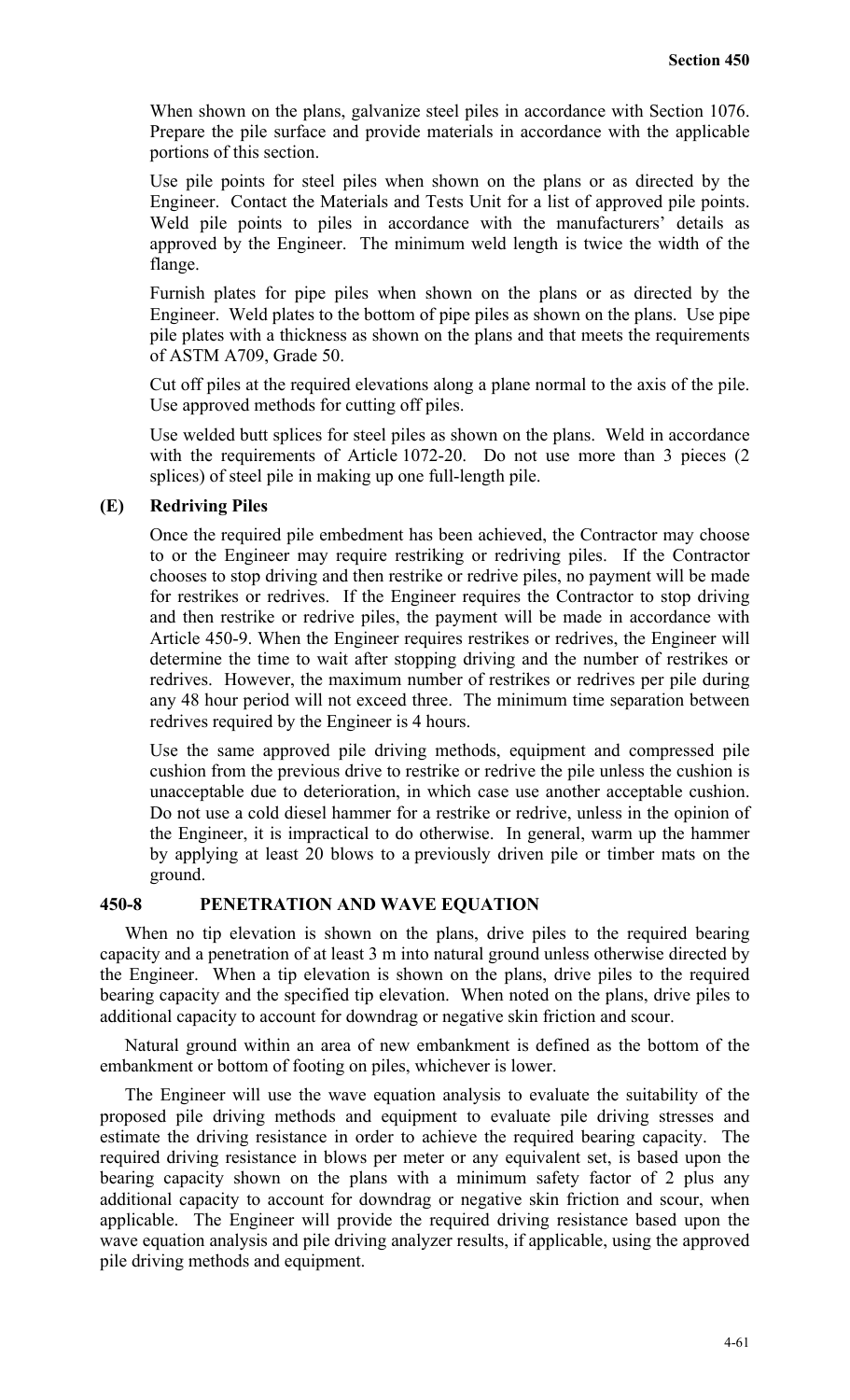Stop driving piles when practical refusal is reached, unless otherwise directed by the Engineer. Practical refusal is defined as 180 blows per 0.3 m or any equivalent set.

## **450-9 MEASUREMENT AND PAYMENT**

*Piles (Treated Timber Piles, \_\_\_\_\_\_\_\_\_ mm Prestressed Concrete Piles, \_\_\_\_\_\_\_\_\_ Steel Piles or \_\_\_\_\_\_\_\_\_ Galvanized Steel Piles)* will be measured and paid as the actual number of linear meters of piles incorporated into the completed and accepted structure. This quantity is measured as the length of pile before driving minus any pile cut-offs. No payment will be made for pile cut-offs or cutting off piles. However, once the required bearing and penetration has been achieved, the Contractor may drive the remaining portion of a pile to grade in lieu of cutting off the pile provided the remaining portion does not exceed 1.5 m and the pile can be driven without damaging the pile or reaching the maximum blow count or practical refusal. When this occurs, the additional length of pile driven will be measured as described above.

For prestressed concrete piles that are built up, the quantity of piles to be paid for will also include the actual number of linear meters added to the original pile length by the build-up. Steel pile tips are not included in the quantity of prestressed concrete piles. No payment will be made for steel pile tips or pile splicers and any associated hardware or welding. The cost for these items will be considered incidental to the cost of the prestressed concrete pile.

*Pile Points* will be measured and paid for per each for the actual number of pile points incorporated into the completed and accepted structure.

*Pipe Pile Plates* will be measured and paid for per each for the actual number of plates incorporated into the completed and accepted structure.

*Pile Redrives* will be measured and paid for per each as the actual number of restrikes or redrives required by the Engineer. No payment will be made for restrikes or redrives when the Contractor chooses to restrike or redrive piles.

No payment will be made for any defective or rejected piles or any piles driven for falsework, bracing, or temporary work bridges.

The prices and payments will be full compensation for all items required to provide bearing piles including but not limited to those items contained in Article 450-1.

Payment will be made under:

| Pay Item                      | Pay Unit     |
|-------------------------------|--------------|
| <b>Treated Timber Piles</b>   | Linear Meter |
| mm Prestressed Concrete Piles | Linear Meter |
| <b>Steel Piles</b>            | Linear Meter |
| <b>Galvanized Steel Piles</b> | Linear Meter |
| <b>Steel Pile Points</b>      | Each         |
| Pipe Pile Plates              | Each         |
| Pile Redrives                 | Each         |

## **SECTION 452 SHEET PILE RETAINING WALLS**

## **452-1 DESCRIPTION**

Construct permanent sheet pile retaining walls of sheet piling and concrete coping, if required, as shown on the plans and as directed by the Engineer. This section only applies to sheet pile retaining walls that are left in place so that they become part of the completed work. Provide and drive sheet piles; furnish collars, hardware, and all other materials and equipment; cut off sheet piles as necessary; furnish and place temporary bracing and reinforcing steel; construct, form, and finish concrete coping; seal joints;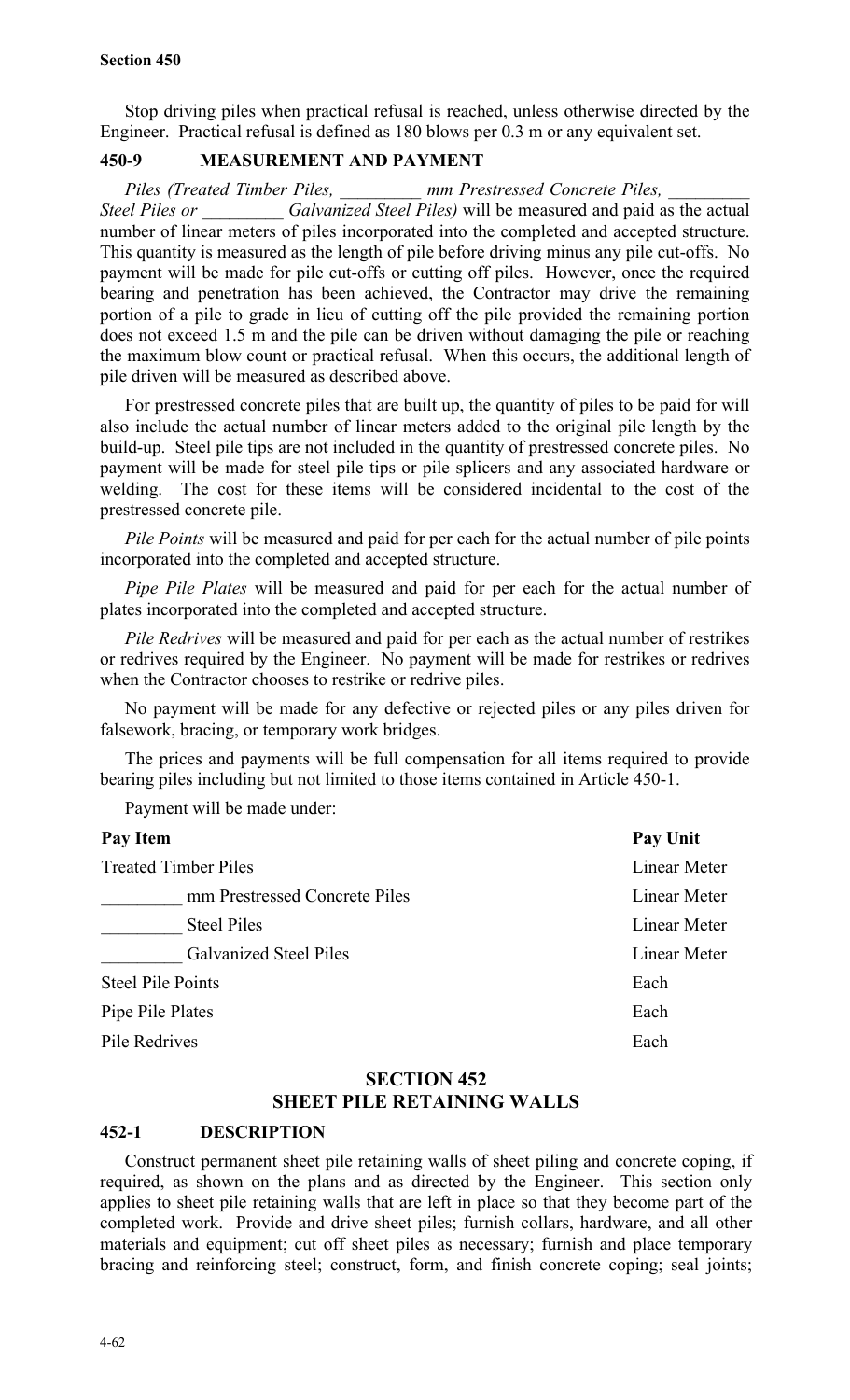place and compact backfill; remove any obstructions; and remove, replace, and correct sheet piles as necessary.

## **452-2 MATERIALS**

Refer to Division 10.

| <b>Item</b>                                | <b>Section</b> |
|--------------------------------------------|----------------|
| Steel and Prestressed Concrete Sheet Piles | 1084           |
| <b>Portland Cement Concrete</b>            | 1000           |
| <b>Curing Agents</b>                       | 1026           |
| Joint Fillers                              | 1028-1         |
| Joint Sealers                              | 1028-4         |
| Reinforcing Steel                          | 1070-1, 1070-2 |

## **452-3 DRIVING EQUIPMENT**

Submit the proposed sheet pile driving methods and equipment to the Engineer. Submit this information for approval at least 20 working days before driving sheet piles. Drive sheet piles with approved driving equipment using steam, air, or diesel hammers. Use pile driving hammers that do not overstress the sheet piles during driving.

#### **452-4 ACCURACY OF DRIVING**

Drive sheet piles to a tolerance of not more than 10 mm per meter from the vertical. Horizontally, keep the sheet piles within 75 mm of the plan location longitudinally and transversely.

## **452-5 CONSTRUCTION REQUIREMENTS**

#### **(A) General**

Unless otherwise approved or directed by the Engineer, do not drive sheet piles within 15 m of cast-in-place concrete until the concrete attains an age of at least 3 curing days. When approved by the Engineer, the Contractor may use vibratory hammers to install portions of steel sheet piles. The Engineer will determine the allowable depth of sheet pile installation with the vibratory hammer. Do not use vibratory hammers to install prestressed concrete sheet piles.

The Engineer will inspect the capblock before beginning each pile driving project and periodically throughout the duration of the project, depending on driving conditions, as determined by the Engineer. Expose the hammer cushion for inspection as directed by the Engineer. Replace or repair any hammer cushion that is less than 25% of the original thickness.

Do not exceed the allowable pile driving stresses during the entire driving time. Allowable pile driving stresses are defined in the *AASHTO Standard Specifications for Highway Bridges*. Drive piles to the required tip elevation or penetration into natural ground, whichever is lower, in a continuous operation unless stopped due to exceeding the maximum blow count or allowable pile driving stresses, insufficient sheet pile length, or other reasons approved by the Engineer.

Use a pile cushion made of pine plywood for driving prestressed concrete sheet piles. Replace the pile cushion if, during the driving of any sheet pile, the cushion is either compressed more than one-half the original thickness or begins to burn. When using a pile cushion, provide a new cushion for each sheet pile unless approved otherwise by the Engineer.

## **(B) Prestressed Concrete Sheet Piles**

Handle, transport, and store prestressed concrete sheet piles by methods that do not damage the pile. Support the sheet piles while handling, transporting, and storing as shown on the plans or along their full length. Replace sheet piles damaged in handling or driving unless they are repaired to an acceptable condition.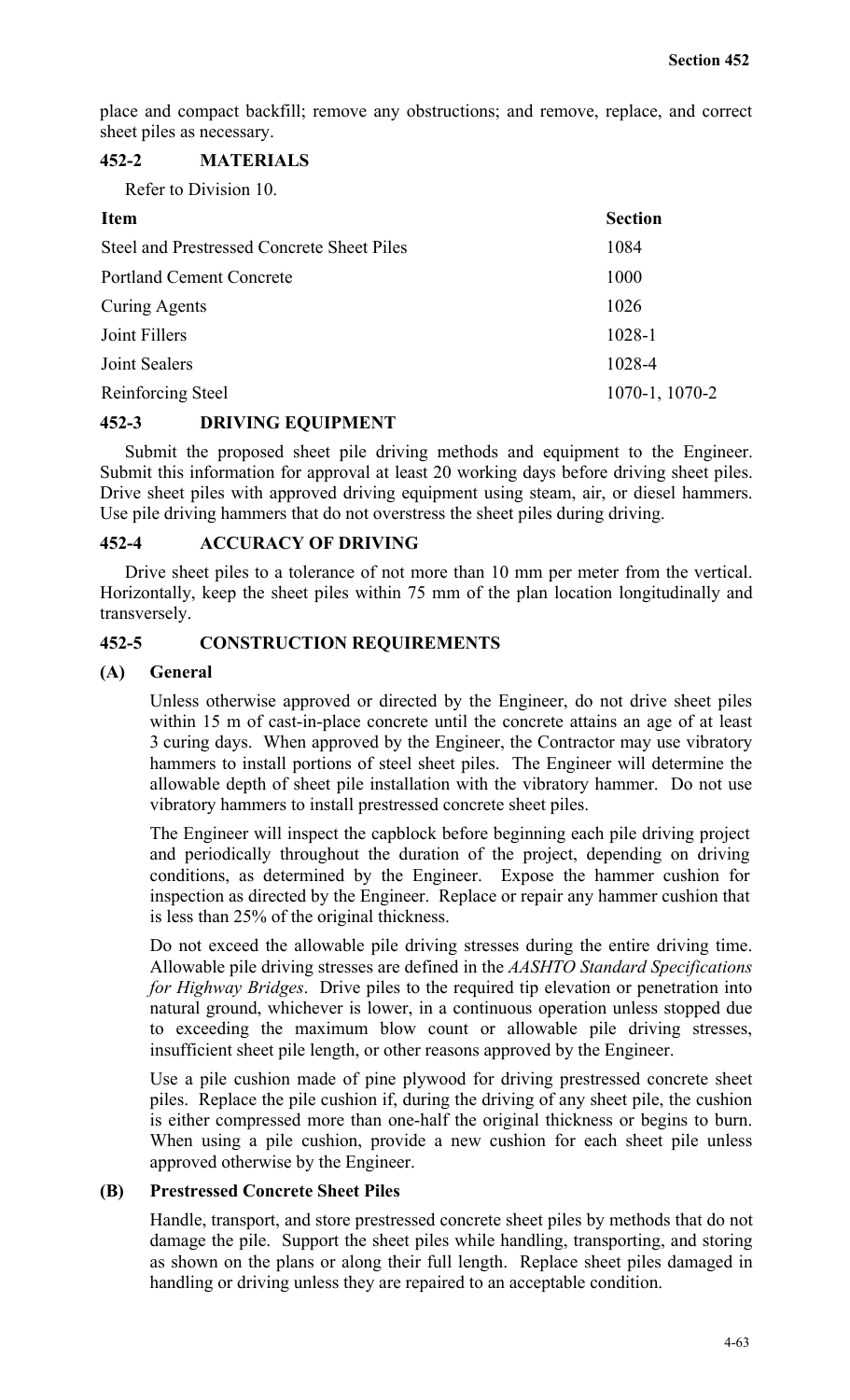Cut off concrete sheet piles not driven to grade by means that do not result in spalling or other damage to the sheet pile.

## **(C) Steel Sheet Piles**

Handle and store steel sheet piles by methods that do not damage the pile. Store the sheet piles above ground upon platforms, blocking, or other supports. Keep the sheet piles free from dirt, grease, and other foreign matter, and protect them insofar, as is practicable from corrosion.

Cut off sheet piles with approved methods at the required elevations.

## **(D) Sheet Pile Penetration**

Install sheet piles such that the tips of the sheet piles penetrate to the tip elevations shown on the plans or as directed by the Engineer.

## **(E) Concrete Coping**

When concrete coping is required as shown on the plans, place reinforcing steel and construct cast-in-place concrete coping in accordance with Section 825. Extend coping 150 mm above the elevation where the grade intersects the back of the wall unless otherwise required by the plans or as directed by the Engineer. If required, insert sleeves for fence posts in the top of coping in accordance with Section 866. Use Class A concrete and provide an ordinary surface finish. Grooved contraction joints are required every 3.0 m and expansion joints are required every 9.0 m along the coping. If the grade behind the wall slopes towards the wall, seal the joint between the coping and the asphalt or concrete with joint sealer.

Remove forms any time after 3 hours if the concrete is sufficiently set to permit form removal without damaging the coping.

## **(F) Backfilling**

When concrete coping is required as shown on the plans, do not backfill behind sheet pile retaining walls until the concrete develops a minimum compressive strength of 20.7 MPa.

Use approved material for backfill that is free from large or frozen lumps, wood, or other undesirable material. Where it is necessary to provide backfill material from sources other than excavated areas or borrow sources in connection with this contract, payment for furnishing and hauling such backfill material will be made as provided in Article 104-7 for extra work. Placing and compacting such backfill is not considered extra work and will be considered incidental to the cost of the sheet pile retaining wall.

Compact backfill in accordance with Subarticle 235-4(C). Place backfill within 1 m of the back of the wall with hand operated compaction equipment. Do not operate heavy earth moving equipment within 3.0 m of the back of the wall.

## **452-6 MEASUREMENT AND PAYMENT**

*Sheet Pile Retaining Wall* will be measured and paid as the actual number of square meters of exposed face area incorporated into the completed and accepted wall. The wall height is measured as the difference between the top and bottom of the wall. The bottom of the wall is defined as the point where the finished grade intersects the front of the wall. The top of the wall is defined as the top of coping or bottom of cap elevation.

The price and payment will be full compensation for all items required to provide sheet pile retaining walls including but not limited to those items contained in Article 452-1.

Payment will be made under:

Sheet Pile Retaining Wall Square Meter

Pay Item Pay Unit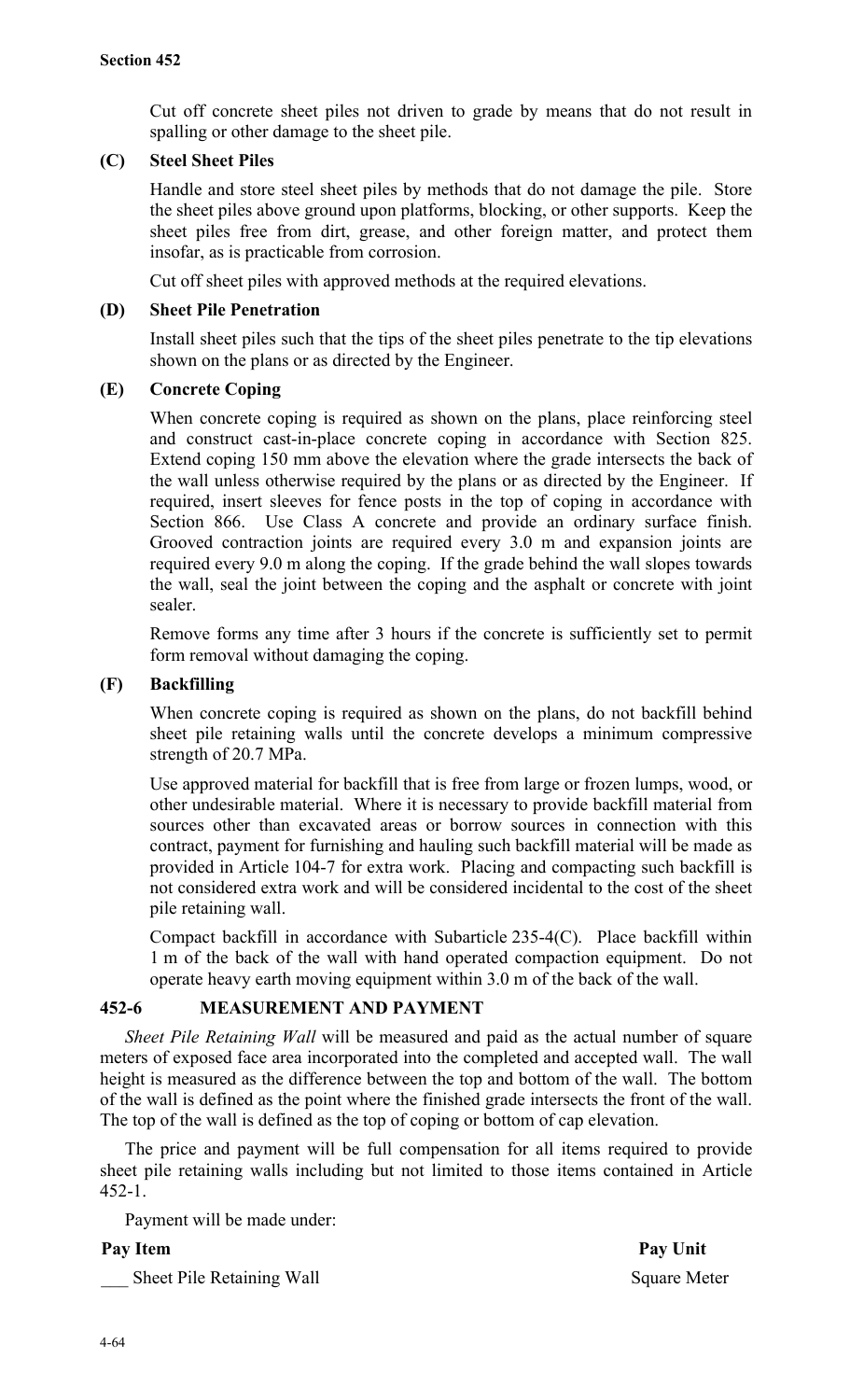## **SECTION 453 GRAVITY RETAINING WALLS**

#### **453-1 DESCRIPTION**

Construct gravity retaining walls of cast-in-place reinforced concrete and a brick veneer, if required, in accordance with the Structure Standard Drawings for gravity retaining walls and as directed by the Engineer. Furnish and place concrete, reinforcing steel, brick masonry and ties, joint fillers and sealers, curing agents, and all other materials and equipment; erect and remove all falsework and forms; protect concrete in wind, rain, low humidity, high temperatures, or other unfavorable weather; construct joints and weep holes; finish and cure concrete; protect concrete from rust stains; place stone drains and subdrain fine aggregate; place and compact backfill; and excavate for walls.

#### **453-2 MATERIALS**

Refer to Division 10.

| <b>Item</b>                     | <b>Section</b>   |
|---------------------------------|------------------|
| <b>Portland Cement Concrete</b> | 1000             |
| <b>Curing Agents</b>            | 1026             |
| Joint Fillers                   | 1028-1           |
| Joint Sealers                   | 1028-4           |
| Reinforcing Steel               | 1070-1, & 1070-2 |
| Subdrain Fine Aggregate         | 1044-1           |
| Stone, $\#78M$                  | 1005             |
| <b>Brick</b>                    | $1040 - 1$       |
| Mortar                          | 1040-8           |

## **453-3 CONSTRUCTION REQUIREMENTS**

Excavate as necessary for gravity retaining walls. Notify the Engineer when foundation excavation is complete. Do not place any concrete until obtaining approval of the excavation depth and the character of the foundation material. Where foundation material is found to be unacceptable, undercut the foundation material and backfill with an approved select material as directed by the Engineer.

Place reinforcing steel and construct cast-in-place concrete in accordance with Section 420. Construct 75 mm diameter weep holes on 3 m centers along the wall. Exit weep holes just above finished grade and slope holes on a 75 mm per meter slope through the wall so that water drains out of the front of the wall. Extend the top of wall 150 mm above the elevation where the grade intersects the back of the wall unless otherwise required by the plans or as directed by the Engineer.

If required, insert sleeves for fence posts in the top of wall in accordance with Section 866. Use Class A concrete and provide a Class 1 surface finish for all exposed surfaces. Grooved contraction joints are required every 3 m and expansion joints are required every 9 m along the wall. Remove forms any time after 3 hours if the concrete is sufficiently set to permit form removal without damaging the wall.

If the grade behind the wall slopes towards the wall, seal the joint between the wall and the asphalt or concrete with joint sealer. If a concrete paved ditch is required behind the wall, the sloping backwall of the gravity retaining wall forms half the concrete paved ditch.

If a brick veneer is required as shown on the plans, construct brick masonry in accordance with Section 830. Anchor brick veneer with approved brick to concrete type anchors according to the manufacturers' specifications with a minimum vertical spacing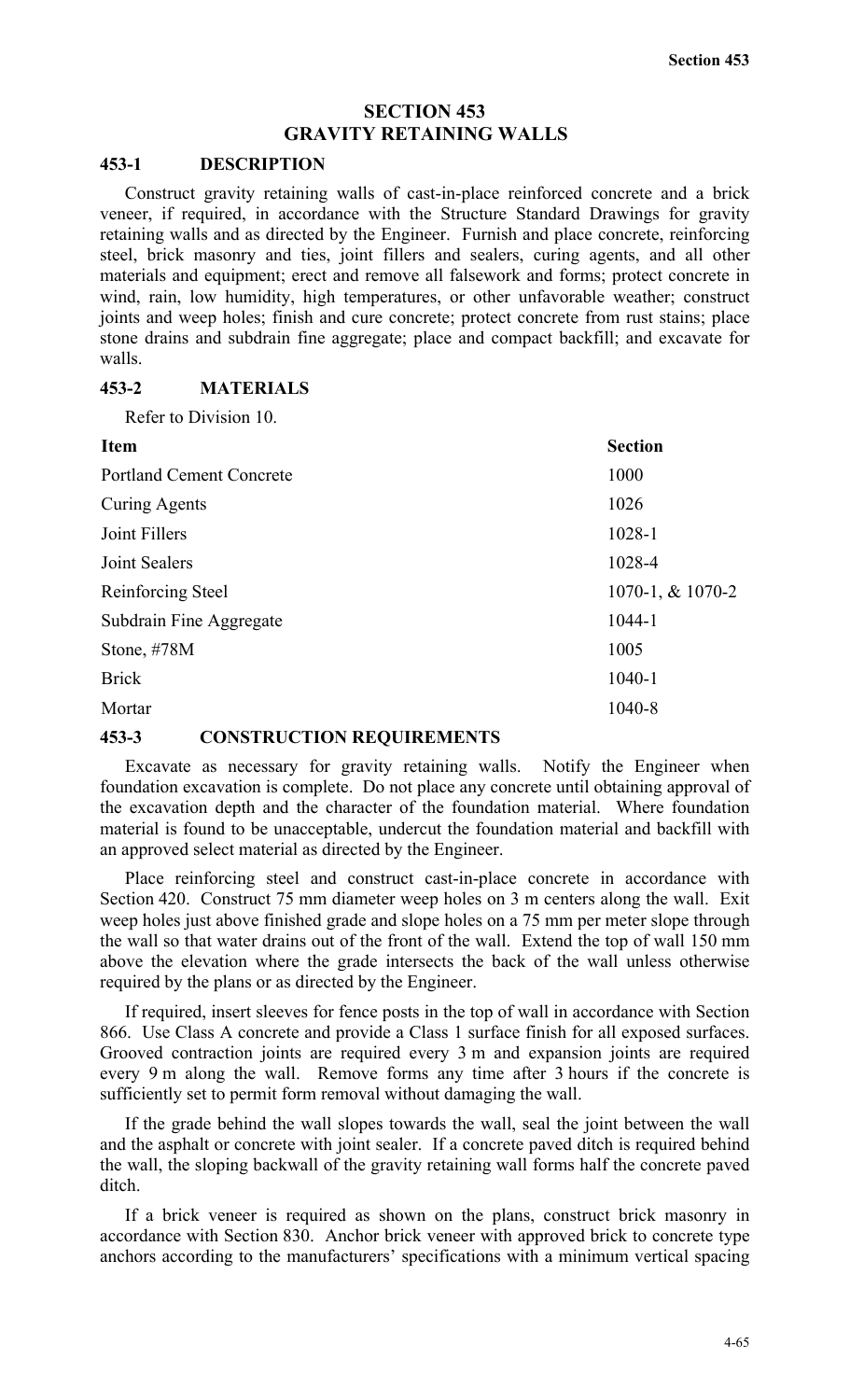of 400 mm and a minimum horizontal spacing of 800 mm with each row staggered 400 mm from the row of anchors above and below.

Place a stone drain consisting of .03  $m<sup>3</sup>$  of #78M stone contained in a bag of porous fabric at each weep hole. Place subdrain fine aggregate beneath, around, and over the stone drain so that the stone drain is covered by a layer of subdrain fine aggregate at least 300 mm thick. Place a horizontal drain of subdrain fine aggregate at least  $.09 \text{ m}^2$  in cross section to connect all stone drains.

Do not backfill behind gravity retaining walls until the concrete develops a minimum compressive strength of 20.7 MPa. Use approved material for backfill that is free from large or frozen lumps, wood or other undesirable material. Where it is necessary to provide backfill material from sources other than excavated areas or borrow sources in connection with this contract, payment for furnishing and hauling such backfill material will be made as provided in Article 104-7 for extra work. Placing and compacting such backfill is not considered extra work and will be considered incidental to the cost of the gravity retaining wall.

Compact granular backfill in accordance with Subarticle 235-4(C). Place backfill within 1 m of the back of the wall with hand operated compaction equipment. Do not operate heavy earth moving equipment within 3 m of the back of the wall.

#### **453-4 MEASUREMENT AND PAYMENT**

*Gravity Retaining Walls* will be measured and paid for as the actual number of square meters of exposed face area incorporated into the completed and accepted wall. The wall height is measured as the difference between the top and bottom of wall. The bottom of wall is defined as the point where the finished grade intersects the front of the wall. The top of wall is defined as the top elevation of the completed wall including any height from the brick veneer, if applicable. If a concrete paved ditch is required behind the wall, no payment will be made for the portion of the ditch formed by the sloping backwall of the gravity retaining wall.

The price and payment will be full compensation for all items required to provide gravity retaining walls including but not limited to those items contained in Article 453-1.

Payment will be made under:

#### Pay Item Pay Unit

Gravity Retaining Walls Square Meter

#### **SECTION 454**

## **WATERPROOFING AND DAMPPROOFING**

#### **454-1 DESCRIPTION**

Waterproof or dampproof concrete surfaces in accordance with the requirements of these Specifications for the particular method of waterproofing or dampproofing called for on the plans. Furnish and apply all asphalt, tar, fabric, asphalt plank, and any other materials.

## **454-2 MATERIALS**

Refer to Division 10.

| <b>Section</b> |
|----------------|
| $1020-9(A)$    |
| $1020-9(B)$    |
| $1020-9(C)$    |
| $1020-9(D)$    |
|                |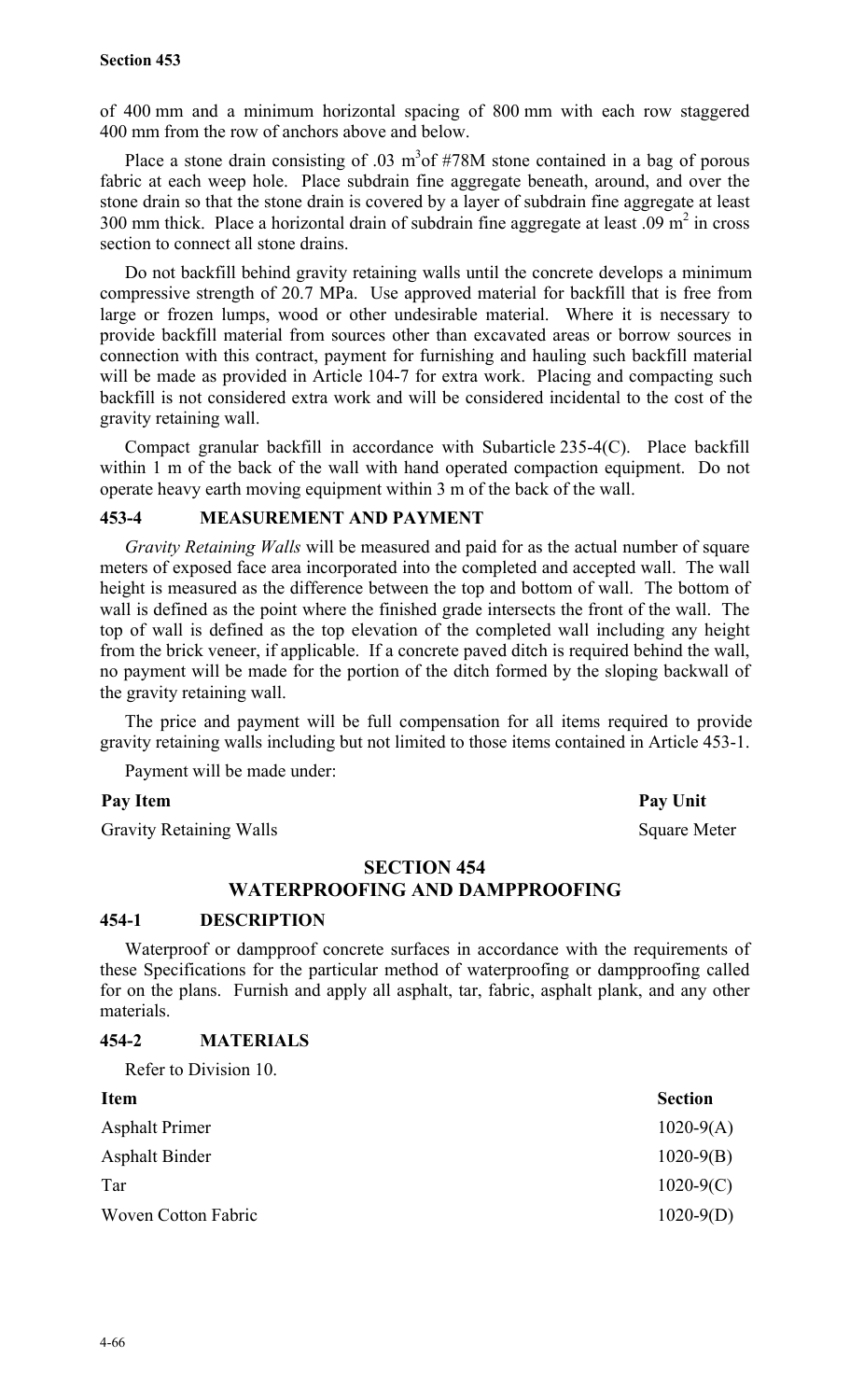## **454-3 METHOD A WATERPROOFING**

## **(A) General**

Method A waterproofing consists of one coat of asphalt primer, and 3 mop coats of hot asphalt cement with 2 layers of cotton fabric alternating between the mop coats.

## **(B) Preparation of Surface**

Ensure that concrete surfaces are dry, reasonably smooth, and free from projections or holes which are capable of puncturing the membrane. Immediately before applying the waterproofing, thoroughly clean the surface of dust and loose materials.

Make sure that the concrete is at least 14 days old for Class A concrete, at least 10 days old for Class AA Concrete, or at least 7 days old for high early strength concrete, before beginning waterproofing. Do not waterproof in wet weather nor when the temperature is below 2°C, without permission.

#### **(C) Application**

Give waterproofed surfaces a thorough coat of asphalt primer, and allow it to set thoroughly before applying the first mop coat. Heat the asphalt cement for the mop coat to a temperature of not less than 149°C and frequently stir to avoid local overheating. Equip the heating kettles with thermometers.

Begin the waterproofing at the low point of the surface.

Use a half width first strip of fabric; and a full width second strip. Lap the full width of the first strip. Make the third and each succeeding strip full width and lap so that there are 2 layers of fabric at all points with laps not less than 50 mm wide. Make sure that the end laps are at least 300 mm.

Beginning at the low point of the surface, mop a section about 500 mm wide and the full length of the surface with hot asphalt cement. Immediately roll the first strip of fabric into the asphalt cement and press into place to eliminate all air bubbles and to provide a firm bond to the surface. Mop this strip and an adjacent section of the surface of a width equal to slightly more than half the width of the fabric with hot asphalt binder and roll a full width of the fabric into this cement, completely covering the first strip, and press into place. Mop this second strip and an adjacent section of the concrete surface with hot asphalt cement and place the third strip of fabric to lap the first strip not less than 50 mm. Continue this process until the entire surface is covered, each strip of fabric lapping at least 50 mm over the second preceding strip. Give the entire surface a final mopping of hot asphalt cement.

Mop on concrete to completely cover the surface sufficiently heavy on cloth to completely conceal the weave. Use at least 45.4 liters of asphalt on horizontal surfaces for each  $9.3 \text{ m}^2$  square meter of finished work, and at least 56.8 liters on vertical surfaces. Perform the work so that, at the close of a day's work, all laid cloth receives the final mopping of asphalt. Thoroughly seal down all laps.

#### **(D) Special Requirements**

At the edges of the membrane and at any points punctured by such appurtenances as drains or pipes, make suitable provisions to prevent water from getting between the waterproofing and the waterproofed surface.

Place all membrane flashing at curbs and against girders, spandrel walls, etc., with separate sheets of membrane lapping the main membrane not less than 300 mm. Closely seal flashing with either a metal counter-flashing or by embedding the upper edges of the flashing in a groove poured full of joint filler.

Provide expansion joints, both horizontal and vertical, with water stops and premolded joint filler as called for on the plans. Seal expansion joints in the face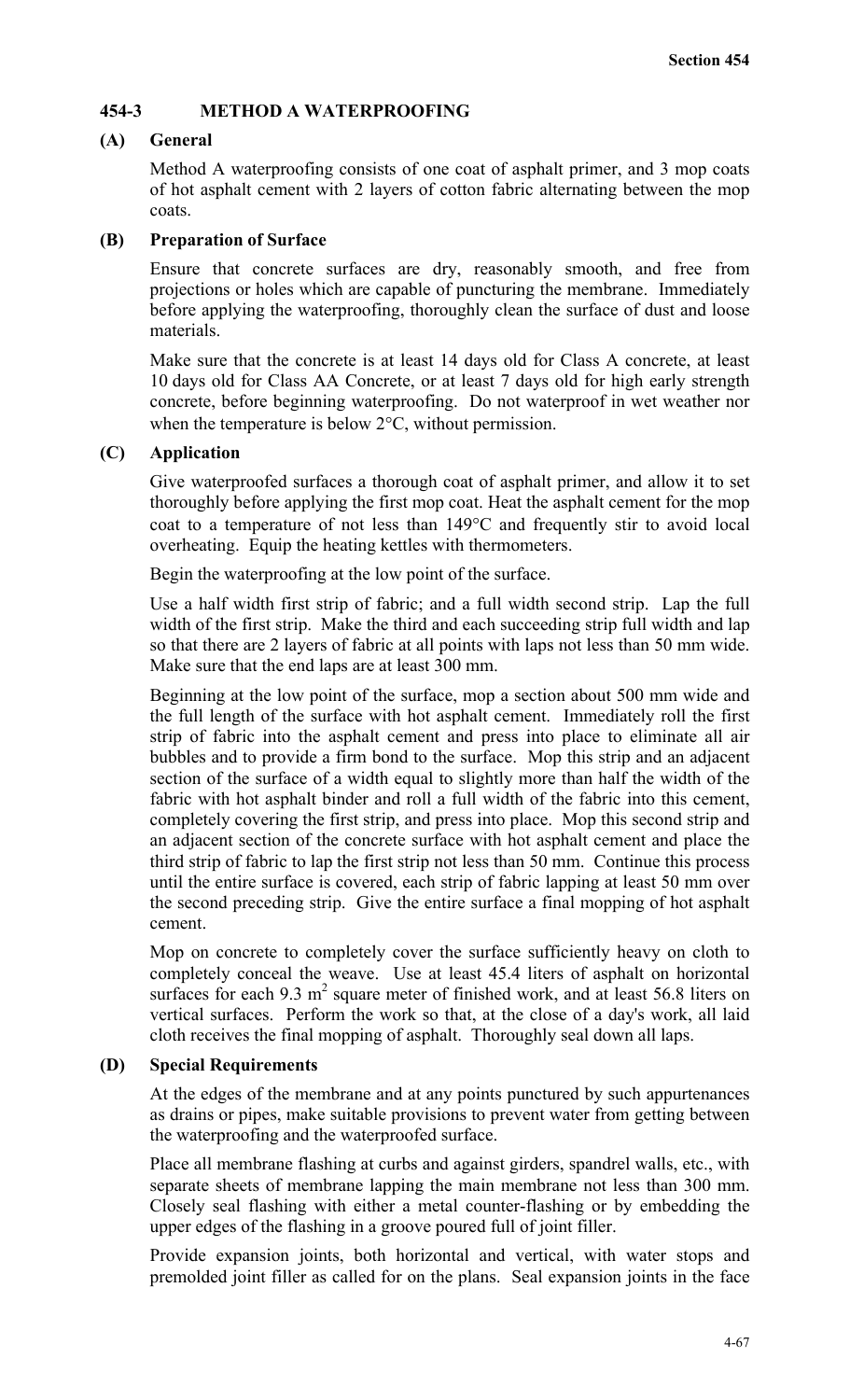adjacent to the membrane bituminous material. Carry the membrane continuously across all expansion joints.

At the ends of the structure carry the membrane well down on the abutments and make suitable provisions for all movement.

## **(E) Repairs**

Repair any damage that occurs as directed. Repair by patching when permitted. Extend the first ply of the patch at least 300 mm beyond the outermost damaged portion of the membrane and extend the second ply at least 75 mm beyond the first.

## **(F) Backfilling**

Do not backfill without permission and until the final mop coat thoroughly hardens. Place backfill in such a manner that the waterproofing is not damaged.

## **454-4 METHOD B DAMPPROOFING**

## **(A) General**

Method B dampproofing consists of 2 coats of tar, Grade RT-6.

## **(B) Preparation of Surface**

Make sure the surfaces are dry. Immediately before applying the first dampproofing coat, thoroughly clean the surfaces of dust and loose materials. Permit the concrete to cure for a period of at least 14 days for Class A concrete, at least 10 days for Class AA concrete, or 7 days for high early strength concrete, before dampproofing.

## **(C) Application**

Give the concrete surfaces 2 applications tar, Grade RT-6. Apply the tar by means of suitable brushes to secure uniform and thorough applications. Do not apply the second coat of tar until the first coat thoroughly sets. Do not apply dampproofing during any time that the surface is exposed to any moisture. Make sure that the temperature of the tar is such that uniform and thorough application is obtained. Do not backfill until the second coat thoroughly sets.

## **454-5 MEASUREMENT AND PAYMENT**

*Method Waterproofing* will be measured and paid as the actual number of square meters of surface that is waterproofed. In measuring this quantity, measurement is made along the actual surface that is to be waterproofed before the waterproofing is applied.

*Method Dampproofing* will be measured and paid as the actual number of square meters of surface that is dampproofed. In measuring this quantity, measurement is made along the actual surface that is to be dampproofed before the dampproofing is applied.

These prices and payments will be full compensation for all items required to waterproof and dampproof including but not limited to those items contained in Article 454-1.

Payment will be made under:

## Pay Item Pay Unit

| Method | Waterproofing |
|--------|---------------|
| Method | Dampproofing  |

Square Meter Square Meter

## **SECTION 460 BRIDGE RAILING**

## **460-1 DESCRIPTION**

Furnish and place metal, pipe, or concrete barrier bridge railing in accordance with the requirements of these Specifications and as shown on the plans. Furnish posts, rail bars, pipe fittings, hardware, paint, barrier delineators, concrete, reinforcing steel,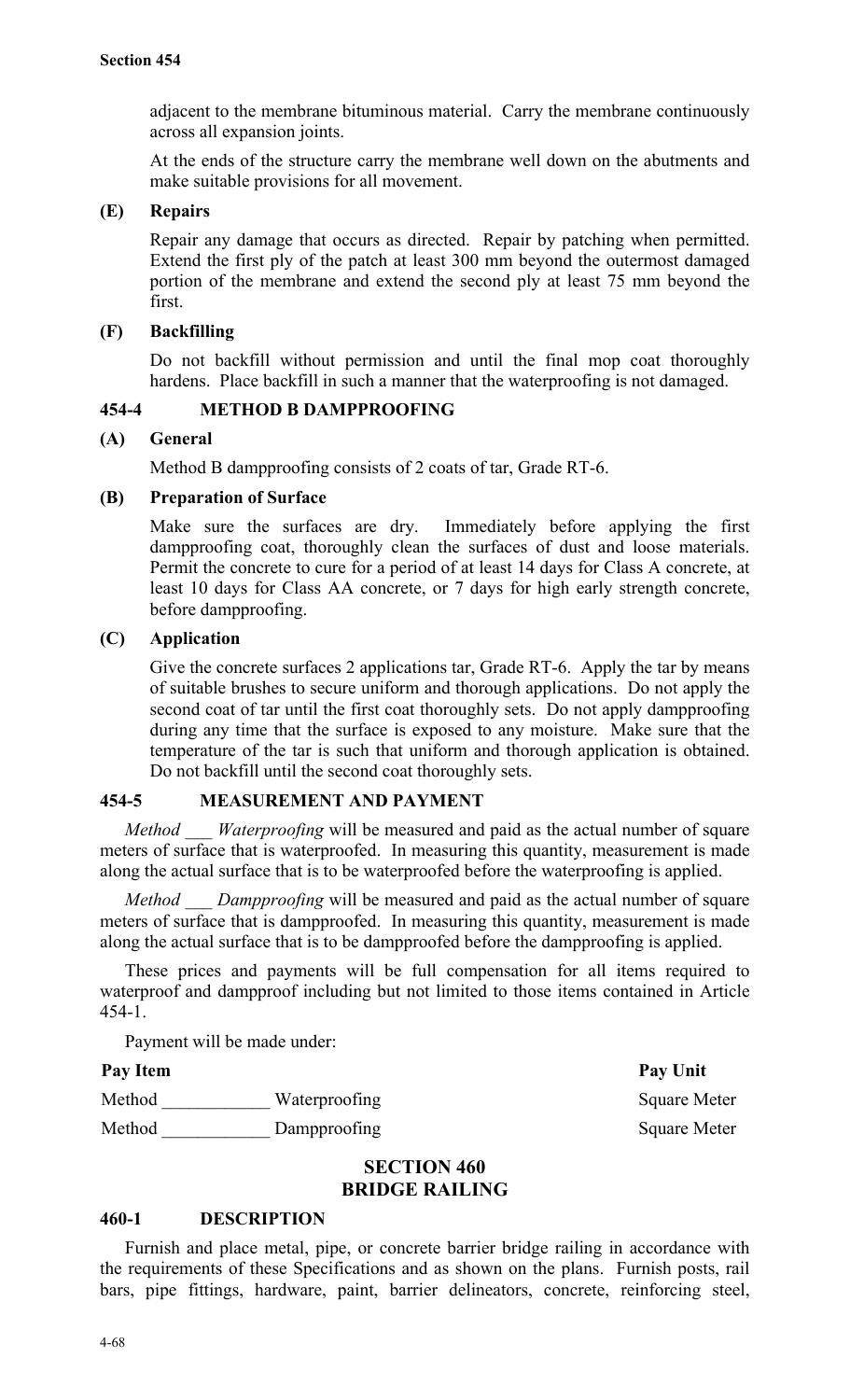admixtures, forms, falsework and all other materials; galvanize; paint; fabricate and erect rail; and place, finish, and cure concrete.

## **460-2 MATERIALS**

Refer to Division 10.

| <b>Item</b>                           | <b>Section</b> |
|---------------------------------------|----------------|
| <b>Portland Cement Concrete</b>       | 1000           |
| <b>Retroreflective Sheeting</b>       | $1070 - 2$     |
| Aluminum Rail                         | 1074-5         |
| Galvanized Steel Rail                 | 1074-5         |
| Pipe Rail                             | $1074 - 6$     |
| Paint                                 | 1080           |
| <b>Barrier Delineators</b>            | 1088-2         |
| <b>Epoxy Coated Reinforcing Steel</b> | 1070-8         |

## **460-3 CONSTRUCTION METHODS**

Adhere to the construction load limitations of Article 420-20 while placing concrete for all bridge rails.

## **(A) Metal Rail**

Use either aluminum or galvanized steel rail, but use the same material on all structures on the project on which metal rail is required.

Use shims if necessary to obtain correct post alignment.

Drive aluminum rivets cold. Thoroughly coat the base of aluminum rail post, closure plates, shims, or any other aluminum surface in contact with concrete with an approved aluminum impregnated caulking compound.

## **(B) Pipe Rail**

Give galvanized pipe rail one field coat of organic zinc repair paint, of minimum wet thickness of .038 mm, after erection in accordance with the requirements of Section 442 unless otherwise required in the contract.

## **(C) Concrete Barrier Rails**

This Subarticle applies to the construction of concrete barrier rail, median barrier rail and concrete parapet, referred to collectively as concrete barrier rails.

Plans for the concrete barrier rails are detailed for slip-formed cast-in-place concrete.Unless otherwise noted, construct concrete barrier rails detailed on the plans using conventional forms or by slip-forming using an approved selfpropelled extrusion machine. Except as noted herein, construct in accordance with the requirements of Section 420.

Construct joints in the barrier rails at the locations and of the type shown on the plans.

Construct concrete barrier rails to the shape, line, grade, and dimensions shown on the plans except that when slip-forming rails, either radius or chamfer the corners. Check slip-formed rail concrete directly behind the extrusion machine using successive overlapping applications of the 3 m straightedge. Correct high and low areas while the concrete is still workable. Limit horizontal and vertical deviation from plan line and grade to no more than6 mm in 3 meters.

Provide sufficient internal vibrators to consolidate the concrete along the faces of forms and adjacent to joints.Consolidate the concrete by internal vibration in one pass of the extrusion machine. Produce a dense and homogeneous barrier free of voids and honeycomb with minimum hand finishing. Coordinate concrete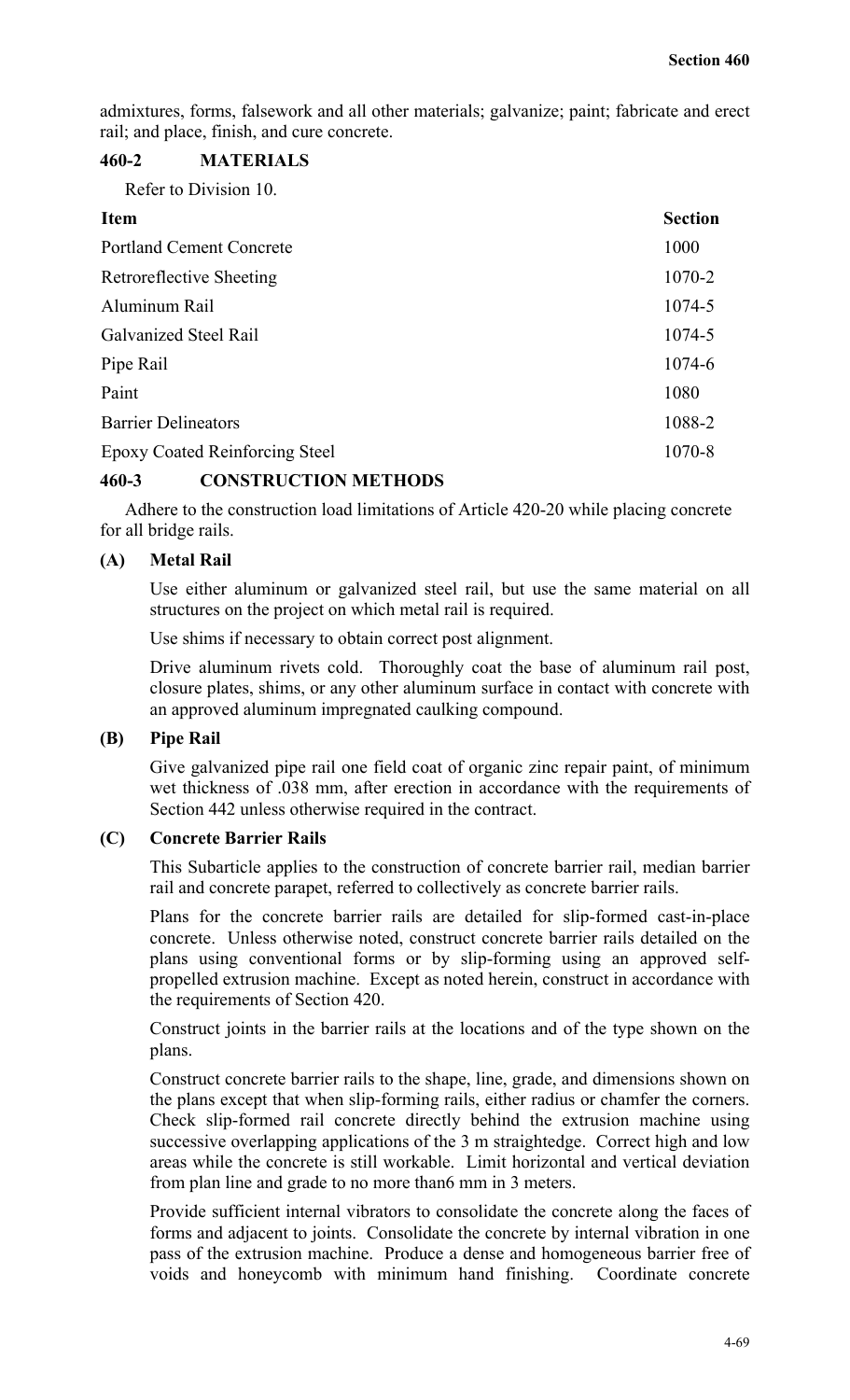delivery and placement to provide uniform progress while minimizing stopping and starting of the extrusion machine.

When plans require horizontal deck drains through the barrier rails, use drain couplings with slip-formed rails.

Correct all exposed surfaces that are not satisfactory to the Engineer as to uniformity of color and texture or because of excessive patching as required.Give the roadway face of barrier rails constructed using conventional forms a Class 2 surface finish in accordance with Subarticle 420-17(F). Use a broom finish on the roadway face of slip-formed barrier rails.

Provide barrier rail delineators in accordance with Section 854.

#### **460-4 MEASUREMENT AND PAYMENT**

*Bar Metal Rail* will be measured and paid for as the actual number of linear meters of metal rail, measured along the top bar of the rail, that is completed and accepted.

*mm Galvanized Steel Pipe Rail* will be measured and paid for as the actual number of linear meters of pipe rail, measured along the top pipe of the installed pipe rail, that is completed and accepted.

*Concrete Barrier Rail* will be measured and paid for as the number of linear meters of concrete barrier rail provided on the plans.

*Concrete Median Barrier* will be measured and paid for as the number of linear meters provided on the plans.

*\_\_\_\_ x \_\_\_\_ Concrete Parapet* will be measured and paid for as the number of linear meters of concrete parapet provided on the plans.

Construct slope protection under the ends of bridges or at other locations in accordance with details shown in the contract. Excavate and backfill; and furnish and place concrete, reinforcement, and other materials. Unless otherwise noted on the plans, use cast-in-place reinforced concrete.

There will be no direct payment for bridge rail delineators as they are incidental to other pay items in this Specifications.

These prices and payments will be full compensation for all items required to provide bridge railing including but not limited to those items contained in Article 460-1.

Payment will be made under:

| Pay Unit     |
|--------------|
| Linear Meter |
| Linear Meter |
| Linear Meter |
| Linear Meter |
| Linear Meter |
|              |

## **SECTION 462 SLOPE PROTECTION**

#### **462-1 DESCRIPTION**

Construct slope protection under the ends of bridges or at other locations in accordance with details shown in the contract. Excavate and backfill; and furnish and place concrete, reinforcement, and other materials. Unless otherwise noted on the plans, use cast-in-place reinforced concrete.